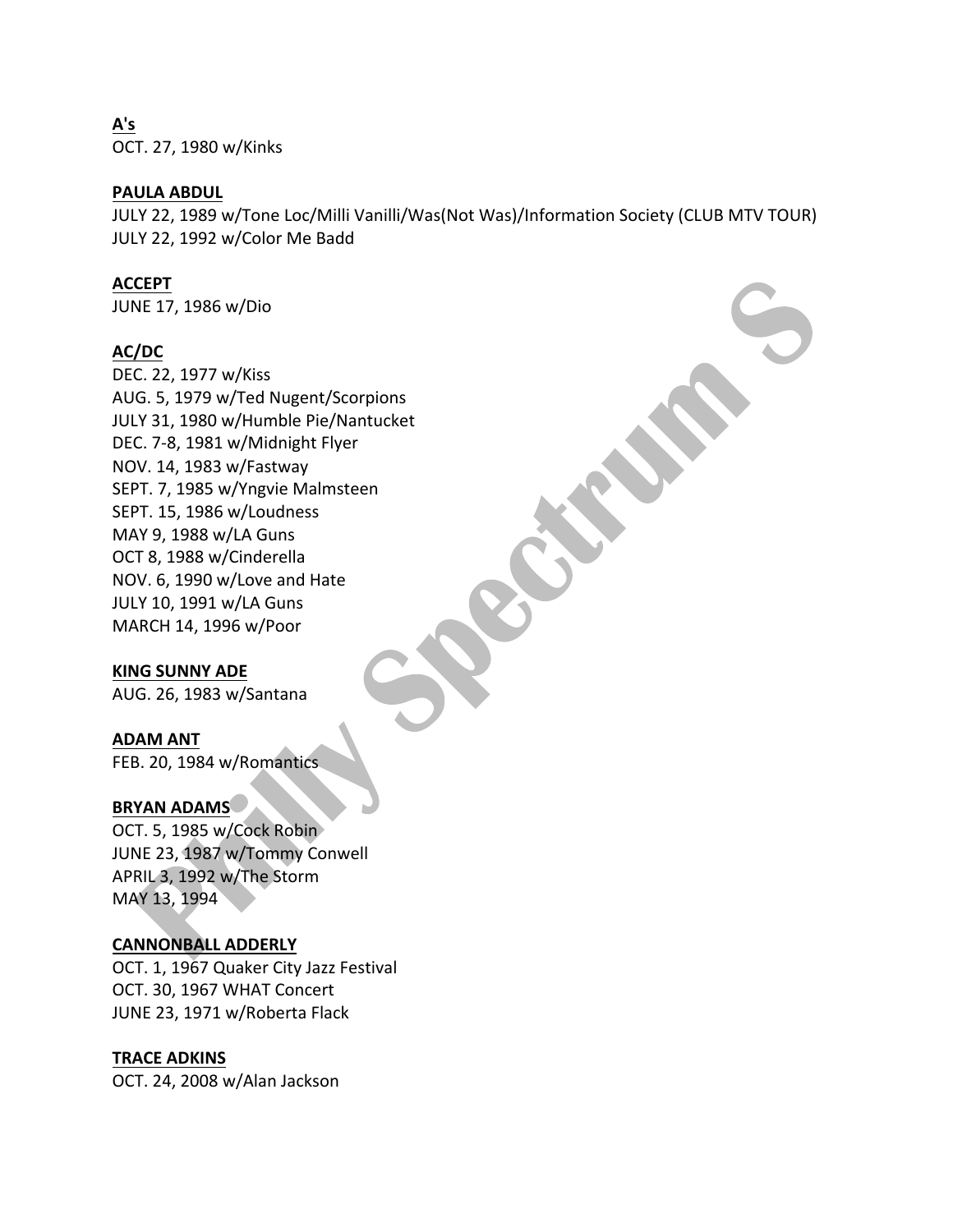#### **AEROSMITH**

OCT. 5, 1975 AUG. 13, 1976 OCT. 9-10, 1977 DEC. 19, 1977 w/Styx NOV. 25, 1978 w/Golden Earring FEB. 14, 1983 w/Pat Travers FEB. 28, 1983 w/Anvil AUG. 8, 1984 w/Helix MARCH 8, 1986 w/Ted Nugent NOV. 10, 1987 w/Dokken AUG. 4-5, 1988 w/Guns ' N' Roses JAN. 19, 1990 w/Skid Row JAN. 21, 1990 w/Skid Row JULY 24, 1990 w/Black Crowes SEPT. 17, 1993 w/4 Non-Blondes SEPT. 22, 1993 w/4 Non-Blondes AUG. 17, 1994 w/Collective Soul DEC. 10, 1994 w/Jackyl JAN. 15, 1998 w/Kenny Wayne Shepperd DEC. 19, 1998 w/Candlebox

#### **A FLOCK OF SEAGULLS**

OCT. 11, 1982 w/GoGo' s

#### **AFTER 7**

JULY 27, 1990 w/Hammer JULY 19, 1991 w/Whitney Houston

#### **AIR SUPPLY**

OCT. 18, 1977 w/Rod Stewart

#### **ALABAMA**

OCT. 29, 1983 w/Juice Newton/Thrasher Brothers SEPT. 12, 1986 w/Charlie Daniels Band/Bellamy Brothers OCT. 31, 1987 w/Restless Heart/Michael Johnson

#### **ALDO NOVA**

NOV. 2, 1983 w/Rainbow

#### **ALICE IN CHAINS**

JUNE 29, 1991 w/Clash Of Titans Tour OCT. 15-16, 1991 w/Van Halen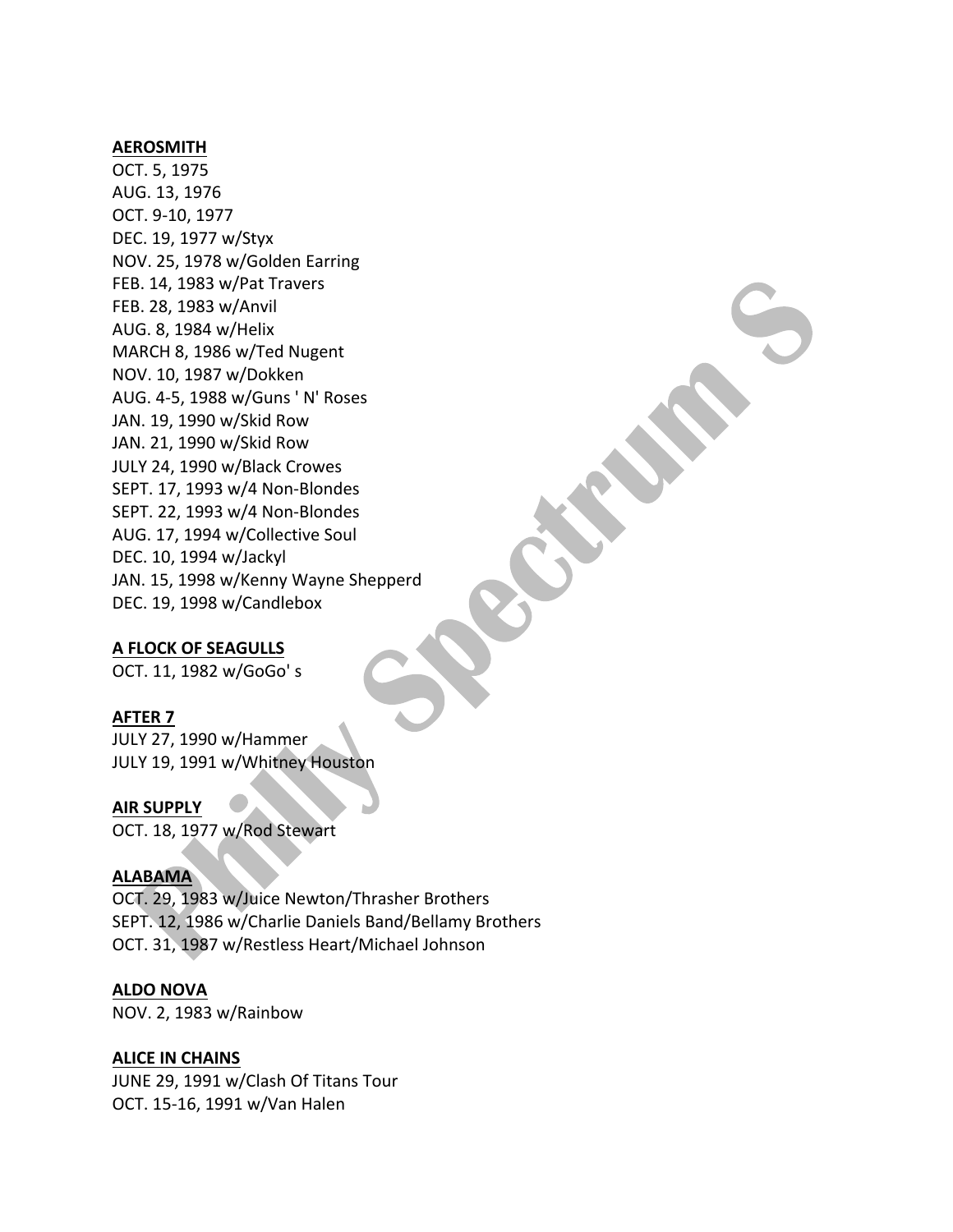#### **ALLMAN BROTHERS**

AUG. 12, 1970 w/Chicago/Pacific Gas and Electric FEB. 5, 1971 w/Chambers Brothers and Cowboy MAY 14, 1971 w/Johnny Winter and Redbone DEC. 29, 1971 w/Boz Scaggs and Dr. John and Jerry Lee Lewis JULY 12, 1972 DEC. 26, 1972 DEC. 27-28, 1973 SEPT. 18, 1975 AUG. 12, 1976 w/Chicago/Edison Electric AUG. 29, 1979 w/Henry Paul Band JAN. 17, 1981 w/John Hammond DEC. 14, 1981 w/Molly Hatchett JULY 14, 1989 NOV. 15, 1991 w/Little Feat

## **GREGG ALLMAN**

APRIL 27, 1988 (WMMR 20th Anniversary Party)

## **MARK ALMOND**

AUG. 22, 1973

## **HERB ALPERT AND TIJUANA BRASS**

AUG. 7, 1968 w/Checkmates OCT. 24, 1969 (Tijuana Brass Band Only)

## **AMBROSIA**

OCT. 8, 1978 w/Heart AMERICA APRIL 23, 1976 APRIL 16, 1977 w/Burton Cummings

**AMERICAN DREAM** JULY 24, 1970 w/Three Dog Night

## **ANDERSON, BRUFORD, WAKEMAN AND HOWE**

AUG 3, 1989 MARCH 19, 1990

## **LEE ANDREWS AND THE HEARTS**

APRIL 24, 1982 Rock and Roll Spectacular #2

## **ANGEL**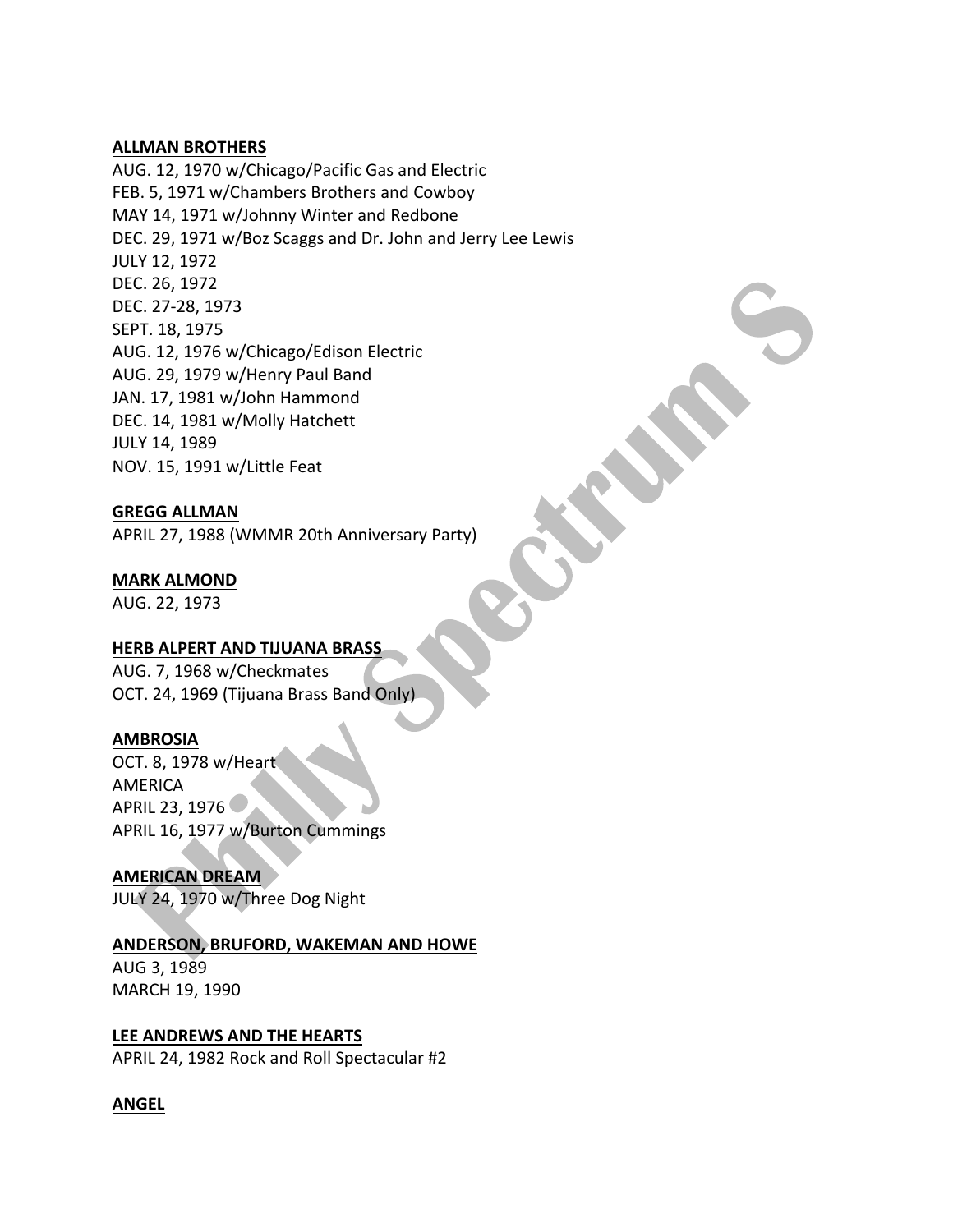OCT. 15, 1978 w/Blue Oyster Cult and Manfred Mann DEC. 8, 1978 w/Styx

## **ANIMALS**

JULY 28, 1983 w/Steppenwolf

## **PAUL ANKA**

OCT. 1, 1986 w/Kenny Rogers/Lee Greenwood

## **ANTHRAX**

DEC. 2, 1988 w/Ozzy Osbourne JAN. 29, 1991 w/Iron Maiden JUNE 29, 1991 w/Clash of the Titans

## **SUSAN ANTON**

AUG. 20, 1981 w/Kenny Rogers, Gallagher

## **ANVIL**

FEB. 28, 1983 w/Aerosmith

**APRIL WINE** OCT. 27, 1979 w/Styx

## **ASHFORD AND SIMPSON**

JULY 9, 1983 w/Marvin Gaye AUG. 31, 1984 Budweiser Superfest JULY 25, 1987 w/Luther Vandross/Whispers/Atlantic Starr

## **ASIA**

JUNE 22, 1982 w/Chris Bliss AUG. 27, 1983 w/Chris DeBurgh

**ATARI TEENAGE RIOT** MARCH 30, 1997 w/Beck/Cardigans

## **CHET ATKINS**

AUG. 29, 1969 w/Boots Randolph/Floyd Cramer

## **ATLANTIC STARR**

NOV. 1, 1985 w/Morris Day/Starpoint JULY 25, 1987 w/Luther Vandross/Ashford and Simpson/Whispers

## **AUTOGRAPH**

MARCH 20-21, 1984 w/Van Halen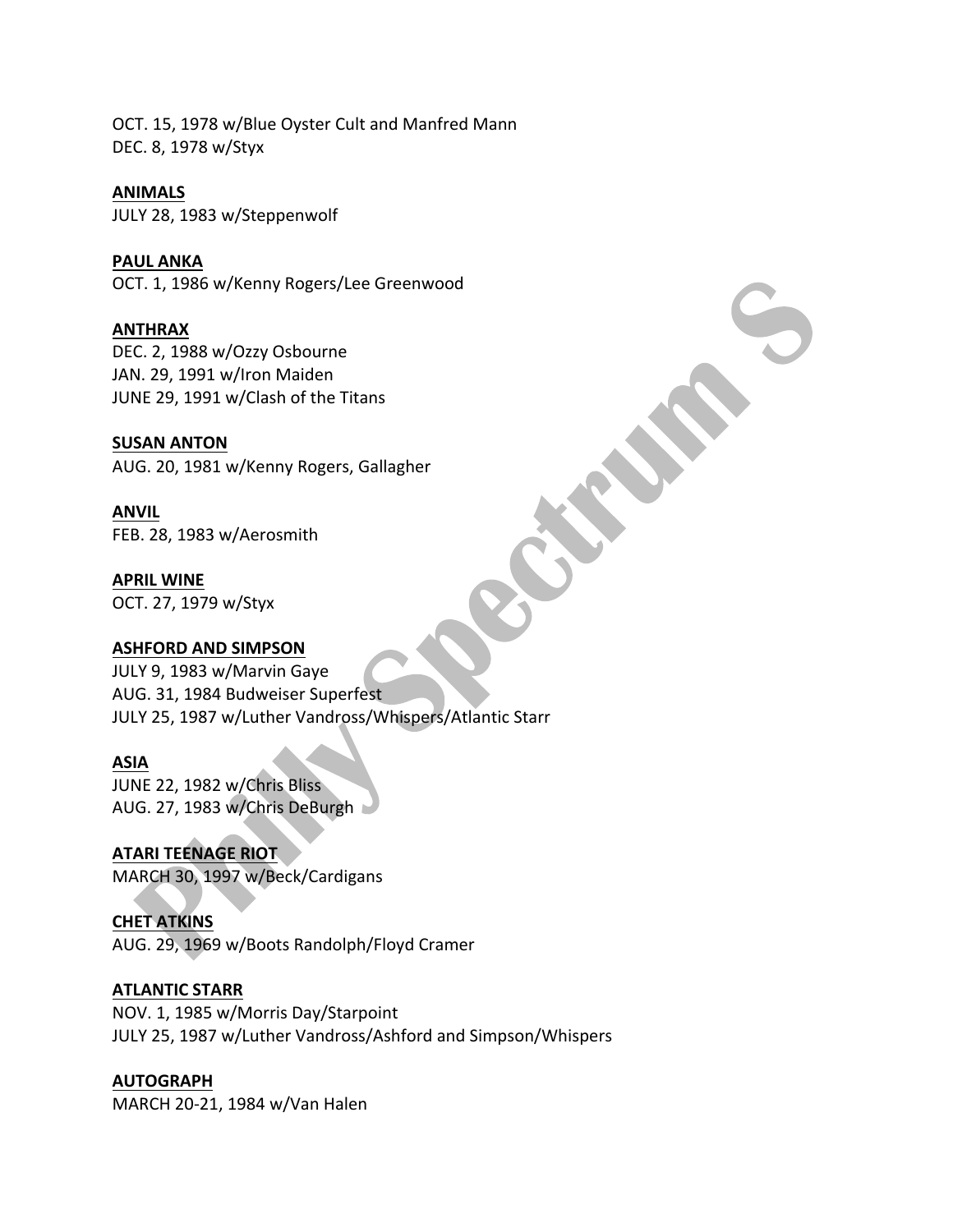#### **AVERAGE WHITE BAND**

AUG. 17, 1976

## **BABYFACE**

JAN. 15, 1995 w/ Boyz II Men/Brandy

## **BACHMAN TURNER OVERDRIVE**

JULY 17, 1975 AUG. 4-6, 1986 w/Van Halen

## **BAD COMPANY**

MAY 26, 1975 APRIL 10, 1976 JULY 29, 1977 JULY 1, 1979 w/Carillo JULY 22, 1979 w/Carillo APRIL 24-25, 1987 w/Deep Purple

## **BAD ENGLISH**

APRIL 14, 1990 w/Whitesnake

## **BAD RELIGION**

OCT. 30-31 w/Pearl Jam (Final Spectrum concert ever!)

#### **BADLANDS**

AUGUST 25, 1989 w/Great White/Tesla

## **JOAN BAEZ**

JAN. 19, 1971 JULY 25, 1975

## **ANITA BAKER**

OCT. 1-2, 1988 w/Luther Vandross AUG. 18, 1995 w/Maze featuring Frankie Beverly

## **BALANCE**

NOV. 7, 1981 w/Rossington Collins Band

## **THE BAND**

NOV. 8, 1970 DEC. 8, 1971 SEPT. 17, 1976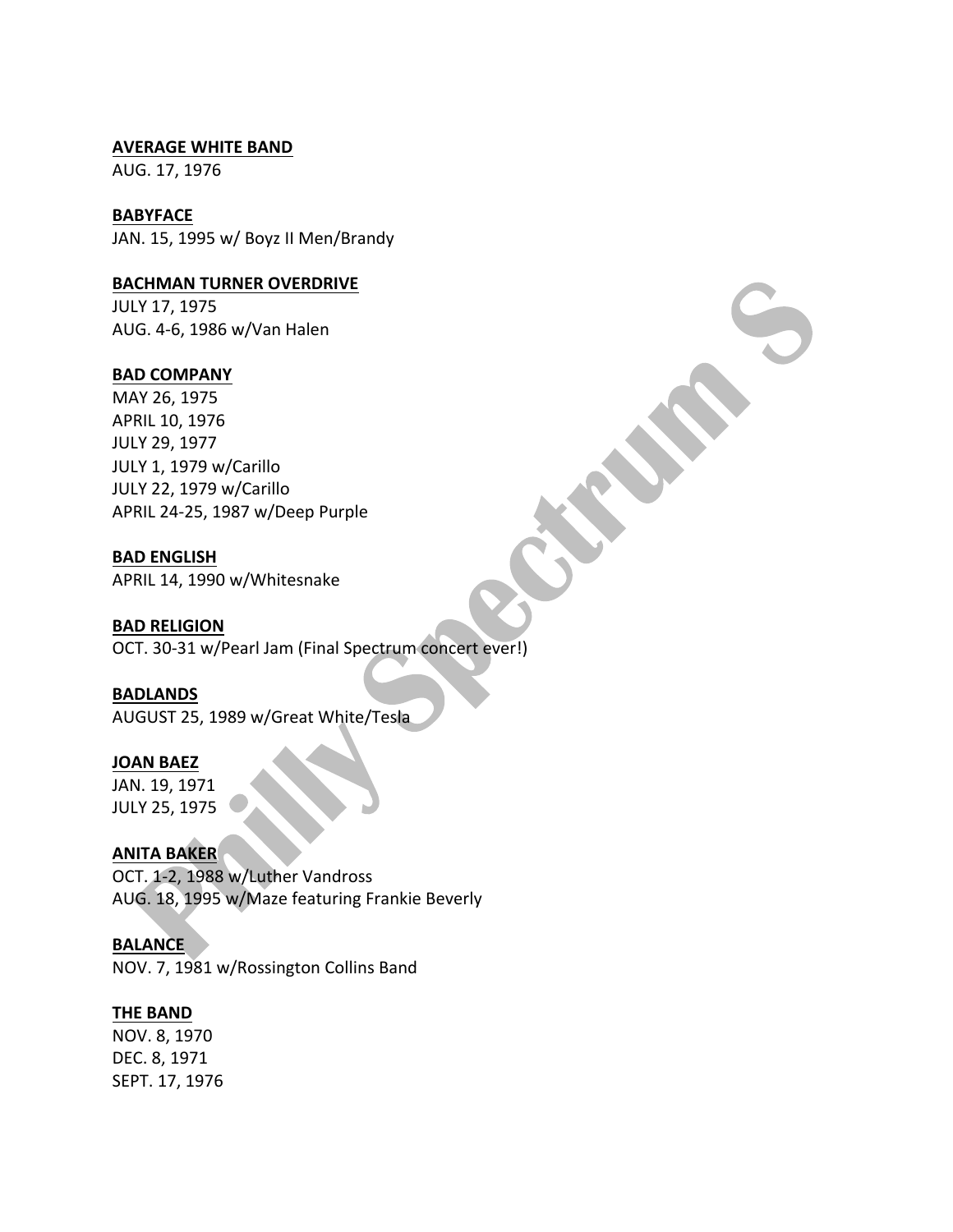#### **BARENAKED LADIES**

OCT. 3, 1998 w/Morcheeba DEC. 31, 1998 w/Duncan Shiek OCT. 28, 2000

#### **BAR-KAYS**

MARCH 4, 1979 w/Parliament Funkadelic

**BILLY BARNER** OCT. 30, 1967 WHAT Concert

#### **BARNSTORM**

MARCH 7, 1975 w/Johnny Winter/Joe Walsh/James Cotton Blues Band

#### **BAROOGA**

SEPT 20-21, 1980 w/Bob Seger

#### **ROB BASE**

AUG. 14, 1988 w/Keith Sweat/Heavy D and the Boyz

#### **COUNT BASIE**

DEC. 1, 1968 JULY 17, 1970 SEPT. 22, 1975 w/Frank Sinatra/Ella Fitzgerald

## **BEACH BOYS**

MAY 4, 1968 w/Maharishi Mahesh Yogi MAY 7, 1971 MARCH 17, 1972 APRIL 6, 1973 DEC. 14, 1973 NOV. 14-15, 1974 **JULY 1, 1975** AUG. 11-12, 1976 JAN. 13, 1977 **JUNE 20, 1978** MAY 21, 1979 w/Ironhorse APRIL 18, 1980 w/Brewer and Shipley JAN. 24, 1989 w/Chicago OCT. 17, 1989 w/Chicago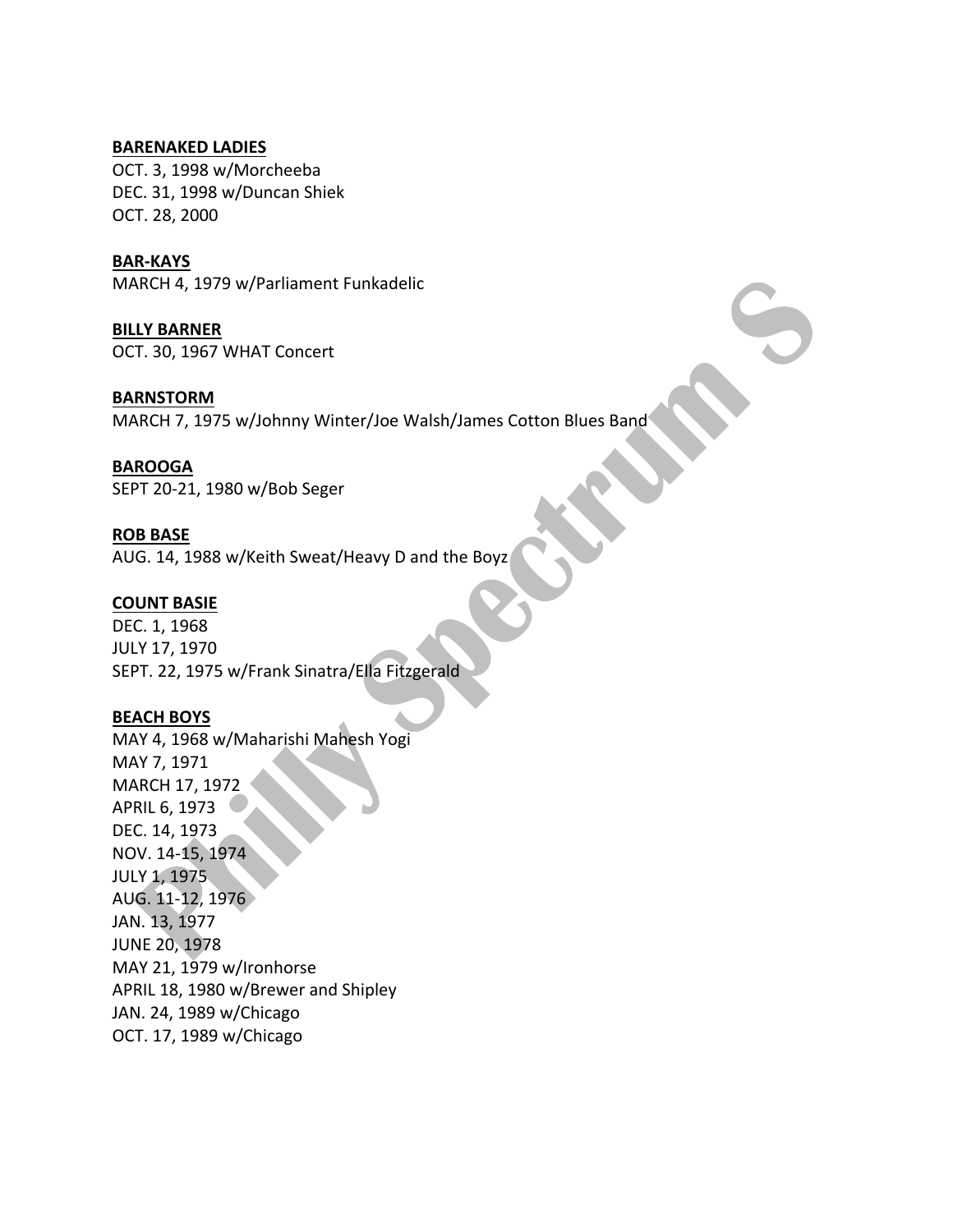#### **BEASTIE BOYS**

MAY 29, 1985 w/Madonna APRIL 7, 1987 w/Public Enemy/Murphy's Law AUG. 16, 1987 w/Run DMC

## **FRANCESCA BEGHE**

DEC. 13, 1991 w/Michael Bolton

## **BE BOP DELUXE**

OCT. 15, 1977 w/Robin Trower

## **BECK, BOGART, APPICE**

JULY 11, 1973

## **BECK**

MARCH 30, 1997 w/Cardigans/Atari Teenage Riot

## **JEFF BECK (See BECK/BOGART/APPICE)**

JULY 12, 1969 Newport Jazz Festival with Led Zeppelin, Ten Years After, Jethro Tull, Edwin Hawkins, Johnny Winter, Al Kooper, Buddy Guy and Vainilla Fudge MAY 19, 1972 MAY 2, 1975 OCT. 9, 1976 OCT. 15, 1976 OCT. 8, 1980 w/Michael Stanley Band NOV. 11, 1989 w/Stevie Ray Vaughn

## **BEE GEES**

SEPT. 16, 1971 SEPT. 21-22, 1979 w/Sweet Inspirations

## **HARRY BELAFONTE**

OCT. 26, 1967 (Dr. Martin Luther King, Jr - Guest Speaker) w/Nipsy Russel/Aretha Franklin/Esther Marrow

## **BELL BIV DEVOE**

APRIL 4, 1991 w/Keith Sweat/Johnny Gill DEC. 21, 1991 w/Keith Sweat/Johnny Gill OCT. 24, 1993 Budweiser Superfest

#### **BILL BELLAMY**

JAN. 31, 1994 w/Janet Jackson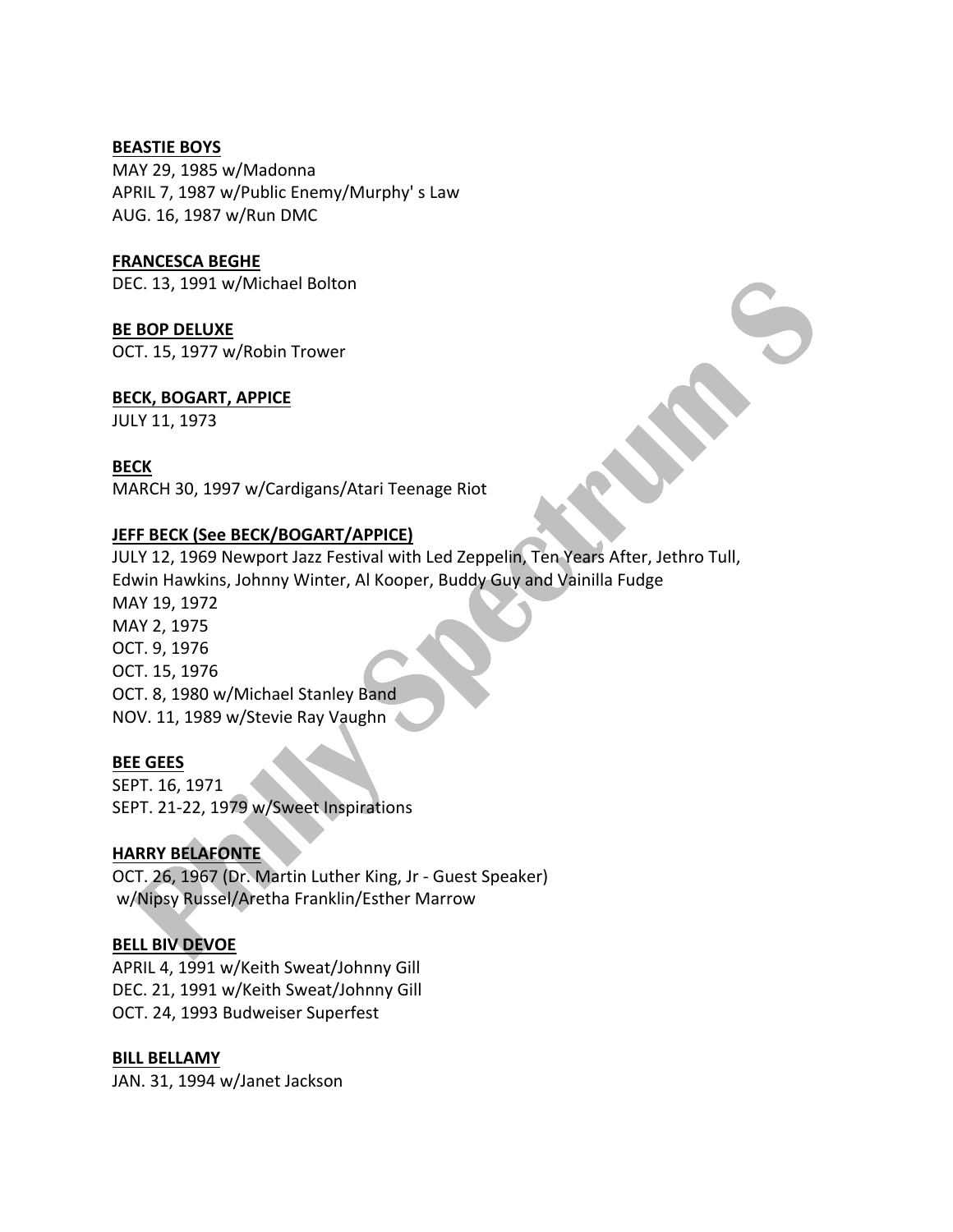## **BELLAMY BROTHERS**

MAY 8, 1982 w/Oak Ridge Boys SEPT. 12, 1986 w/Alabama/Charlie Daniels Band

## **PAT BENATAR**

DEC. 10, 1982 w/Saga MARCH 11, 1986 w/Del Lords

**GEORGE BENSON** AUG. 25, 1979 w/Natalie Cole

## **CHUCK BERRY**

APRIL 24, 1982 Rock and Roll Spectacular Volume 2

#### **BERU REVUE**

NOV. 19, 1984 w/Culture Club

## **FRANKIE BEVERLY (AND MAZE)**

SEPT. 9, 1977 w/Parliment Funkadelics/Bootsy' s Rubber Band AUG. 28, 1982 Budweiser Superfest AUG. 31, 1984 Budweiser Superfest JULY 1, 1985 Budweiser Superfest JUNE 29, 1990 Budweiser Superfest AUG. 18, 1995 w/Anita Baker JULY 22, 2000

## **BIG BROTHER AND THE HOLDING COMPANY**

OCT. 9, 1968 w/Vanilla Fudge/Chambers Brothers/Buddy Guy/Moby Grape

## **BIG DADDY KANE**

SEPT. 4, 1988 w/Public Enemy/Eric B and Rakim/Kool Moe D/Boogie Down Productions/Biz Markie/Stetsasonic AUG. 17, 1989 w/LL Cool J/Slick Rick/De La Soul OCT. 24, 1993 Budweiser Superfest

## **BIG STREET**

APRIL 3, 1982 w/Rick Springfield

#### **BISCUIT**

DEC. 9-11, 1990 w/New Kids on the Block

#### **JOHN BIZARRE**

APRIL 27, 1988 (WMMR 20th Anniversary Party) w/Big Daddy Graham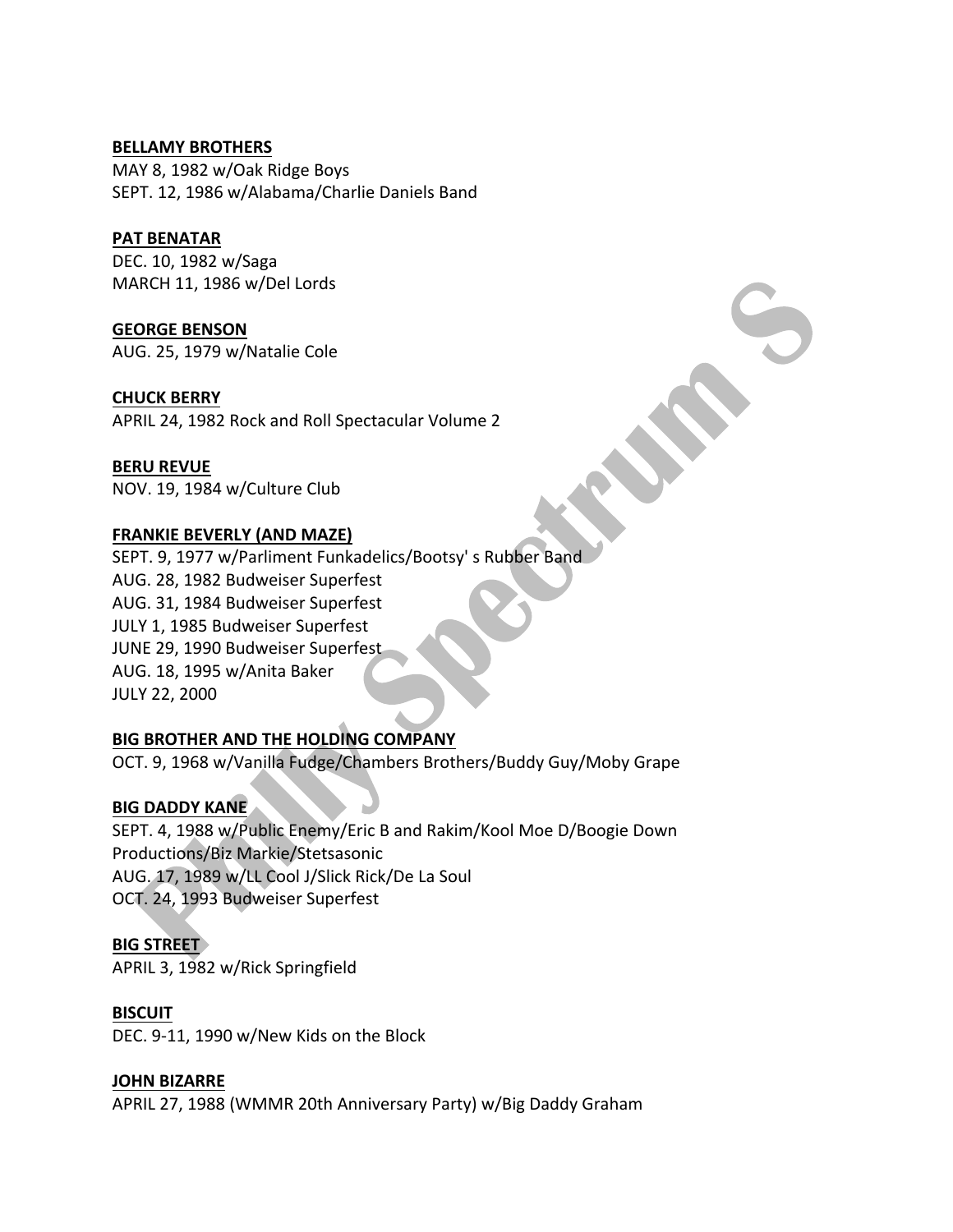#### **BIZ MARKIE**

SEPT. 4, 1988 w/Public Enemy/Eric B and Rakim/Big Daddy Kane/Boogie Down Productions/Stetsasonic

#### **BLACK AND BLUE**

DEC. 17, 1985 w/Kiss

#### **BLACK CROWES**

JULY 24, 1990 w/Aerosmith SEPT. 20, 1990 w/Heart MARCH 11-12, 1991 w/ZZ Top

#### **BLACK OAKS ARKANSAS**

OCT. 19, 1974 w/Foghat FEB. 14, 1976

#### **BLACKFOOT**

MAY 19, 1980 w/Nazareth/Marseille JULY 2, 1981 w/Ted Nugent/Krokus

#### **BLACK SABBATH**

APRIL 2, 1971 w/Mountain and Humble Pie JULY 21, 1971 MARCH 29, 1972 w/Edgar Winter/Wild Turkey FEB. 9, 1974 JULY 31, 1975 AUG. 6, 1975 w/Slade DEC. 4, 1976 w/Ted Nugent AUG. 29, 1978 w/Van Halen AUG. 9, 1980 w/Sammy Hagar DEC. 4, 1981 w/Alvin Lee NOV. 5, 1983 w/Quiet Riot APRIL 12, 1986 w/WASP JAN. 28, 1999

#### **BLASTERS**

APRIL 1, 1985 w/George Thorogood

#### **MARY J. BLIGE**

FEB. 1, 1993 w/Bobby Brown/Shabba Ranks/TLC

#### **BLIND FAITH**

JULY 16, 1969 w/Delaney and Bonnie and Friends/The Taste (w/Rory Gallagher)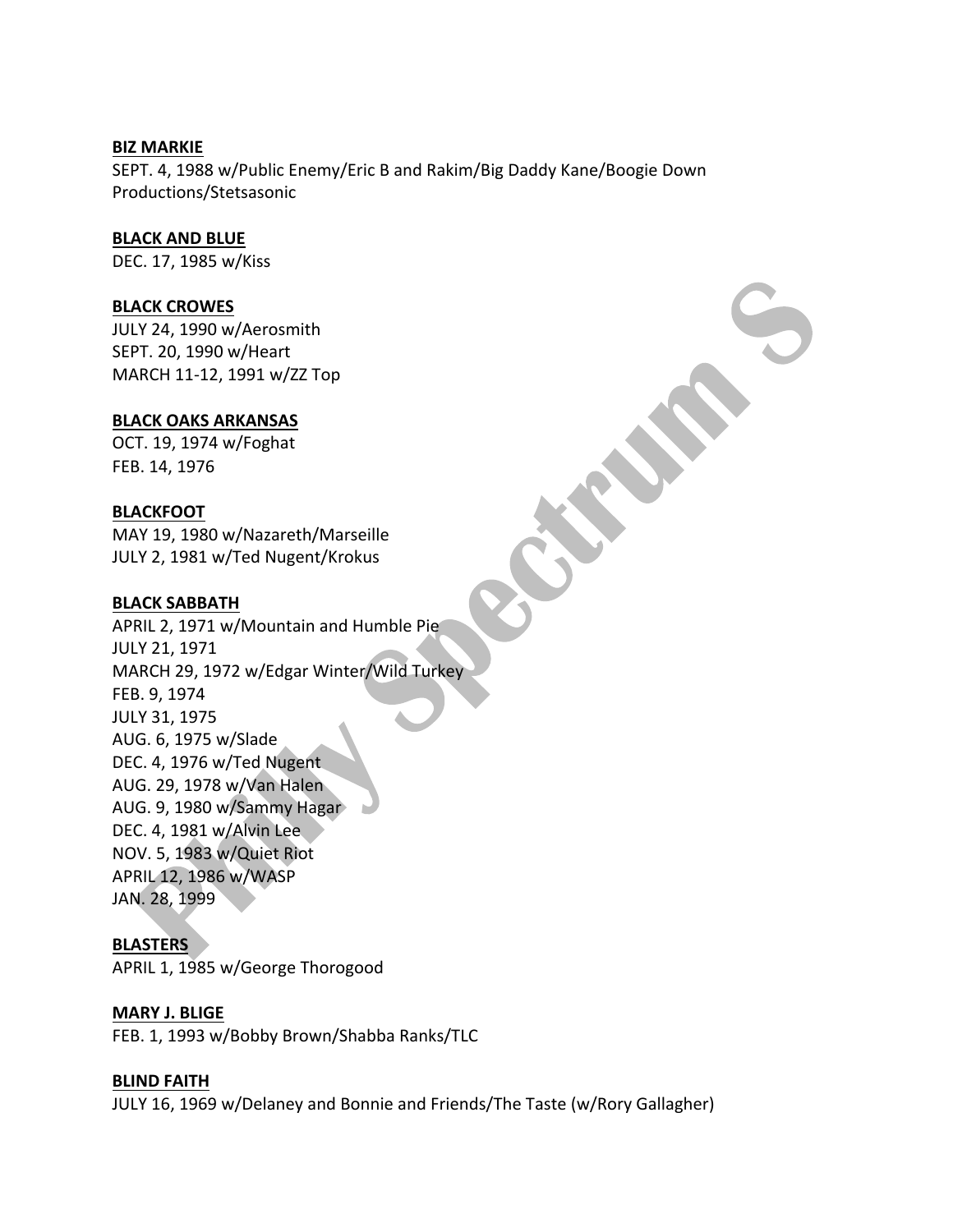**CHRIS BLISS** JUNE 22, 1982 w/Asia JUNE 20, 1986 w/Julian Lennon

**BLONDIE** JAN. 21, 1979 w/Rush

**BLOOD, SWEAT AND TEARS** JULY 12, 1969

**KURTIS BLOW** AUG. 18, 1985 Jam-A-Tron Street Festival

**BLOW MONKEYS** AUG. 11, 1986 w/Psychedelic Furs

**BONNIE AND FRIENDS** JULY 16, 1969 w/Blind Faith and Delaney

## **BLUE OYSTER CULT**

MARCH 4, 1978 OCT. 15, 1978 w/Manfred Mann and Angel SEPT. 29, 1979 w/Rainbow OCT. 4, 1980 w/Cats SEPT. 11, 1981 w/Foghat JAN. 7, 1984 w/Dokken/Zebra APRIL 14, 1986 w/Rush APRIL 16, 1986 w/Rush

#### **BLUE STEEL**

NOV. 18-19, 1979 w/Eagles

**BOBBY AND THE MIDNIGHTS (Bob Weir Performs with GRATEFUL DEAD)** OCT. 26, 1983 w/Hot Tuna

SEPT. 3, 1989 (Weir with Rob Wasserman) w/Jerry Garcia Band

**ANGELA BOFILL** SEPT. 10, 1983 Budweiser Superfest

## **MICHAEL BOLTON**

JUNE 21-22, 1983 w/Bob Seger JUNE 22, 1988 w/Heart DEC. 13, 1991 w/Francesa Beghe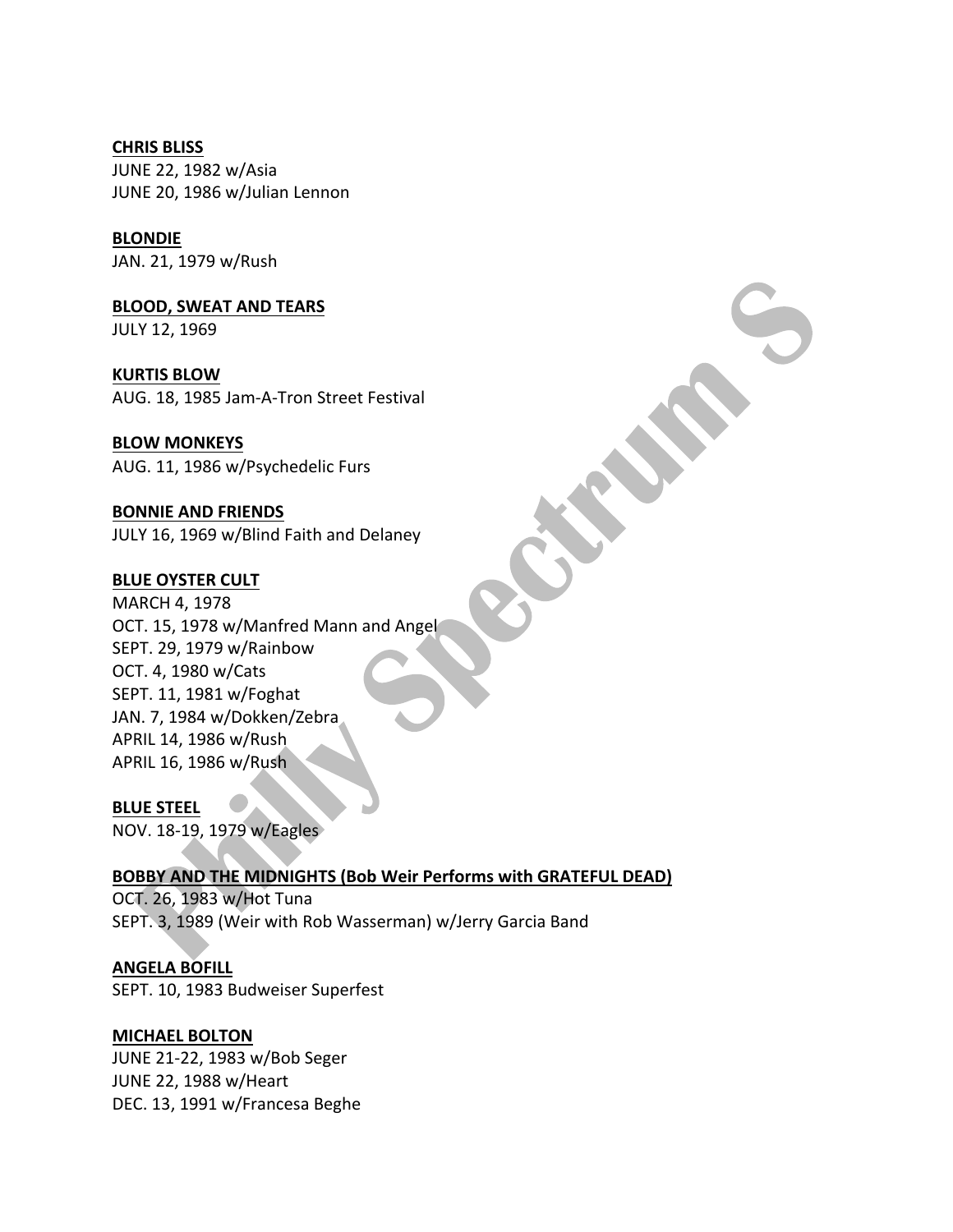SEPT. 9, 1994 w/Dave Koz **BONHAM** JAN. 31, 1990 w/Dangerous Toys/Cult

#### **BON JOVI**

JUNE 1, 1984 w/Scorpions OCT. 12, 1985 w/Ratt SEPT. 19, 1986 w/.38 Special APRIL 2, 1987 w/Cinderella APRIL 4, 1987 w/Cinderella APRIL 15-16, 1987 w/Cinderella MARCH 8, 1989 w/Skid Row JUNE 19-20, 1989 w/Skid Row FEB. 22, 1993 w/Jeff Healey Band AUG. 6, 1993 w/Extreme

#### **BOOGIE DOWN PRODUCTIONS**

JUNE 25, 1988 w/Doug E. Fresh/Kook Moe D/Eric B and Rakim/Biz Markie/Ice-T SEPT. 4, 1988 w/Public Enemy/Eric B and Rakim/Kool Moe D/Big Daddy Kane/Biz Markie/Stetsasonic/

## **CHUCKII BOOKER**

AUG. 16-17, 1990 AUG. 19, 1990 

#### **BOOKER T AND THE MG'S**

APRIL 25, 1969 w/Rascals/Pacific Gas and Electric

## **BOOTSY'S RUBBER BAND**

SEPT. 9, 1977 w/Parliment/Funkadelics/Maze

#### **BOSTON**

APRIL 4, 1977 w/Sammy Hagar OCT. 31, 1978 w/Exile DEC. 18, 1978 w/Foghat and James Gang JUNE 25-27, 1987 w/Farrenehit

#### **BOURGEOIS TAGG**

OCT. 25, 1987 w/Heart

#### **DAVID BOWIE**

MARCH 15-16, 1976 APRIL 28-29, 1978 JULY 18-21, 1983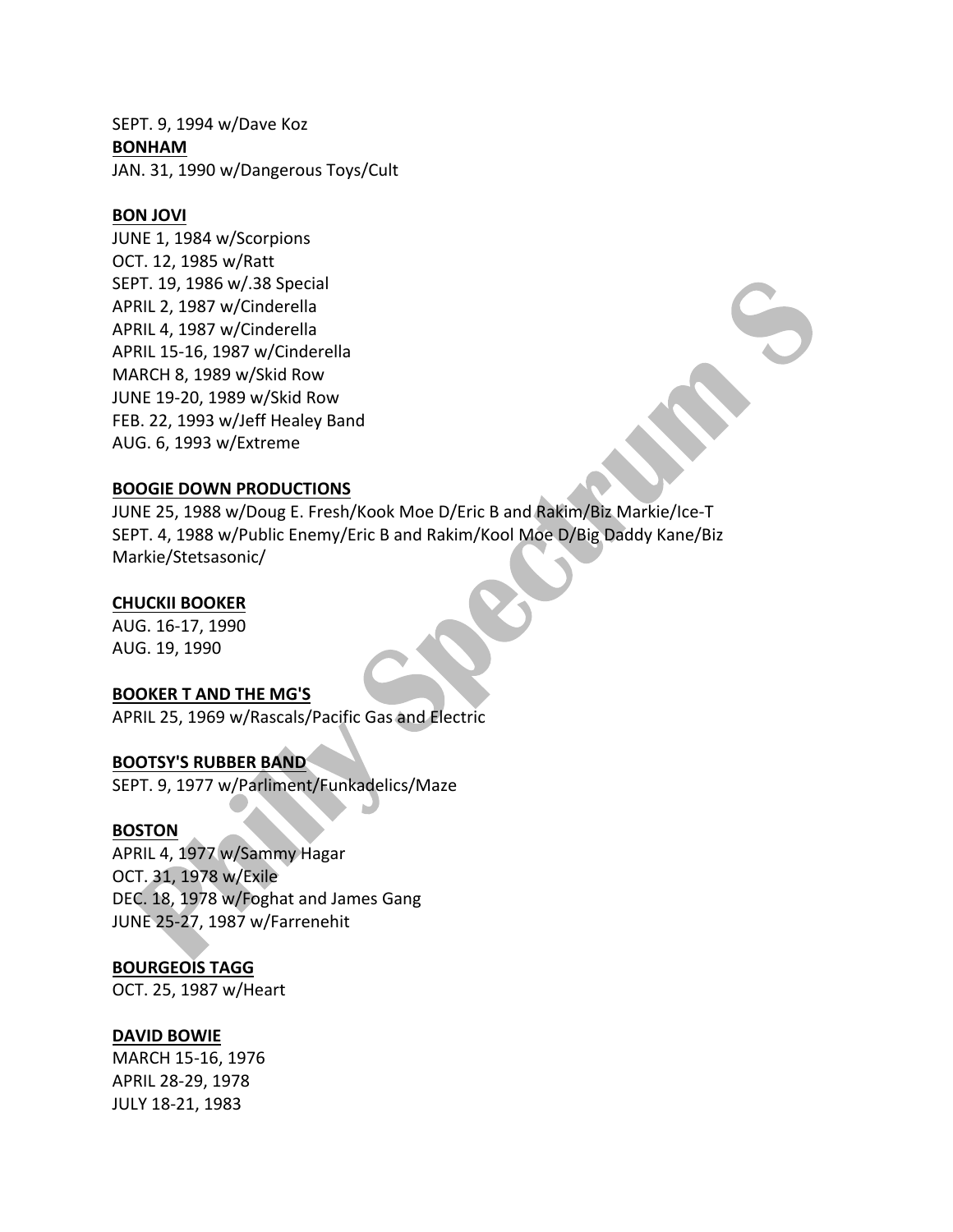JULY 9-10, 1990 JULY 12-13, 1990

#### **BOYS**

SEPT. 23, 1989 w/Hammer/Guy/Heavy D and the Boyz/Three Times Dope

## **BOYZ II MEN**

APRIL 22, 1992 w/Hammer/Jodeci/Oaktown .357 JAN. 15, 1996 w/Babyface/Brandy

#### **BRANDY**

JAN. 15, 1995 w/Boyz II Men/Babyface

**BREAKWATER** APRIL 21, 1979 w/Gino Vannelli

**BREWER AND SHIPLEY** APRIL 18, 1980 w/Beach Boys

**BRICK** MARCH 20, 1977 w/Rufus and Chaka Khan/Santana

## **BRIDES OF FUNKENSTEIN**

NOV. 14, 1979 w/Parliament Funkadelic/Sugar Hill Gang

**BRITNY FOX** April 1, 1989 w/Ratt/Kix

**GARTH BROOKS** OCT. 23, 1992 w/Martina McBride

**BROOKS & DUNN** MARCH 18, 1993 w/Larry Stewart/Reba McEntire

#### **BROTHERS JOHNSON**

MAY 17, 1980 w/Rufus-Chaka Khan/Narada/Michael Walden

#### **BOBBY BROWN**

OCT. 28, 1988 w/New Edition/Al B Sure NOV. 2, 1988 w/New Edition JAN. 31, 1989 w/New Edition/Al B. Sure APRIL 24, 1989 w/Levert/Karen White FEB. 1, 1993 w/Mary J. Blige/Shabba Ranks/TLC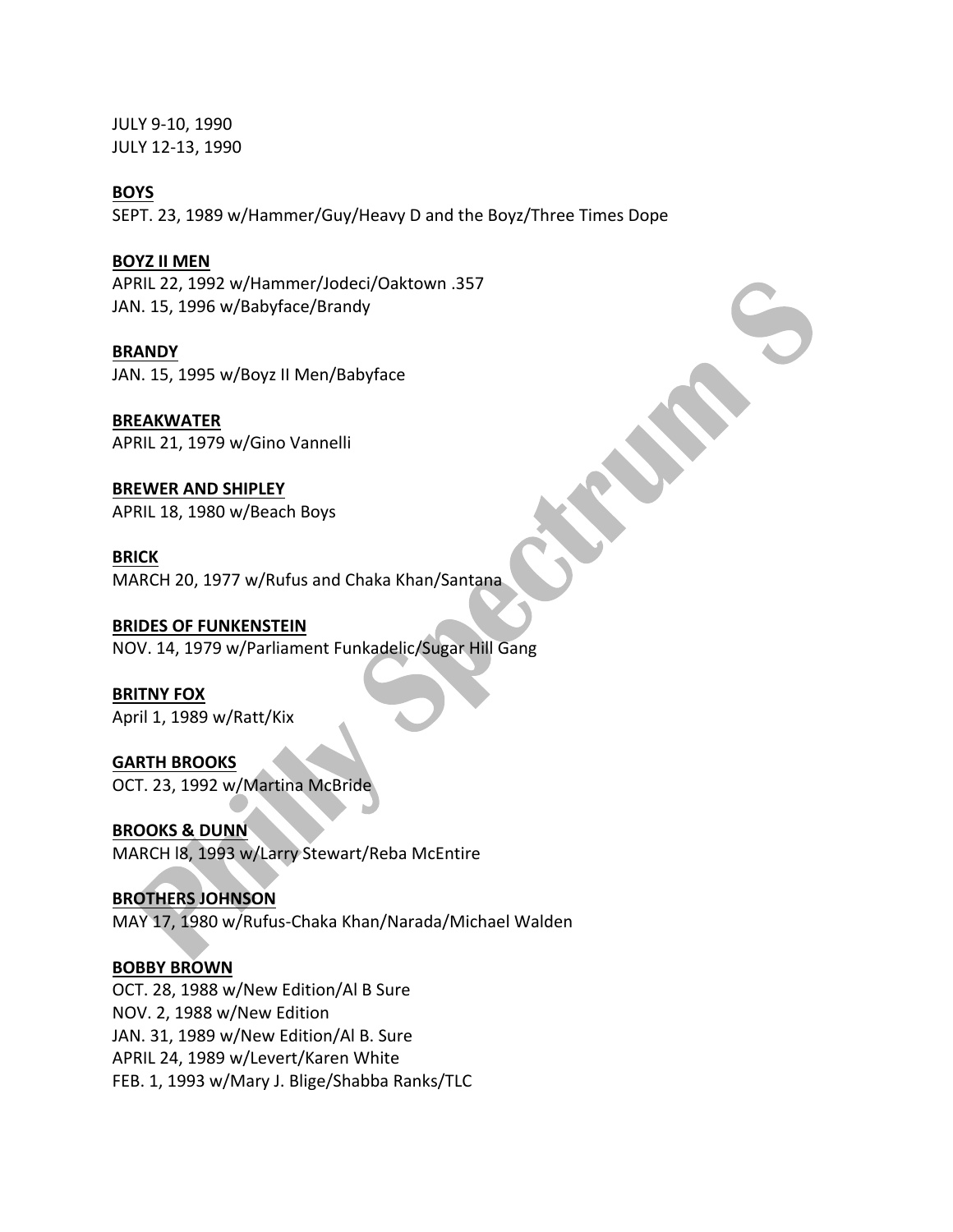#### **CLARENCE "GATEMOUTH" BROWN**

SEPT. 13-14, 1995 w/Eric Clapton

## **JAMES BROWN**

JULY 5, 1969 w/Young Holt/Tyrone Davis AUG. 22, 1970 APRIL 23, 1971 SEPT. 27, 1971 OCT. 16, 1972 MAY 24, 1974

**MAXINE BROWN** OCT. 30, 1967 WHAT Concert

## **JACKSON BROWNE**

OCT. 20, 1976 w/Orleans AUG. 3, 1983 DEC. 3, 2002 w/Tom Petty and the Hearbreakers

#### **DAVE BRUBECK**

SEPT. 30, 1967 Quaker City Jazz Festival

## **JACK BRUCE AND LESLIE WEST**

APRIL 28, 1972 OCT. 25, 1988 (Jack Bruce Only) w/Moody Blues

## **PEABO BRYSON**

AUG. 28, 1982 Budweiser Superfest

**BULLET BOYS** APRIL 26, 1989 w/Winger/Cinderella

**BUCKINGHAMS** OCT. 18, 1991 w/Rock and Oldies Show

**BUCKWHEAT ZYDECKO** SEPT. 7, 1988 w/Eric Clapton

**BUFFALO STAMPEDE** AUG. 9, 1977 w/Steve Miller

## **GLEN BURTNICK**

NOV. 26, 1987 w/Hooters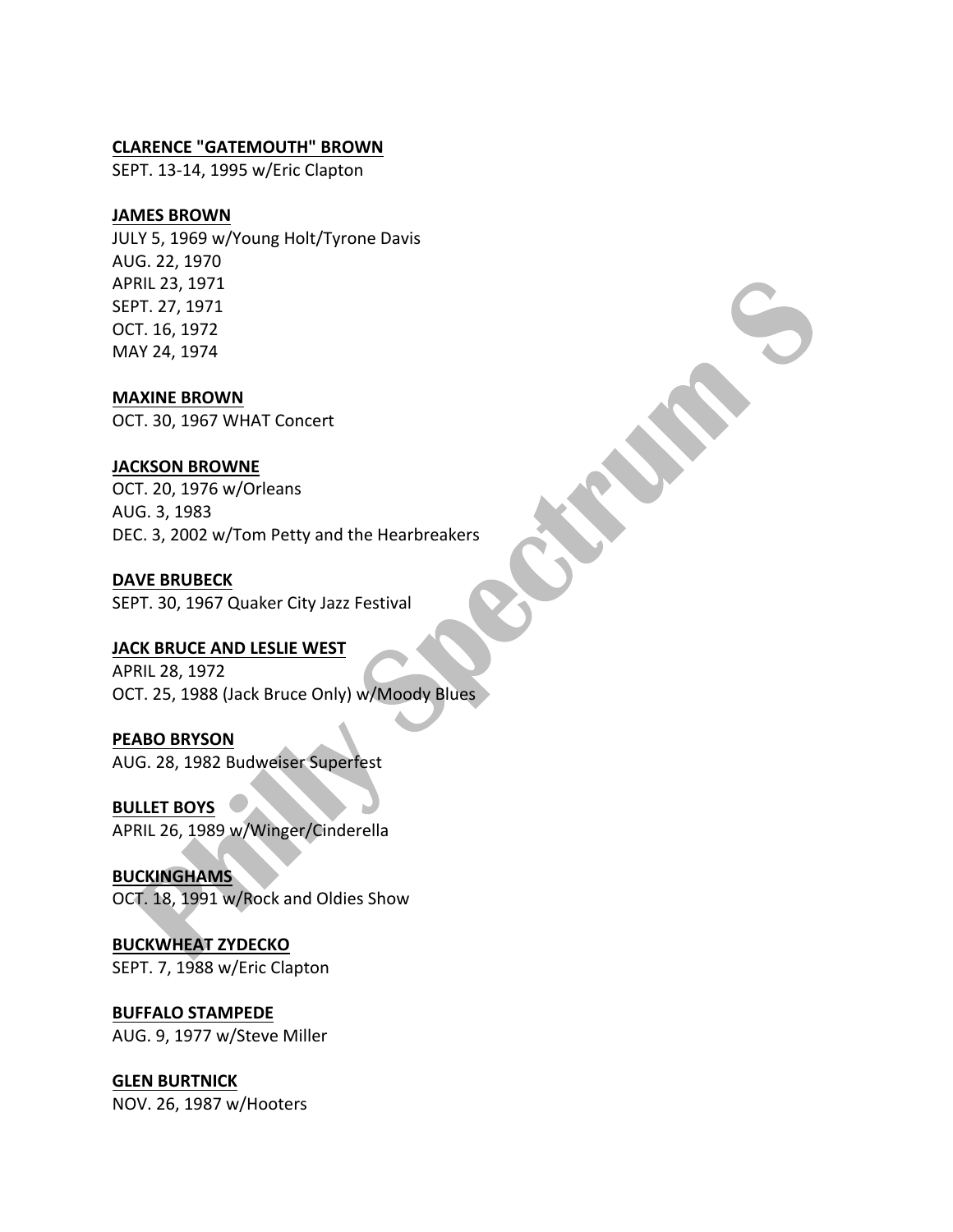APRIL 27, 1988 (WMMR 20th Anniversary Party) **BUS BOYS** NOV. 22, 1982 w/Linda Ronstadt

**RICHARD BUSH** APRIL 27, 1988 (WMMR 20th Anniversary Party)

**BUSH** APRIL 8, 1997 w/Veruca Salt

**RED BUTTONS** MAY 8, 1986 w/Frank Sinatra

**JJ CALE** JAN. 27, 1972 w/Traffic/Mother Earth

**CHARLIE CALLAS** MAY 17, 1982 w/Frank Sinatra

**CAMEO** SEPT. 16, 1980 w/Commodores/Fatback

**GLENN CAMPBELL** JUNE 10, 1970

**CANDLEBOX** APRIL 29-30, 1994 w/Rush DEC. 19, 1998 w/Aerosmith

**CANNED HEAT** APRIL 16, 1971

**CARDIGANS** MARCH 30, 1997 w/Beck/Atari Teenage Riot

**MARIAH CAREY** DEC. 2, 1993 w/Theory

**ERIC CARMEN** DEC. 6, 1977 w/Billy Joel

**CARILLO**

JULY 1, 1979 w/Bad Company JULY 22, 1979 w/Bad Company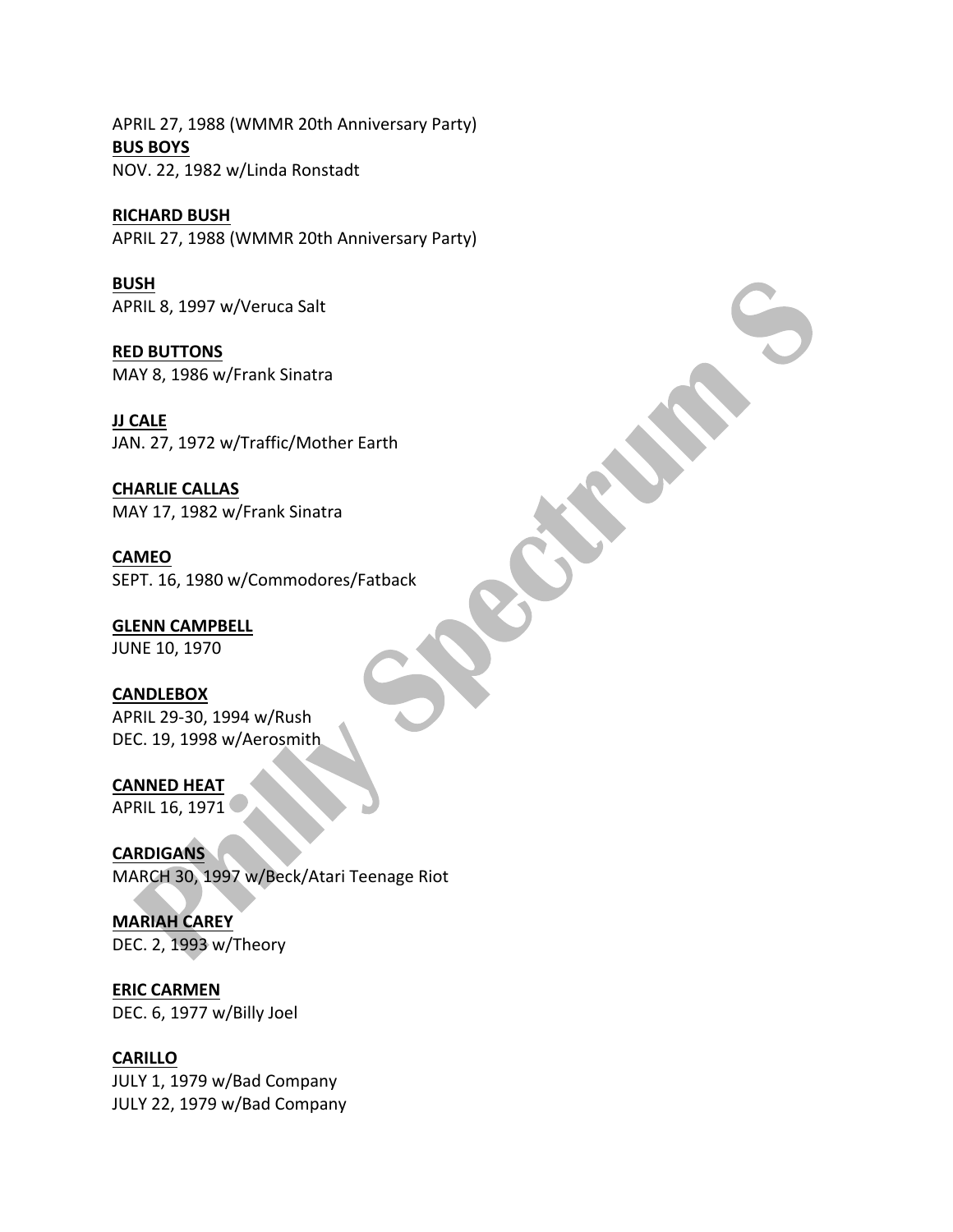#### **PAUL CARRACK**

APRIL 27, 1988 (WMMR 20th Anniversary Party)

## **CARS**

DEC. 1, 1978 w/Foreigner AUG. 21-22, 1979 w/Greg Kihn NOV. 24-25, 1980 w/Romantics FEB. 8, 1983 w/Nick Lowe JULY 16, 1984 w/Wang Chung NOV. 17, 1987 w/lcehouse

## **JOHNNY CASH**

MAY 17, 1970 APRIL 30, 1971

## **DAVID CASSIDY**

FEB. 20, 1972

## **SHAUN CASSIDY**

JUNE 28, 1979

## **CATS**

OCT. 4, 1980 w/Blue Oyster Cult

#### **CHAMBERS BROTHERS**

OCT. 9, 1968 w/Big Brother and the Holding Company/Vanilla Fudge/Buddy Guy/Moby Grape DEC. 5, 1969 FEB. 5, 1971 w/Allman Brothers JAN. 15, 1972 w/Alice Cooper and Commander Cody FEB. 3, 1974 w/Dave Mason FEB. 14, 1988 w/Electric Factory Dance Party

## **HARRY CHAPIN**

MAY 27, 1973 w/WFIL Charity Concert

## **RAY CHARLES**

DEC. 9, 1967 w/Hugh Maskela/Flip Wilson MAY 11, 1969 w/Miles Davis/Young Holt Unlimited JUNE 6, 1970 MAY 9, 1971 MAY 12, 1972 JULY 29, 1973 w/Nina Simons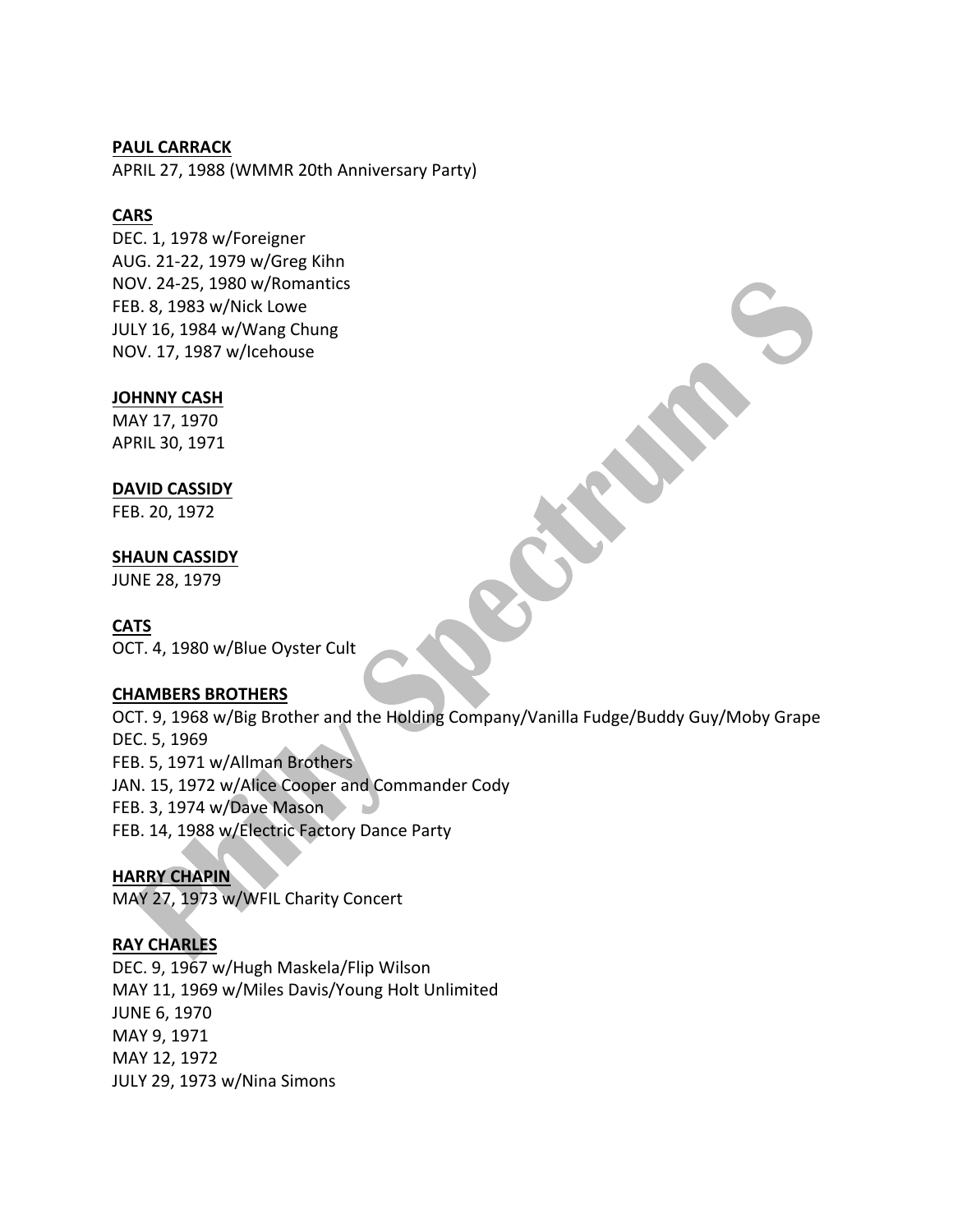## **CHARLIE** OCT. 22, 1979 w/Foreigner

## **CHEAP TRICK**

MAY 5, 1979 w/Graham Parker/TKO MAY 23, 1980 w/Greg Kihn FEB. 21, 1981 w/U.F.O.

## **CHECKMATES**

AUG. 7, 1968

## **CHEETAH GIRLS**

NOV. 5, 2006 NOV. 11, 2008

## **CHER**

JULY 17, 1990 w/Dom Irrera

## **CHERELLE**

JULY 29-30, 1984 w/Luther Vandross APRIL 26, 1986 w/New Edition/Force MD's

## **KENNY CHESNEY**

MAY 1, 2004

## **CHICAGO**

AUG. 12, 1970 w/Allman Brothers/Pacific Gas and Electric FEB. 24, 1971 AUG. 12, 1971 APRIL 21, 1972 JUNE 6, 1973 w/Bruce Springsteen **MARCH 5, 1974** OCT. 25, 1974 AUG. 12, 1976 w/Allman Brothers/Edison Electric NOV. 23, 1975 NOV. 18, 1976 NOV. 7, 1977 AUG. 24, 1984 w/Alan Kay (Comedian) OCT. 27, 1986 JULY 26, 1988 w/Henry Lee Summer JAN. 24, 1989 w/Beach Boys OCT. 17, 1989 w/Beach Boys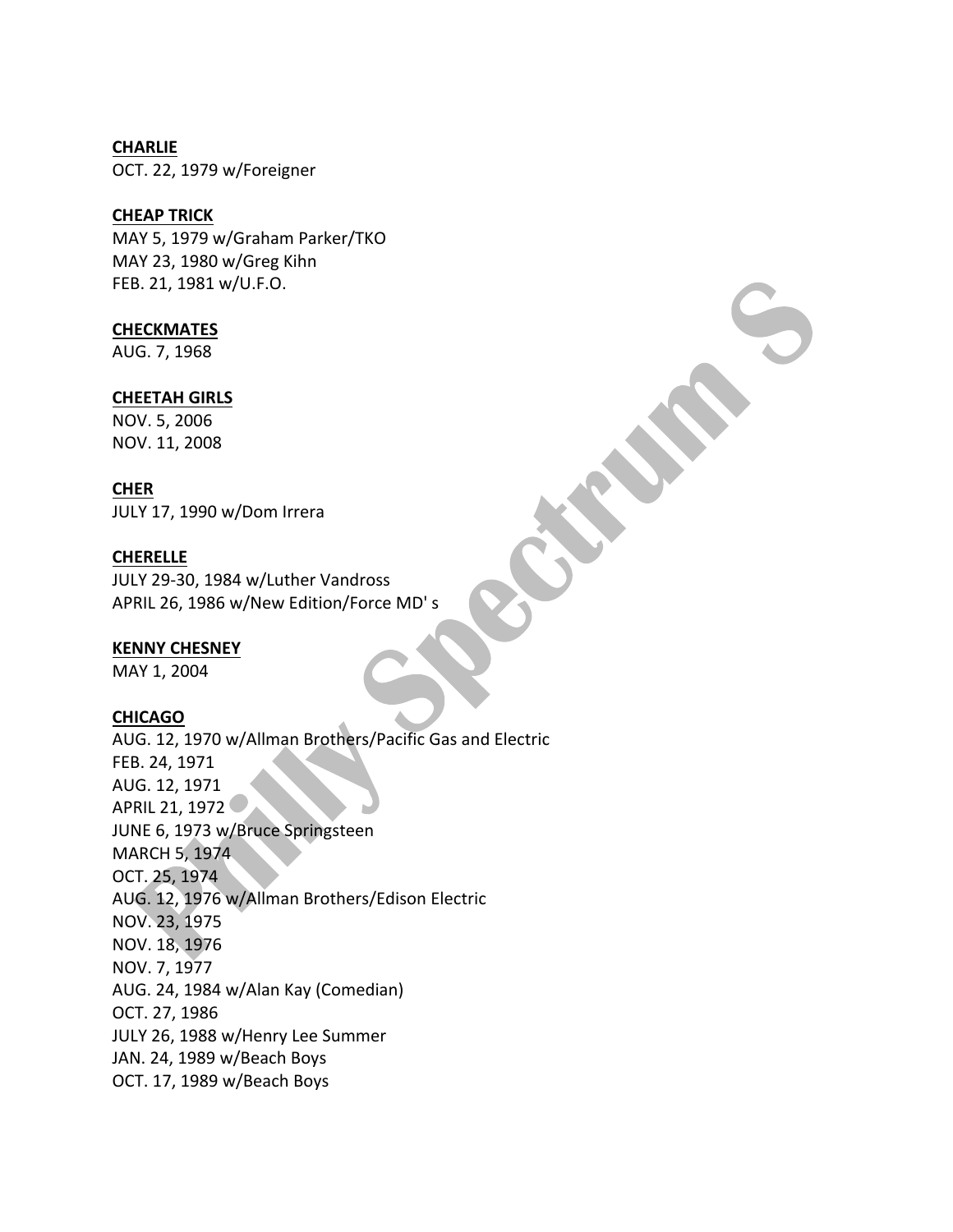#### **CHICKEN SHACK**

AUG. 19, 1970 w/Dr. John

#### **CHIFFONS**

OCT. 16, 1981 Rock and Roll Spectacular

#### **LOU CHRISTIE**

OCT. 16, 1981 Rock and Roll Spectacular APRIL 24, 1982 Rock and Roll Spectacular Vol 2

#### **CINDERELLA**

OCT. 11, 1986 w/David Lee Roth APRIL 2, 1987 w/Bon Jovi APRIL 4, 1987 w/Bon Jovi APRIL 15-16, 1987 w/Bon Jovi OCT. 8, 1988 w/AC/DC AUG. 2, 1988 w/Judas Priest APRIL 26, 1989 w/Winger/Bulletboys JUNE 24, 1991 w/David Lee Roth/Extreme

#### **ERIC CLAPTON**

JUNE 29, 1974 OCT. 6, 1974 APRIL 1, 1978 w/John Martyn APRIL 30, 1979 w/Muddy Waters FEB. 21, 1983 w/Ry Cooder JULY 24, 1984 w/Roger Waters APRIL 29, 1985 w/Graham Parker SEPT. 7, 1988 w/Buckwheat Zydecko APRIL 4, 1990 AUG. 14-15, 1990 MAY 4-5, 1992 SEPT. 13-14, 1995 w/Clarence "Gatemouth" Brown

## **PETULA CLARK**

APRIL 21, 1969

#### **ROY CLARK**

APRIL 27, 1974

#### **STANLEY CLARKE**

NOV. 9, 1979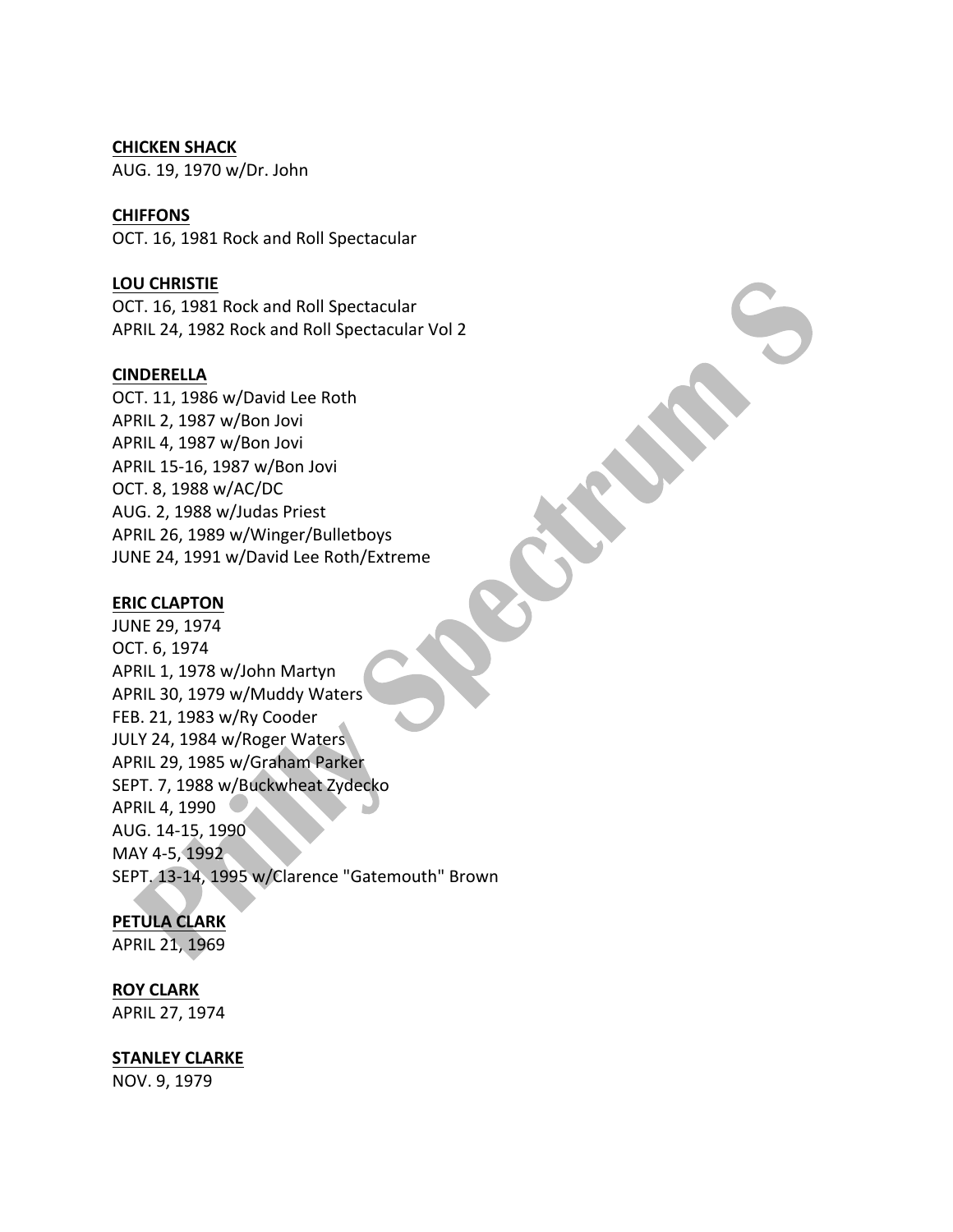**THE CLASH** APRIL 21, 1984 w/14-Karat Gold

## **ANDREW DICE CLAY**

NOV. 14, 1989 NOV. 24, 1990

**CLIMAX BLUES BAND** JULY 24, 1979 w/Peter Frampton

**THE COASTERS** APRIL 24, 1982 Rock and Roll Spectacular Vol 2

## **COCK ROBIN**

OCT. 5, 1985 w/Bryan Adams

## **JOE COCKER**

MARCH 22, 1972 w/Dave Mason SEPT. 28, 1974

**NATALIE COLE** 

MAY 14, 1977 AUG. 25, 1979 w/George Benson

**PAULA COLE** JUNE 14, 1995 w/Melissa Etheridge

**COLLECTIVE SOUL** AUG. 17, 1994 w/Aerosmith APRIL 28, 1995 w/Van Halen

## **PHIL COLLINS**

MAY 19-20, 1985 AUGUST 22-25, 1990 JUNE 19-20, 1994 **JUNE 22, 1994** 

**COMMANDER CODY**

JAN. 15, 1972 w/Alice Cooper and Chamber Brothers

## **COMMODORES**

JULY 16, 1977 OCT. 9, 1978 w/LTD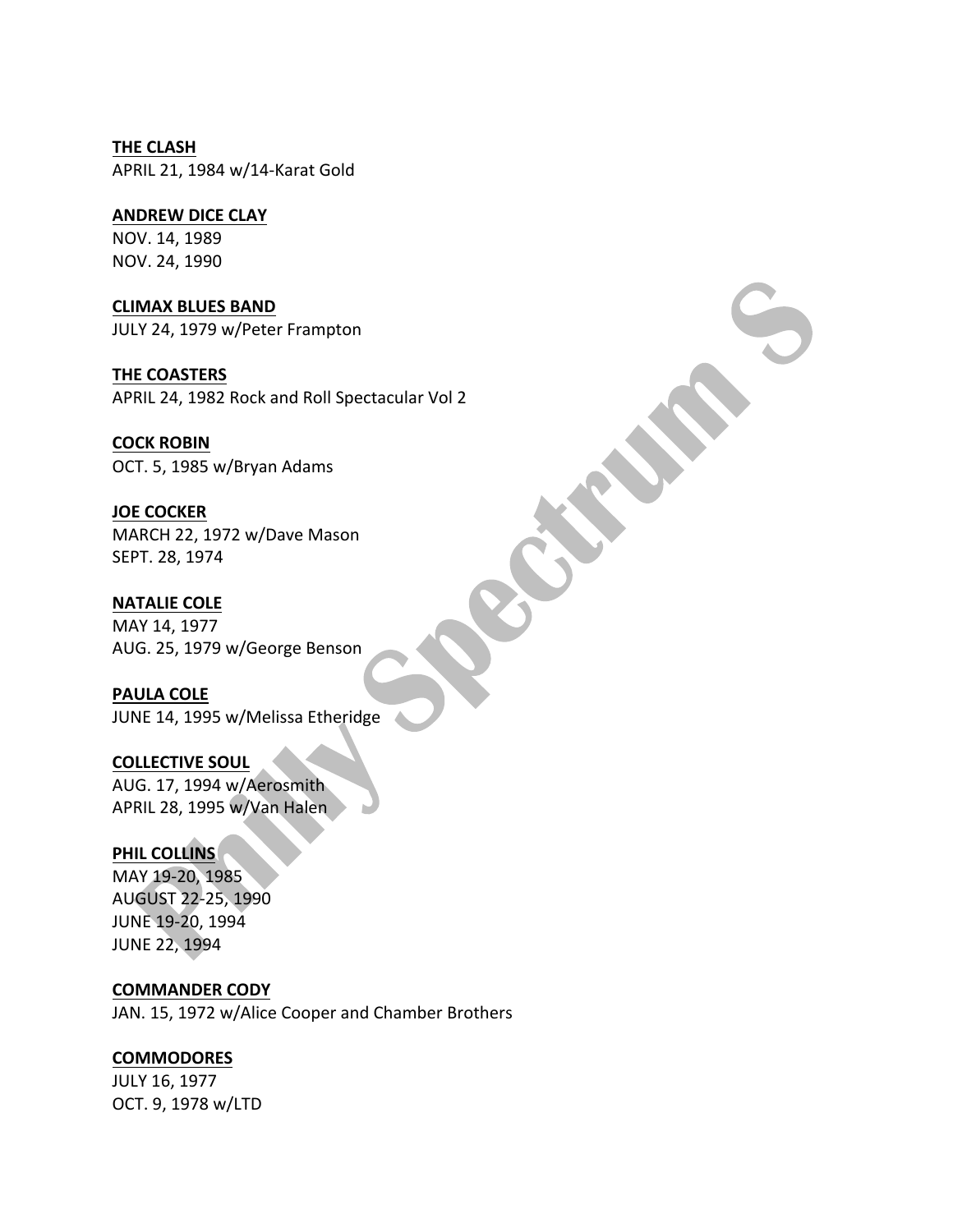#### SEPT. 16, 1980 w/Cameo/Fatback **BOBBY COMSTOCK BAND**

OCT. 16, 1981 Rock and Roll Spectacular APRIL 24, 1982 Rock and Roll Spectacular Vol 2

## **CONEY HATCH**

AUG. 19, 1983 w/Iron Maiden/Fastway

## **TOMMY CONWELL**

JUNE 23, 1987 w/Bryan Adams FEB. 14, 1988 Electric Factory 20th Anniversary Party APRIL 27, 1988 WMMR 20th Anniversary Party APRIL 6, 1991 w/George Thorogood

## **RY COODER**

FEB 21, 1983 w/Eric Clapton

## **ALICE COOPER**

JAN. 15, 1972 w/Commander Cody and Chamber Brothers MARCH 8-9, 1973 APRIL 25, 1975 JUNE 23, 1978 AUG 19, 1991 w/Judas Priest/Motorhead/Dangerous Toys/Metal Church

## **CHIC COREA/RETURN TO FOREVER**

MAY 13, 1977 w/Procol Harum

## **ELVIS COSTELLO**

AUG. 11, 1984 w/Nick Lowe

## **JAMES COTTON BLUES BAND**

MARCH 7, 1975 w/Johnny Winter/Joe Walsh/Barnstorm

## **COUNT BASIE**

DEC. 1, 1968 Jazz Festival JULY 17, 1970 w/Tom Jones/Norm Crosby/Gladys Knight and the Pips SEPT. 22, 1975 w/Frank Sinatra/Ella Fitzgerald

## **COUNTRY JOE AND THE FISH**

JULY 12, 1969 w/Led Zeppelin/Al Kooper/Jethro Tull/Buddy Guys Blues Band JULY 8, 1970 MAY 1, 1971 MAY 11, 1972 OCT. 30-31, 1972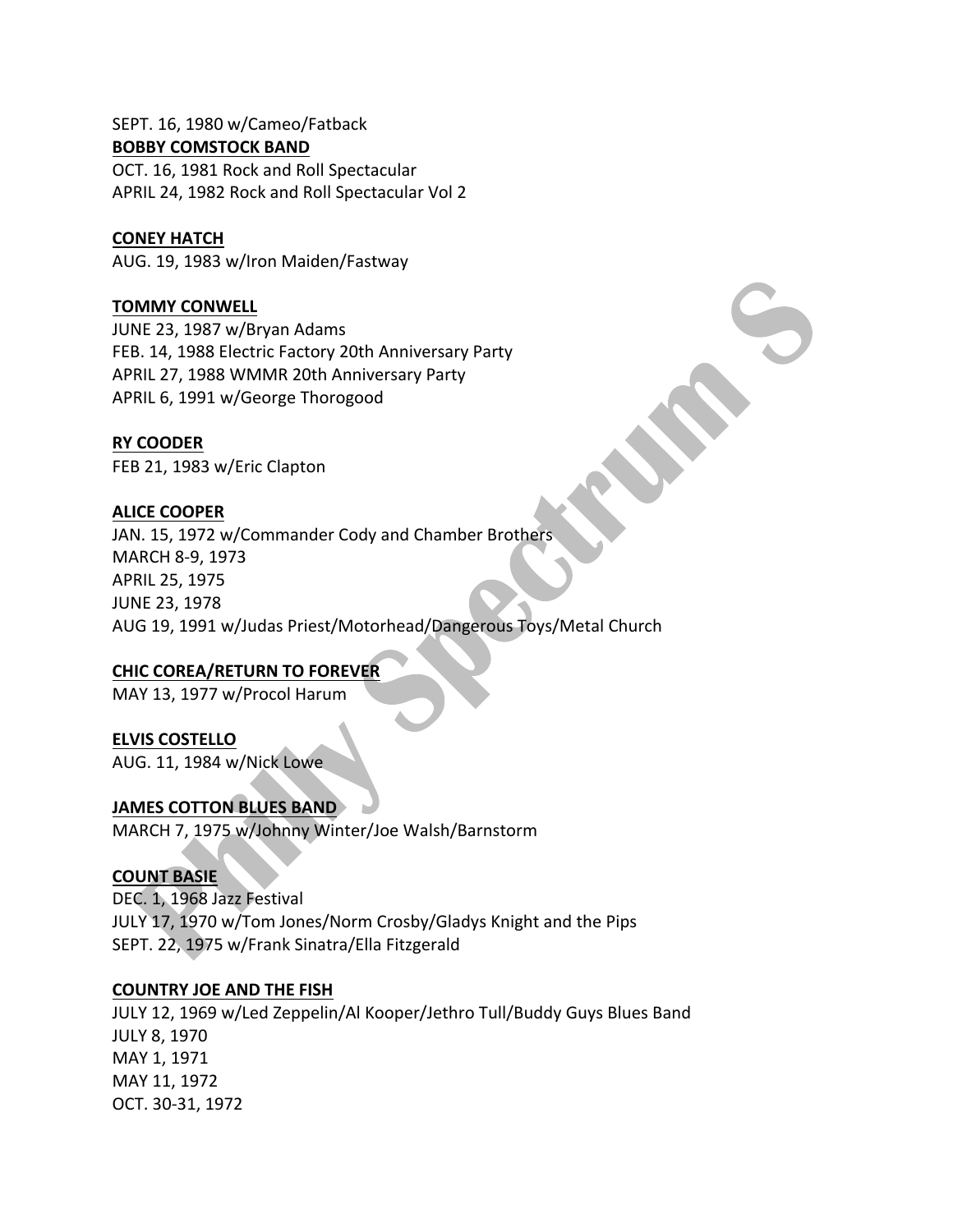FEB 25, 1975 JULY 19, 1976 DEC. 5, 1977 OCT. 3-4, 1978 w/Jethro Tull/Uriah Heep OCT. 16-17, 1979 OCT. 13, 1980 w/Jethro Tull SEPT. 21, 1982 OCT. 19, 1984

#### **COWBOY**

FEB. 5, 1971 w/Allman Brothers and Chamber Brothers

#### **FLOYD CRAMER**

AUG, 29, 1969 w/Boots Randolph/Chet Atkins

#### **CRAWLER**

DEC. 16, 1977 w/Kansas

## **CREAM**

NOV. 1, 1968

#### **CREEDENCE CLEARWATER REVIVAL**

MAY 15, 1970

## **MARSHALL CRENSHAW**

NOV. 18, 1985 w/Howard Jones

#### **JIM CROCE**

MAY 26, 1973 w/WFIL Charity Concert

#### **NORM CROSBY**

JULY 17, 1970 w/Tom Jones/Gladys Knight and the Pips/Count Basie

#### **CROSBY, STILLS, NASH AND YOUNG**

**JUNE 10, 1970** JULY 28, 1971 (STILLS ONLY) MAY 12, 1972 (STILLS ONLY) OCT. 31, 1973 (CROSBY AND NASH ONLY) JUNE 29, 1976 (YOUNG AND STILLS ONLY) w/Poco JUNE 23-24, 1977 (CROSBY, STILLS AND NASH) AUG. 11, 1982 (CROSBY, STILLS AND NASH) APRIL 27, 1993 (CROSBY ONLY) (WMMR 25th Anniversary Party)

#### **ANDRAE CROUCH AND THE DISCIPLES**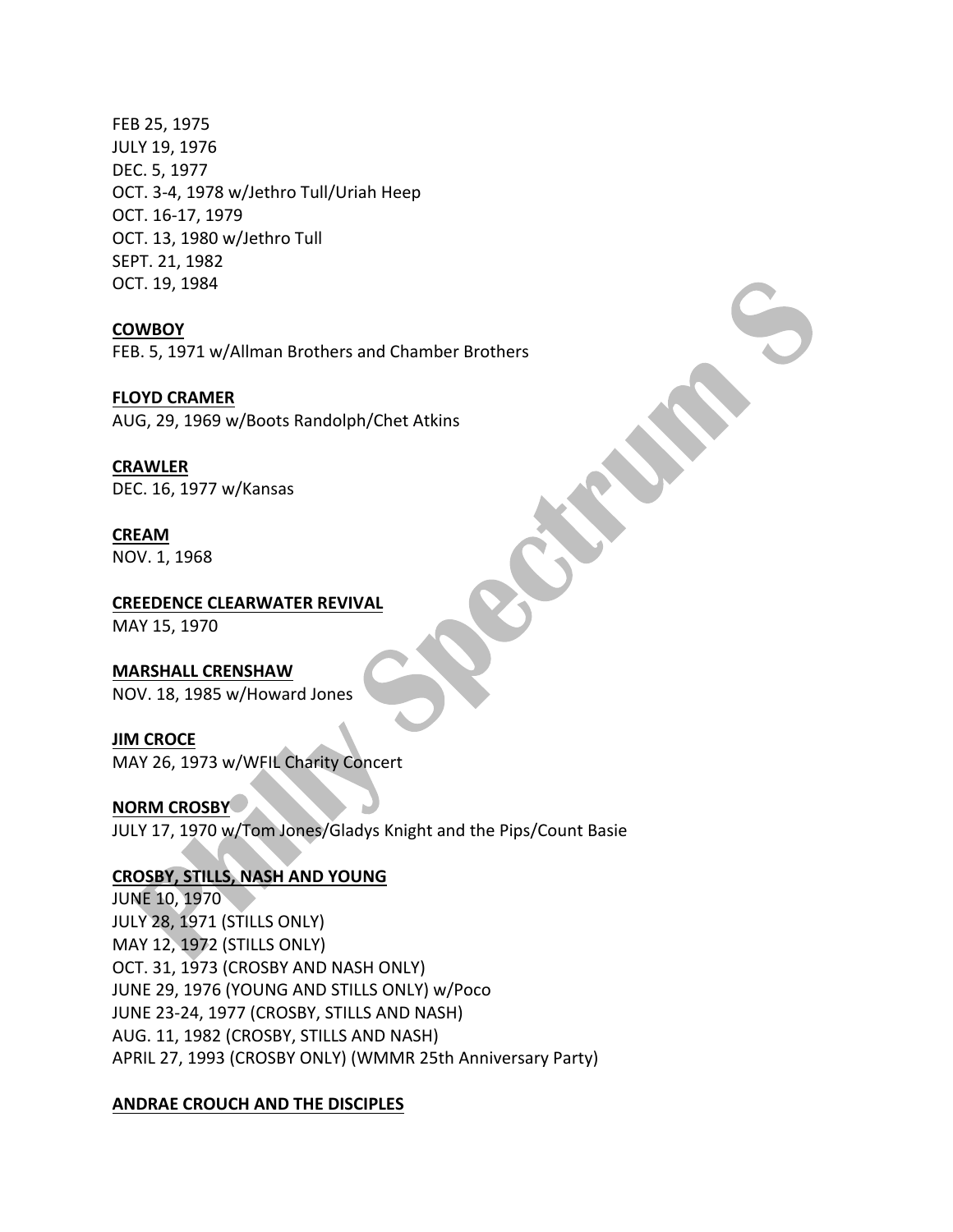MAY 15, 1978 **CRUZADOS** OCT. 28, 1987 w/Fleetwood Mac

#### **THE CULT**

APRIL 11, 1987 w/Billy Idol JULY 19, 1989 w/Metallica JAN. 31, 1990 w/Bonham/Dangerous Toys

## **CULTURE CLUB**

NOV. 19, 1984 w/Beru Revue

## **BURTON CUMMINGS**

APRIL 16, 1977 w/America

## **THE CURE**

JULY 10, 1986 w/ Kevin Smith (Magician) AUG. 6, 1987 AUG. 23, 1989 SEPT. 21, 1989 w/Shelyann Orphan MAY 15-16, 1992 JULY 10, 1996 SEPT. 21, 2007

## **BILLY RAY CYRUS**

SEPT. 1, 1992 w/Dixianna DEC. 3, 1993 w/Toby Keith

## **DAKOTA**

AUG. 22, 1980 w/Queen

## DANGEROUS TOYS

JAN. 31, 1990 w/Bonham/Cult AUG. 19, 1991 w/Judas Priest/Alice Cooper/Metal Church

## **CHARLIE DANIELS BAND**

NOV. 30, 1980 w/Henry Paul Band APRIL 30, 1982 w/LeRoux/Jimmy Hall SEPT. 12, 1986 w/Alabama/Bellamy Brothers

## **DASHBOARD CONFESSIONAL**

**JUNE 25, 2004** NOV. 1, 2008 w/Panic at the Disco/Plain White T's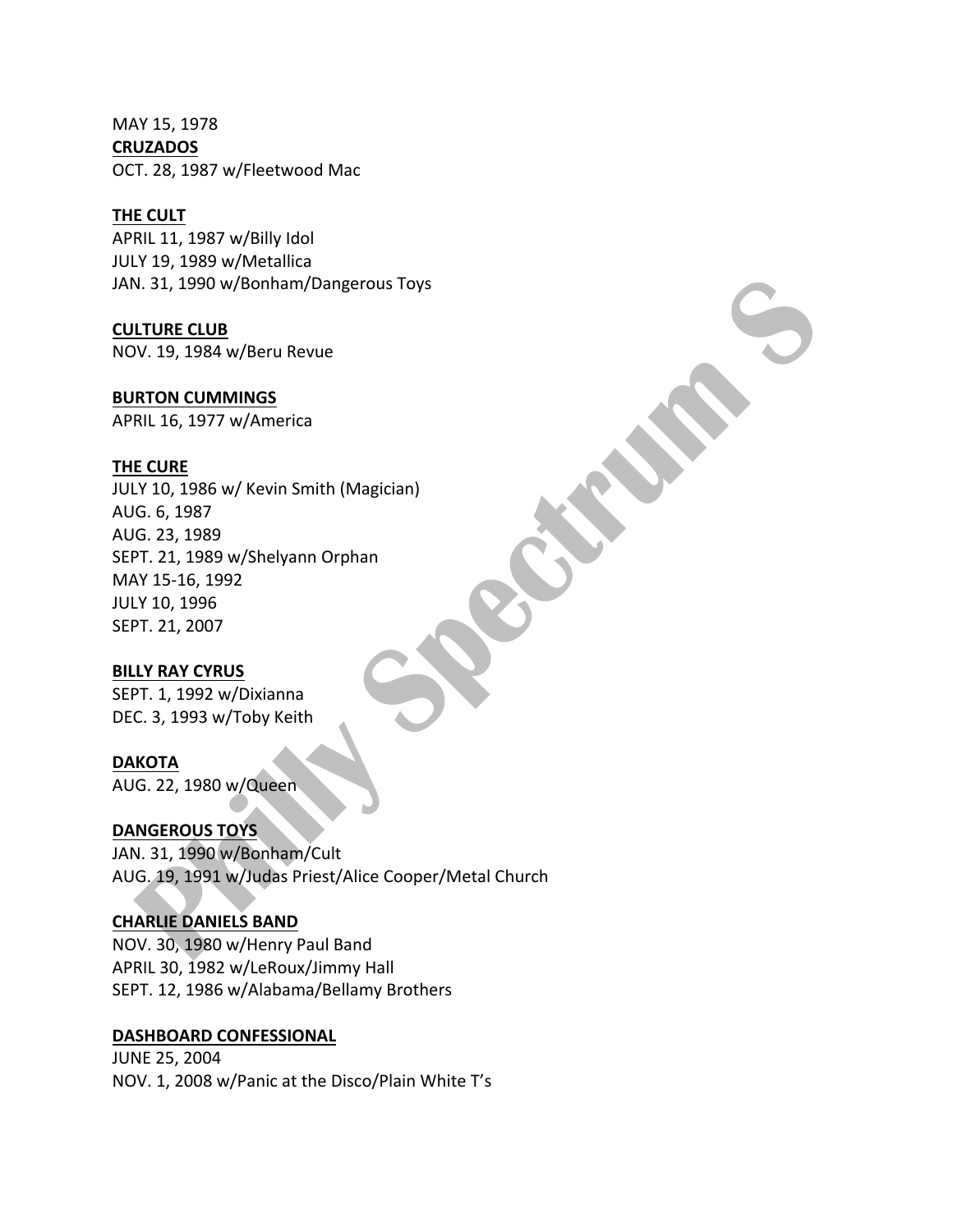**MAC DAVIS** AUG. 28, 1985 w/Kenny Rogers/Sawyer Brown/Dolly Parton

## **MILES DAVIS**

MAY 11, 1969 JULY 15, 1970 w/Isaac Hayes/Dave Porter

## **SAMMY DAVIS, JR.**

SEPT. 27-28, 1988 w/Frank Sinatra/Liza Minelli

## **SPENCER DAVIS**

FEB. 14, 1988 w/Electric Factory Dance Party SEPT. 22, 1987 (Sang "Gimme Some Lovin' " w/Grateful Dead)

## **TYRONE DAVIS**

JULY 5, 1969 w/Young Holt/James Brown

## **MORRIS DAY** NOV. 1, 1985 w/Atlantic Starr/Star Point

## **THE DEAD**

NOV. 23-23, 2002 MAY 1-2, 2009

## **CHRIS DEBURGH**

AUG. 27, 1983 w/Asia

## **THE DEELE**

AUG. 6, 1988 w/Freddie Jackson/Gladys Knight/Teena Marie/Whispers

## **DEEP PURPLE**

JULY 9, 1971 w/Rod Stewart MARCH 15, 1974 JAN. 18, 1976 FEB. 23, 1985 w/Giuffria MARCH 26, 1985 w/Girlschool APRIL 24-25, 1987 w/Bad Company

#### **DEF LEPPARD**

JULY 14, 1980 w/Ted Nugent/Scorpions MARCH 29, 1983 w/Billy Squier OCT. 13, 1987 w/Tesla SEPT. 25-26, 1988 w/Quuensryche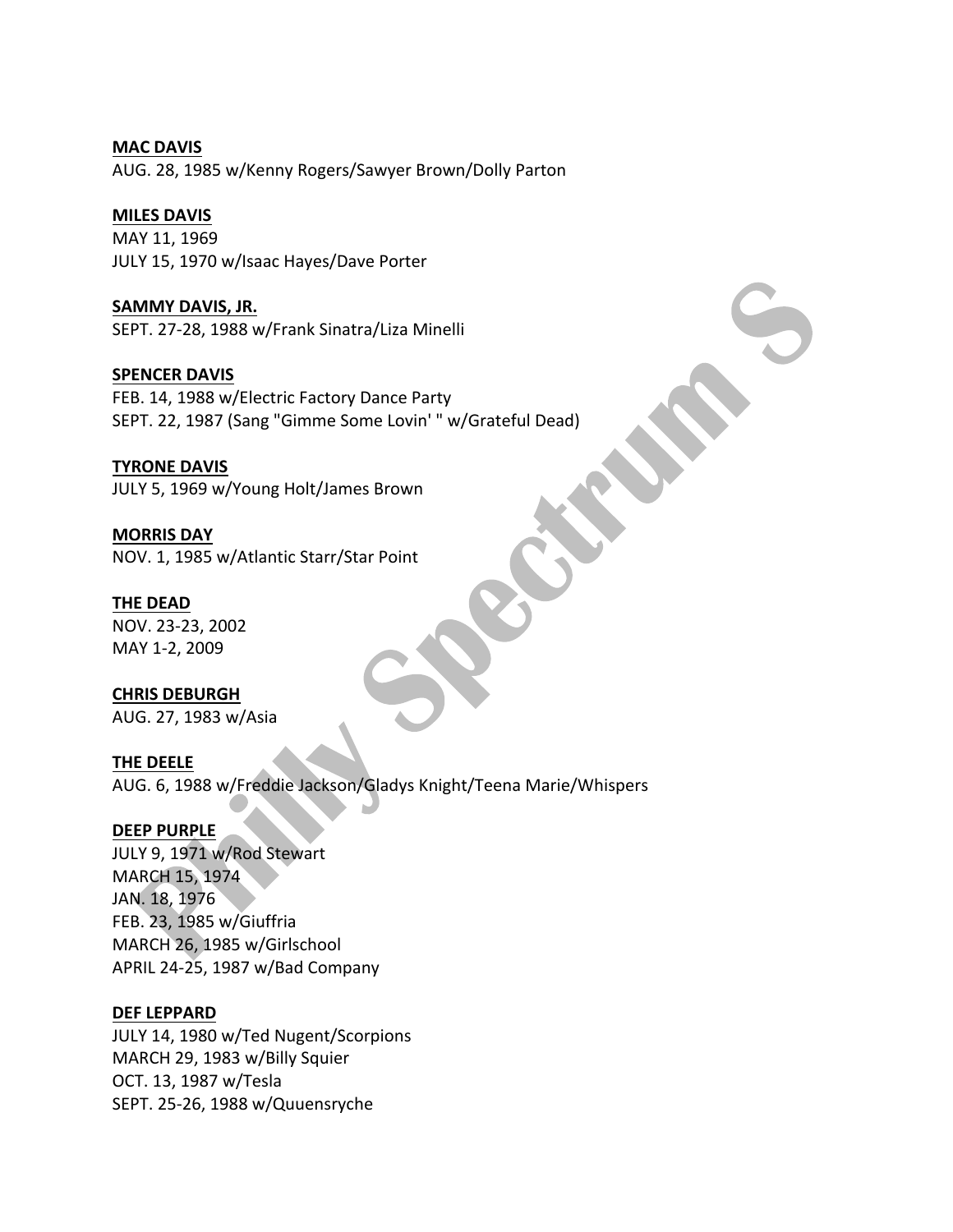AUG. 14-15, 1992 APRIL 8, 2003

#### **DELANEY**

JULY 16, 1969 w/Blind Faith and Bonnie and Friends

**DE LA SOUL** AUG. 17, 1989 w/LL Cool J/Big Daddy Kane/Slick Rick

**DEL FUEGOS** JULY 16, 1987 w/Tom Petty/Georgia Sattelites

**DEL LORDS** MARCH 11, 1986 w/Pat Benatar

#### **THE DELLS**

OCT. 25, 1970 w/Isaac Hayes AUG. 3, 1973

#### **DEL VIKINGS**

OCT. 16, 1981 Rock and Roll Spectacular

#### **JOHN DENVER**

SEPT. 14, 1974 APRIL 18, 1975 (2 SHOWS) NOV. 14-15, 1976 w/Starland Vocal Band MARCH 21-22, 1978 JUNE 22, 1980 **JUNE 5, 1982** 

## **DEPECHE MODE**

MAY 27, 1988 w/Orchestral Maneuvers In The Dark JUNE 13-14, 1990 w/Nitzer Ebb SEPT. 18, 1993 w/the The JUNE 28, 1994 w/Primal Scream/Stabbing Westward

#### **DERRINGER**

NOV. 29, 1975 w/Edgar Winter SEPT. 16, 1977 w/Foreigner/Little River Band

## **NEIL DIAMOND**

MAY 21, 1971 OCT. 19, 1976 DEC. 10-11, 1978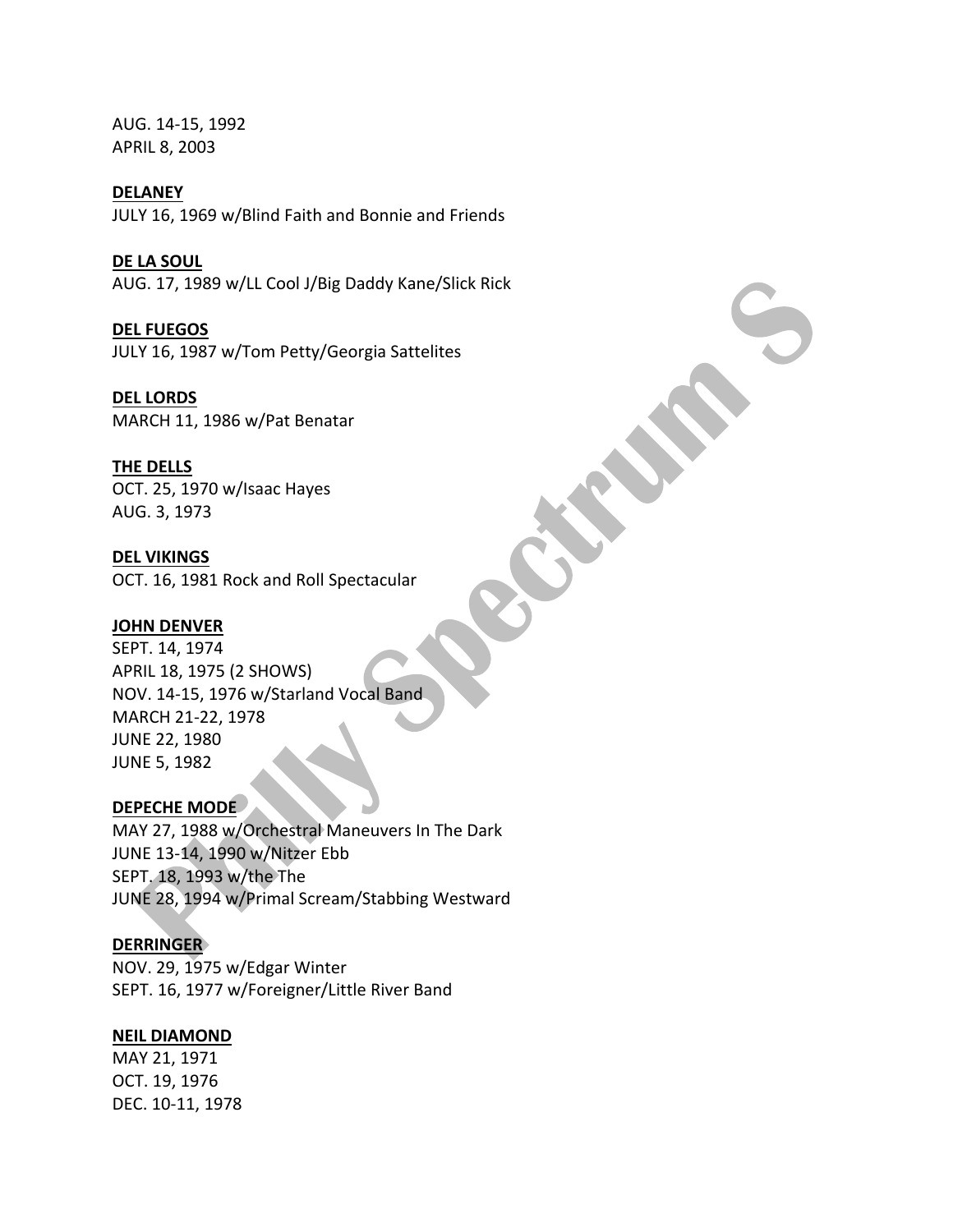SEPT. 15-16, 1982 FEB. 4, 1984 FEB. 6-7, 1984 APRIL 22, 1986 APRIL 24, 1986 FEB. 6-7, 1989 AUG. 9-11, 1992 NOV. 2-3, 1993

#### **DIGITAL UNDERGROUND**

JULY 5, 1990 w/Public Enemy/Heavy D and the Boyz JULY 6, 199l Budweiser Superfest

## **DINO**

NOV. 26, 1989 w/New Kids On The Block

## **RONNIE JAMES DIO**

AUG. 25, 1984 w/Twisted Sister SEPT. 13, 1985 w/Rough Cutt JUNE 17, 1986 w/Accept JAN. 12, 1988 w/Savatage/Megadeth AUGUST 20, 1990 w/Heaven's Edge/Yngvie Malmsteen

## **DION**

SEPT. 27, 1970 w/Moody Blues and Van Morrison

## **DIRE STRAITS**

MARCH 2, 1992

#### **DIXIANNA**

SEPT. 1, 1992 w/Billy Ray Cyrus

#### **DIXIE CHICKS**

OCT. 4, 2000

#### **DJ JAZZY JEFF AND THE FRESH PRINCE**

SEPT. 4, 1987 w/Public Enemy/Eric B and Rakim/LL Cool J Whodini/Stetsasonic NOV. 24, 1988 w/Doug E Fresh/Guy/Stetsasonic/Real Roxanne MAY 29, 1988 w/Run DMC/EU DEC. 21, 1991 (Greatest Rap Show Ever)

#### **DOKKEN**

JAN. 7, 1984 w/Blue Oyster Cult/Zebra JAN. 18, 1986 w/Twisted Sister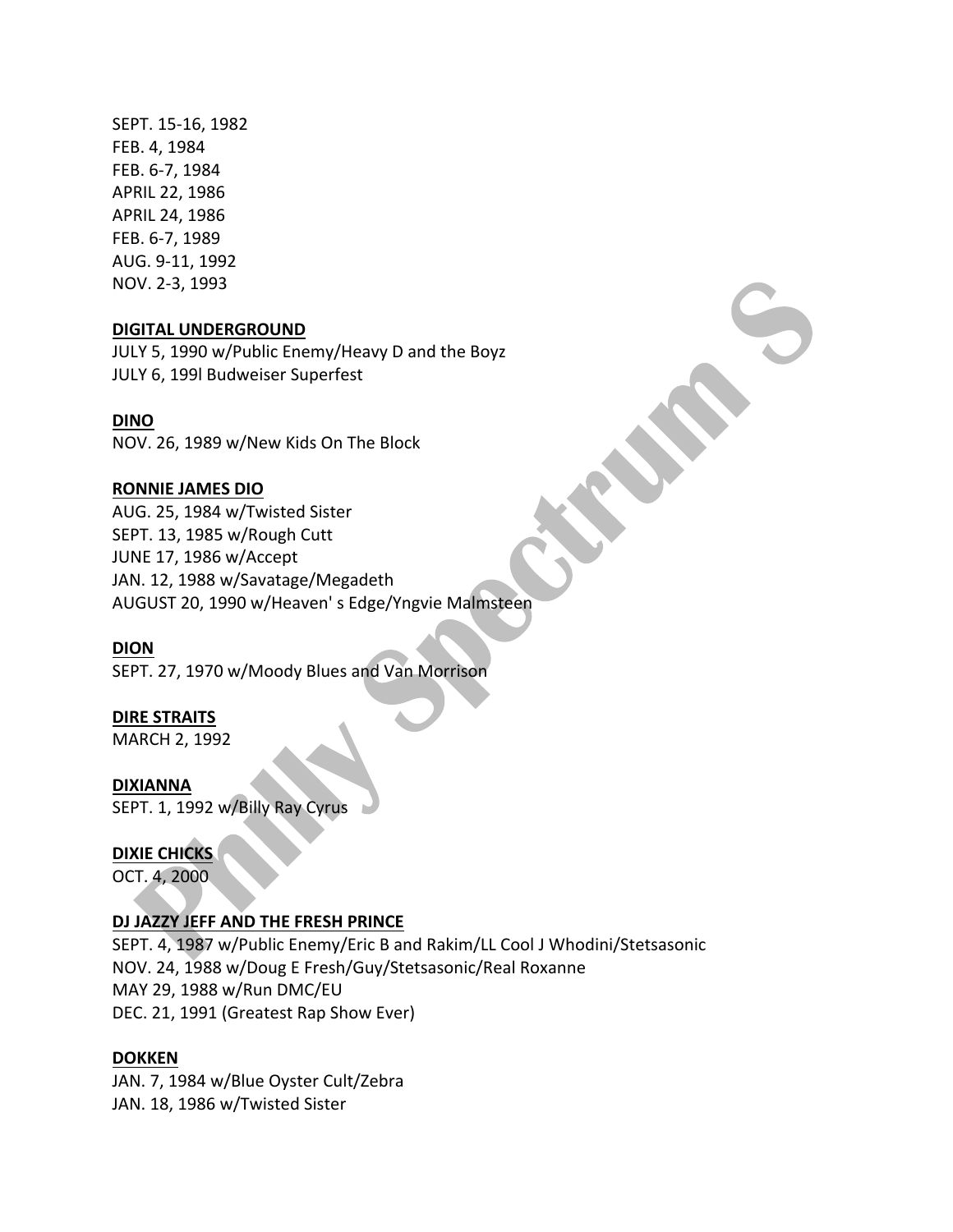JUNE 1, 1986 w/Judas Priest NOV. 10, 1987 w/Aerosmith

#### **DONOVAN**

AUG. 2-3, 1977 w/Yes

#### **DOOBIE BROTHERS**

SEPT. 11, 1975 NOV. 13, 1976 w/Rory Gallagher NOV. 18, 1977 NOV. 10, 1978 w/Sea Level OCT. 7, 1979 w/Night NOV. 14, 1980 w/LeRoux AUG. 6, 1982 JULY 29, 1989 w/Fabulous Thunderbirds

#### **THE DOORS**

MAY 1, 1970

#### **DOVELLS**

OCT. 16, 1981 Rock and Roll Spectacular

#### **PATTI DREW**

OCT. 30, 1967 WHAT Concert

#### **DRIFTERS**

OCT. 16, 1981 Rock and Roll Spectacular

## **DRIVIN' AND CRYIN'**

APRIL 20, 1989 w/R.E.M. AUG. 9, 199l w/Lynyrd Skynyrd

## **DR. HOOK AND THE MEDICINE SHOW**

MAY 27, 1973 w/WFIL Charity Concert

#### **DR. JOHN**

AUG. 19, 1970 w/Chicken Shack DEC. 29, 1971 w/The Allman Brothers and Boz Scaggs and Jerry Lee Lewis

#### DANNY DOOMA AND NIGHT EYES

NOV. 21, 1979 w/Fleetwood Mac

## **DUNCAN SHIEK**

DEC. 31, 1998 w/Barenaked Ladies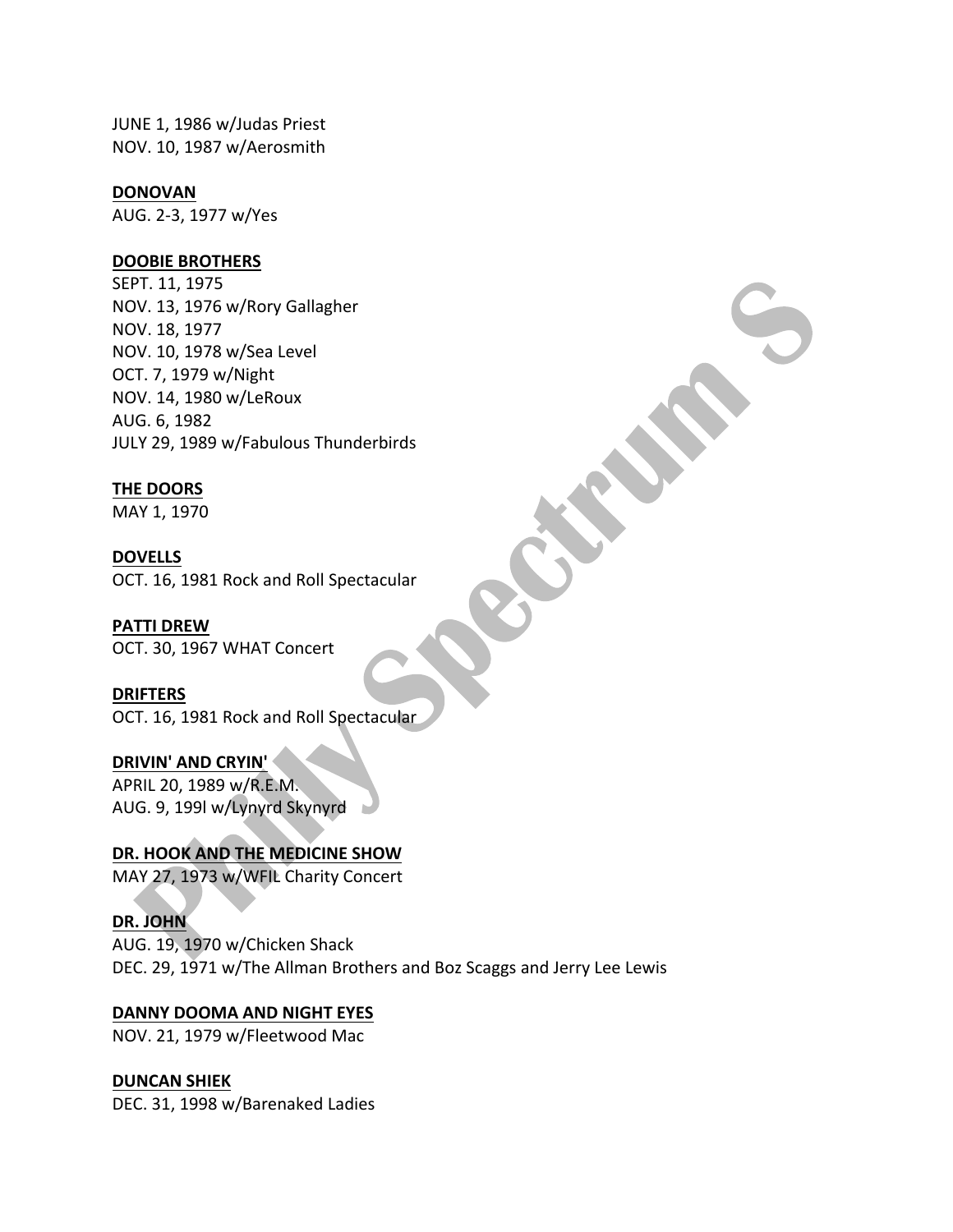#### **DUPREES**

APRIL 24, 1982 Rock and Roll Spectacular Vol 2

## **DURAN DURAN**

MARCH 10, 1984 w/Simon Townshend MARCH 18, 1984 w/Prince Charles and the C Beat Band JUNE 22, 1987 w/Erasure JAN. 19, 1989 w/The Pursuit of Happiness **APRIL, 2005** 

#### **BOB DYLAN**

JAN. 6-7, 1974 OCT. 6, 1978 OCT. 23, 1981 JULY 19-20, 1986 w/Tom Petty NOV. 18, 2006 w/Raconteurs

## **SHEILA E.**

NOV. 22-24, 1984 w/Prince OCT. 21-22, 1986 w/Lionnel Richie

## **EAGLES**

AUG. 15, 1972 w/Yes MAY 26, 1973 w/WFIL Charity Concert MAY 17, 1975 JULY 27-28, 1976 NOV. 18-19, 1976 NOV. 18-19, 1979 w/Blue Steel SEPT. 16, 1994 MARCH 6-7, 1995

## **EARTH, WIND AND FIRE**

**JUNE 22, 1974** APRIL 26, 1975 JULY 1-2, 1976 NOV. 14-15, 1977 w/Denise Williams DEC. 27, 1977 OCT. 2, 1979 NOV. 17, 1981 FEB. 13, 1988

## **EAZY-E**

JUNE 25, 1989 w/Public Enemy/Too Short/Kid' n' Play/Three Times Dope/Kwame/JJ Fadd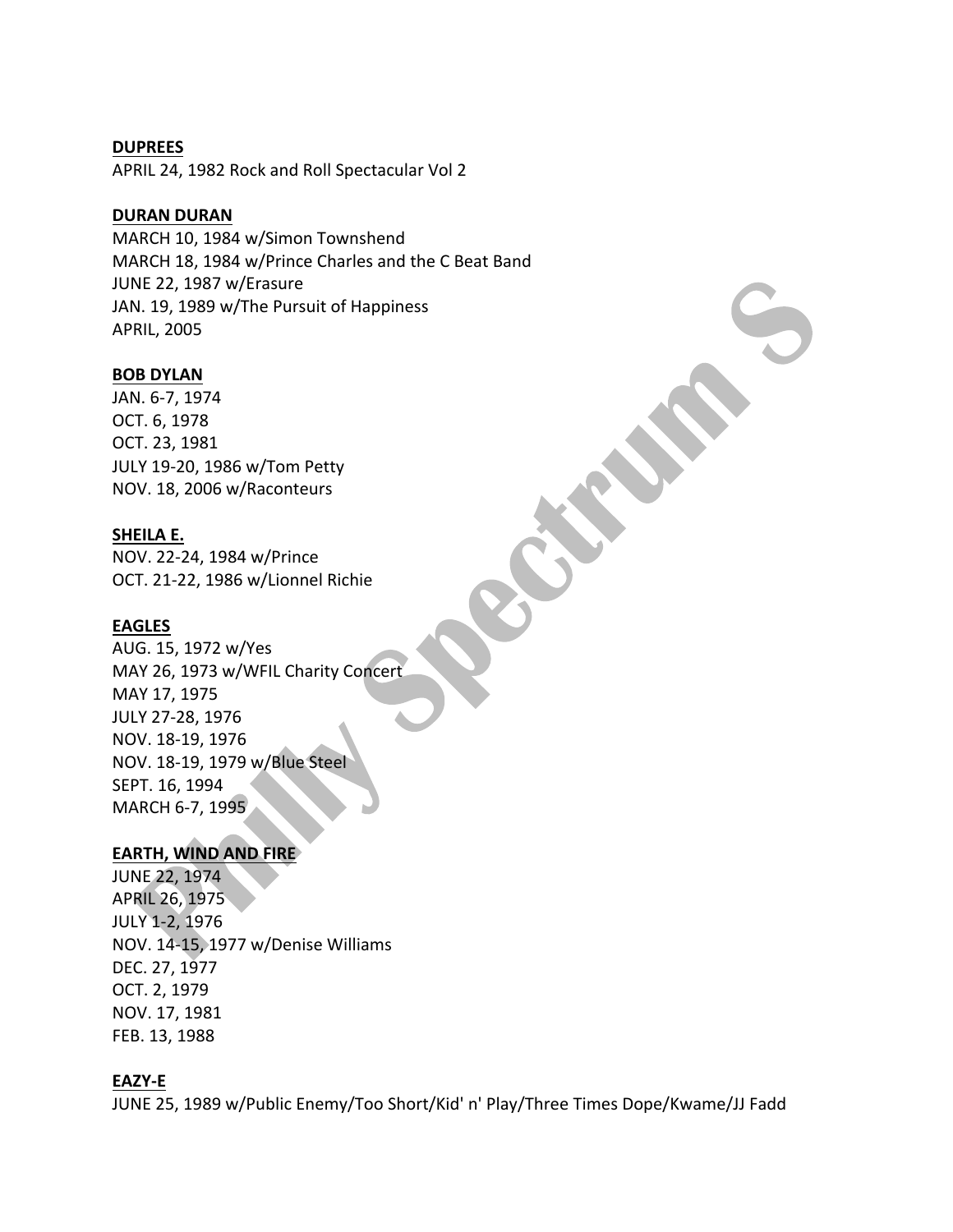EDISON ELECTRIC AUG. 12, 1976 w/Chicago/Allman Brothers

**ELECTRIC GUITARS**

NOV. 16, 1982 w/Peter Gabriel

## **ELECTRIC LIGHT ORCHESTRA**

MARCH 23, 1976 FEB. 12-13, 1977 w/Steve Hillage SEPT. 18-19, 1978 OCT. 2, 1981 w/Ellen Foley

#### **EMERSON LAKE AND PALMER**

NOV. 13, 1971 w/Yes APRIL 15, 1972 DEC. 11, 1973 JUNE 20-21, 1977 FEB. 5, 1978

#### **EMINEN**

w/Snoop Dog

#### **THE EMPERORS**

OCT. 30, 1967 WHAT Concert

#### **EN VOGUE**

JULY 6, 1990 w/Public Enemy/Kid 'n' Play/Digital Underground SEPT. 29-30, 1993 w/Luther Vandross

#### **ERASURE**

JUNE 22, 1987 w/Duran Duran JULY 18, 1990 w/Louie Louie

#### **ERIC B. AND RAKIM**

OCT. 5, 1986 SEPT. 4-5, 1987 w/LL Cool J/Whodini/DJ Jazzy Jeff and Fresh Prince (1st Show Only) Public Enemy/Stetsasonic JUNE 25, 1988 w/Doug E Fresh/Kool Moe D/Boogie Down Productions/Big Daddy Kane/Ice-T SEPT. 4, 1988 w/Public Enemy/Kool Moe D/Boogie Down Productions/Biz Markie/Stetsasonic

## **GLORIA ESTEFAN & THE MIAMI SOUND MACHINE**

MARCH 13, 1990 AUG. 27, 199l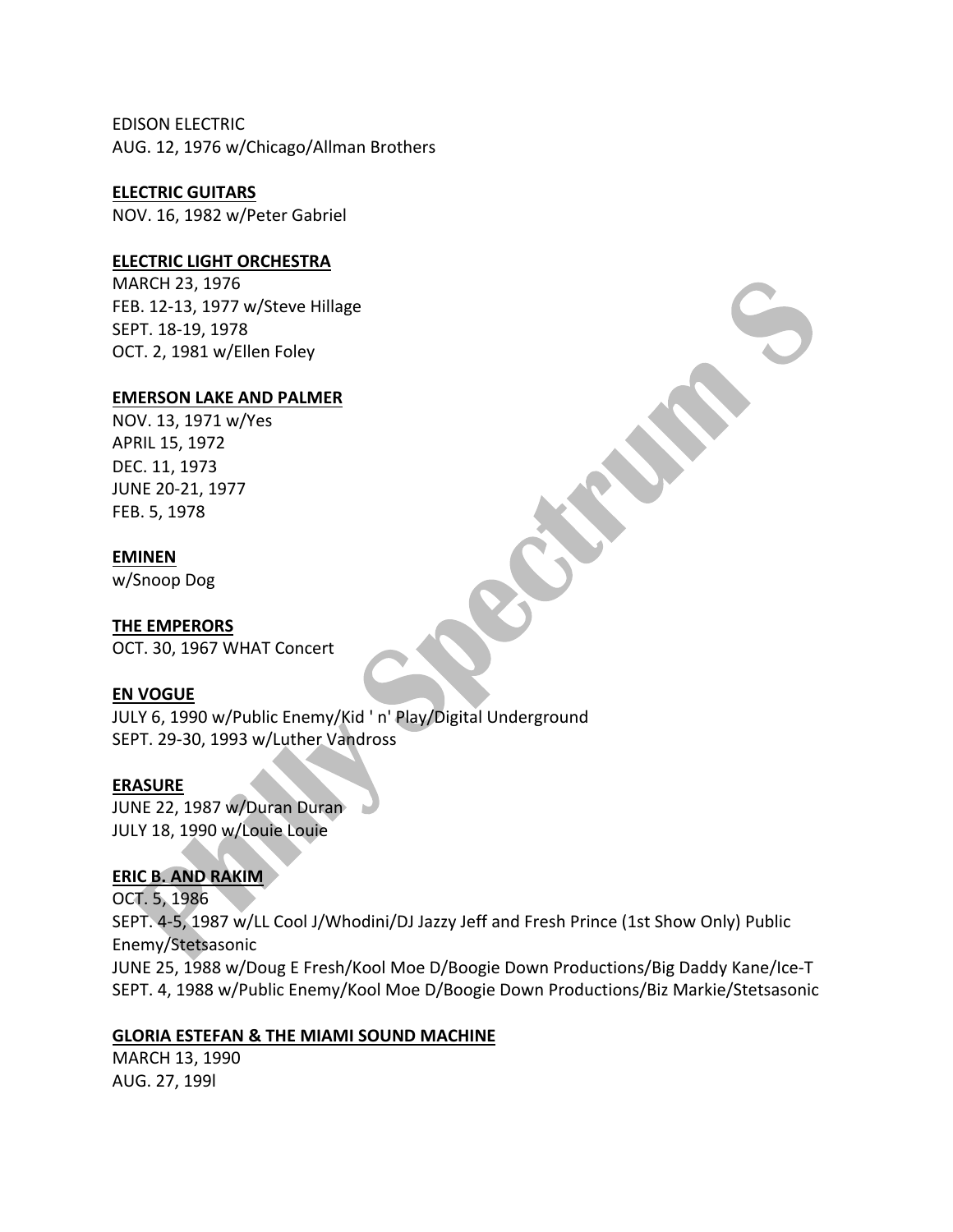**DEON ESTUS** AUG. 9-10, 1988 w/George Michael

## **MELISSA ETHERIDGE**

FEB. 27, 1994 w/Sting JUNE 14, 1995 w/Paula Cole

**EXILE** OCT. 31, 1978 w/Boston

**EXPERIENCE UNLIMITED (EU)** MAY 29, 1988 w/Run DMC/Public Enemy/DJ Jazzy Jeff and Fresh Prince

**EXPOSE**

OCT. 30, 1987 w/Lisa Lisa and Cult Jam

## **EXTREME**

JUNE 24, 1991 w/David Lee Roth/Cinderella AUG. 6, 1993 w/Bon Jovi

## **FABULOUS POODLES**

FEB. 10, 1979 w/Johnny Winter/Starr/Good Rats/Flying Burrito Brothers

## **THE FABULOUS THUNDERBIRDS**

JULY 29, 1989 w/Doobie Brothers

**FAITH NO MORE** SEPT. 15, 1990 w/Billy Idol

**FALL OUT BOY** NOV. 13, 2007

**FAMILY** SEPT. 30, 1972 w/Elton John

**FARRENHEIT** JUNE 25-27, 1987 w/Boston

## **FASTER PUSSYCAT**

APRIL 6, 1990 w/Motley Crue OCT. 10, 1992 w/Kiss/Trixter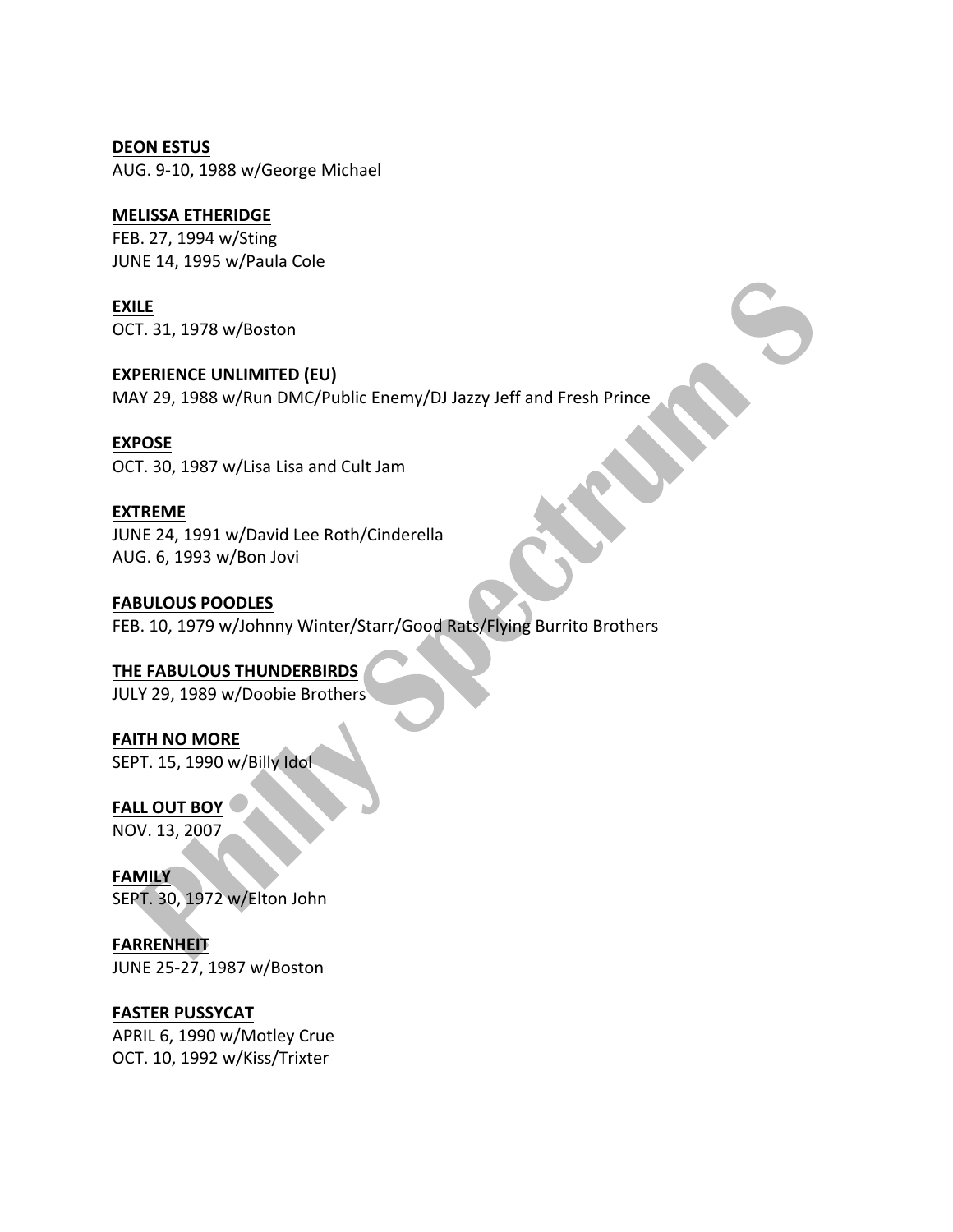**FASTWAY** AUG. 19, 1983 w/Iron Maiden NOV. 14, 1983 w/AC/DC

**FATBACK** SEPT 16, 1980 w/Commodores/Cameo

**FEELIES** NOV. 9, 1986 w/REM

**FIFTH DIMENSION** AUG. 15, 1969 AUG. 25, 1970

## **FIREFALL**

JULY 12, 1976 w/Fleetwood Mac/New Riders of the Purple Sage MARCH 21, 1977 w/Fleetwood Mac

**THE FIRM**

MAY 11, 1985 MARCH 31, 1986 w/Virginia Wolf

## **ELLA FITZGERALD**

SEPT. 22, 1975 w/Frank Sinatra/Count Basie

## **FIVE SATINS**

OCT. 16, 1981 Rock and Roll Spectacular

**THE FIXX**

OCT. 10, 1986 w/Moody Blues

## **ROBERTA FLACK**

JUNE 23, 1971 w/Cannonball Adderly **JULY 15, 1972** 

**FLAMIN' HARRY** APRIL 2, 1988 w/George Thorogood APRIL 27, 1988 (WMMR 20th Anniversary Party)

**BELA FLECK AND THE FLECKTONES** DEC. 30, 1996 w/Dave Matthews Band

#### **FLEETWOOD MAC**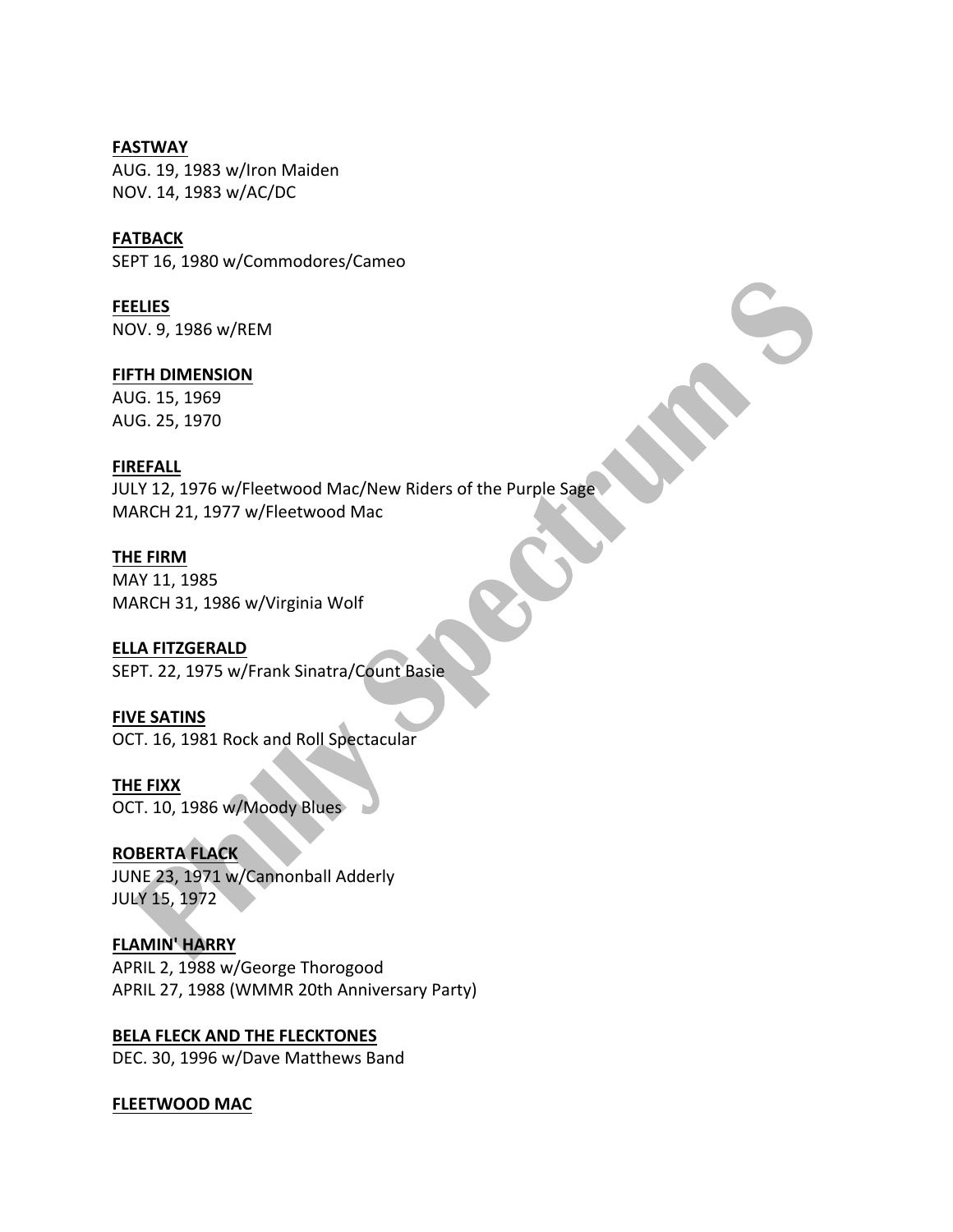APRIL 28, 1972 w/Mountain/West, Bruce, Laing JULY 12, 1976 w/Firefall/New Riders of the Purple Sage MARCH 21, 1977 w/Firefall SEPT. 27, 1977 w/Kenny Loggins NOV. 21, 1979 w/Danny Dooma and Night Eys SEPT. 11, 1982 w/Men At Work OCT. 28, 1987 w/Cruzados NOV. 2, 1990

#### **FLYING BURRITO BROTHERS**

FEB. 10, 1979 w/Johnny Winter/Fabulous Poodles/Good Rats/Starr

## **FM**

MAY 22, 1981 w/Rush

## **DAN FOGELBERG**

OCT. 21, 1981 MAY 26, 1984

## **FOGHAT**

DEC. 15, 1972 w/James Gang/West, Bruce, Laing OCT. 19, 1974 w/Black Oak Arkansas DEC. 18, 1976 **JUNE 3, 1978** DEC. 18, 1978 w/Boston and James Gang NOV. 16, 1980 w/Outlaws/Max Webster SEPT. 11, 1981 w/Blue Oyster Cult

#### **ELLEN FOLEY**

OCT. 2, 1981 w/E.L.O.

#### **FOO FIGHTERS**

FEB. 21, 2007

## **FORCE MD'S**

APRIL 26, 1986 w/New Edition/Cherelle

#### **FOREIGNER**

SEPT. 16, 1977 w/Derringer/Little River Band DEC. 1, 1978 w/Cars OCT. 22, 1979 w/Charlie OCT, 24-25, 1981 w/Billy Squier JULY 23, 1985 w/Joe Walsh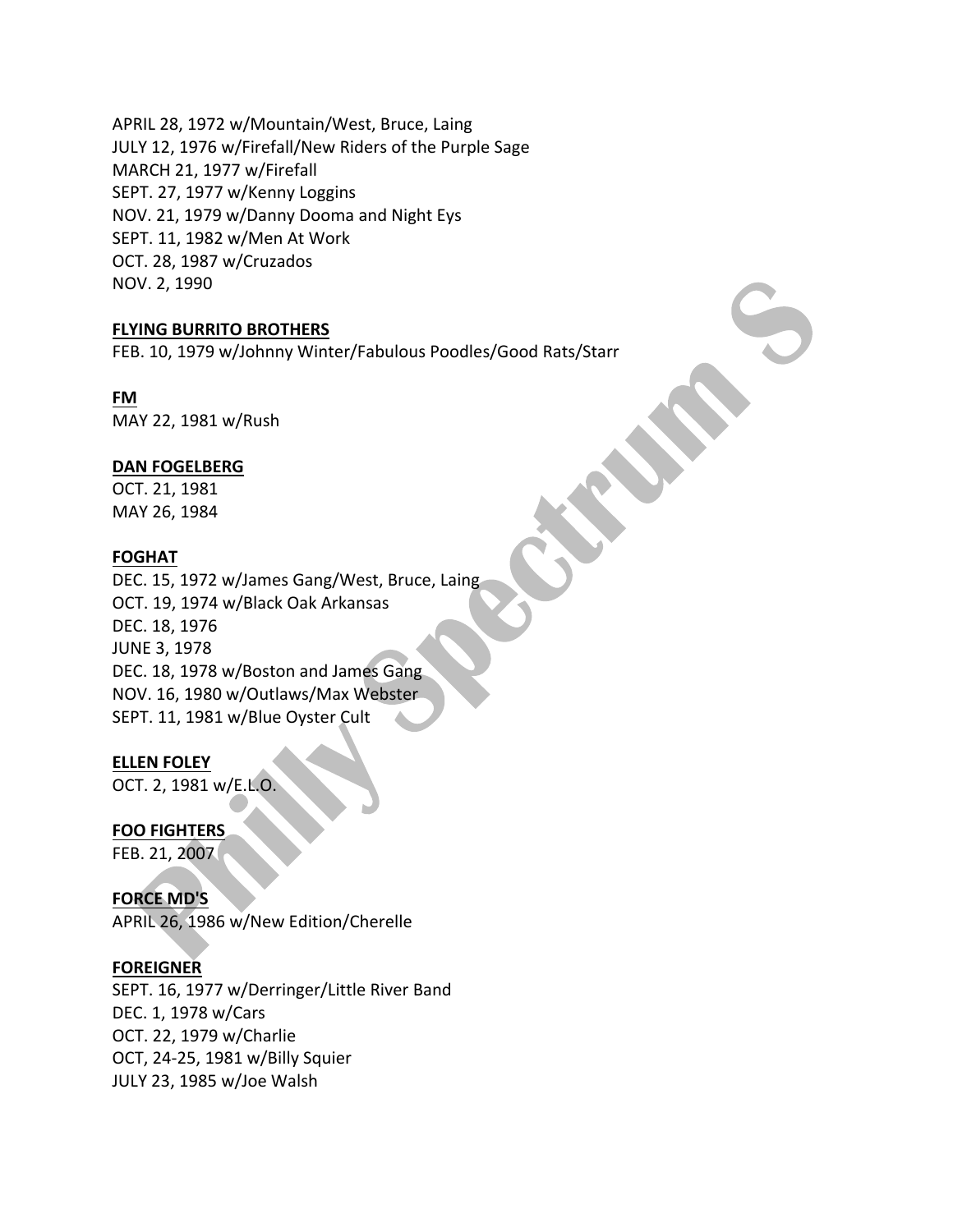#### **4 NON-BLONDES**

SEPT. 17, 1993 w/Aerosmith SEPT. 22, 1993 w/Aerosmith

## **14-KARAT GOLD**

APRIL 21, 1984 w/Clash

## **FOUR TOPS**

SEPT. 15, 1973 w/Miracles OCT. 18, 1991 w/Rock and Roll Oldies Show

## **PETER FRAMPTON**

JULY 24, 1979 w/Climax Blues Band JULY 23, 1986 w/Stevie Nicks

## **ARETHA FRANKLIN**

OCT. 26, 1967 MAY 9, 1969 DEC. 9, 1970 OCT. 18, 1971

## **KIRK FRANKLIN AND THE FAMILY**

JULY 20, 1995 w/Amy Grant

## **ACE FREHLEY (performed with KISS through 1979)**

JULY 22, 1988 w/Iron Maiden

## **DOUG E. FRESH**

OCT. 5, 1986 w/Midnight Star/Whodini JUNE 25, 1988 w/Kool Moe D/Eric B Rakim/Boogie Down Productions/Biz Markie/Ice-T SEPT. 4, 1988 w/Public Enemy/Eric B and Rakim/Kool Moe D/Boogie Down Productions/Big Daddy Kane/Stetsasonic/Biz Markie NOV. 24, 1988 w/DJ Jazzy Jeff and Fresh Prince/Guy/Stetsasonic/Real Roxanne **GLEN FREY** JULY 31, 1985 w/Tina Turner **FUEL** MAY 24, 1998 w/Van Halen NOV. 22, 2001 w/Hooters/David Lee Roth (Pierre Robert's 20th Anniversary Concert)

## **FUNKADELICS**

MAY 29, 1976

## **KENNY G**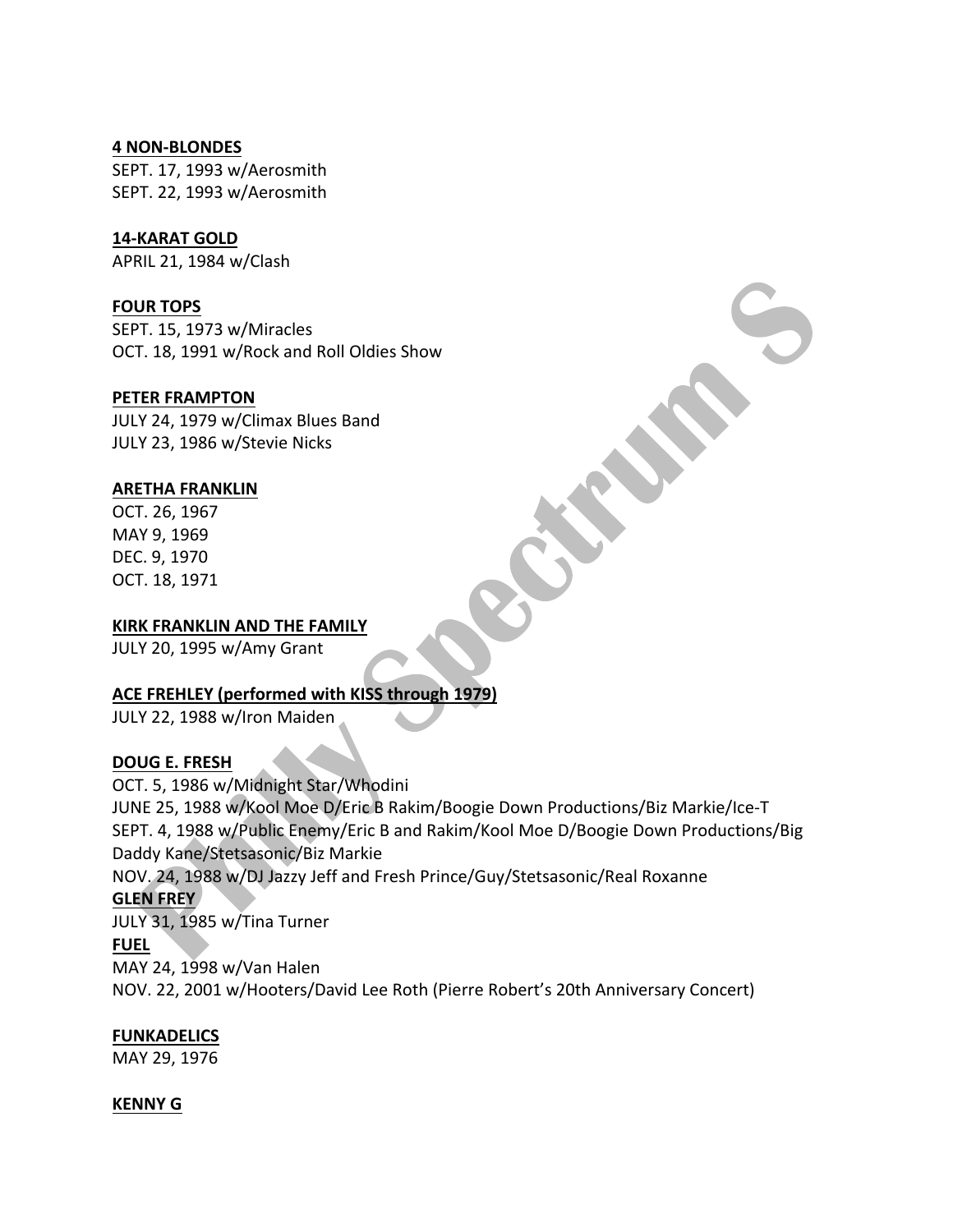AUG. 14, 1987 w/Whitney Houston **PETER GABRIEL**

NOV. 16, 1982 w/Electric Guitars NOV. 29-30, 1986 w/Youssou N' Dour JULY 20-21, 1987 w/Youssou N' Dour JULY 6-8, 1993 w/PapaWemba

#### **JEFFREY GAINES**

APRIL 27, 1993 (WMMR 25th Anniversary Concert)

#### **BILL GAITHER TRIO**

OCT. 16, 1976 OCT. 21, 1977 OCT. 20, 1978 OCT. 31, 1985 w/Sandi Patti

#### **RORY GALLGHER**

NOV. 13, 1976 w/Doobie Brothers DEC. 13-14, 1982 w/Rush

#### **GALLAGHER**

AUG. 20, 1981

#### **GAP BAND**

AUG. 31, 1984 Budweiser Superfest

#### **GARBAGE**

JULY 5-6, 1996 w/Smashing Pumpkins

## **JERRY GARCIA (See GRATEFUL DEAD)**

MARCH 16, 1978 SEPT. 3, 1989 w/Bob Weir and Rob Wasserman NOV. 12, 1991 NOV. 16, 1993 LARRY GATLIN (of GATLIN BROTHERS) AUG. 14, 1982 w/Kenny Rogers

#### **MARVIN GAYE**

AUG. 11, 1974 OCT. 16, 1974 JULY 9, 1983 w/Ashford and Simpson

## **J. GEILS BAND**

MARCH 3, 1973 NOV. 2, 1973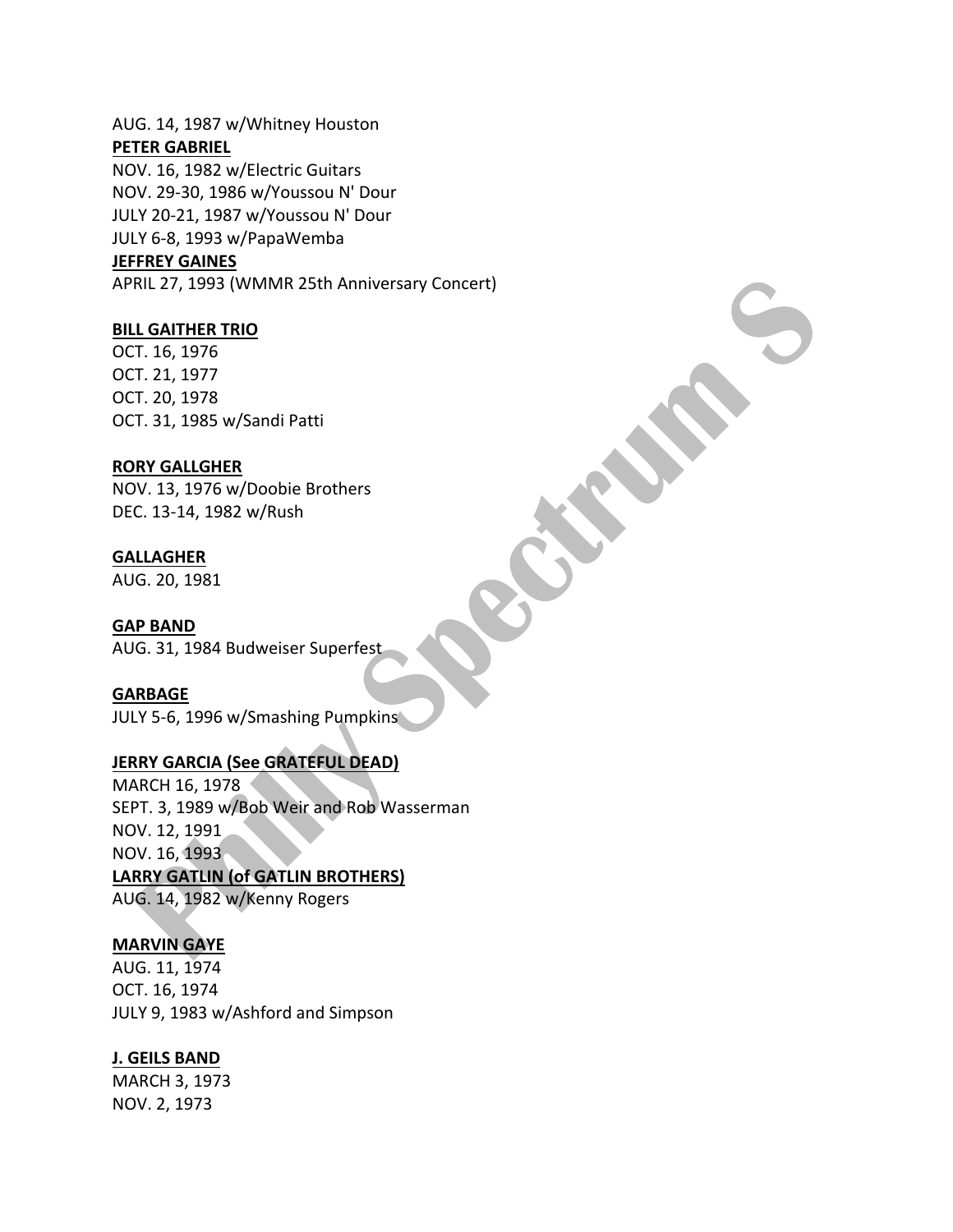AUG. 15, 1974 OCT. 26, 1974 DEC. 21, 1974 DEC. 29, 1975 SEPT. 30, 1977 w/Outlaws DEC. 26, 1978 w/Southside Johnny and the Asbury Jukes APRIL 26, 1980 w/Romantics/3-D FEB. 13, 1982 w/John Butcher Axis

#### **GENESIS**

MARCH 8, 1977 MARCH 31, 1978 JUNE 16-17, 1980 NOV. 25-26, 1981 NOV. 25-27, 1983 SEPT. 24-27, 1986

#### **GEORGIA SATELLITES**

JULY 4, 1984 JULY 16, 1987 w/Tom Petty/Del Fuegos

#### **GHETTO BOYS**

DEC. 21, 1991 (Greatest Rap Show Ever)

# **DEBBIE GIBSON**

AUG. 1, 1989 w/Judson Spence

# **ASTRUDE GILBERT**

SEPT. 30, 1967 Quaker City Jazz Festival

## **JOHNNY GILL**

APRIL 4, 1990 w/Keith Sweat/Bel Biv Devoe DEC. 21, 1990 w/Keith Sweat/Bel Biv Devoe

#### **DIZZY GILLESPIE**

SEPT. 30, 1967 Quaker City Jazz Festival

**GIRLSCHOOL** MARCH 26, 1985 w/Deep Purple

## **GLASS TIGER** OCT. 14-15, 1986 w/Journey

#### **RICHARD GLOVER**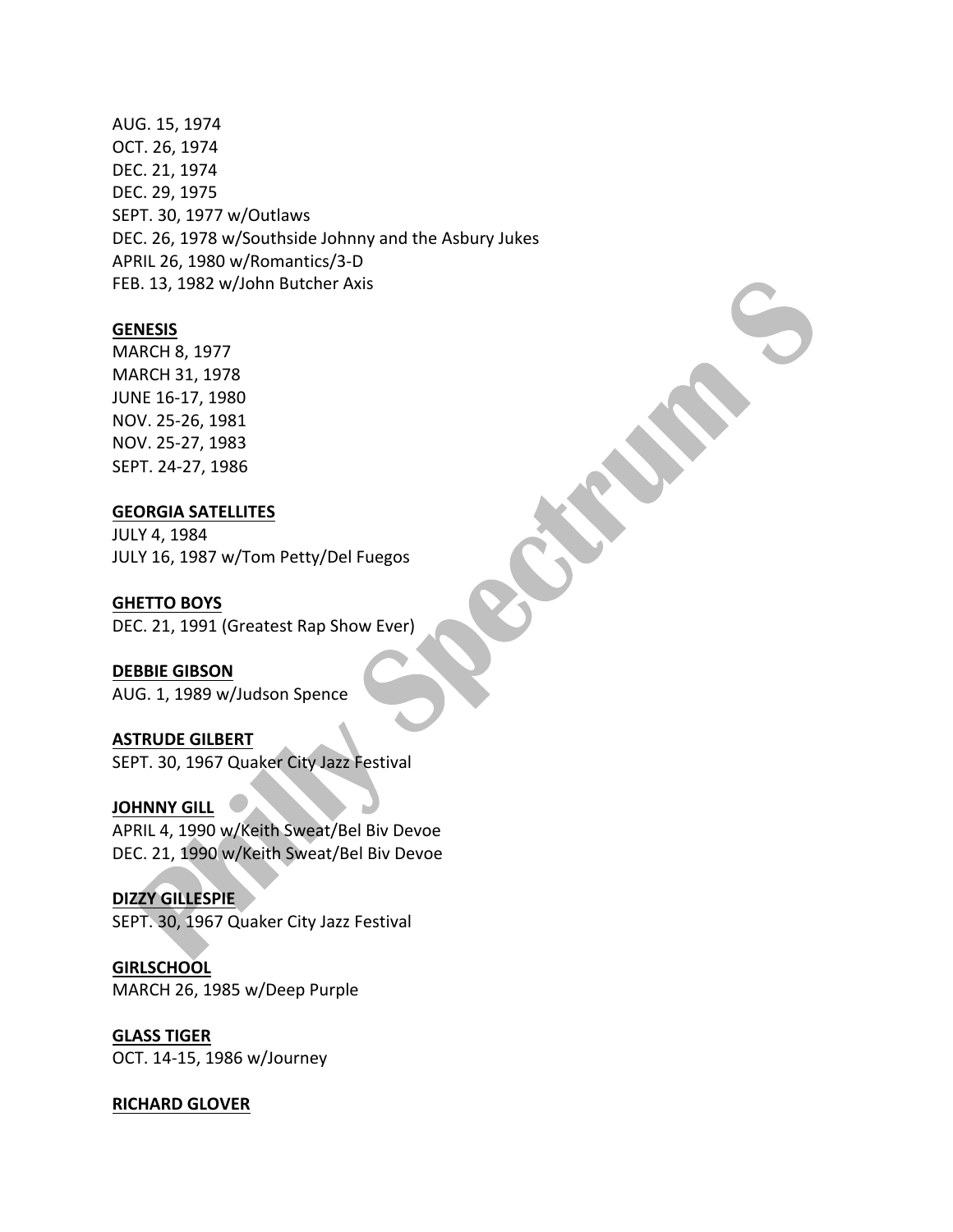APRIL 27, 1988 (WMMR 20th Anniversary Party) **GOLDIE** NOV. 10, 1997 w/Jane's Addiction

#### **GOOD CHARLOTTE**

OCT. 24, 2003

## **GOOD GOD**

NOV. 26, 1971 w/The Kinks/Edgar Winter Band

## **GRANATI BROTHERS**

MAY 19, 1979 w/Van Halen JULY 20-22, 1981 w/Van Halen

## **LEE GREENWOOD**

OCT. 1, 1986 w/Kenny Rogers/Paul Anka

**STAN GETZ** SEPT. 30, 1967 Quaker City Jazz Festival

**GO-GO'S** JAN. 18, 1982 w/Police OCT. 11, 1982 w/Flock of Seagulls

**GOLDEN EARRING** NOV. 25, 1978 w/Aerosmith

**GOOD GOD** NOV. 26, 1971 w/The Kinks and Edgar Winter's Trash

**GOOD RATS** FEB. 10, 1979 w/Johnny Winter/Starr/Fabulous Poodles/Flying Burrito Brothers

**LESLEY GORE** OCT. 16, 1981 Rock and Roll Spectacular

**BIG DADDY GRAHAM** APRIL 27, 1988 (WMMR 20th Anniversary Party)

## **LARRY GRAHAM**

AUG. 8, 1980 w/S.O.S. Band/Isley Brothers

**GRAHAM CENTRAL STATION** AUG. 8, 1975 w/Rufus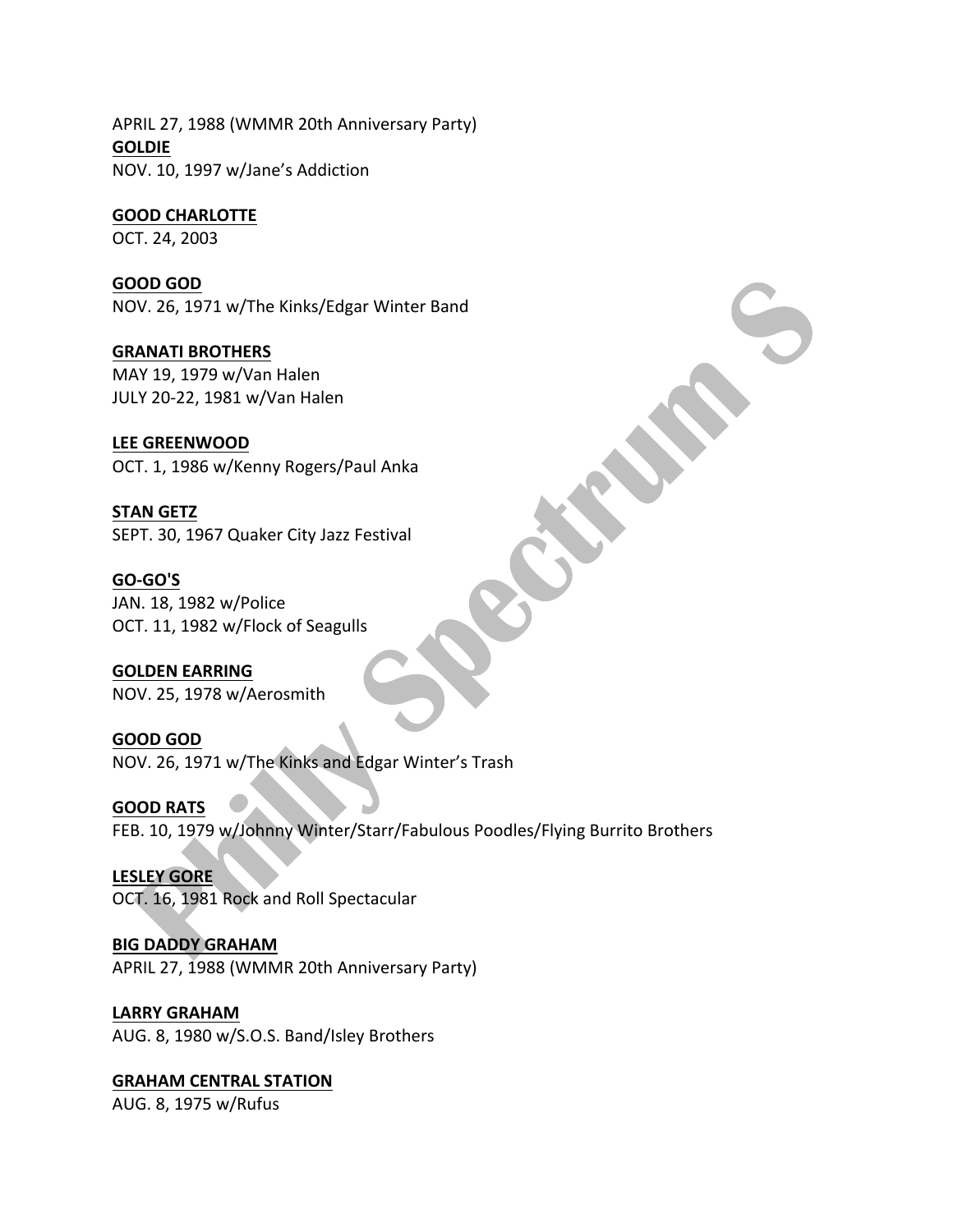## JULY 23, 1976

**GRAND FUNK RAILROAD** 

NOV. 26, 1972 MAY 3, 1974

#### **AMY GRANT**

OCT. 12, 1984 w/Randy Stonehill OCT. 9, 199l JULY 20, 1995 w/Kirk Franklin and The Family

#### **GRANT LEE BUFFALO**

OCT. 12-14, 1995 w/R.E.M.

#### **GRATEFUL DEAD**

DEC. 6, 1968 w/Iron Butterfly/Steppenwolf (Quaker City Jazz Festival) SEPT. 21, 1972 MARCH 24, 1973 SEPT. 20-21, 1973 APRIL 22, 1977 MAY 13, 1978 JAN. 5, 1979 JAN. 12, 1979 NOV. 5-6, 1979 AUG. 29-30, 1980 MAY 2, 1981 MAY 4, 1981 APRIL 5-6, 1982 APRIL 25-26, 1983 APRIL 6-8, 1985 MARCH 23-25, 1986 MARCH 29-31, 1987 SEPT. 22-24, 1987 SEPT. 8-9, 1988 SEPT. 11-12, 1988 OCT. 18-20, 1989 SEPT. 10-12, 1990 MARCH 16-18, 1992 SEPT. 12-14, 1993 OCT. 5-7, 1994 (Oct. 7 - 50th Show) MARCH 17-19, 1995

#### **GREAT WHITE**

JUNE 23, 1984 w/Judas Priest FEB. 5, 1988 w/Whitesnake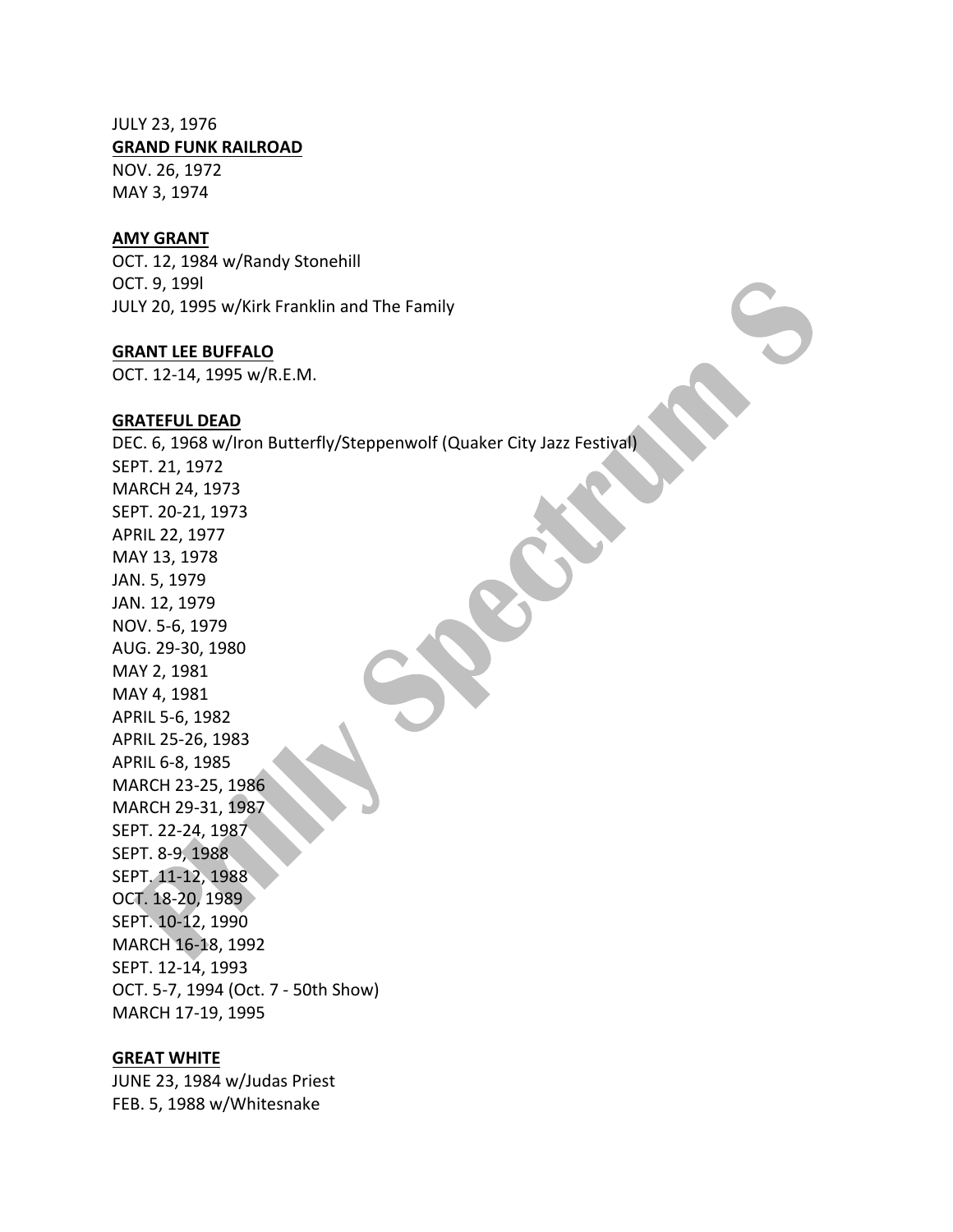AUGUST 25, 1989 w/Badlands/Tesla APRIL 24, 199l w/Scorpions/Trixter

#### **AL GREEN**

APRIL 2, 1972 w/B.B. King/Osibisa/Staple Singers JUNE 23, 1973 DEC. 10, 1973

#### **GREEN DAY**

JULY 22, 2009 w/Kaiser Chiefs

#### **GUIFFRIA**

FEB. 23, 1985 w/Deep Purple

## **JO JO GUNNE**

JAN. 12, 1973 w/Steely Dan JAN. 11, 1974 w/Slade

## **GUNS N' ROSES**

AUG. 4-5, 1988 w/Aerosmith JUNE 13, 1991 w/Guns' n' Roses DEC. 16-17, 199l w/Soundgarden DEC. 7-8, 2002

#### **BUDDY GUY**

OCT. 9, 1968 w/Big Brother and the Holding Company/Vanilla Fudge/Chambers Brothers/Moby Grape

JULY 12, 1969 Newport Jazz Festival with Led Zeppelin, Jethro Tull, Edwin Hawkins, Johnny Winter, Al Kooper, Ten Years After, Vanilla Fudge and Jeff Beck

#### **GUY**

NOV. 24, 1988 w/DJ Jazzy Jeff and Fresh Prince/Doug E Fresh/Stetsasonic/Real Roxanne MARCH 23, 1989 w/Hammer/Tone Loc/Today

SEPT. 23, 1989 w/Kool Moe Dee/Hammer/Heavy D and the Boyz/The Boys/Three Times Dope **H-TOWN**

JULY 17, 1993 w/LL Cool J/Naughty By Nature/Silk/Shai/Jade/SWV

## **SAMMY HAGAR (Joined Van Halen in 1985)**

APRIL 4, 1977 w/Boston AUG. 9, 1980 w/Black Sabbath/Shakin' Street JULY 23, 1983 w/ZZ Top NOV. 4, 1984 w/Krokus

## **MERLE HAGGARD**

APRIL 3, 1974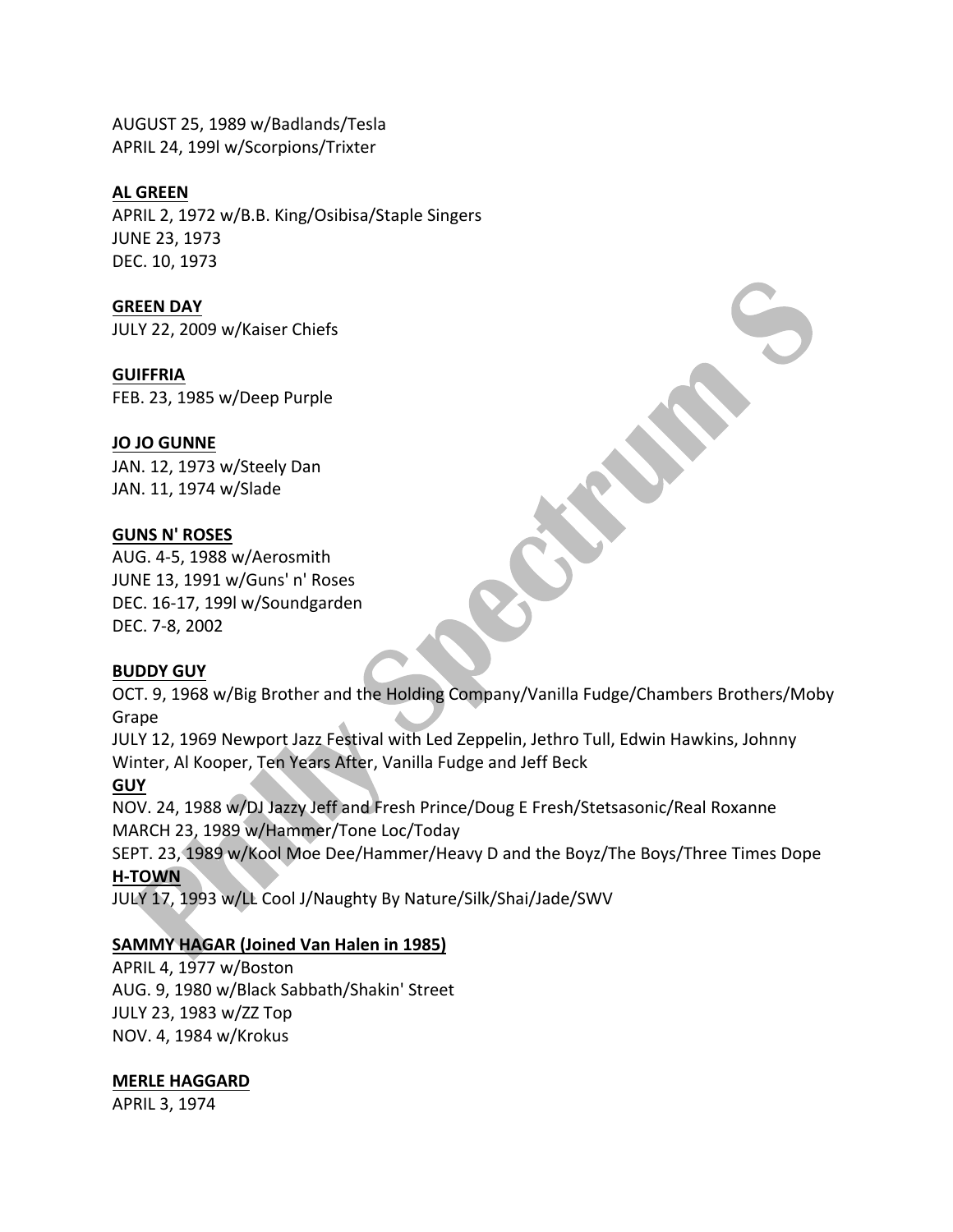## **JIMMY HALL**

APRIL 30, 1982 w/Charlie Daniels Band

# **HALL AND OATES**

DEC. 12-13, 1977 w/Network MARCH 26, 1983 w/Rockats MARCH 11-12, 1985 w/' Til Tuesday SEPT 16, 1988 OCT. 23, 2009 w/The Hooters and Todd Rundgren

## **HAMMER**

MARCH 23, 1989 w/Tone Loc/Today/Guy SEPT. 23, 1989 w/Guy/Kool Moe D/Heavy D and the Boyz/The Boys/Three Times Dope JULY 27, 1990 w/After 7 APRIL 22, 1992 w/Jodeci/Oaktown 357/Boyz II Men

# **JOHN HAMMOND**

JAN. 17, 1981 w/Allman Brothers

## **GEORGE HARRISON**

DEC. 16, 1974 DEC. 17, 1974 (Two Shows) w/Ravi Shankar

# **MOLLY HATCHETT**

FEB. 16, 1979 w/Outlaws DEC. 16, 1979 w/Outlaws/.38 Special DEC. 14, 1981 w/Allman Brothers

#### **RICHIE HAVENS**

MARCH 7, 1971

# **EDWIN HAWKINS**

JULY 12, 1969 Newport Jazz Festival with Led Zeppelin, Jethro Tull, Johnny Winter, Al Kooper, Buddy Guy, Ten Years After Vanilla Fudge and Jeff Beck

# **BONNIE HAYES**

AUG. 20, 1987 w/Huey Lewis

# **ISAAC HAYES**

JULY 15, 1970 w/Miles Davis/Dave Porter OCT. 25, 1970 w/Dells MARCH 31, 1971 NOV. 29, 1971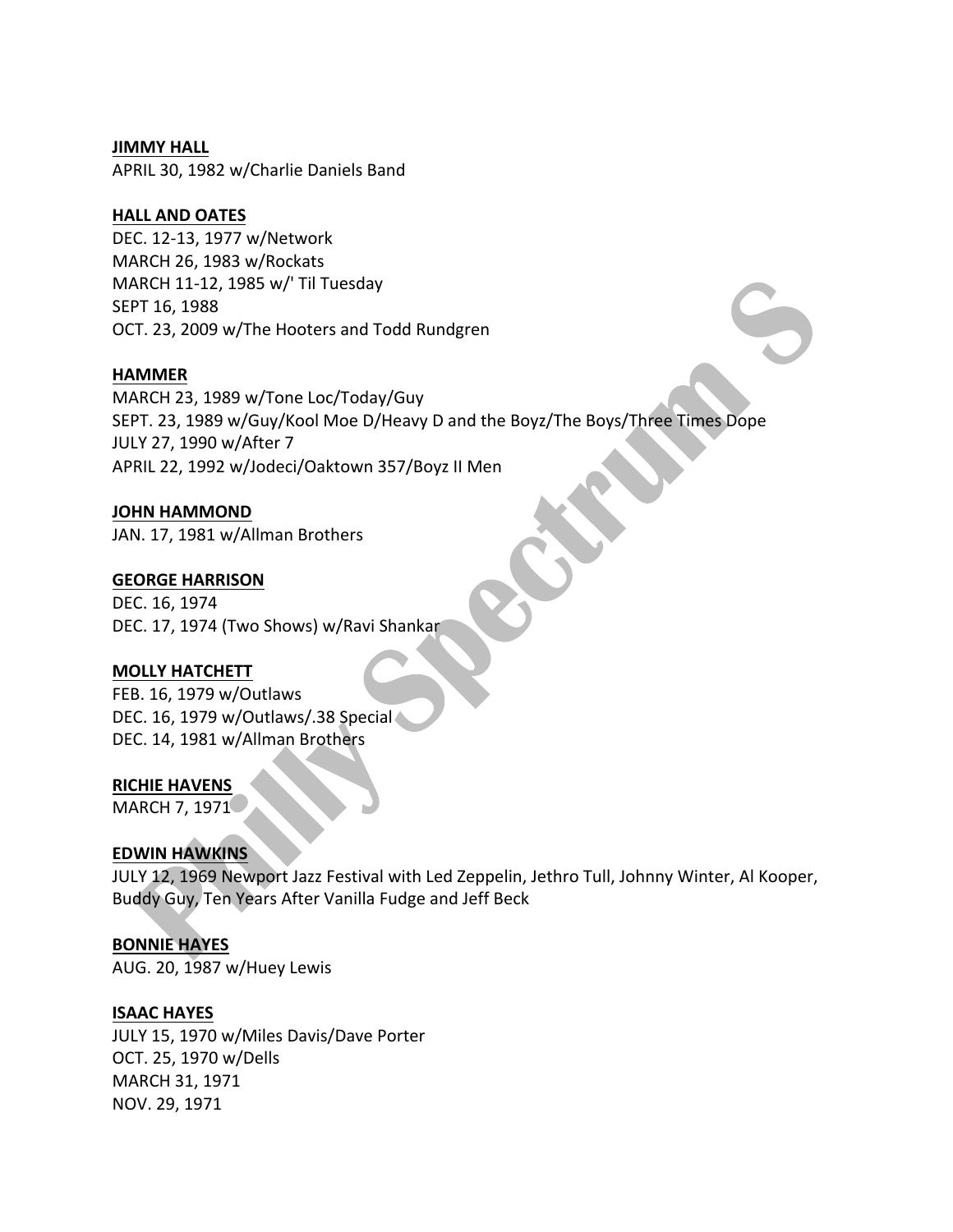JULY 8, 1972 JULY 21, 1973 SEPT. 26, 1975

#### **ROBERT HAZARD**

APRIL 27, 1988 (WMMR 20th Anniversary Party)

#### **JEFF HEALEY BAND**

FEB. 22, 1993 w/Bon Jovi

#### **HEART**

OCT. 8, 1978 w/Ambrosia JUNE 25, 1980 w/lan Hunter OCT. 15, 1982 w/John Cougar DEC. 13, 1983 w/Kansas NOV. 5, 1985 w/John Parr OCT. 25, 1987 w/Bourgeois Tag JUNE 22, 1988 w/Michael Bolton SEPT. 5, 1990 w/Black Crowes **HEAVEN'S EDGE** AUG. 20, 1990 w/Dio/Yngvie Malmsteen

#### **HEAVY D & THE BOYS**

AUG. 14, 1988 w/Keith Sweat/Rob Base SEPT. 23, 1989 w/Hammer/Guy/Kool Moe Dee/Three Times Dope JULY 6, 1990 w/Public Enemy/Digital Underground

#### **HELIX**

AUG. 8, 1984 w/Aerosmith

**JIMI HENDRIX** APRIL 12, 1969 w/Buddy Miles/Soft Machine

# **DON HENLEY (Performed with EAGLES through 1979)**

MAY 22, 1990 JULY 17, 1991 w/Susanna Hoffs

### **JOHN HIATT**

FEB. 13, 1996 w/Bob Seger

# **FAITH HILL**

MARCH 26, 1994 w/Reba McEntire/John Michael Montgomery DEC. 18, 1994 w/Alan Jackson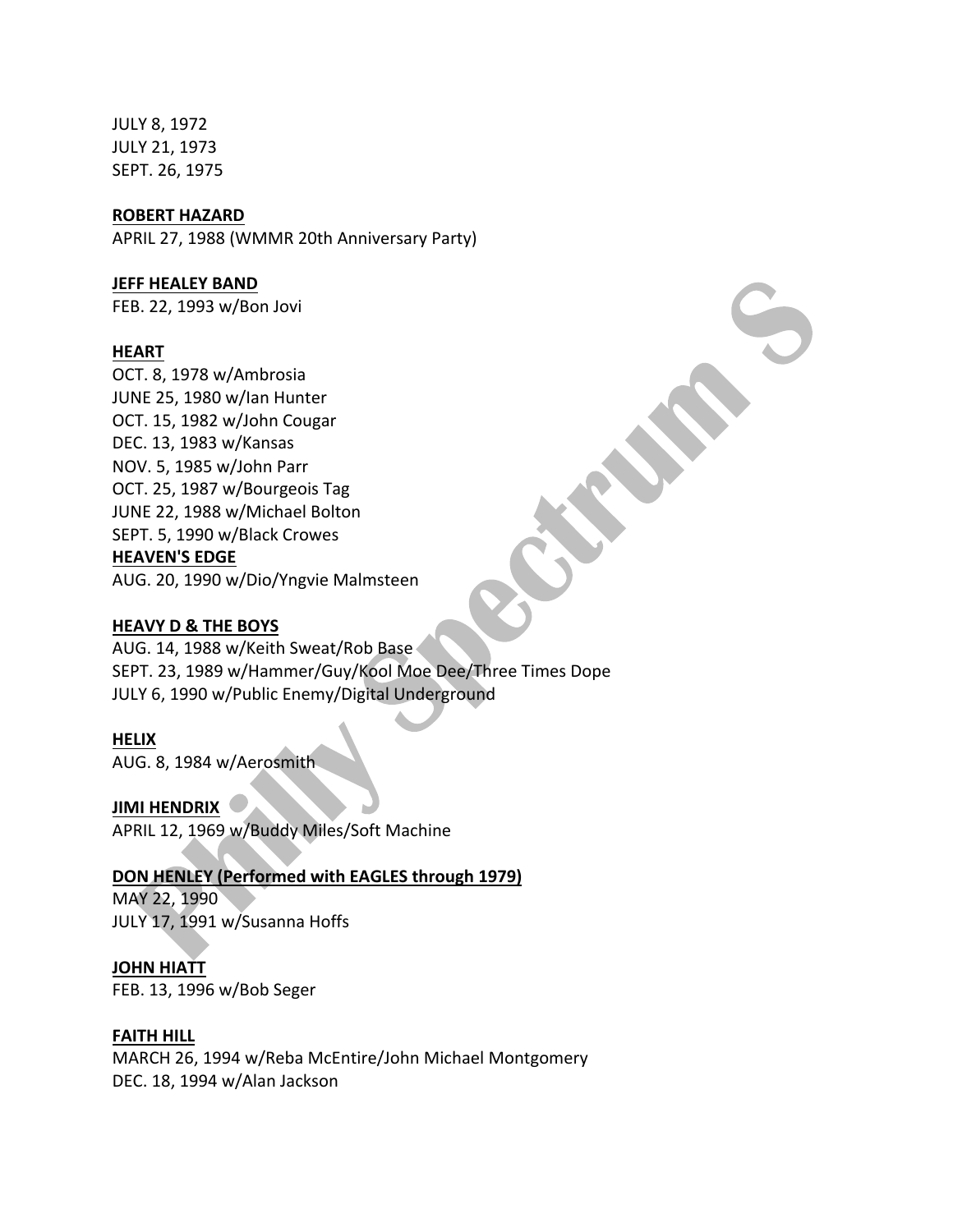#### **STEVE HILLAGE**

FEB. 12-13, 1977 w/Electric Light Orchestra

## **SUSANNA HOFFS** JULY 17, 1991 w/Don Henley

**GROOVE HOLMES** SEPT. 30, 1967 Quaker City Jazz Festival

YOUNG HOLT MAY 11, 1969 w/Ray Charles

# **HONEYMOON SUITE**

OCT. 19, 1984 w/Jethro Tull MAY 28-29, 1986 w/ZZ Top

# **HOOTERS**

NOV. 26, 1987 w/Glen Burtnick APRIL 27, 1988 (WMMR 20th Anniversary Party) APRIL 27, 1993 (WMMR 25th Anniversary Concert) NOV. 22, 2001 w/David Lee Roth/Fuel (Pierre Robert's 20th Anniversary Concert) OCT. 23, 2009 w/Hall and Oates/Todd Rundgren

# **HORSLIPS**

MARCH 24, 1979 w/UK

# **HOT TUNA**

OCT. 1, 1971 OCT. 26, 1983 w/Bobby and the Midnights

# **WHITNEY HOUSTON**

AUG. 14, 1987 w/Kenny G JULY 19, 1991 w/After 7 JUNE 23, 1994 w/Smooth Silk

# **STEVE HOWE**

APRIL 27, 1988 (WMMR 20th Anniversary Party)

# **HUMBLE PIE**

APRIL 2, 1971 w/Mountain and Black Sabbath DEC. 11, 1971 w/King Crimson SEPT. 15, 1972 MAY 25, 1973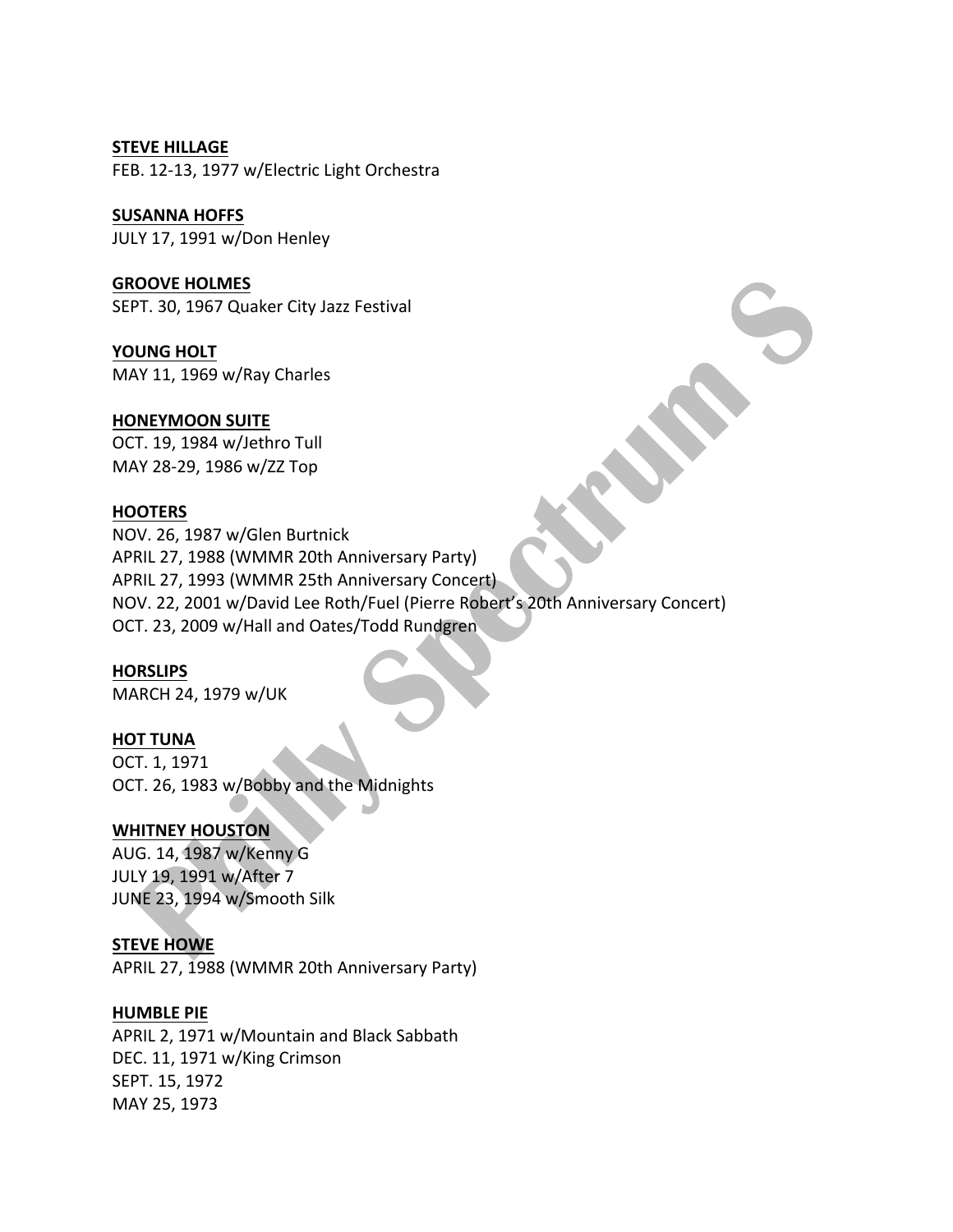MARCH 15, 1975 w/John Entwhistle/Peter Frampton JULY 31, 1980 w/AC/DC/Nantucket

**HUNTER AND COLLECTORS** MAY 25, 1990 w/Midnight Oil

**IAN HUNTER** MAY 9, 1975 (Hunter and Ronson) JULY 28, 1979 w/Kinks JUNE 25, 1980 w/Heart

**ICE CUBE** SEPT. 26, 1998 w/Korn/Rammstein/Orgy/Limp Bizkit

# **ICEHOUSE** NOV. 17, 1987 w/Cars

**BILLY IDOL** JULY 26, 1984 w/Stompers APRIL 11, 1987 w/Cult SEPT. 15, 1990 w/Faith No More

**JULIO IGLESIAS** JULY 29, 1986 w/Roseanne Barr

**INDIGO GIRLS** DEC. 3, 1994 w/K' s Choice

**INFORMATION SOCIETY** JULY 22, 1989 w/Paula Abdul/Tone Loc/Milli Vanilli/Was(Not Was)

# **INXS**

MARCH 25, 1988 AUG. 20-21, 1988 w/Ziggy Marley FEB. 22-23, 1991 w/Soup Dragons

# **IRON BUTTERFLY**

DEC. 6, 1968 w/Steppenwolf/Grateful Dead (Quaker City Jazz Festival) FEB. 14, 1970 w/Savoy Brown FEB. 14, 1988 w/Electric Factory Dance

**IRON HORSE** MAY 21, 1979 w/Beach Boys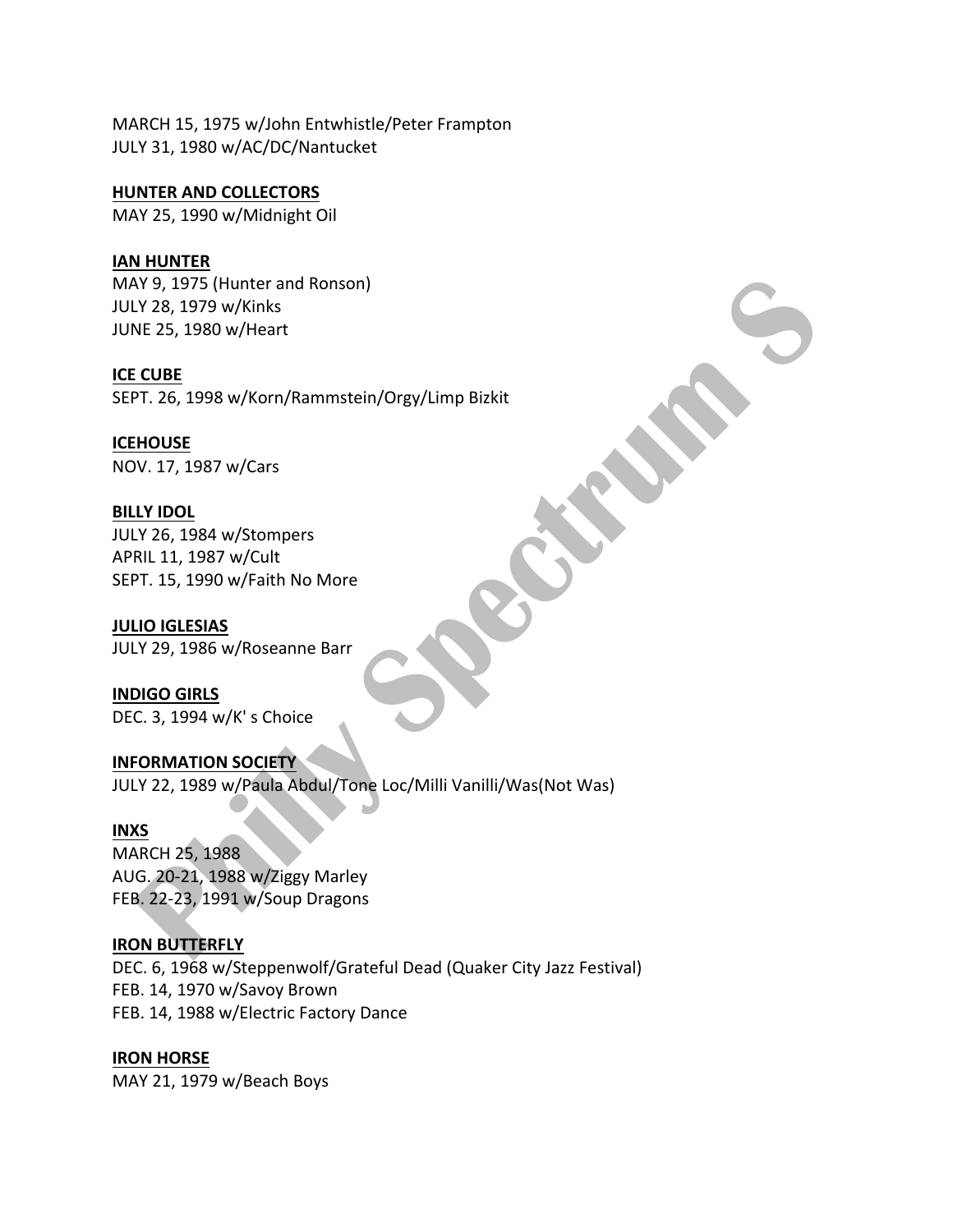#### **IRON MAIDEN**

OCT. 12, 1982 w/Judas Priest AUG. 19, 1983 w/Fastway/Coney Hatch JAN. 29, 1985 w/Twisted Sister JAN. 13, 1987 w/Yngvie Malmsteen JULY 22, 1988 w/Ace Frehley' s Comet JAN. 29, 1991 w/Anthrax

**DON IRRERA**

JULY 17, 1990 w/Cher

# **ISLEY BROTHERS**

JULY 13, 1975 OCT. 7, 1977 AUG. 8, 1980 w/S.O.S. Band/Larry Graham

# **IT BITES**

NOV. 2, 1989 w/Jethro Tull

# **JJ FADD**

JUNE 25, 1989 w/Eazy Duz It Tour

# **JACKSON FIVE**

MAY 28, 1971 MAY 26, 1972 MAY 18, 1973 OCT. 12, 1979 w/LTD AUG. 14, 1981 w/Staci Lattisaw

# **ALAN JACKSON**

DEC. 18, 1994 w/Faith Hill MAY 10, 2002 AUG 24, 2008 OCT. 24, 2008 w/Trace Adkins

# **CHUCK JACKSON**

AUG. 18, 1992 w/New York Rock & Soul Revue

# **FREDDIE JACKSON**

DEC. 15, 1986 w/Melba Moore/Melissa Morgan/Levert/New Edition AUG. 6, 1988 w/Gladys Knight/Teena Marie/Whispers/Deele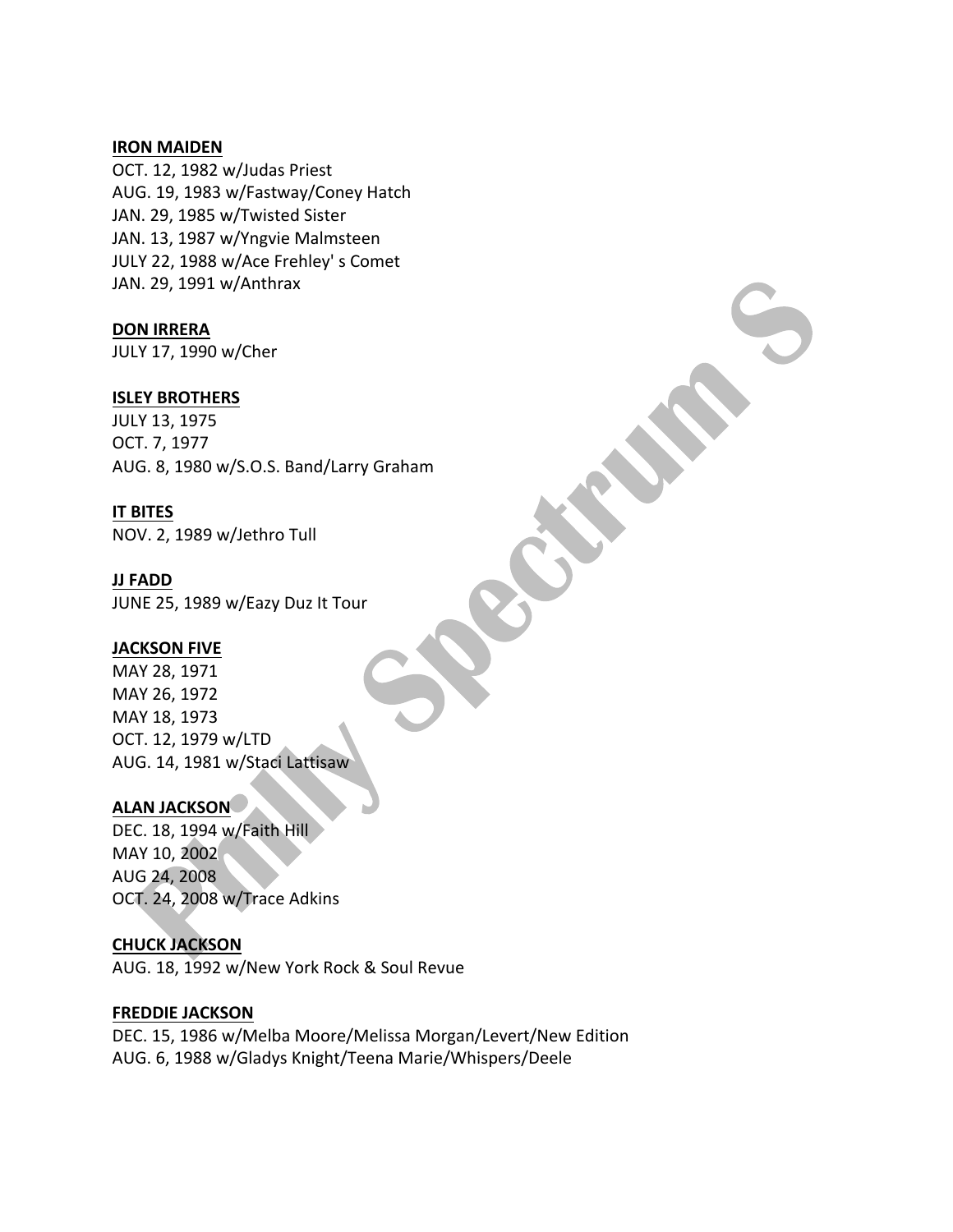## **JANET JACKSON**

AUG. 16-17, 1990 w/Chuckii Booker AUG. 19, 1990 w/Chuckii Booker JAN. 31, 1994 w/Bill Bellamy JUNE 24, 1994 w/MC Lyte

# **JOE JACKSON**

JULY 15, 1986

# **JACKYL**

DEC. 10, 1994 w/Aerosmith

# **JADE**

JULY 17, 1993 w/LL Cool J/Naughty By Nature/Silk/SWV/Shai/H-Town

## **RICK JAMES**

SEPT. 4, 1981 w/Teena Marie/Frankie Smith OCT. 10, 1981 w/Teena Marie/Luther Vandross DEC. 1, 1983 w/Grand Master Flash

## **JAMES GANG**

DEC. 15, 1972 w/Foghat/West, Bruce, Laing DEC. 18, 1978 w/Foghat and Boston

# **TOMMY JAMES AND SHONDELLS**

JUNE 1, 1985 w/Martha Reeves/Spinners/Stylistics

# JANE'S ADDICTION

NOV. 10, 1997 w/Goldie OCT. 3, 2001 w/Live

# **JARS OF CLAY**

APRIL 20, 1996 w/Michael W. Smith/Three Crosses

# **JAYHAWKS**

APRIL 7, 1995 w/Tom Petty

#### **JEFFERSON AIRPLANE**

MARCH 21, 1970 AUG. 17, 1971 AUG. 18, 1972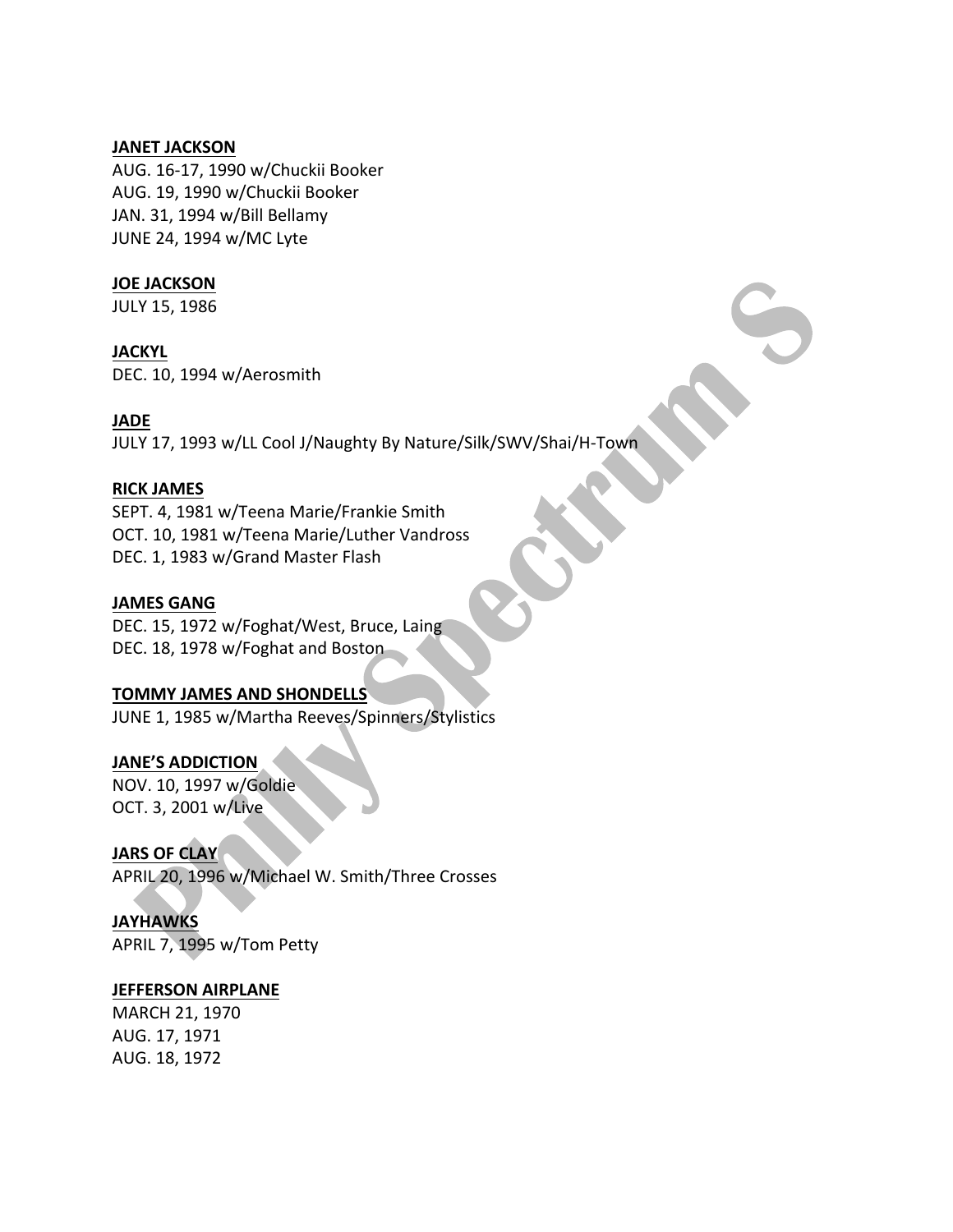#### **JEFFERSON STARSHIP**

APRIL 5, 1974 OCT. 11, 1974 OCT. 17, 1975 SEPT. 10, 1976 MAY 22, 1978 NOV. 12, 1985 (Starship) w/NightRanger

#### **WAYLON JENNINGS**

JULY 25, 1985 w/Willie Nelson

#### **JETHRO TULL**

JULY 12, 1969 Newport Jazz Festival w/Led Zeppelin/Al Kooper/Buddy Guy/Vanilla Fudge/ Ten Years After/Johnny Winter JULY 8, 1970 MAY 11, 1972 w/Wild Turkey OCT. 30-31, 1972 FEB. 25-26, 1975 JULY 19, 1976 DEC. 5, 1977 OCT. 3-4, 1978 w/Uriah Heep/Country Joe McDonald and Fish OCT. 16-17, 1979 w/UK OCT. 13, 1980 w/Whitesnake NOV. 21, 1982 w/Saga OCT. 19, 1984 w/Honeymoon Suite NOV. 2, 1989 w/lt Bites APRIL 27, 1993 (WMMR 25th Anniversary Concert)

# **JOAN JETT AND THE BLACKHEARTS**

NOV. 18, 1983 w/Loverboy OCT. 21, 1988 w/Robert Plant

# **BILLY JOEL**

DEC. 6, 1977 w/Eric Carmen SEPT. 28-29, 1978 **JULY 1, 1980** JULY 6, 1980 NOV. 20, 1982 FEB. 13-14, 1984 OCT. 7-8, 1986 JAN. 7-8, 1987 JAN. 24, 1987 DEC. 17-18, 1989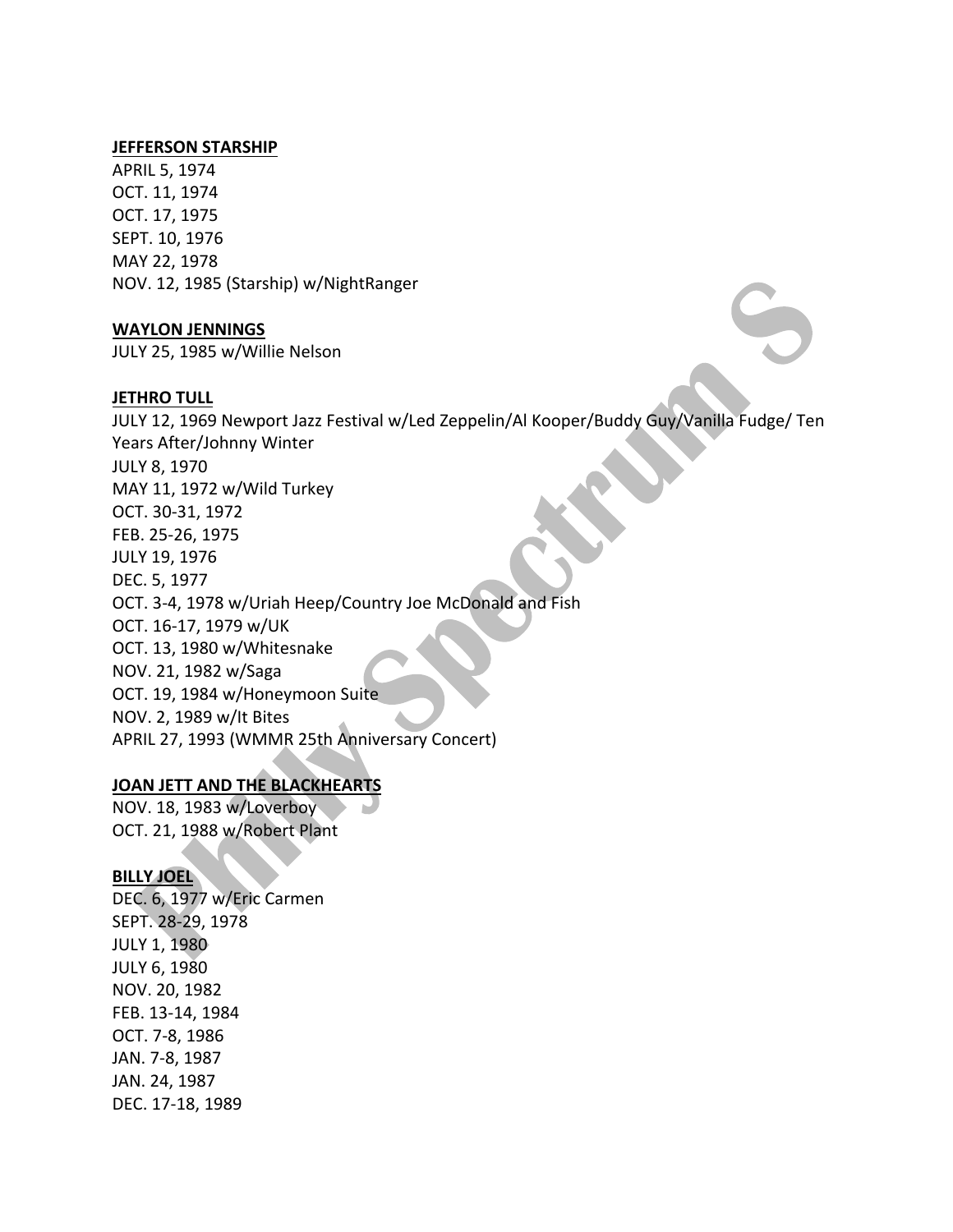JAN. 14-15, 1990 JAN. 29-30, 1990 SEPT. 23, 1993 SEPT. 25, 1993 SEPT. 27-28, 1993 OCT. 14-15, 1993

#### **ELTON JOHN**

APRIL 7, 1971 SEPT. 30, 1972 w/Family SEPT. 28, 1973 w/Sutherland Brothers/Quiver DEC. 2-3, 1974 JULY 6-8, 1976 OCT. 20, 1984 SEPT. 2, 1986 SEPT. 8, 1986 OCT. 4-5, 1988 w/Wet Wet Wet SEPT. 30, 1989 OCT. 1, 1989 SEPT. 22-23, 1992 APRIL 10, 1993

#### **OLIVIA NEWTON JOHN**

AUG. 12, 1982 w/Tom Scott

#### **JOHN BUTCHER AXIS**

FEB. 13, 1982 w/J. Geils Band

#### **JESSE JOHNSON REVUE**

AUG. 29-30, 1985 w/Luther Vandross/Ready For The World

## **MICHAEL JOHNSON**

OCT. 31, 1987 w/Alabama/Restless Heart

#### **HOWARD JONES**

NOV. 18, 1985 w/Marshall Crenshaw

#### **TOM JONES**

JULY 28, 1969 JULY 17, 1970 w/Count Basie/Norm Crosby/Gladys Knight & the Pips

#### **JOURNEY**

AUG. 20, 1980 w/Sterling MAY 10-11, 1982 w/Greg Kihn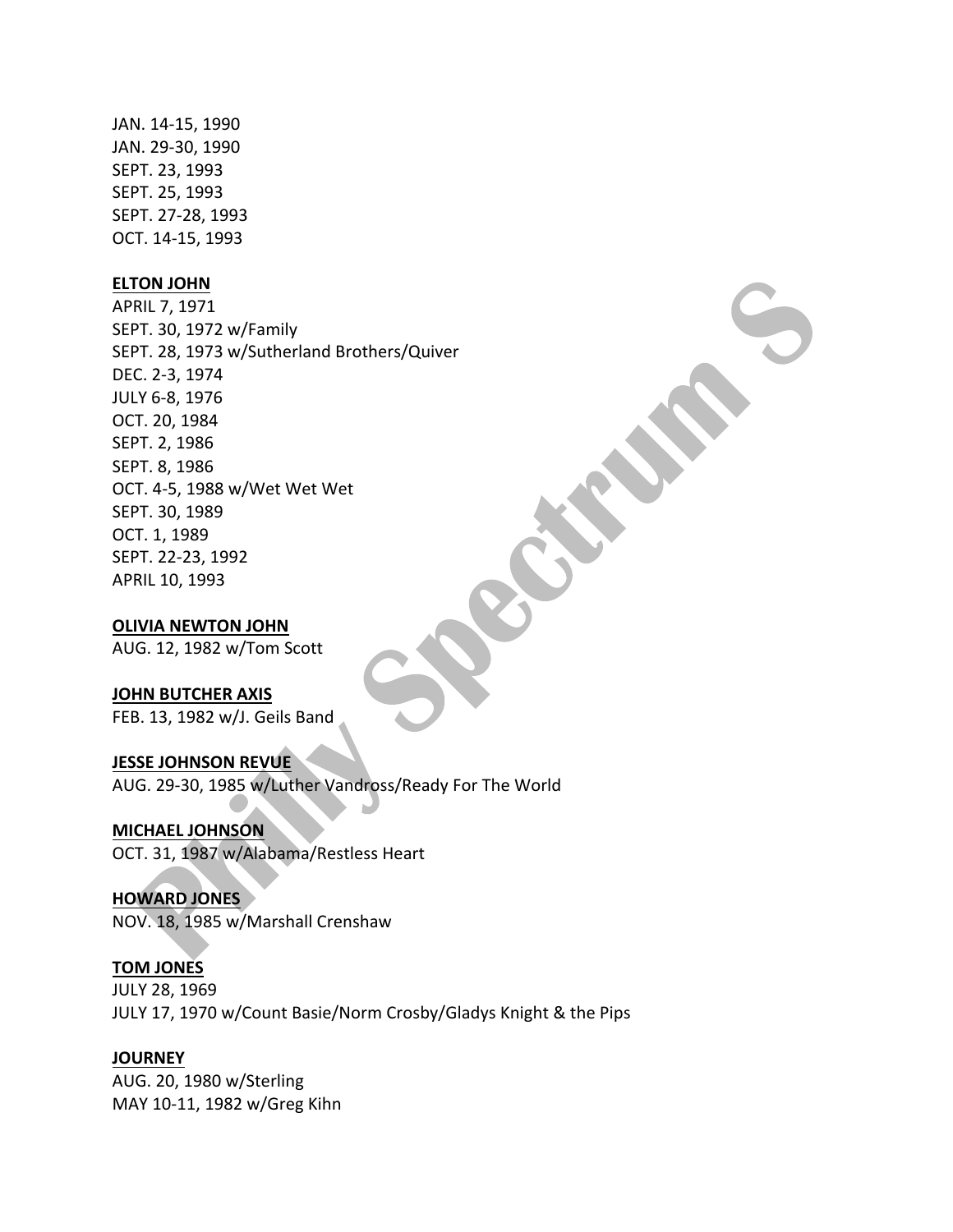OCT. 14-15, 1986 w/Glass Tiger

#### **JUDAS PRIEST**

SEPT. 7, 1979 w/Kiss OCT. 12, 1982 w/Iron Maiden JUNE 23, 1984 w/Great White JUNE 1, 1986 w/Dokken AUG. 2, 1988 w/Cinderella DEC. 16, 1990 w/Testament AUG. 19, 1991 w/Alice Cooper/Dangerous Toys/Motorhead/Metal Church **K'S CHOICE** DEC. 3, 1994 w/Indigo Girls

#### **CHAKA KAHN**

MARCH 20, 1977

#### **KAISER CHIEFS**

JULY 29, 2009 w/Green Day

#### **KANSAS**

DEC. 16, 1977 w/Crawler AUG. 23-24, 1979 w/Mahogany Rush/Night NOV. 22, 1980 w/Jimmy Mack AUG. 13, 1982 w/Survivor DEC. 13, 1983 w/Heart

#### **KATRINA AND THE WAVES**

NOV. 25, 1989 w/Squeeze

#### **ALAN KAY**

AUG. 24, 1984 w/Chicago

**TOBY KEITH** DEC. 3, 1993 w/Billy Ray Cyrus

#### **KID N' PLAY**

JUNE 25, 1989 w/Eazy Duz It Tour JULY 6, 1990 w/Digital Underground/Heavy D and Boys/Public Enemy DEC. 21, 1991 (Greatest Rap Show Ever)

### **KID ROCK**

MAY 9, 2002

#### **GREG KIHN**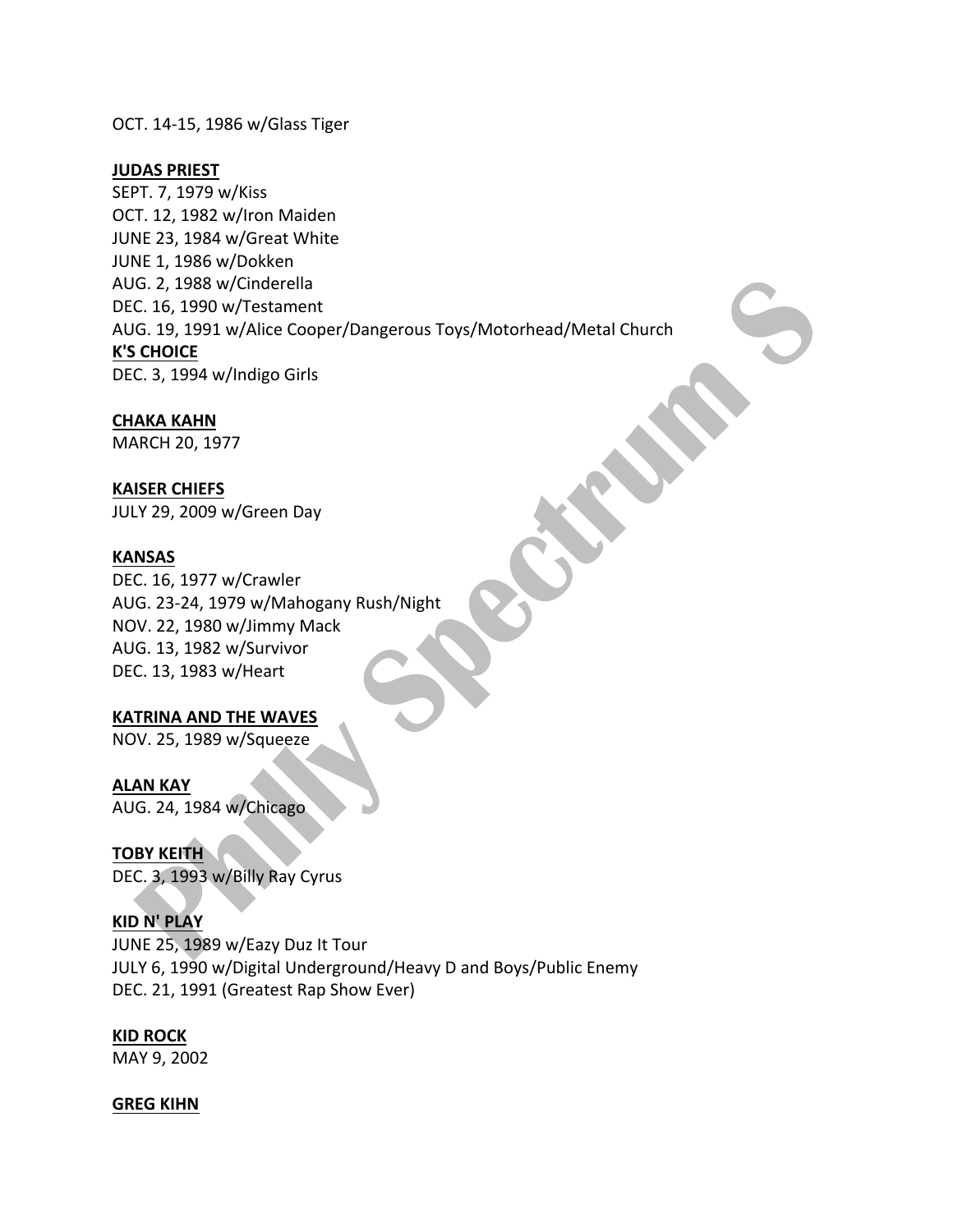AUG. 21-22, 1979 w/Cars MAY 23, 1980 w/Cheap Trick MAY 10-11, 1982 w/Journey

#### **BB** KING

OCT. 20, 1968 w/David "Fathead" Newman/Ramsey Lewis/Dionne Warwick/Hugh Masakela/Miriam Makeba NOV. 25, 1969 w/Rolling Stones and Terry Reid APRIL 2, 1972 w/Osibisa/Staple Singers/Al Green

#### **CAROLE KING**

MAY 19, 1973

#### **EVELYN "CHAMPAGNE" KING**

JUNE 18, 1989 Budweiser Superfest

#### **KING CRIMSON**

DEC. 11, 1973 w/Humble Pie

#### **SAM KINISON**

FEB. 10, 1989

#### **THE KINKS**

NOV. 26, 1971 w/Edgar Winter's White Trash and Good God NOV. 8, 1972 w/Loggins and Messina/Lindisfame APRIL 12, 1974 APRIL 21, 1975 JULY 28, 1979 w/Ian Hunter/Mick Ronson OCT. 24, 1980 w/John Cougar OCT. 27, 1980 w/A's OCT. 4, 1981 w/Red Rider OCT. 6, 1981 w/Red Rider MAY 21, 1983 w/Kix DEC. 14, 1984 w/Tommy Shaw

### **KISS**

DEC. 21, 1976 w/Bob Seger and the Silver Bullet Band DEC. 22, 1977 w/AC/DC JAN. 30, 1978 SEPT. 7, 1979 w/Judas Priest NOV. 25, 1984 w/Queensryche DEC. 17, 1985 w/Black and Blue DEC. 18, 1987 w/Ted Nugent JUNE 26, 1990 w/Slaughter/Little Caeser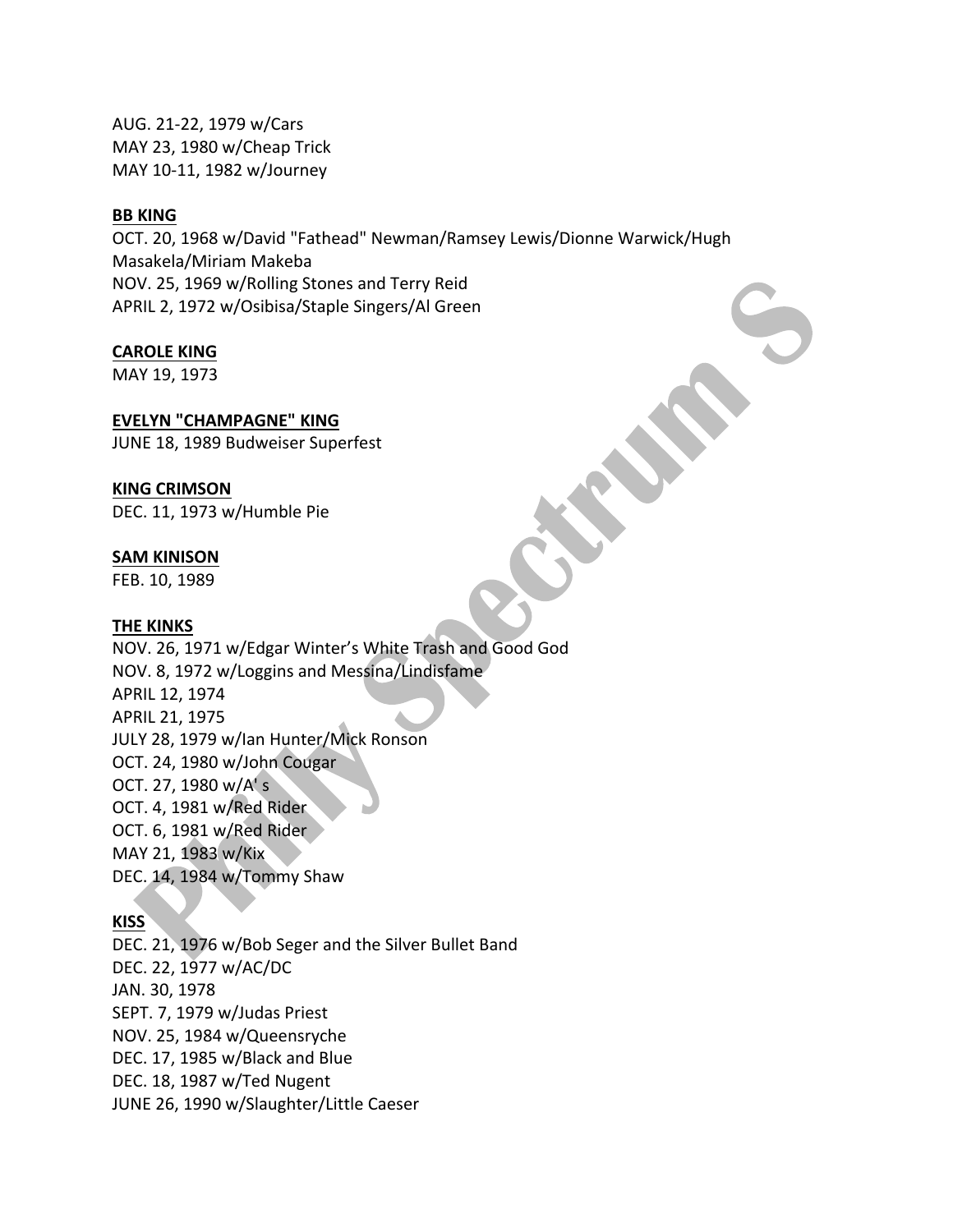OCT. 10, 1992 w/Faster Pussycat/Trixter **KIX** MAY 21, 1983 w/Kinks APRIL 1, 1989 w/Ratt/Britny Fox

#### **GLADYS KNIGHT**

JULY 17, 1970 w/Tom Jones/Count Basie/Norm Crosby FEB. 4, 1973 FEB. 1, 1974 MARCH 6, 1975 w/Average White Band AUG. 6, 1988 w/Freddie Jackson/Teena Marie/Whispers/Deele

#### **KOOL AND THE GANG**

SEPT. 27, 1974 JULY 21, 1985 Budweiser Superfest

#### **KOOL MOE DEE**

JUNE 25, 1988 w/Doug E Fresh/Eric B Rakim/Boogie Down Productions SEPT. 4, 1988 w/Doug E Fresh/Public Enemy/Eric B and Rakim/Boogie Down Productions/Big Daddy Kane/Biz Markie/Stetsasonic SEPT. 23, 1989 w/Hammer/Guy/Heavy D and the Boyz/The Boys/Three Times Dope

#### **AL KOOPER**

JULY 12, 1969 Newport Jazz Festival w/Led Zeppelin/Buddy Guy/Vanilla Fudge/Ten Years After/Johnny Winter/Jeff Beck/Jethro Tull

#### **KORN**

JAN. 23, 1996 w/Ozzy Osbourne/Life Of Agony SEPT. 26, 1998 w/Rammstein/Orgy/Ice Cube/Limp Bizkit

**DANNY KORTCHMAR**

April 10, 1980 w/Linda Ronstadt

**DAVE KOZ** SEPT. 9, 1994 w/Michael Bolton

# **LENNY KRAVITZ**

FEB. 6, 1990 w/Tom Petty

#### **KROKUS**

JULY 2, 1981 w/Ted Nugent/Blackfoot NOV. 4, 1984 w/Sammy Hagar

#### **KWAME**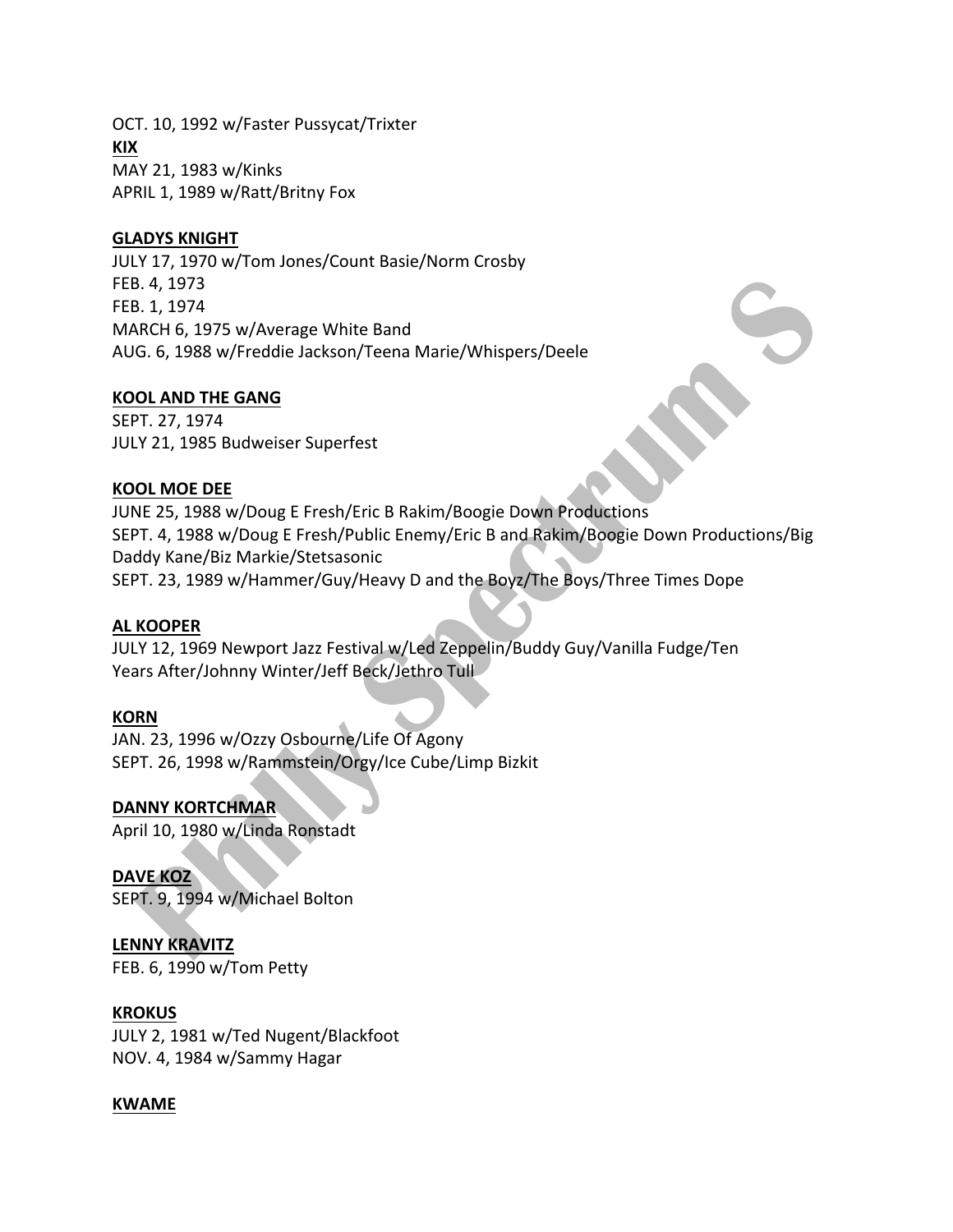JUNE 25, 1989 w/Eazy Does It Tour **LL COOL J** JUNE 21, 1986 w/Run DMC/Whodini JULY 18, 1986 w/Run DMC/Whodini SEPT. 4-5, 1987 w/Whodini/Eric B and Rakim/DJ Jazzy Jeff and Fresh Prince  $(1^{st}$  show only) Public Enemy/Stetsasonic AUG. 17, 1989 w/Slick Rick/Big Daddy Kane/De La Soul JULY 7, 1991 Budweiser Superfest JULY 17, 1993 w/Naughty By Nature/Silk/Shai/H-Town/Jade/SWV

# **LA GUNS**

MAY 9, 1988 w/AC/DC JULY 10, 199l w/AC/DC

**LAKESIDE**

SEPT. 10, 1983 Budweiser Superfest

**STACI LATTISAW** AUG. 14, 1981 w/Jackson Five

**PATTI LABELLE** JUNE 18, 1989 Budweiser Superfest

**CYNDI LAUPER** DEC. 5, 1986 W/Eddie Money

**MICHEL'LE** JULY 27, 1990 w/Hammer/After 7

# **LED ZEPPELIN**

JULY 12, 1969 Newport Jazz Festival w/Al Kooper/Jethro Tull/Buddy Guy/Vanilla Fudge/Jeff Beck/Ten Years After/Edwin Hawkins MARCH 31, 1970 JUNE 13, 1972 FEB. 8, 1975

# **ALVIN LEE**

JAN. 11, 1975 DEC. 4, 1981 w/Black Sabbath

**JULIAN LENNON** 

JUNE 20, 1986 w/Chris Bliss

#### **JAY LENO**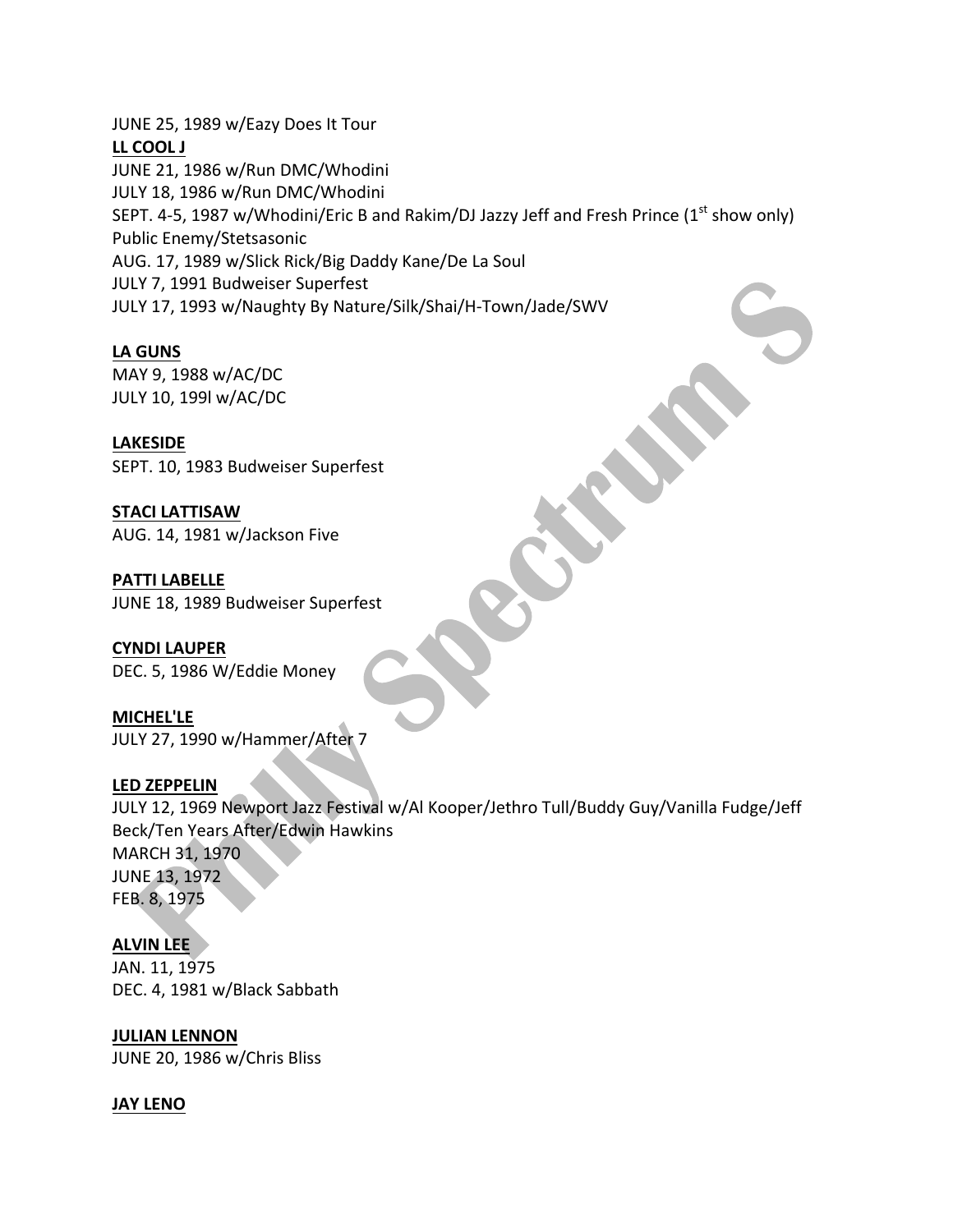OCT. 7, 1989 **LEROUX** NOV. 14, 1980 w/Doobie Brothers APRIL 30, 1982 w/Charlie Daniels Band

#### **LEVEL 42**

NOV. 18, 1986 w/Steve Winwood

#### **LEVERT**

DEC. 15, 1986 w/Freddie Jackson/Mellisa Morgan/Melba Moore APRIL 24, 1989 w/Bobby Brown/Karen White OCT. 24, 1993 Budweiser Superfest

#### **HUEY LEWIS AND THE NEWS**

FEB. 25, 1984 w/.38 Special AUG. 20, 1987 w/Bonnie Hayes AUG. 18, 1988

#### **JERRY LEE LEWIS**

DEC. 29, 1971 w/The Allman Brothers, Boz Scaggs and Dr. John **RAMSEY LEWIS** OCT. 1, 1967 Quaker City Jazz Festival

OCT. 20, 1968 w/David "Fathead" Newman/B.B. King/Hugh Masakela/Miriam Makeba

### **LIFE OF AGONY**

JAN. 23, 1996 w/Ozzy Osbourne/Korn

#### **LIMP BIZKIT**

SEPT. 26, 1998 w/Korn/Rammstein/Orgy/Ice Cube

**LINDISFAME** NOV. 8, 1972 w/The Kinks

**DAVID LINDLEY** JUNE 24, 1981 w/Joe Walsh

#### **LINKIN PARK**

JAN., 2004

#### **LISA LISA AND CULT JAM**

JULY 26, 1985 w/New Edition/UTFO AUG. 18, 1985 Jam-A-Tron Street Festival OCT. 30, 1987 w/Expose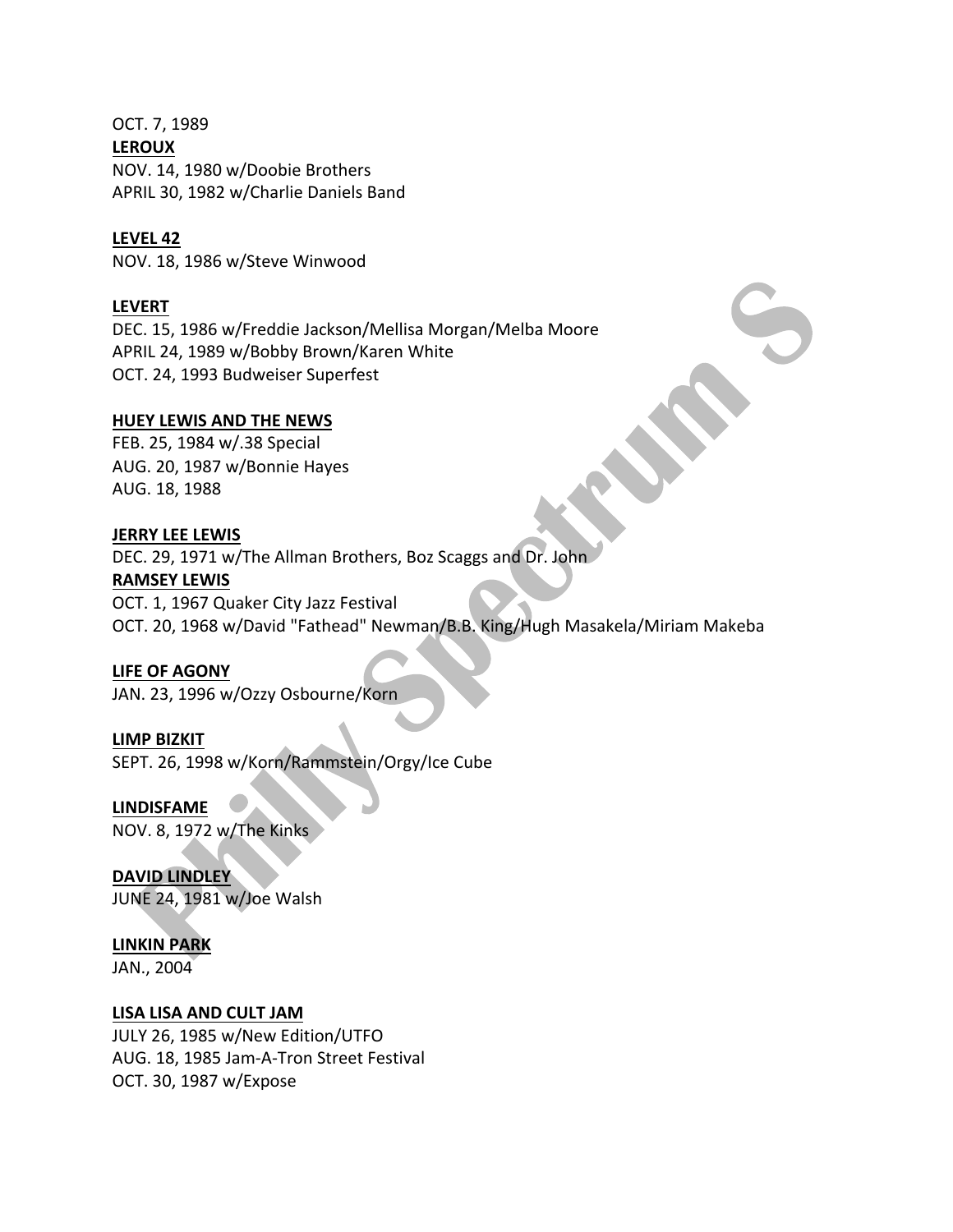# **LITTLE ANTHONY**

OCT. 16, 1981 Rock and Roll Spectacular

# **LITTLE CAESAR**

JUNE 26, 1990 w/Kiss/Slaughter

# **LITTLE FEAT**

NOV. 15, 1991 w/Allman Brothers

# **LITTLE RIVER BAND**

AUG. 16, 1977 w/Foreigner/Derringer

# **LIVE**

SEPT. 20, 1995 w/P.J. Harvey/Veruca Salt OCT 3, 2001 w/Jane's Addiction

# **TONE LOC**

MARCH 23,1989 w/Hammer/Guy JULY 22, 1989 w/Paula Abdul/Milli Vanilli/Was(Not Was)/Information Society

# LOGGINS AND MESSINA

NOV. 8, 1972 w/Kinks APRIL 13, 1973 w/Steely Dan/Tracy Nelson/Mother Earth NOV. 30, 1973 w/Steely Dan/Jesse Colin Young NOV. 1, 1974 OCT. 11, 1975 SEPT. 27, 1977 (Kenny Loggins Only) w/Fleetwood Mac

# LONE JUSTICE

APRIL 22, 1985 w/U2 APRIL 24, 1985 w/U2 **LOUDNESS** AUG. 10, 1985 w/Motley Crue SEPT. 15, 1986 w/AC/DC

# **LOUIE LOUIE**

JULY 18, 1990 w/Erasure

# LOVE AND HATE

NOV. 6, 1990 w/AC/DC

# **LOVERBOY**

NOV. 18, 1983 w/Joan Jett and Blackhearts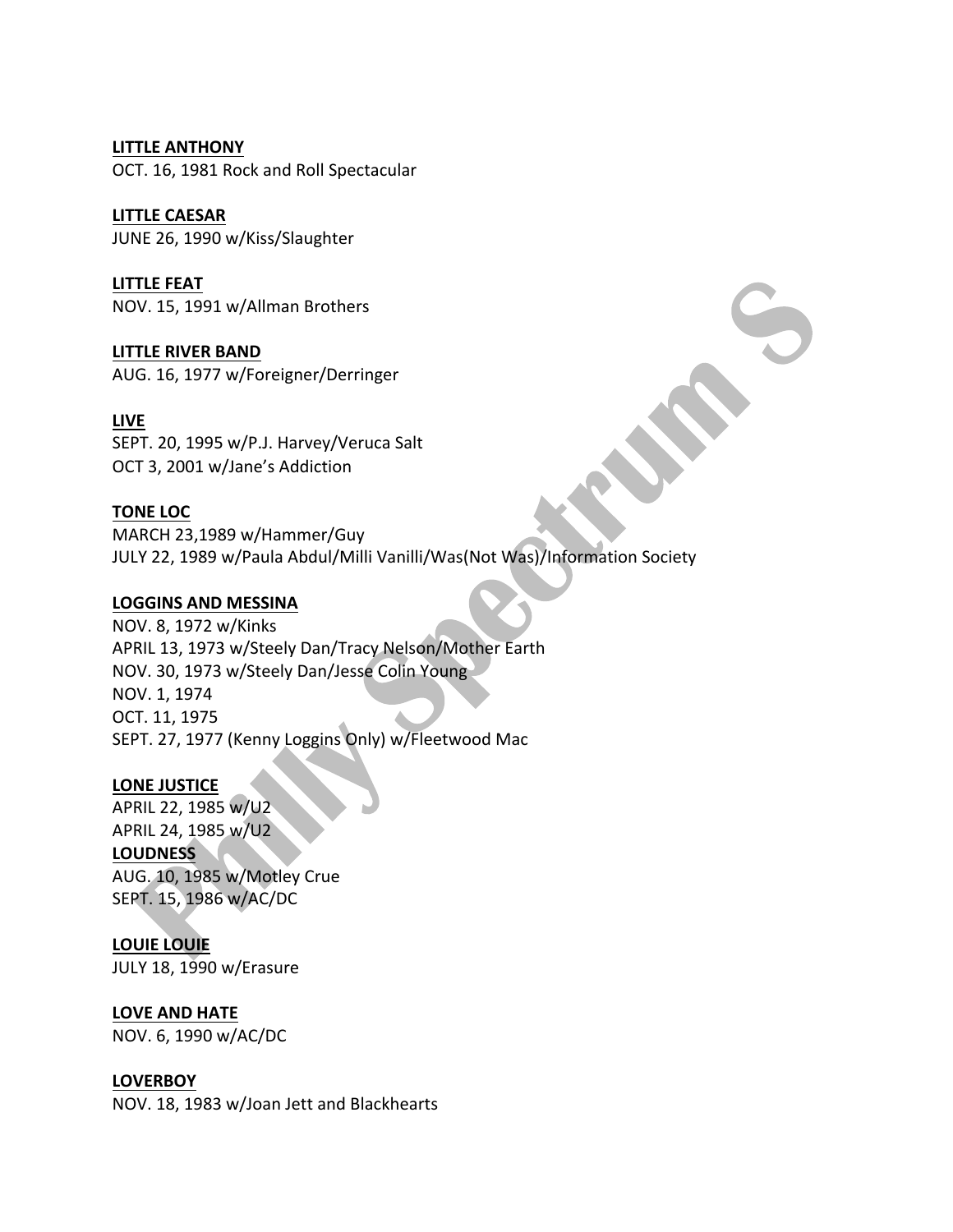FEB. 16, 1986 w/Joe Lynn Turner LOVE UNLIMITED MARCH 9, 1978 w/Barry White

#### **NICK LOWE**

FEB. 8, 1982 w/Cars APRIL 2, 1983 w/Tom Petty AUG. 11, 1984 w/Elvis Costello

## **LTD**

OCT 9, 1978 w/Commodores OCT. 12, 1979 w/Jackson Five

## **JEAN LUCPONTY**

NOV. 9, 1978

## DR. MARTIN LUTHER KING JR.

OCT. 26, 1967 w/Harry Belafonte

#### **LYNYRD SKYNYRD**

DEC. 4, 1973 w/The Who JUNE 19, 1975 w/Rossington Band APRIL 16, 1976 OCT. 11, 1987 w/Rossington Band SEPT. 15, 1988 w/Rossington Band AUG. 9, 1991 w/Drivin' and Cryin' OCT. 1999 w/ZZ Top

#### **MC LYTE**

OCT. 24, 1993 Budweiser Superfest JUNE 24, 1994 w/Janet Jackson

**JIMMY MACK** NOV. 22, 1980 w/Kansas

#### **MADONNA**

MAY 29, 1985 w/Beastie Boys JUNE 15-17, 1990 w/Technotronic OCTOBER 19, 1993

**MANFRED MANN** OCT. 15, 1978 w/Blue Oyster Cult and Angel

#### **MAGNUM**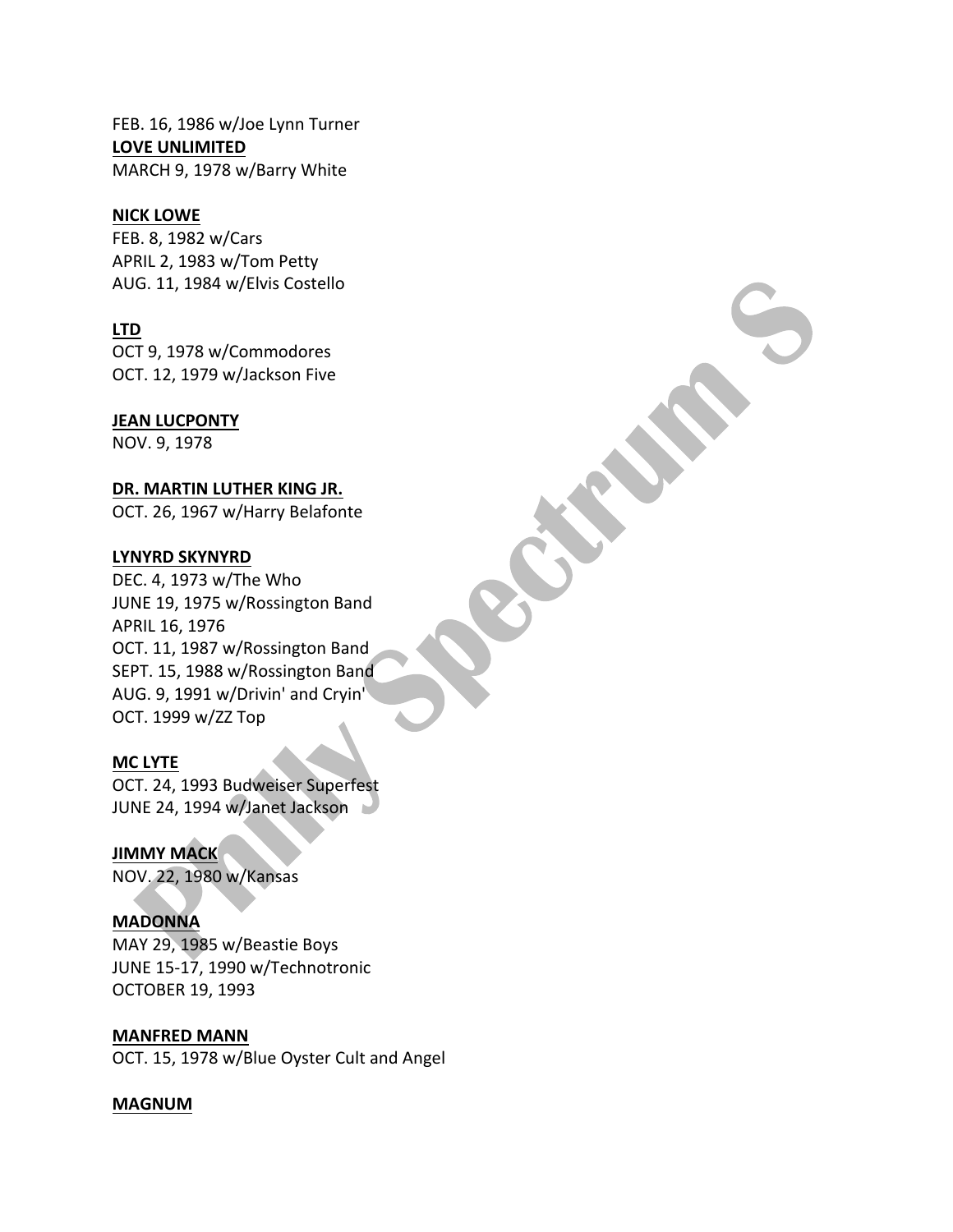APRIL 26, 1982 w/Ozzy Osbourne/U.F.O. **MAHAVISHNU ORCHESTRA**

FEB. 18, 1972 w/T.Rex and John McGlaughlin APRIL 28, 1973 w/Frank Zappa OCT. 12, 1973 JUNE 19, 1974 MAY 2, 1975 w/Jeff Beck **MAHARISI MAHESH YOGI** 

MAY 4, 1968 w/Beach Boys

**MAHOGANY RUSH**

AUG. 23-24, 1979 w/Kansas/Night

#### **MIRIAM MAKEBA**

OCT. 20, 1968 w/B.B. King/Hugh Masakela/Ramsey Lewis/David "Fathead" Newman/Dione Warwick

# YNGVIE MALMSTEEN

SEPT. 7, 1985 w/AC/DC OCT. 24, 1986 w/Triumph JAN. 13, 1987 w/Iron Maiden AUG. 20, 1990 w/Dio/Yngvie Malmsteen

**MALO** JUNE 9, 1972 w/Buddy Miles

**MAMA'S PRIDE** MAY 6, 1977 w/Outlaws/Sea Level

**MANDRILL** AUG. 10, 1973

# **BARRY MANILOW**

SEPT 25-26, 1978 OCT. 25, 1980 OCT. 27, 1984

**HERBIE MANN** SEPT. 30, 1967 Quaker City Jazz Festival

**MARILYN MANSON**

DEC. 11, 1994 w/Nine Inch Nails/Jim Rose Circus Show

#### **BOB MARLEY AND THE WAILERS**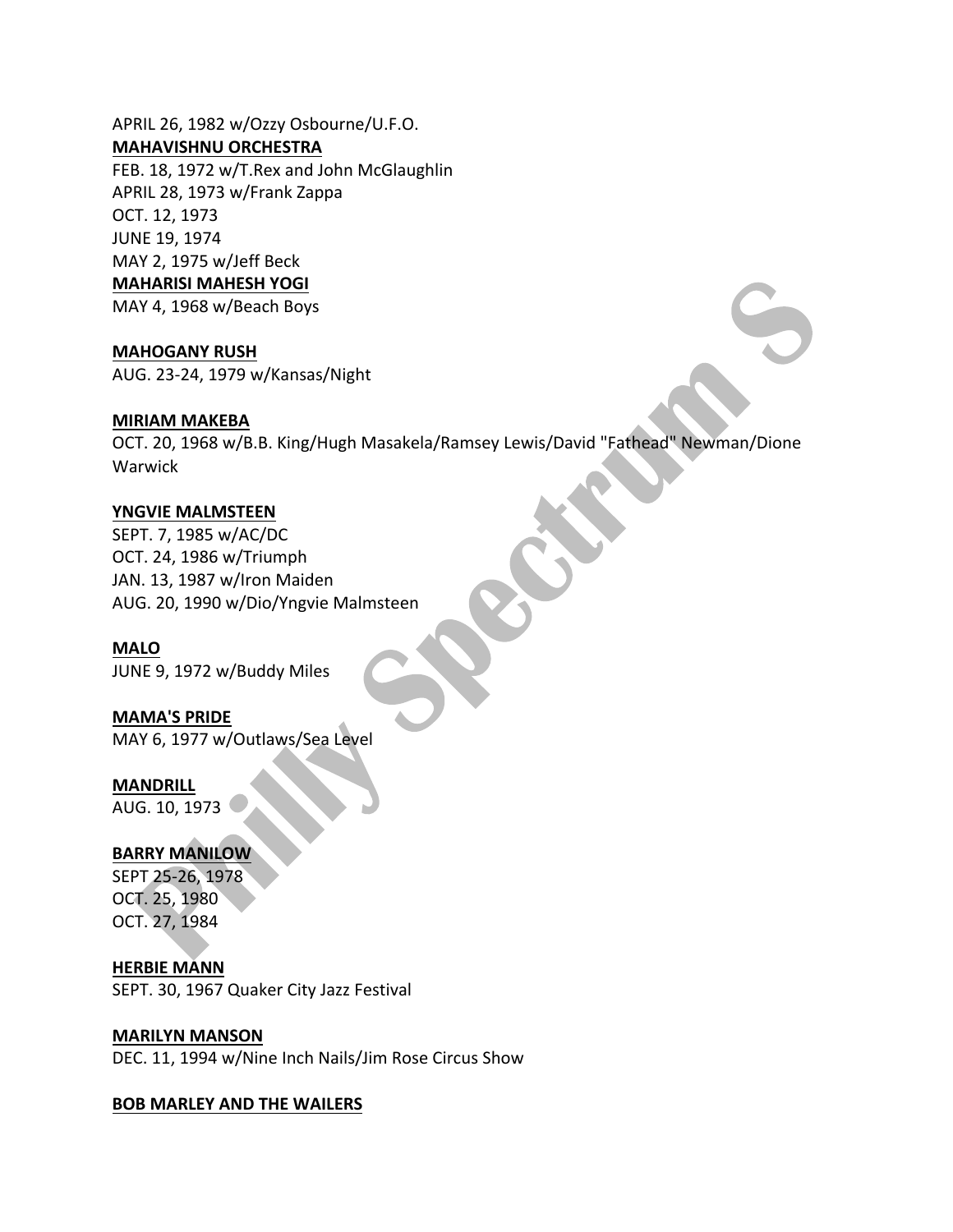JUNE 5, 1978 **ZIGGY MARLEY** AUG. 20-21, 1988 w/INXS

# **MAROON 5**

OCT. 13, 2007

**ESTHER MARROW** OCT. 26, 1967 w/Harry Belafonte

**MARSEILLE** MAY 19, 1980 w/Nazareth/Blackfoot

**JOHN MARTYN** APRIL 1, 1978 w/Eric Clapton

#### **HUGH MASAKELLA**

OCT. 1, 1967 Quaker City Jazz Festival OCT. 20, 1968 JUNE 17-18, 1987 w/Paul Simon

#### **DAVE MASON**

MARCH 22, 1972 w/Joe Cocker FEB. 3, 1974 w/Chambers Brothers NOV. 22, 1974 NOV. 14, 1975 DEC. 10, 1976 FEB. 14, 1988 w/Electric Factory Dance Party

#### **MATCHBOX 20**

AUG. 14, 1998 w/Soul Asylum / Semisonic

**DAVE MATTHEWS BAND** DEC. 30, 1996 w/Bela Fleck and the Flecktones

# **MATTHEW SOUTHERN COMFORT**

JULY 9, 1971 w/Rod Stewart/Deep Purple

#### **MAXWELL**

OCT. 3, 2009 w/Robin Thicke

#### **JOHN MAYALL**

MAY 23, 1971 OCT. 14, 1972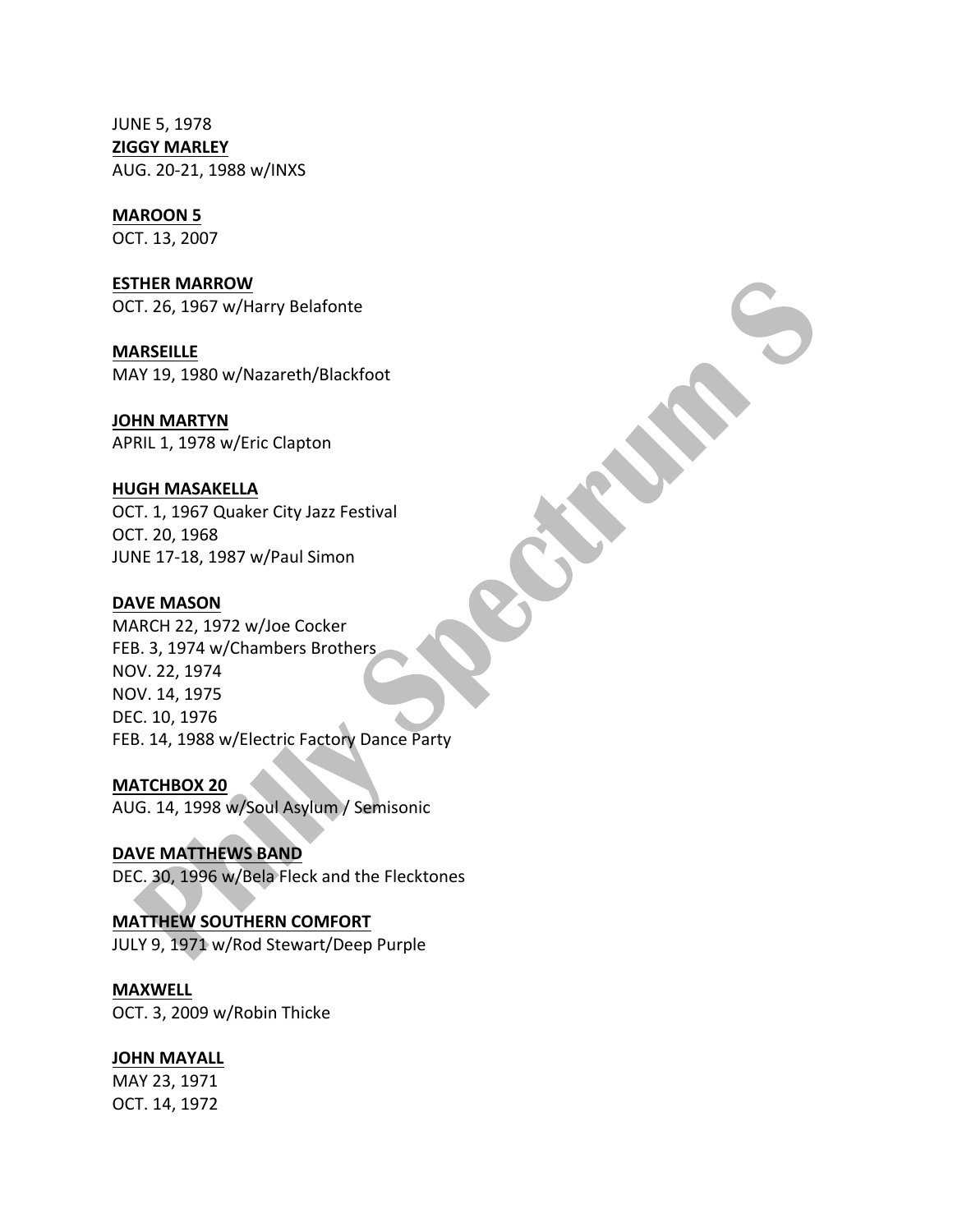NOV. 10, 1973 **CURTIS MAYFIELD** DEC. 4, 1971 DEC. 4, 1972

**MARTINA MCBRIDE** 

OCT. 23, 1992

**PAUL MCCARTNEY AND WINGS** 

MAY 14, 1976

**SARA McLACHLAN** October 16, 1997

## **MICHAEL MCDONALD**

AUG. 18, 1992 w/New York Rock & Soul Revue

# **DELBERT MCCLINTON**

SEPT. 12, 1982 w/Willie Nelson

## **REBA MCENTIRE**

MARCH 18, 1993 w/Larry Stewart/Brooks & Dunn MARCH 26, 1994 w/Faith Hill/John Michael Montgomery

# **JOHN McGLAUGHLIN**

FEB. 18, 1972 w/T.Rex and Mahavishnu Orchestra

# **TIM MCGRAW**

APR. 5, 2003

# **MEATLOAF**

MAY 25-26, 1994 w/Screaming Cheetah Wheelies

# **MEGADETH**

JAN. 12, 1988 w/Dio/Savatage JUNE 29, 1991 w/Clash of Titans

# **JOHN COUGAR MELLENCAMP**

OCT. 24, 1980 w/Kinks OCT. 15, 1982 w/Heart DEC. 1, 1985 NOV. 22-23, 1987 JAN. 15, 1992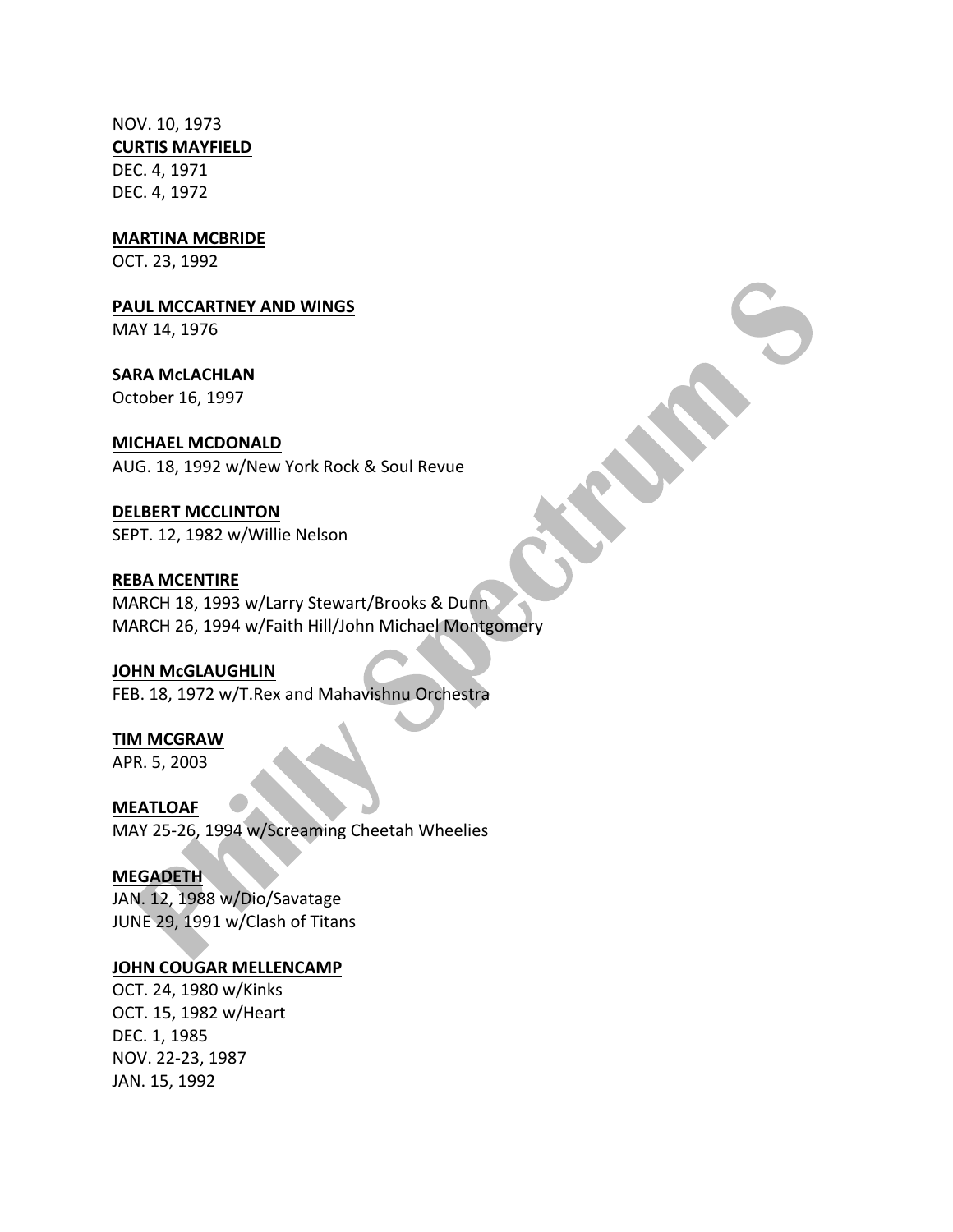#### **MEN AT WORK**

SEPT. 11, 1982 w/Fleetwood Mac

## **MENUDO**

OCT. 10, 1984 JULY 2, 1985

**METAL CHURCH** AUG. 19, 1991 w/Judas Priest/Alice Cooper/Motorhead/Dangerous Toys

#### **METALLICA**

APRIL 20, 1986 w/Ozzy Osbourne MARCH 12, 1989 w/Queensryche JULY 19, 1989 w/Cult APRIL 6-7, 1992

## **GEORGE MICHAEL**

AUG. 9-10, 1988 w/Deon Estus OCT. 29, 1991

## **BETTE MIDLER**

NOV. 6, 1993 JULY 12, 1994

#### **MIDNIGHT FLYER**

DEC. 7-8, 1981 w/AC/DC

# **MIDNIGHT OIL**

MAY 25, 1990 w/Hunters and Collectors

# **MIDNIGHT STAR**

OCT. 5, 1986 w/Whodini/Doug E Fresh

#### **BUDDY MILES**

APRIL 12, 1969 w/Soft Machine JAN. 19, 1972 JUNE 9, 1972 w/Malo APRIL 27, 1973

### **FRANKIE MILLER**

OCT. 28-29, 1986 w/Bob Seger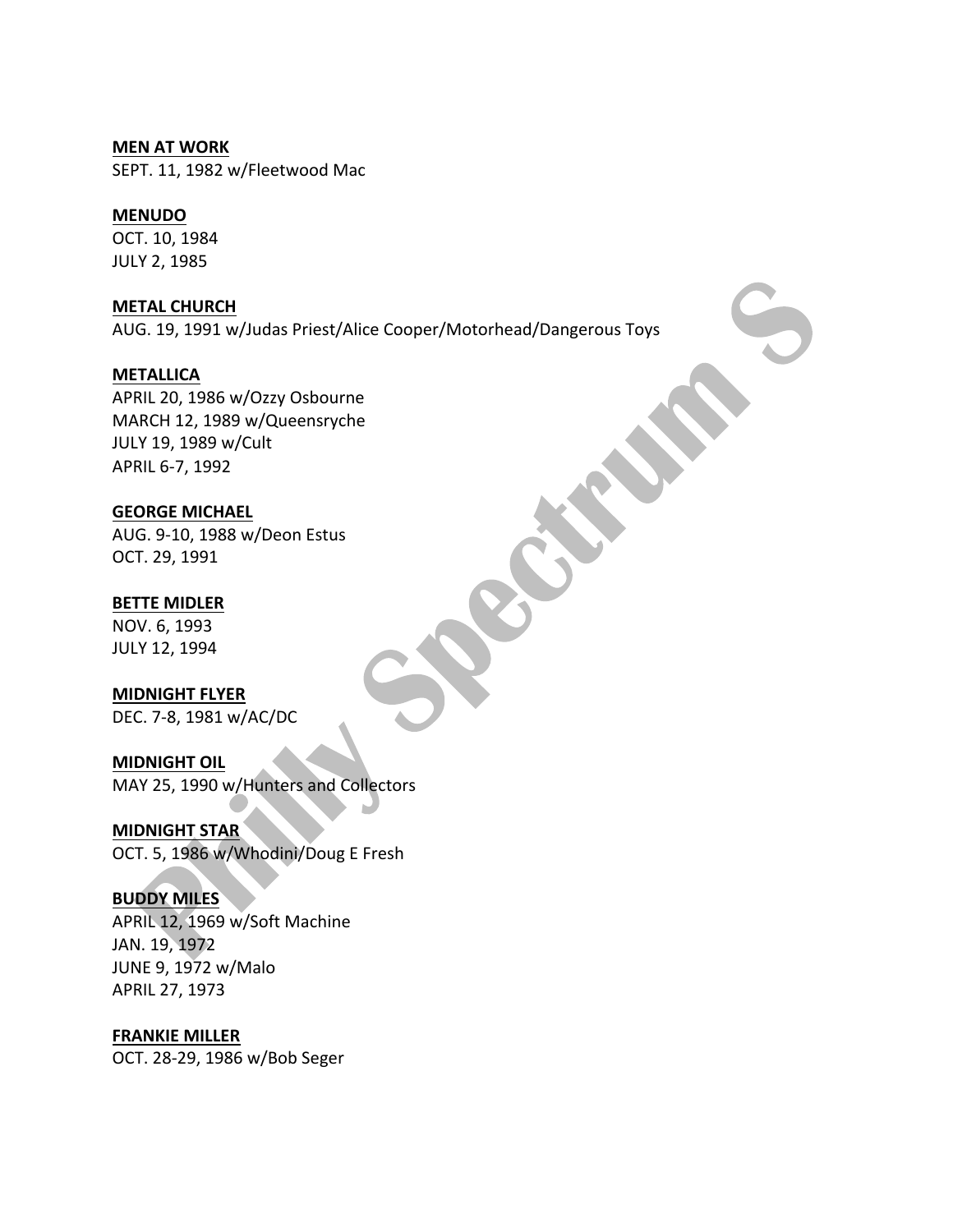**STEVE MILLER** APRIL 26, 1974 AUG. 9, 1977 w/Norton Buffalo Stampede

## **MILLI VANILLI**

JULY 22, 1989 w/Paula Abdul/Information Society/Tone Loc/Was(Not Was) APRIL 20, 1990 w/Young MC/Seduction

**STEPHANIE MILLS** AUG. 28, 1982 Budweiser Superfest

**LIZA MINELLI** SEPT. 27-28, 1988 w/Frank Sinatra/Sammy Davis Jr

**MIRACLES** SEPT. 15, 1973 w/Four Tops

**MISSION UK** JUNE 16, 1987 w/Psychedelic Furs

**JONI MITCHELL** FEB. 16, 1976

# **MOBY GRAPE**

OCT. 9, 1968 w/Big Brother and Holding Company/Vanilla Fudge/Buddy Guy/Chambers Brothers **MODELS**

JULY 30, 1986 w/Psychedlic Furs

**EDDIE MONEY** MARCH 3, 1979 w/Santana/Sad Cafe DEC. 5, 1986 w/Cyndi Lauper

**JOHN MICHAEL MONTGOMERY** MARCH 26, 1994 w/Reba McEntire/Faith Hill

**MONTROSE** NOV. 20, 1976 w/Robin Trower

# **MOODY BLUES**

SEPT. 27, 1970 w/Van Morrison and Dion OCT. 24, 1972 OCT. 27, 1973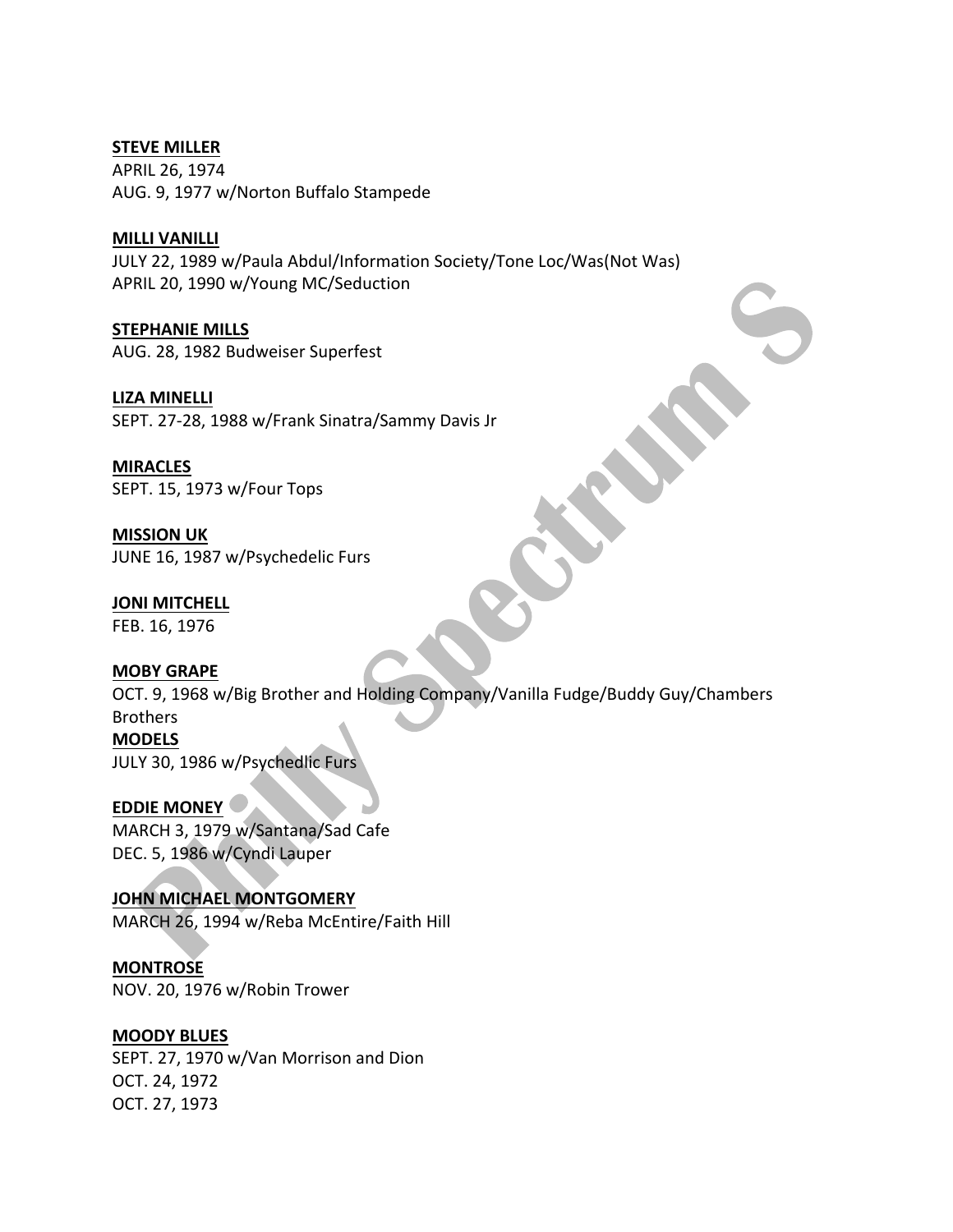NOV. 22, 1978 w/Jimmy Spheeris NOV. 19-20, 198l w/Jimmy Sphreeris OCT. 21, 1983 w/Stevie Ray Vaughn OCT. 10, 1986 w/Fixx OCT. 25, 1988 w/Jack Bruce JUNE 11, 1996

#### **PAUL MOONEY**

OCT. 21, 1987 w/Eddie Murphy

**MELBA MOORE** DEC. 15, 1986 w/Freddie Jackson/Mellisa Morgan/Levert/New Edition

#### **MORCHEEBA**

OCT. 3, 1998 w/Barenaked Ladies

#### **MELISSA MORGAN**

DEC. 15, 1986 w/Freddie Jackson/Melba Moore/Levert/New Edition

**ALANIS MORISSETTE** AUG. 23, 1996 w/Radiohead

#### **VAN MORRISON**

Sept. 27, 1970 w/Moody Blues and Dion OCT. 24, 1974 AUG. 29, 1990 AUG. 5, 2006

#### **MOTELS**

OCT. 11, 1985 w/Supertramp

**MOTHER EARTH** January 27, 1972 w/Traffic/JJ Cale

# **MOTLEY CRUE**

JAN. 15-16, 1984 w/Ozzy Osbourne/Waysted AUG. 10, 1985 w/Loudness AUG. 4-5, 1987 w/Whitesnake DEC. 12, 1989 w/Warrant APRIL 6, 1990 w/Faster Pussycat OCT. 24, 1997 w/ Cheap Trick MARCH 4, 2005

#### **MOTORHEAD**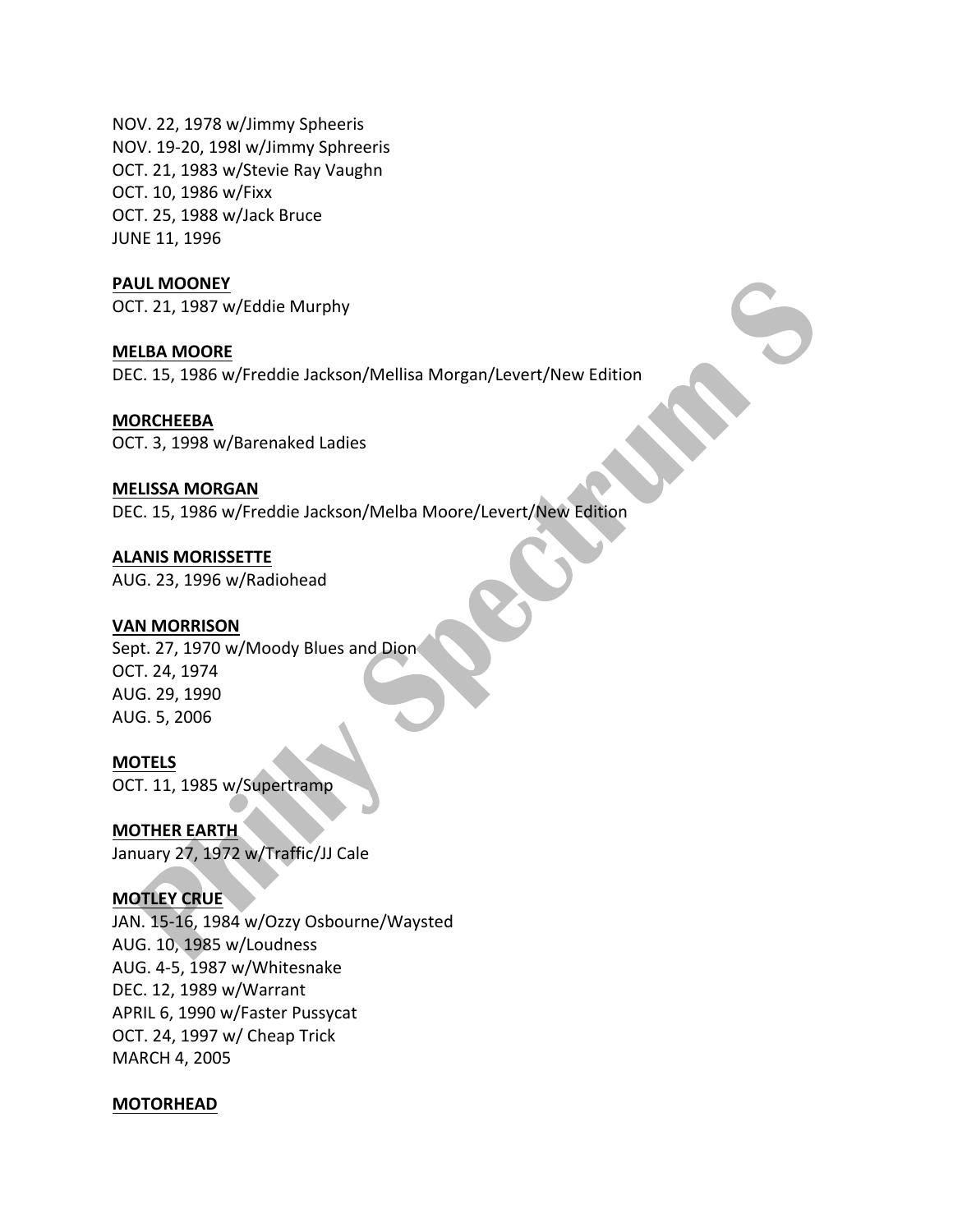AUG. 19, 1991 w/Judas Priest/Alice Cooper/Dangerous Toys/Metal Church

# **MOTT THE HOOPLE**

JULY 16, 1970 w/Ten Years After/Sweet Stavin Chain AUG. 8, 1973

# **MOUNTAIN**

APRIL 2, 1971 w/Black Sabbath and Humble Pie APRIL 28, 1972 w/Fleetwood Mac and West, Bruce, Laing SEPT. 13, 1974 MAY 4, 1985 w/Triumph

## **MR. BIG**

APRIL 24, 1990 w/Rush APRIL 27, 1990 w/Rush

# **SHIRLEY MURDOCK**

MAY 17-18, 1987 w/Luther Vandross

# **EDDIE MURPHY**

JULY 31, 1986 w/Weather Girls OCT. 21, 1987 w/Paul Mooney

# **MURPHY'S LAW**

APRIL 7, 1987 w/Beastie Boys/Public Enemy

# **ALANNAH MYLES**

JULY 7, 1990 w/Robert Plant

# **YOUSSOU N'DOUR**

NOV. 29-30, 1986 w/Peter Gabriel JULY 20-21, 1987 w/Peter Gabriel

# **NANTUCKET**

JULY 31, 1980 w/AC/DC/Humble Pie

# **NARADA** MAY 17, 1980 w/Rufus-Chaka Khan/Brothers Johnson/Michael Walden

# **NAUGHTY BY NATURE**

DEC 21, 1991 (Greatest Rap Show Ever) JULY 17, 1994 w/LL Cool J/Jade/Shai/Silk/H-Town/SWV

# **NAZARETH**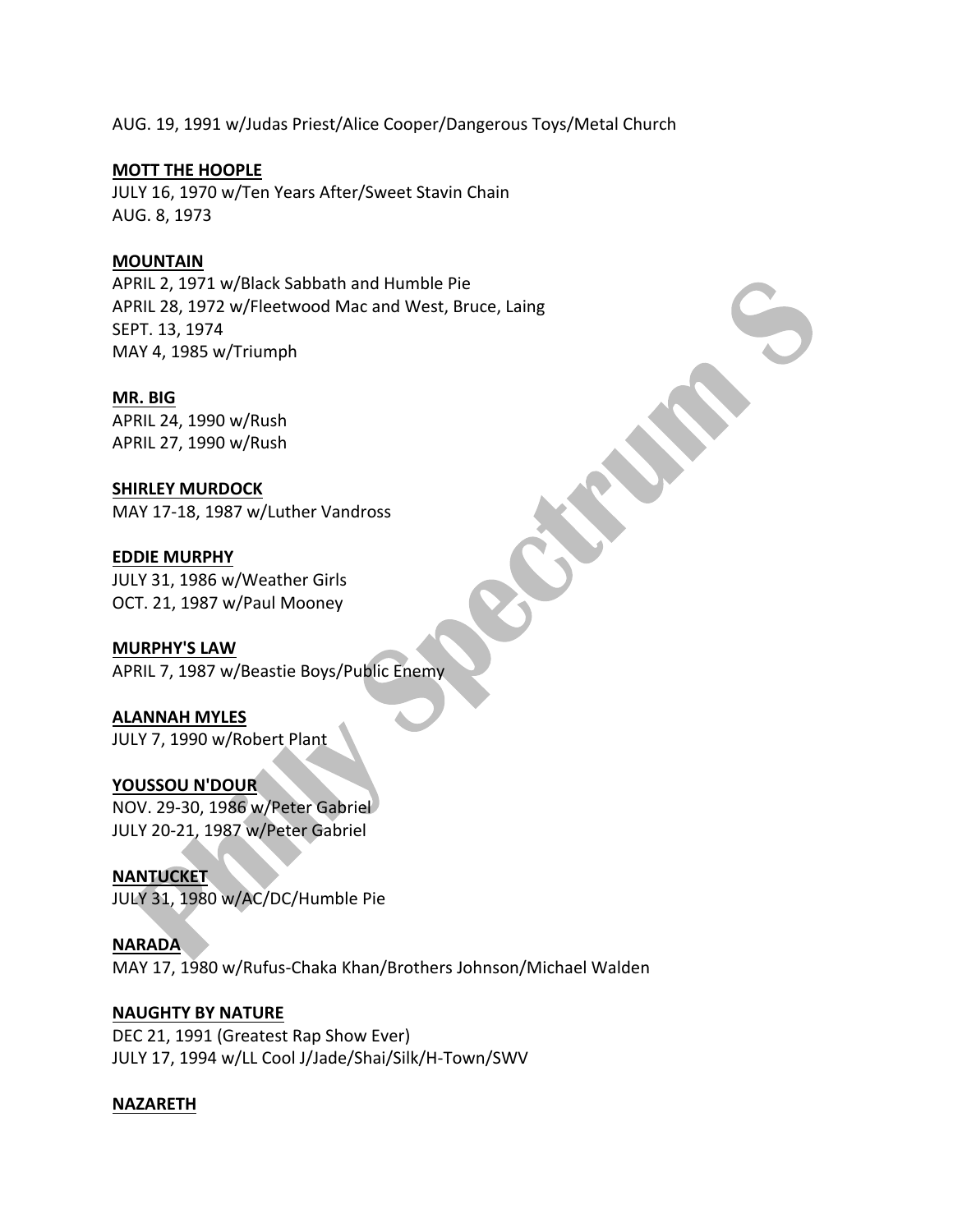MAY 19, 1980 w/Blackfoot/Marseille

#### **NEIGHBORS COMPLAINT**

APRIL 24, 1982 Rock and Roll Spectacular Vol 2

## **TRACY NELSON AND MOTHER EARTH**

APRIL 13, 1973 w/Loggins and Messina/Steely Dan

# **WILLIE NELSON**

SEPT. 12, 1982 w/Delbert McClinton MARCH 12, 1983 MAY 18, 1984 JULY 25, 1985 w/Waylon Jennings

#### **NETWORK**

DEC. 12-13, 1977 w/Hall and Oates

## **NEW EDITION**

JULY 26, 1985 w/Lisa Lisa and Cult Jam/UTFO APRIL 26, 1986 w/Force MD' s/Cherelle DEC. 15, 1986 w/Freddie Jackson/Melba Moore/Melissa Morgan/Levert OCT. 28, 1988 w/Bobby Brown/Al B Sure NOV. 2, 1988 w/Bobby Brown JAN. 31, 1989 w/Al B Sure/Bobby Brown **NEW KIDS ON THE BLOCK** NOV. 26, 1989 w/Dino DEC. 9-11, 1990 w/Biscuit

#### **DAVID "FATHEAD" NEWMAN**

OCT. 20, 1968 w/B.B. King/Hugh Masakela/Dione Warwick/Miriam Makeba OCT. 29, 1983

# **NEW RIDERS OF THE PURPLE SAGE**

JULY 12, 1976 w/Fleetwood Mac/Firefall

# **JUICE NEWTON**

OCT. 29, 1983 w/Alabama/Thrasher Brothers

#### **STEVIE NICKS**

JUNE 27, 1983 w/Joe Walsh MAY 6, 1986 w/Opus JULY 23, 1986 w/Peter Frampton JULY 26, 1991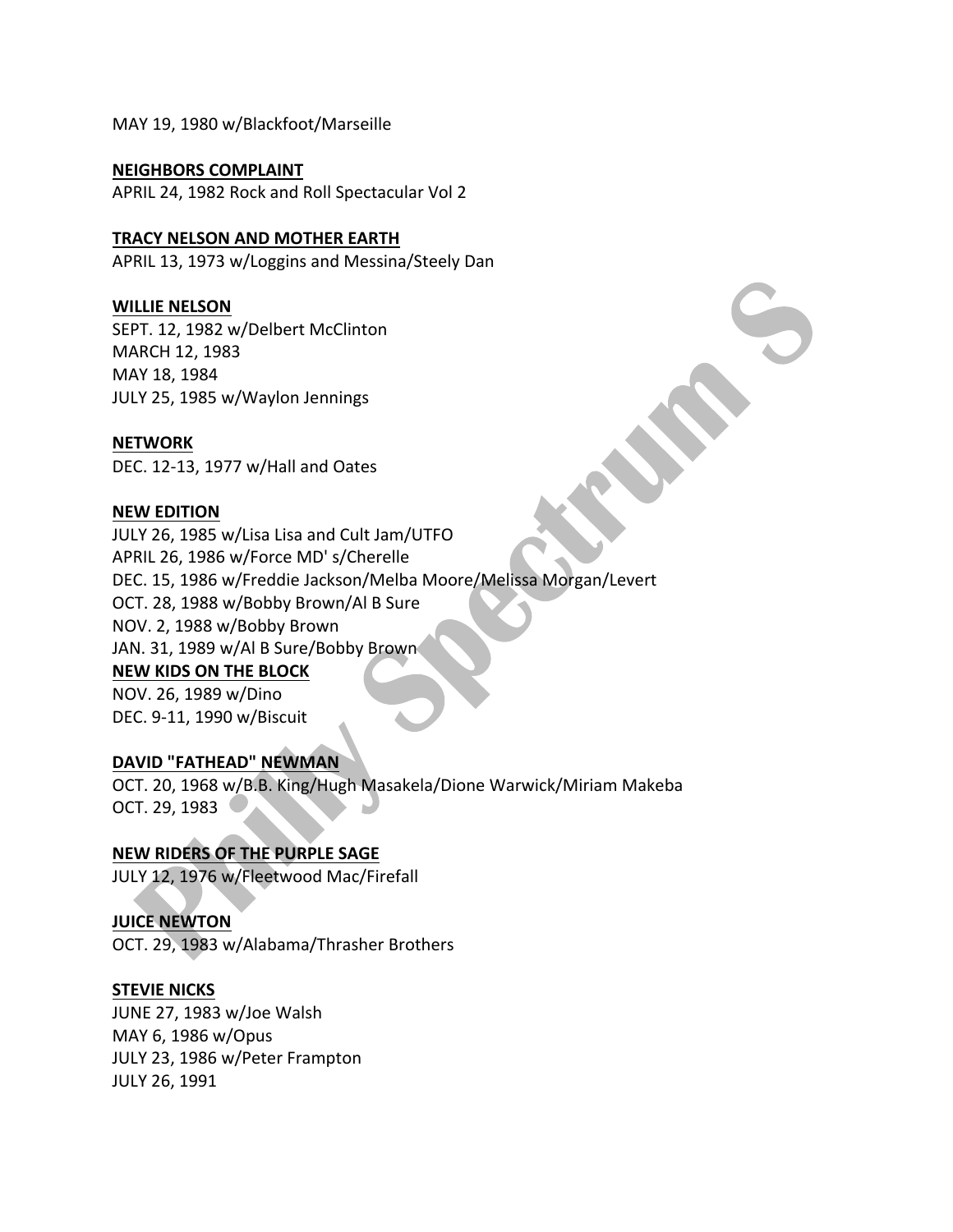**NIGHT** AUG. 23-24, 1979 w/Kansas/Mahogany Rush OCT. 7, 1979 w/Doobie Brothers

#### **NIGHT RANGER**

NOV. 12, 1985 w/Starship

#### **NINE INCH NAILS**

DEC. 11, 1994 w/Marilyn Manson/Jim Rose Circus Show NOV. 5, 2005 **NITZER EBB**

JUNE 13-14, 1990 w/Depeche Mode

#### **NORTON BUFFALO STAMPEDE**

AUG. 9, 1977 w/Steve Miller Band

#### **TED NUGENT**

DEC. 4, 1976 JULY 15, 1977 JAN. 7, 1978 AUG.11, 1978 AUG. 5, 1979 w/Scorpions/AC/DC JULY 14, 1980 w/Scorpions/Def Leppard JULY 2, 1981 w/Blackfoot/Krokus MARCH 8, 1986 w/Aerosmith DEC. 18, 1987 w/Kiss

#### **NWA**

JUNE 25, 1989 w/Eazy E/Public Enemy/Too Short/Kwame

# **OAK RIDGE BOYS**

MAY 8, 1982 w/Bellamy Brothers AUG. 28, 1984 w/Kenny Rogers

# **OAKTOWN .357**

JULY 27, 1990 w/Hammer/After 7 DEC. 21, 1991 (Greatest Rap Show Ever) APRIL 22, 1992 w/Hammer/Jodeci/Boyz II Men

#### **OINGO BOINGO**

DEC. 13, 1985 w/Squeeze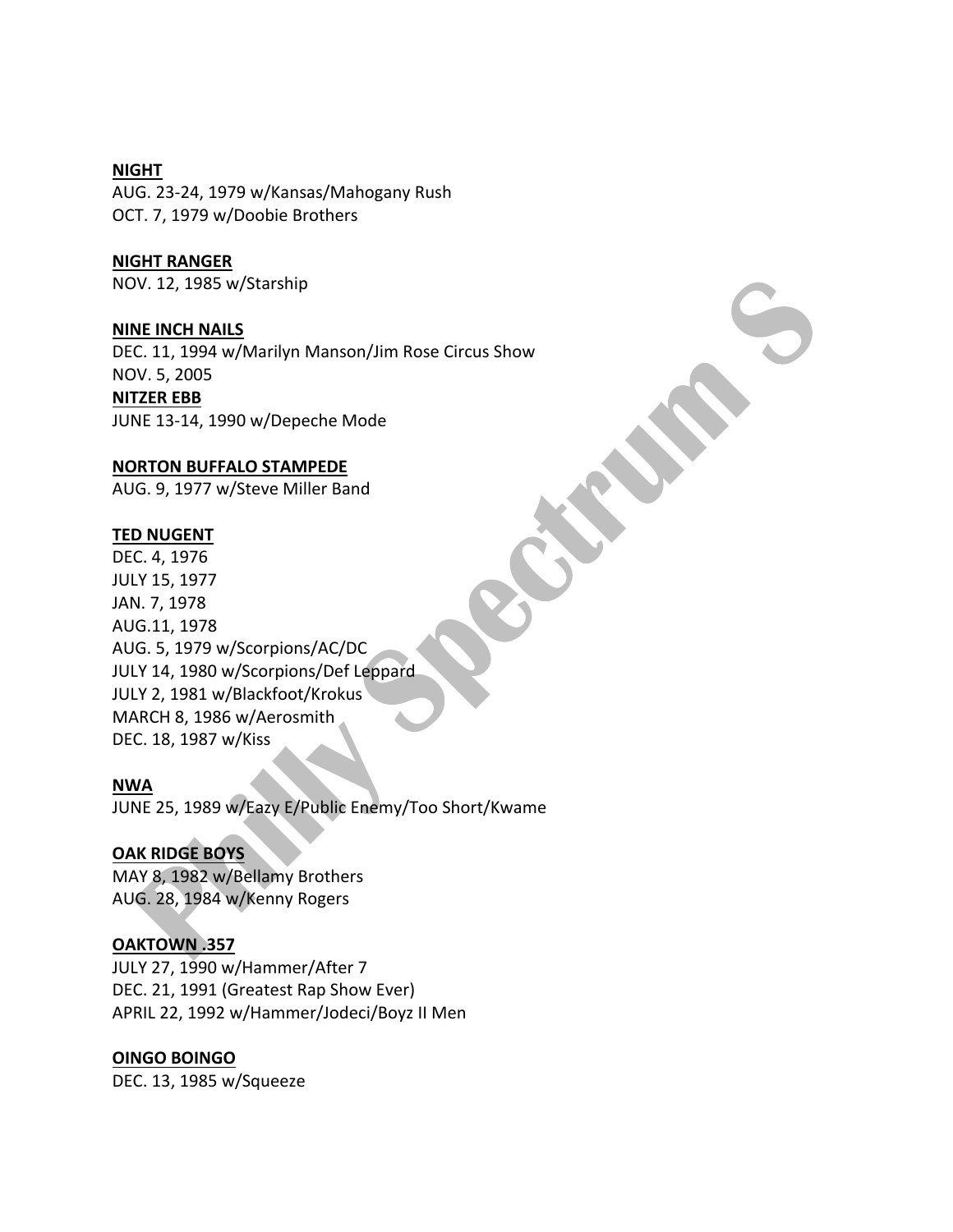# **O'JAYS**

MAY 27, 1973 w/WFIL Charity Concert APRIL 4, 1976 AUG. 26, 1978 SEPT. 10, 1983 Budweiser Superfest AUG. 31, 1984 Budweiser Superfest

## **OMD/ORCHESTRAL MANEUVERS IN THE DARK**

DEC. 15, 1985 w/Thompson Twins AUGUST 21, 1985 w/Power Station MAY 27, 1988 w/Depeche Mode

# **ONE-WAY**

AUG. 31, 1984 Budweiser Superfest

**OPUS** MAY 6, 1986 w/Stevie Nicks

#### **ORGY**

SEPT. 26, 1998 w/Korn/Rammstein/Ice Cube/Limp Bizkit

**TONY ORLANDO AND DAWN** APRIL 11, 1976

#### **ORLEANS**

OCT. 20, 1976 w/Jackson Browne JULY 6, 1979 w/Marshall Tucker Band

# **SHELYAN ORPHAN**

SEPT. 21, 1989 w/Cure

#### **OZZY OSBOURNE (Performed with BLACK SABBATH Through 1979)**

MARCH 26, 1982 w/U.F.O. APRIL 26, 1982 w/U.F.O./Magnum JAN. 15-16, 1984 w/Motley Crue/Waysted APRIL 20, 1986 w/Metallica SEPT. 18, 1986 w/Queensryche DEC. 2, 1988 w/Anthrax JAN. 23, 1995 w/Korn/Life of Agony FEB. 23, 1996 JAN. 10, 2008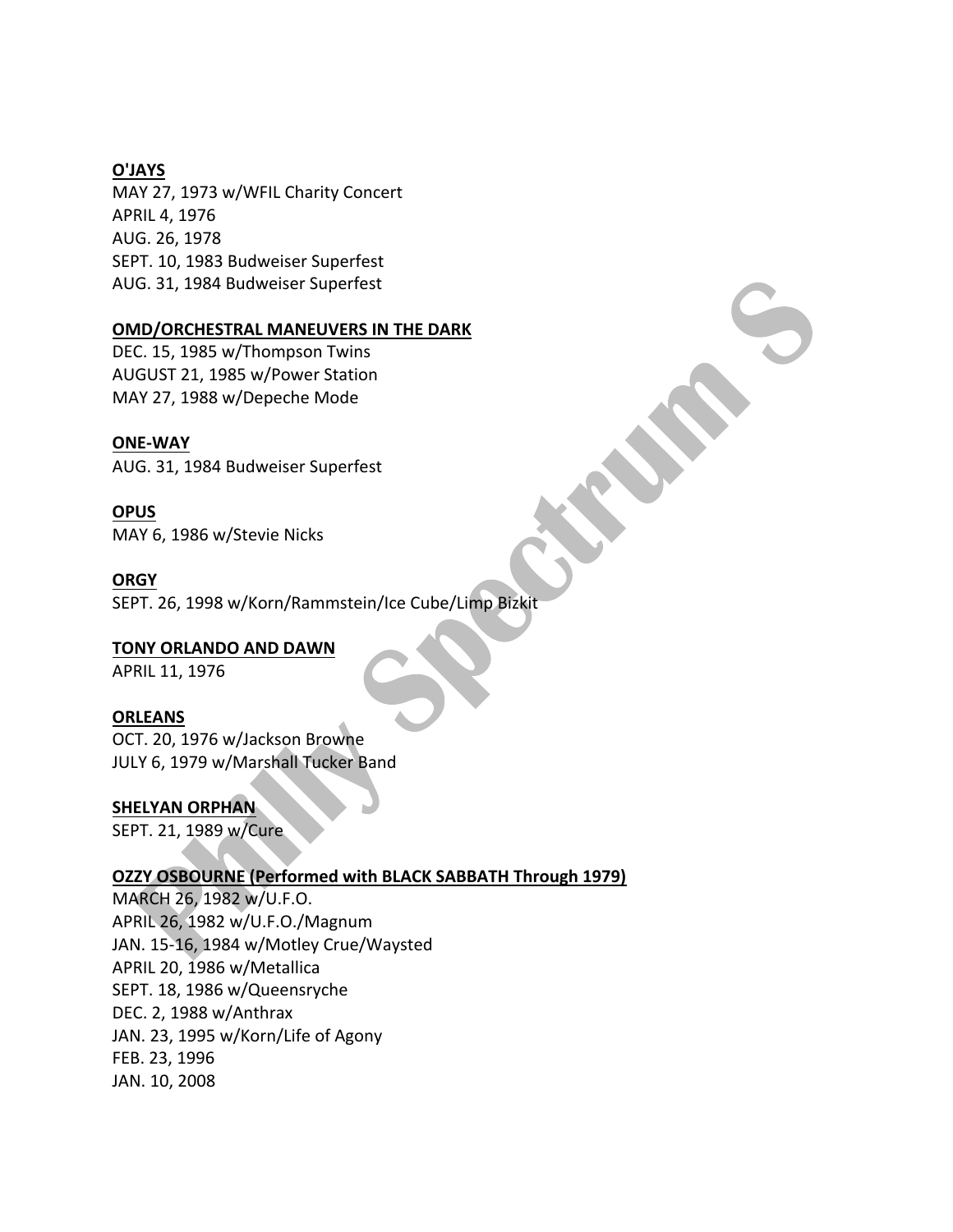## **OSIBISA**

APRIL 2, 1972 w/B.B. King/Al Green/Staple Singers **OSMOND BROTHERS** MAY 29, 1972

## **OUTLAWS**

MAY 6, 1977 w/Sea Level/Mama's Pride SEPT. 30, 1977 w/J. Geils Band FEB. 16, 1979 w/Molly Hatchet DEC. 7, 1979 w/Molly Hatchet DEC. 16, 1979 w/Molly Hatchet/.38 Special NOV. 16, 1980 w/Foghat/Max Webster

## **PACIFIC GAS AND ELECTRIC**

APRIL 25, 1969 w/Rascals/Booker T and MG's AUG. 12, 1970 w/Chicago/Allman Brothers

# **JIMMY PAGE (Performed with LED ZEPPELIN/FIRM)**

OCT. 30, 1988 w/Mason Ruffner

## **JIMMY PAGE AND ROBERT PLANT**

APRIL 3-4, 1995 w/Rusted Root OCT. 24, 1995 w/The Tragically Hip

# **PANIC AT THE DISCO**

NOV. 1, 2008 w/Dashboard Confessional/Plain White T's

#### **PANTERA**

APRIL 10, 1992 w/Skid Row. AUG. 20, 1994 w/Prong MARCH 11, 2001

## **GRAHAM PARKER**

MAY 5, 1979 w/Cheap Trick/TKO APRIL 29, 1985 w/Eric Clapton

# **PARLIAMENT FUNKADELIC**

SEPT. 9, 1977 w/Bootsy's Rubber Band/Maze FEB. 4, 1978 MARCH 4, 1979 w/Bar Kays NOV. 14, 1979 w/Sugar Hill Gang/Brides of Funkenstein

# **JOHN PARR**

NOV. 5, 1985 w/Heart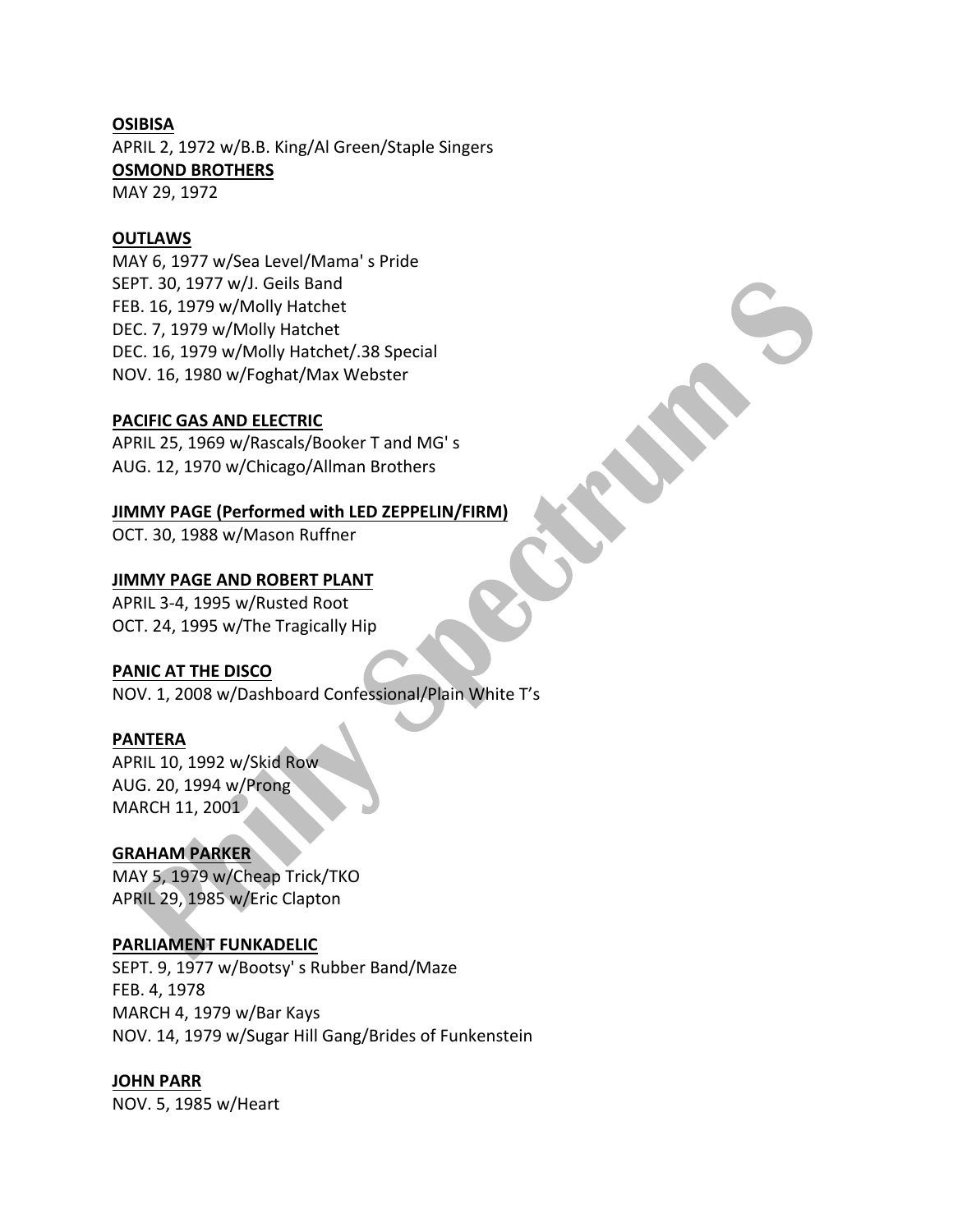#### **DOLLY PARTON**

AUG. 28, 1985 w/Kenny Rogers/Mac Davis/Sawyer Brown NOV. 28, 2004

**DON PATTERSON**

OCT. 1, 1967 Quaker City Jazz Festival

# **SANDI PATTI**

OCT. 31, 1985 w/Bill Gaither Trio DEC. 4, 1991

## **HENRY PAUL BAND**

AUG. 29, 1979 w/Allman Brothers NOV. 30, 1980 w/Charlie Daniels Band NOV. 7, 1981 w/Rossington Collins Band

## **LUCIANO PAVAROTTI**

MARCH 14, 1985 APRIL 5, 1986 MAY 15, 1993

#### **PEARL JAM**

APRIL 28, 2003 OCT. 28-29, 2009 w/Social Distortion OCT. 30-31, 2009 w/Bad Religion (Final Show Ever at the Spectrum!)

#### **JOE PERRY PROJECT**

SEPT. 1, 1981 w/ZZ Top/Johnny Van Zant

# **TOM PETTY AND THE HEARTBREAKERS**

JULY 8-9, 1980 w/Tommy Tutone JULY 27, 1981 w/Splint Enz APRIL 2, 1983 JULY 19-20, 1986 w/Bob Dylan JULY 16, 1987 w/Georgia Sattelites/Del Fuegos FEB. 6, 1990 w/Lenny Kravitz SEPT. 16, 1991 APRIL 7, 1995 w/Jayhawks DEC. 3, 2002 w/Jackson Browne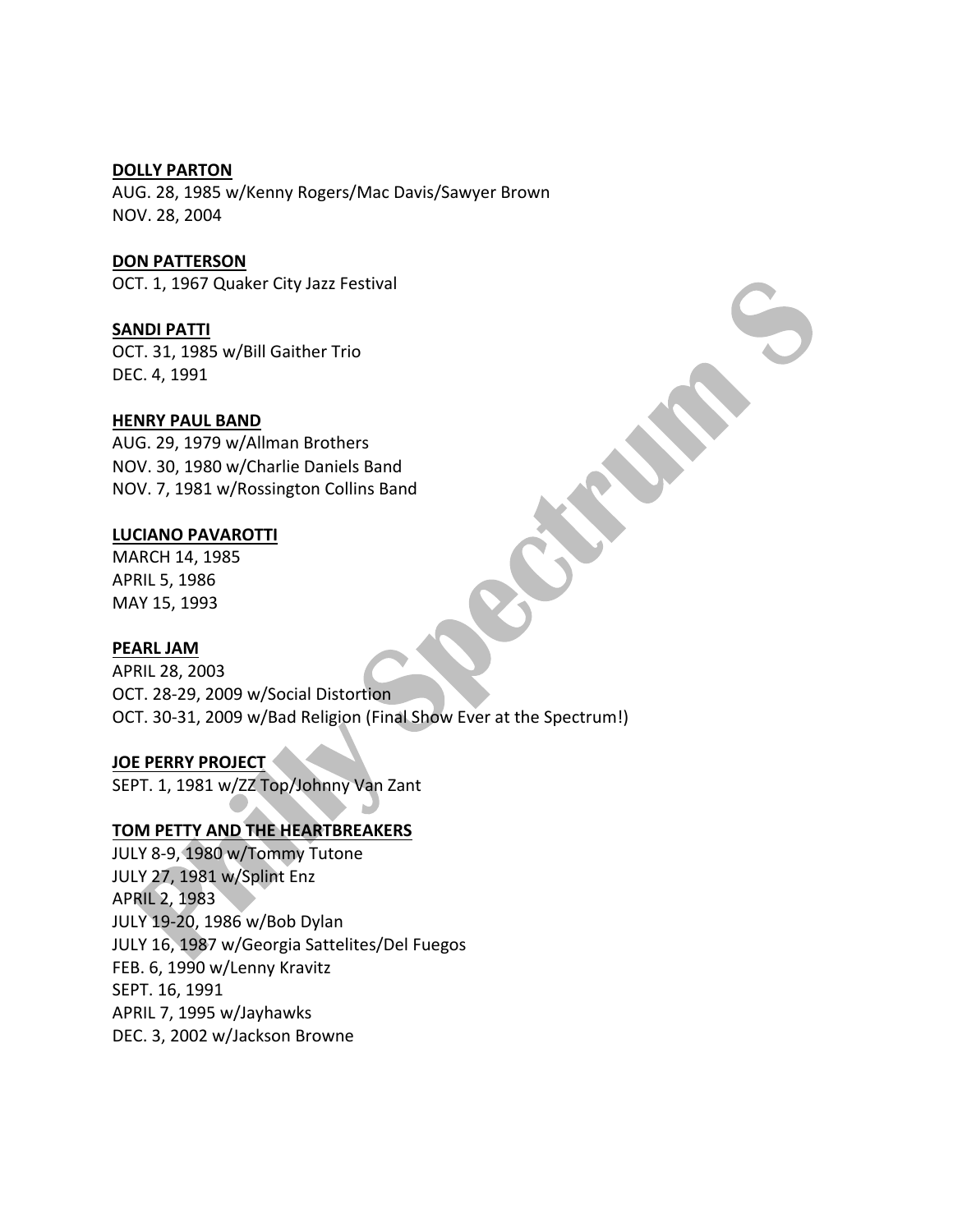### **PHISH**

DEC. 15, 1995 DEC. 28-29, 1996 DEC. 2-3, 1997 (National Anthem at CoreStates Center on December 1st) DEC. 10-11, 1999 FEB. 25, 2003

#### **PINK FLOYD**

APRIL 29, 1972 MARCH 15-16, 1973 **JUNE 12, 1975** JUNE 28-29, 1977

#### **PIXIES**

MARCH 10, 1992 w/U2

#### **P.J. HARVEY**

SEPT. 20, 1995 w/Live/Veruca Salt

#### **PLAIN WHITE T'S**

NOV. 1, 2008 w/Panic at the Disco/Dashboard Confessional

### **ROBERT PLANT (Performed with LED ZEPPELIN)**

SEPT. 14, 1983 OCT. 21, 1988 w/Joan Jett MAY 23, 1988 w/Stevie Ray Vaughn JULY 7, 1990 w/Alannah Myles

#### **POCKETS**

NOV. 14, 1977

**POLICE** JAN. 18, 1982 w/Go Go's

#### **POINTER SISTERS**

OCT. 8, 1983 w/Lionel Richie

#### **POISON**

MARCH 13, 1987 w/Ratt APRIL 17, 1988 w/David Lee Roth JULY 12, 1988 w/David Lee Roth FEB. 4, 1989 w/Tesla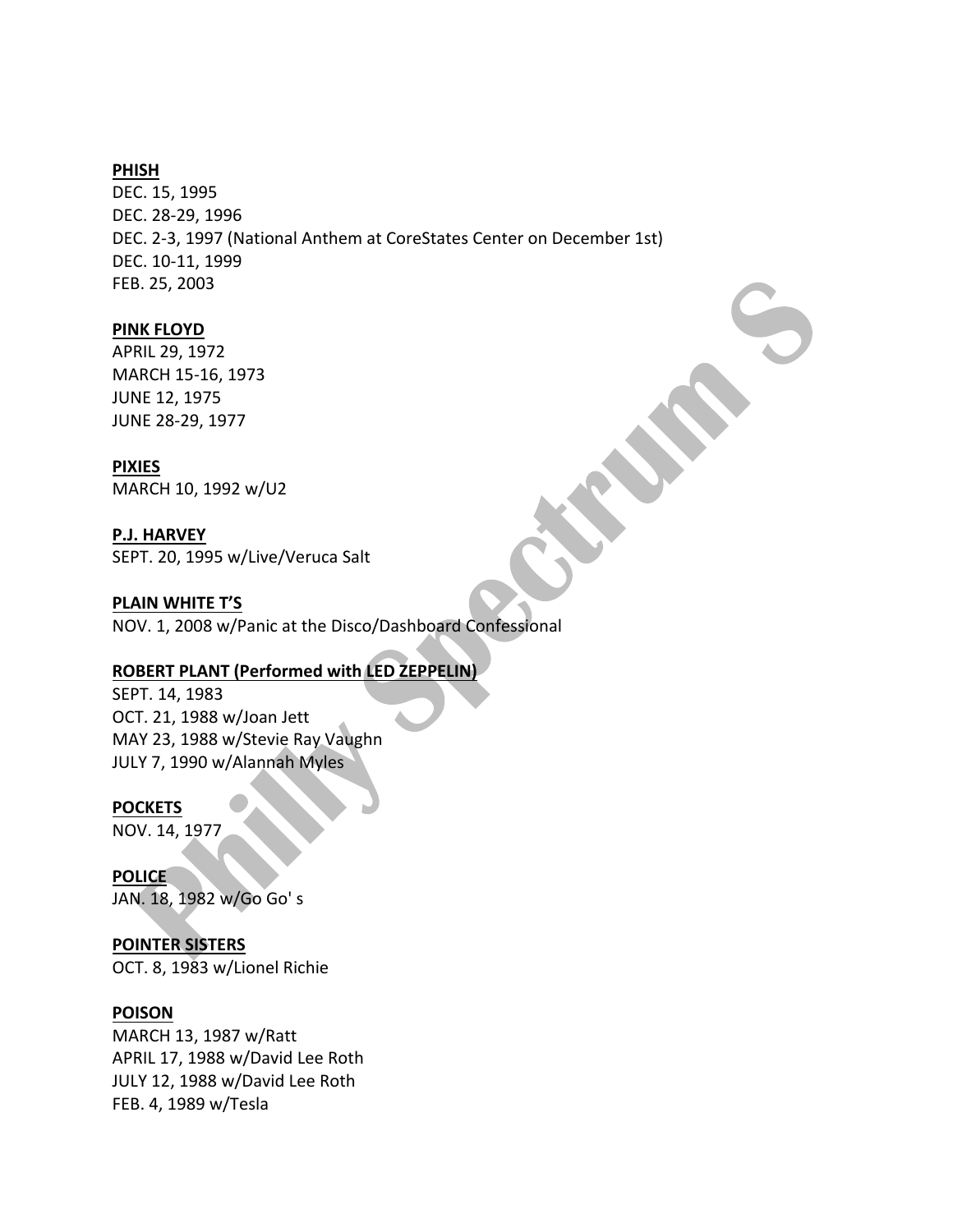NOV. 20, 1990 w/Warrant

**POOR** MARCH 14, 1996 w/Ac/Dc

**IGGY POP** JAN. 20, 1986 w/Pretenders

**DAVE PORTER** JULY 15, 1970 w/Isaac Hayes/Miles Davis

**POST OFFICE** JAN. 4, 1969

**POWER STATION** AUG. 21, 1985 w/OMD

# **ELVIS PRESLEY**

NOV. 8, 1971 JUNE 23, 1974 (2 SHOWS) JUNE 28, 1976 MAY 28, 1977

# **BILLY PRESTON**

MAY 27, 1973 w/WFIL Charity Concert

**PRETENDERS** JAN. 20, 1986 w/lggy Pop

# **CHARLEY PRIDE**

FEB. 6, 1971 FEB. 3, 1974

**PRIMAL SCREAM** JUNE 28, 1994 w/Depeche Mode/Stabbing Westward

# **PRINCE CHARLES AND THE CITY BEAT BAND**

MARCH 18, 1984 w/Duran Duran

# **PRINCE**

NOV. 22-24, 1984 w/Sheila E OCT. 18, 1988

# **PRIVATE LIFE**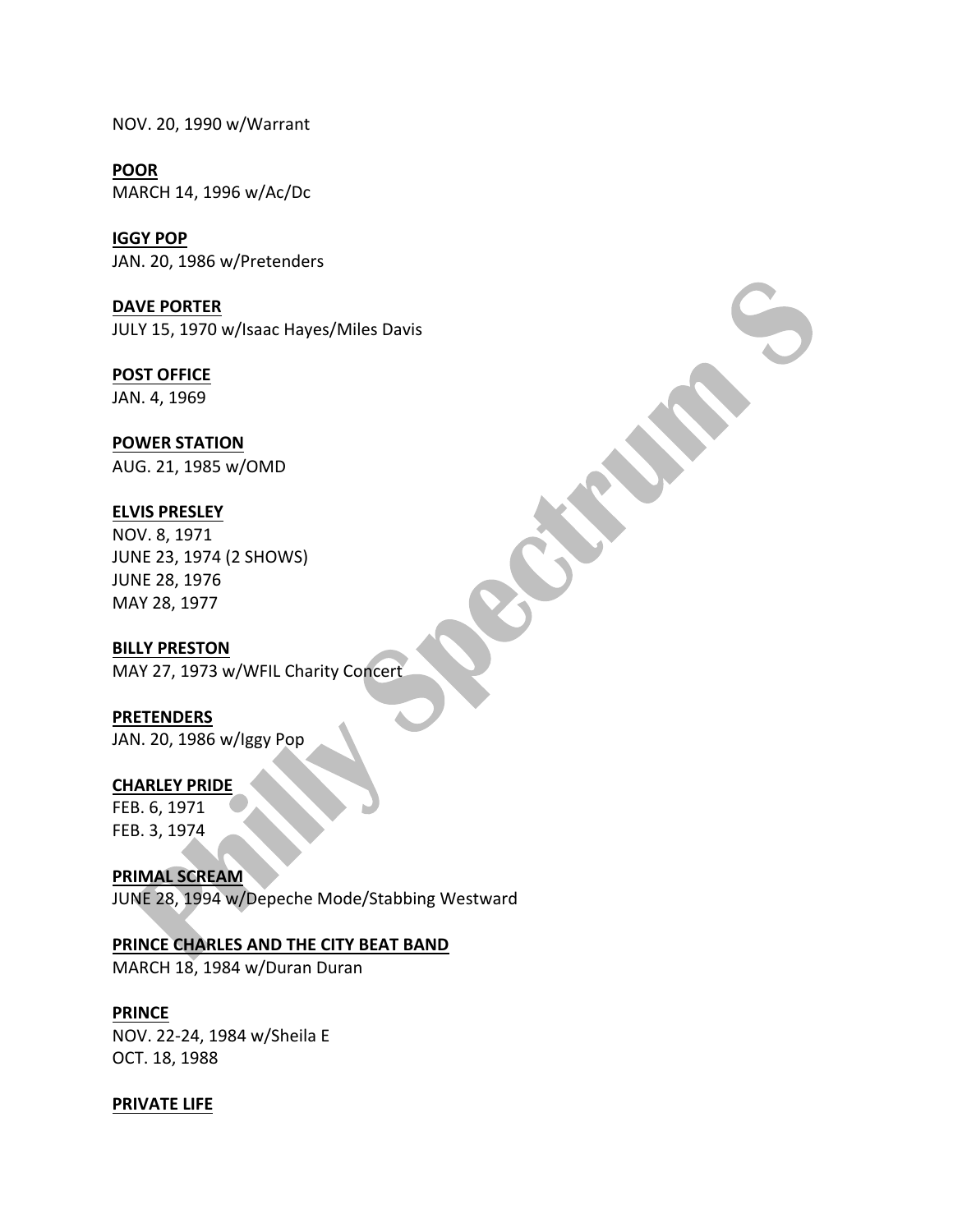OCT. 22, 1988 w/Van Halen

## **PROCOL HARUM**

NOV. 14, 1970 w/Ten Years After/Leon Russel APRIL 25, 1971 MAY 13, 1977 w/Chic Corea

# **PRONG**

AUG. 20, 1994 w/Pantera

**ARTHUR PRYSOCK**

SEPT. 30, 1967 Quaker City Jazz Festival

# **PSYCHEDLIC FURS**

JULY 30, 1986 w/Models AUG. 11, 1986 w/Blow Monkees JUNE 16, 1987 w/Mission UK

# **PUBLIC ENEMY**

APRIL 7, 1987 w/Beastie Boys/Murphy's Law SEPT. 4-5, 1987 w/LL Cool J/Whodini/Eric B and Rakim/DJ Jazzy Jeff and Fresh Prince (1st show only) Stetsasonic MAY 29, 1988 w/Run DMC/EU/DJ Jazzy Jeff and Fresh Prince SEPT. 4, 1988 w/Doug E Fresh/Eric B and Rakim/Kool Moe D/Boogie Down Productions/Big Daddy Kane/Biz Markie/Stetsasonic JUNE 25, 1989 w/Eazy Does It Tour JULY 6, 1990 w/Digital Underground/Heavy D and the Boyz DEC. 21, 1991 (Greatest Rap Show Ever)

# **GARY PUCKETT**

OCT. 18, 1991 Rock and Roll Oldies Show

# **PURSUIT OF HAPPINESS**

JAN. 19, 1989 w/Duran Duran

# **QUEEN**

NOV. 23-24, 1977 NOV. 20, 1978 AUG. 22, 1980 w/Dakotah JULY 24, 1982 w/Billy Squier

# **QUEEN LATIFAH**

DEC. 21, 1991 (Greatest Rap Show Ever)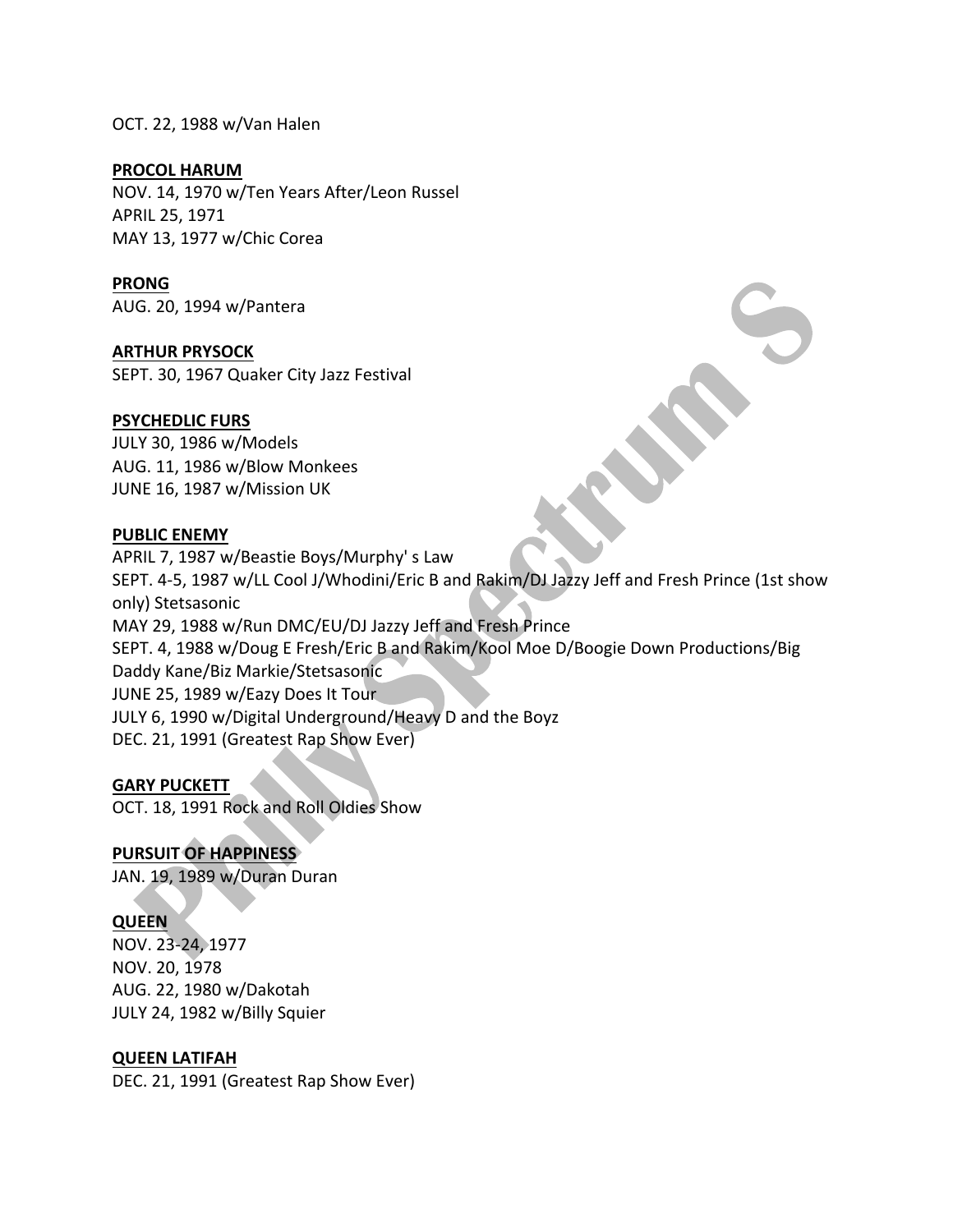#### **QUEENSRYCHE**

NOV. 25, 1984 w/Kiss SEPT 18, 1986 w/Ozzy Osbourne SEPT. 25-26, 1988 w/Def Leppard MARCH 12, 1989 w/Metallica JULY 23, 1991 w/Suicidal Tendencies

**QUICKSILVER**

AUG. 2, 1972

**QUIET RIOT** 

NOV. 5, 1983 w/Black Sabbath

**QUIVER**

SEPT. 28, 1973 w/Elton John/Sutherland Brothers

**RACONTEURS** NOV. 18, 2006 w/Bob Dylan

**RADIOHEAD** AUG. 23, 1996 w/Alanis Morissette

# **RAGE AGAINST THE MACHINE**

DEC. 6, 1999

# **RAIL**

MAY 7, 1980 w/Van Halen MAY 9, 1980 w/Van Halen

# **RAINBOW**

SEPT. 29, 1979 w/Blue Oyster Cult JUNE 27, 1982 w/Scorpions/Riot NOV. 2, 1983 w/Aldo Nova

# **RAMMSTEIN**

SEPT. 26, 1998 w/Korn/Ice Cube/Orgy/Limp Bizkit

# **BOOTS RANDOLPH**

AUG. 29, 1969 w/Chet Atkins/Floyd Cramer

# **RASCALS**

APRIL 25, 1969 w/Booker T and MG' s/Pacific Gas and Electric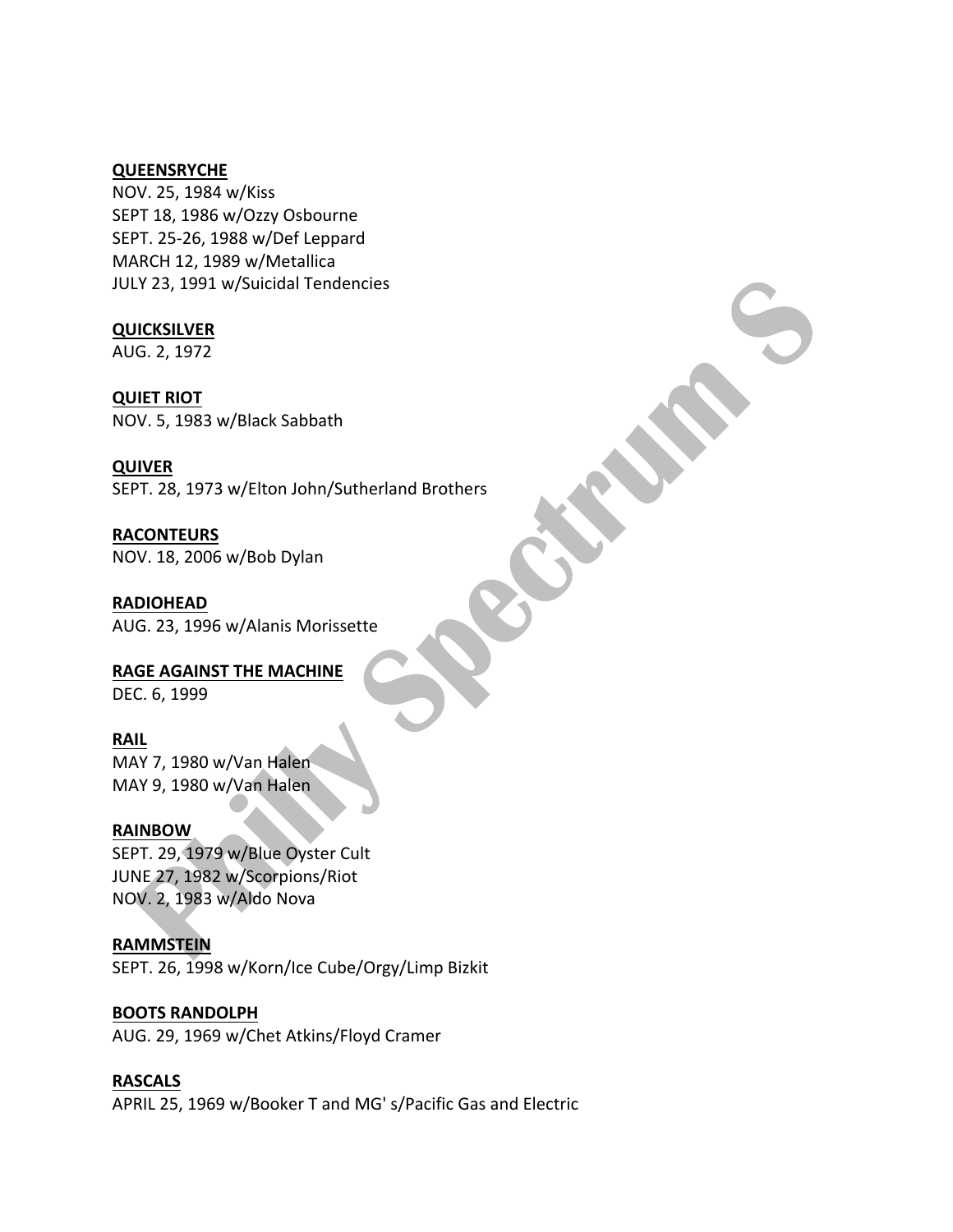JAN. 17, 1970

**THE RASPBERRIES** MAY 27, 1973 w/WFIL Charity Concert

# **RATT**

SEPT. 21, 1984 w/Billy Squier OCT. 12, 1985 w/Bon Jovi MARCH 13, 1987 w/Poison APRIL 1, 1989 w/Britny Fox/Kix

## **LOU RAWLS**

NOV. 22, 1969 w/BB King/Dick Gregory

# **READY FOR THE WORLD**

AUG. 29-30, 1985 w/Luther Vandross/Jesse Johnson Revue

# **REAL ROXANNE**

AUG. 18, 1985 Jam-A-Tron Street Festival NOV. 24, 1988 w/DJ Jazzy Jeff and Fresh Prince/Doug E Fresh/Guy/Stetsasonic

# **REDBONE**

MAY 14, 1971 w/Johnny Winter and Allman Brothers FEB. 5, 1972

# **RED HOT CHILI PEPPERS**

FEB. 6, 1996 w/Rentals/Silverchair

# **LOU REED**

MAY 26, 1973 w/WFIL Charity Concert

# **TERRY REID**

NOV. 25, 1969 w/Rolling Stones and BB King

# **RED RIDER**

OCT. 4, 1981 w/Kinks OCT. 6, 1981 w/Kinks

# **MARTHA REEVES AND THE VANDELLAS**

OCT. 30, 1967 WHAT Concert JULY 20-21, 1972 w/Rolling Stones/Stevie Wonder JUNE 1, 1985 w/Tommy James/Spinners/Stylistics OCT. 18, 1991 Rock and Roll Oldies Show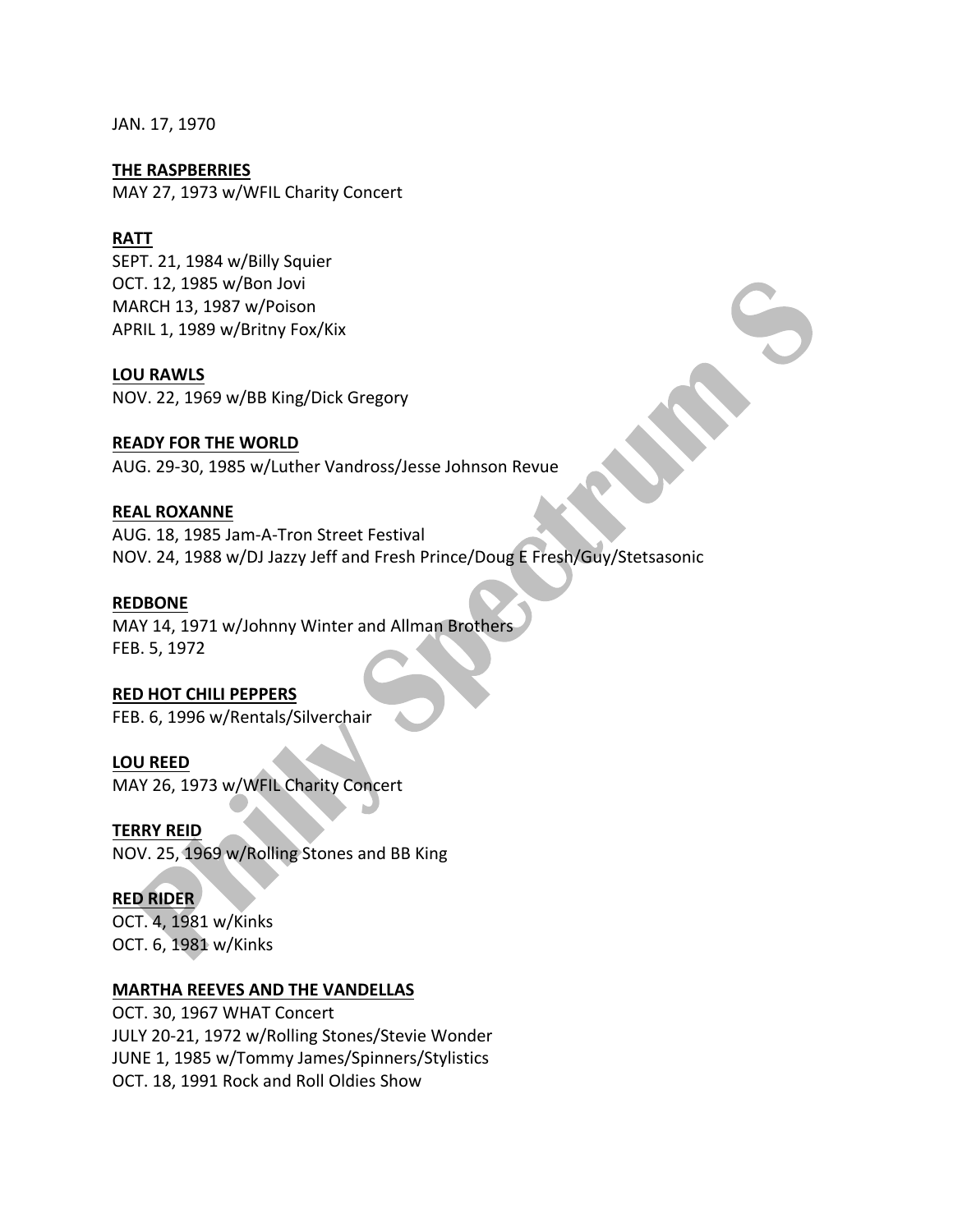# **R.E.M.**

NOV. 9, 1986 w/Feelies OCT. 16, 1987 w/10,000 Maniacs APRIL 20, 1989 w/Drivin' ' n' Cryin' OCT. 12-14, 1995 w/Grant Lee Buffalo

## **RENAISSANCE**

MAY 8, 1976

# **RENE AND ANGELA**

AUG. 18, 1985 Jam-A-Tron Street Festival

# **RENTALS**

FEB. 6, 1996 w/Red Hot Chili Peppers/Silverchair

# **REO SPEEDWAGON**

APRIL 11, 1981 w/707 NOV. 9, 1982 w/Survivor FEB. 12, 1985 w/Survivor

# **RESTLESS HEART**

OCT. 31, 1987 w/Alabama/Michael Johnson

# **BUDDY RICH**

APRIL 14, 1984 w/Frank Sinatra

#### **LIONEL RICHIE**

OCT. 8, 1983 w/Pointer Sisters MAY 30, 1984 w/Tina Turner OCT. 21-22, 1986 w/Sheila E

# **RIGHTEOUS BROTHERS**

AUG. 16, 1983 w/Kenny Rogers/BJ Thomas

# **RIOT**

JUNE 27, 1982 w/Rainbow/Scorpions

# **PINKEY ROBERTS**

OCT. 30, 1967 WHAT Concert

# **HOLLY ROBINSON**

APRIL 27, 1988 (WMMR 20th Anniversary Party)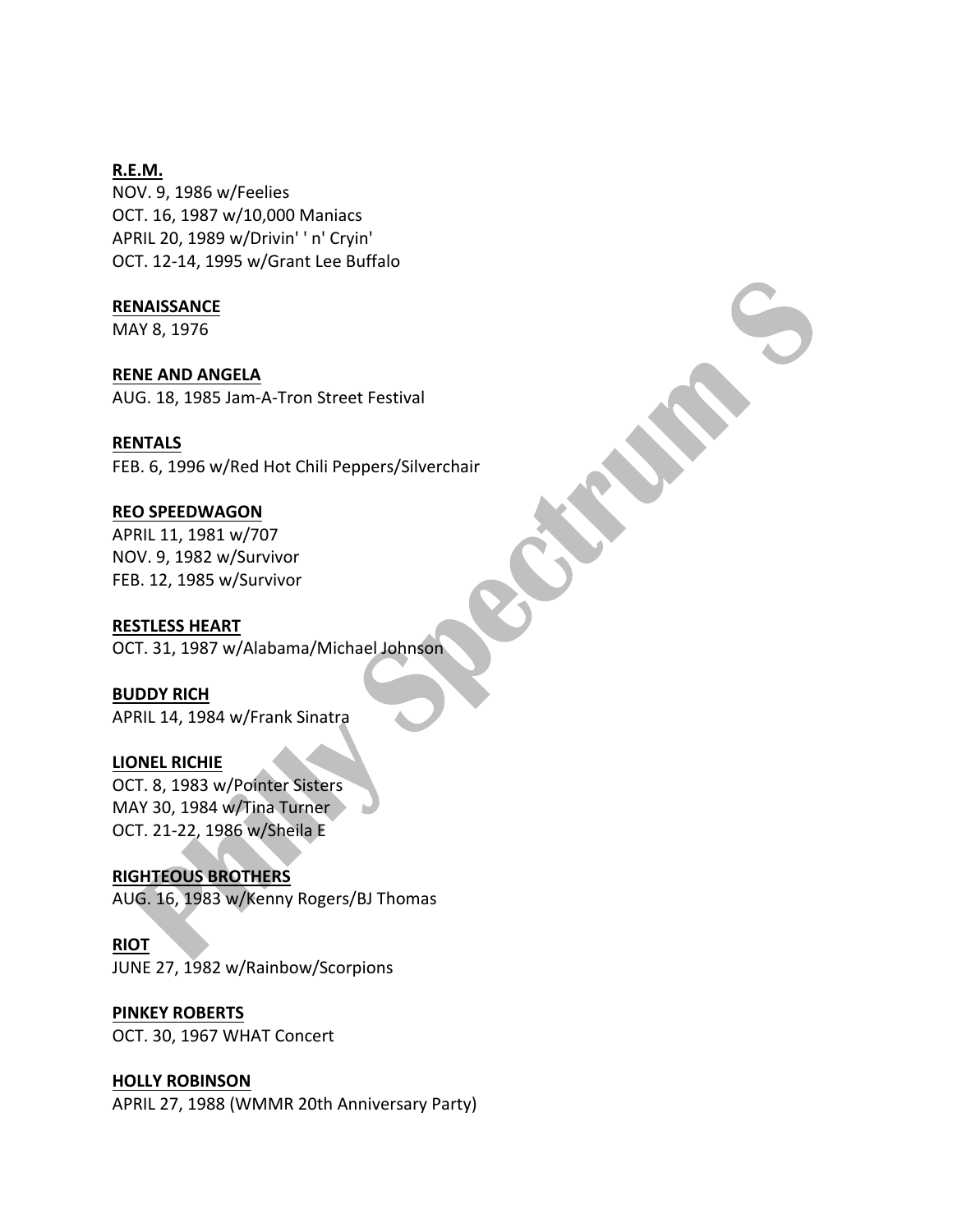#### **SMOKEY ROBINSON AND THE MIRACLES**

JUNE 25, 1972

## **ROCKATS**

MARCH 26, 1983 w/Hall and Oates

# **ROCKETS**

MARCH 29, 1980 w/ZZ Top

#### **ROCKMASTER SCOTT AND DYNAMIC THREE**

AUG. 18, 1985 Jam-A-Tron Street Festival

# **PAUL RODGERS (Performed with Bad Company in 1970's)**

APRIL 27, 1993 (WMMR 25th Anniversary Concert)

## **ROGER AND ROGER**

APRIL 7, 1979 w/Diana Ross

#### **KENNY ROGERS**

SEPT. 23, 1980 w/Dottie West/Dave Rowland/Sugar AUG. 20, 1981 w/Susan Anton AUG. 14, 1982 w/Larry Gatlin/Lonnie Shorr AUG. 16, 1983 w/BJ Thomas AUG. 28, 1984 w/Oak Ridge Boys AUG. 28, 1985 w/Mac Davis/Sawyer Brown/Dolly Parton OCT. 1, 1986 w/Paul Anka/Lee Greenwood

#### **ROLLING STONES**

NOV. 25, 1969 w/BB King and Terry Reid JULY 20, 1972 w/Stevie Wonder/Martha Reeves JULY 21, 1972 w/Stevie Wonder/Martha Reeves JUNE 29-30, 1975

# **ROMANTICS**

APRIL 26, 1980 w/J. Geils Band/3-D NOV. 24-25, 1980 w/Cars FEB. 20, 1984 w/Adam Ant

# **LINDA RONSTADT**

JAN. 26-27, 1973 (w/Neil Young) AUG. 20, 1975 APRIL 10, 1980 w/Danny Kortchmar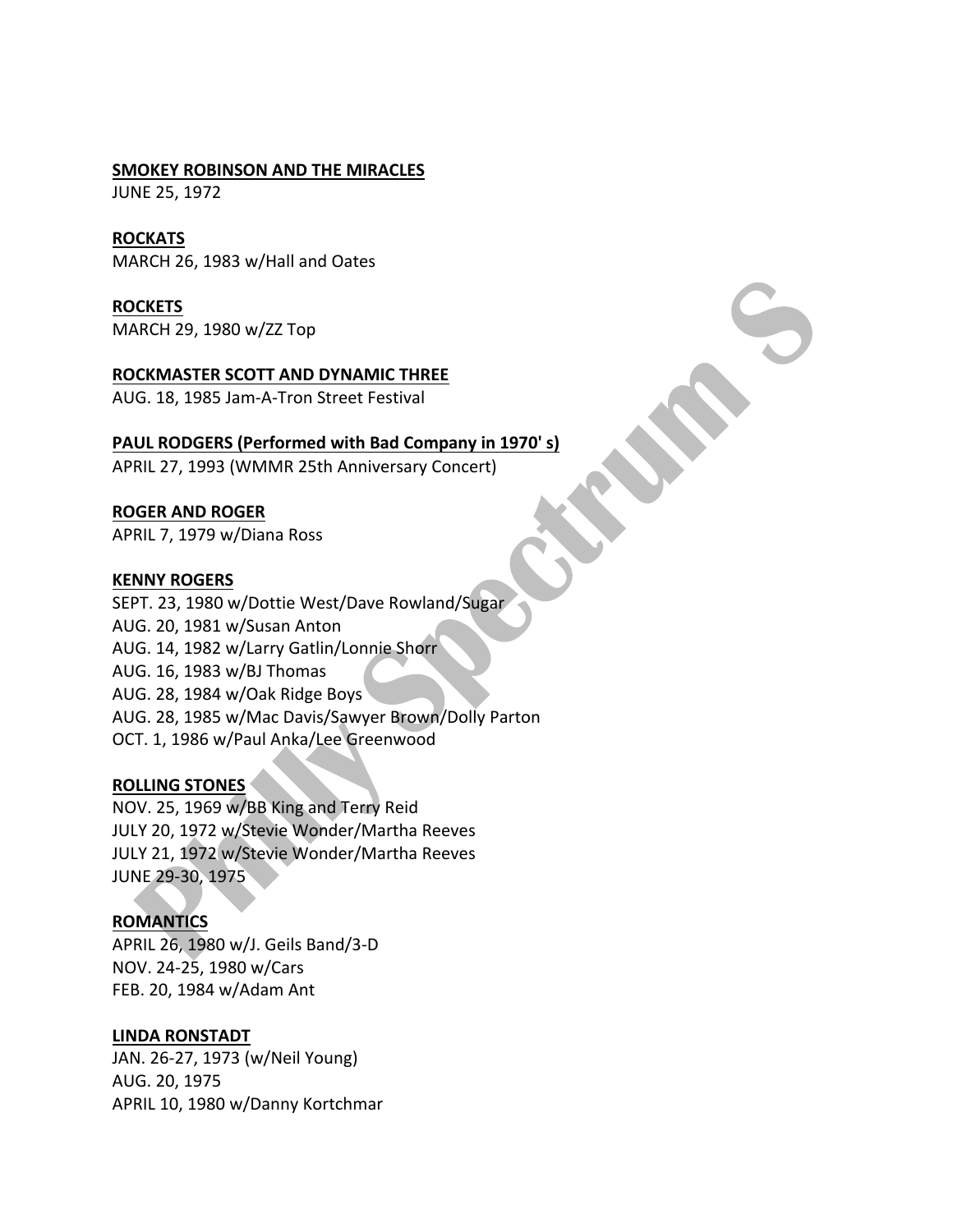NOV. 22, 1982 w/BusBoys

## **JIM ROSE CIRCUS SHOW**

DEC. 11, 1994 w/Nine Inch Nails/Marilyn Manson

# **DIANA ROSS**

APRIL 7, 1979 w/Roger & Roger MARCH 15, 1983 JUNE 14, 2000 w/The Supremes

## **ROSSINGTON COLLINS BAND**

NOV. 26, 1980 w/.38 Special NOV. 7, 1981 w/Henry Paul Band OCT. 11, 1987 w/Lynyrd Skynyrd

# DAVID LEE ROTH (w/VAN HALEN through 1984)

OCT. 11, 1986 w/Cinderella APRIL 17, 1988 w/Poison JULY 12, 1988 w/Poison JUNE 24, 1991 w/Extreme/Cinderella NOV. 22, 2001 w/Hooters/Fuel (Pierre Robert's 20th Anniversary Concert)

# **ROUGH CUTT**

SEPT. 13, 1985 w/Dio

# **DAVE ROWLAND**

SEPT 23, 1980 w/Kenny Rogers/Sugar/Dottie West

#### **MASON RUFFNER**

SEPT. 12, 1987 w/U2 OCT. 30, 1988 w/Jimmy Page

# **RUFUS**

AUG. 8, 1975 w/Graham Central Station APRIL 24, 1976 MARCH 20, 1977 w/Chaka Khan/Santana MAY 17, 1980 w/Chaka Khan/Brothers Johnson/Narada/Michael Walden

#### **RUN DMC**

JUNE 21, 1986 w/LL Cool J/Whodini JULY 18, 1986 w/LL Cool J/Whodini AUG. 16, 1987 w/Beastie Boys MAY 29, 1988 w/EU/Public Enemy/DJ Jazzy Jeff and Fresh Prince/EU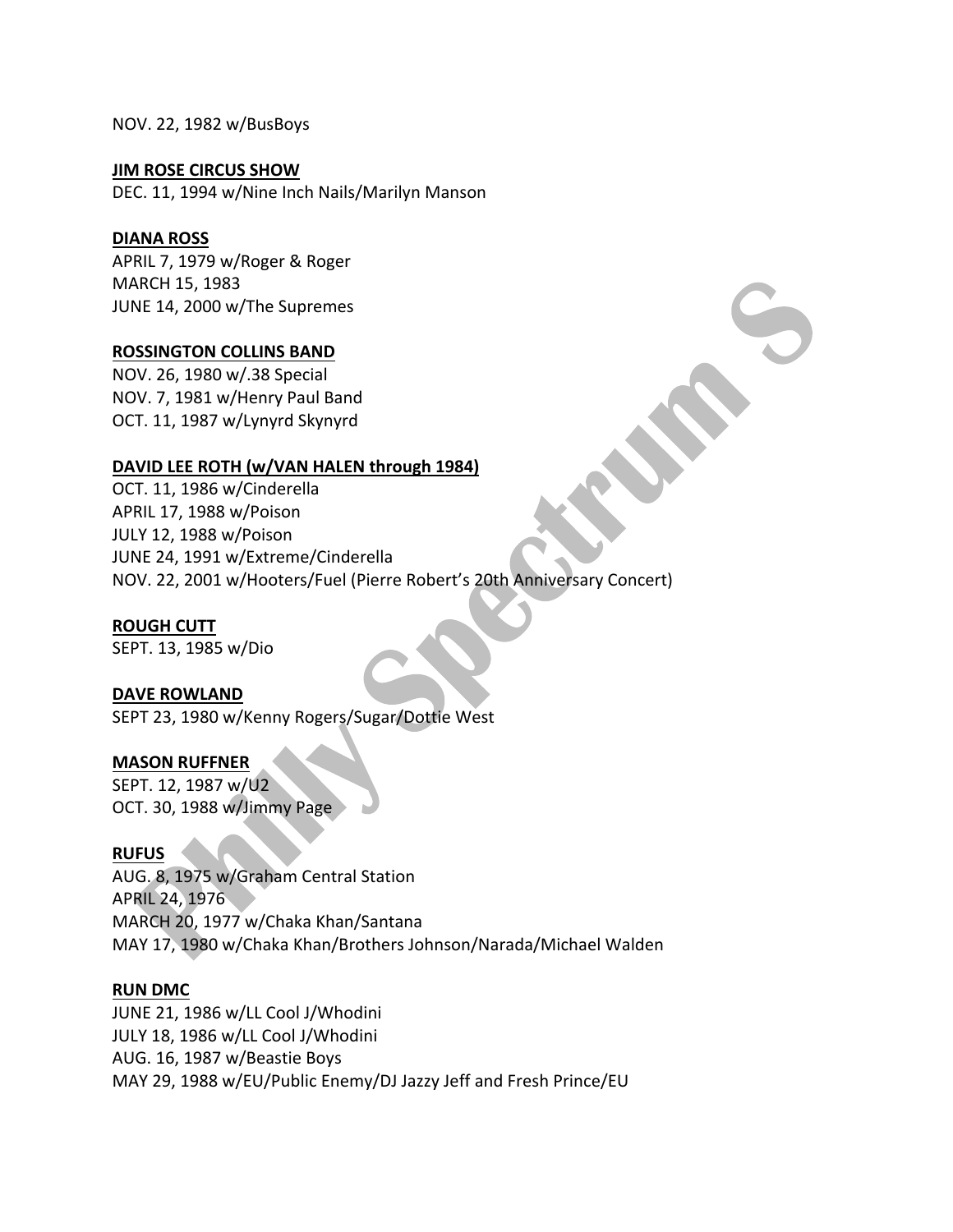#### **TODD RUNDGREN**

APRIL 19, 1980 OCT. 23, 2009 w/Hall and Oates/The Hooters

# **RUSH**

JAN. 21, 1979 w/Blondie SEPT. 25, 1980 w/Saxon MAY 22, 1981 w/FM DEC. 13-14, 1982 w/Rorey Gallagher NOV. 5-6, 1984 w/Y&T APRIL 14, 1986 w/Blue Oyster Cult APRIL 16, 1986 w/Blue Oyster Cult DEC. 13-14, 1987 w/Tommy Shaw APRIL 24,27, 1990 w/Mr. Big DEC. 1,3, 1991 w/Vinnie Moore APRIL 29-30, 1994 w/Candlebox

## **LEON RUSSELL**

NOV. 14, 1970 w/Ten Years After/Procol Harum OCT. 22, 1971 AUG. 12, 1973 MAY 7, 1976

# **RUSTED ROOT**

APRIL 3-4, 1995 w/Page & Plant

#### **BOBBY RYDELL**

APRIL 24, 1982 Rock and Roll Spectacular Vol 2

## **SWV**

JULY 17, 1993 w/LL Cool<sup>J</sup>/Naughty By Nature/Silk/Shai/H-Town/Jade OCT. 24, 1993 Budweiser Superfest

#### **SAD CAFE**

MARCH 3, 1979 w/Santana/Eddie Money

#### **SAGA**

SEPT. 21, 1982 w/Jethro Tull DEC. 10, 1982 w/Pat Benatar

#### **SALT-N-PEPA**

AUG. 14, 1988 w/Keith Sweat/EU/Heavy D and Boyz/Rob Base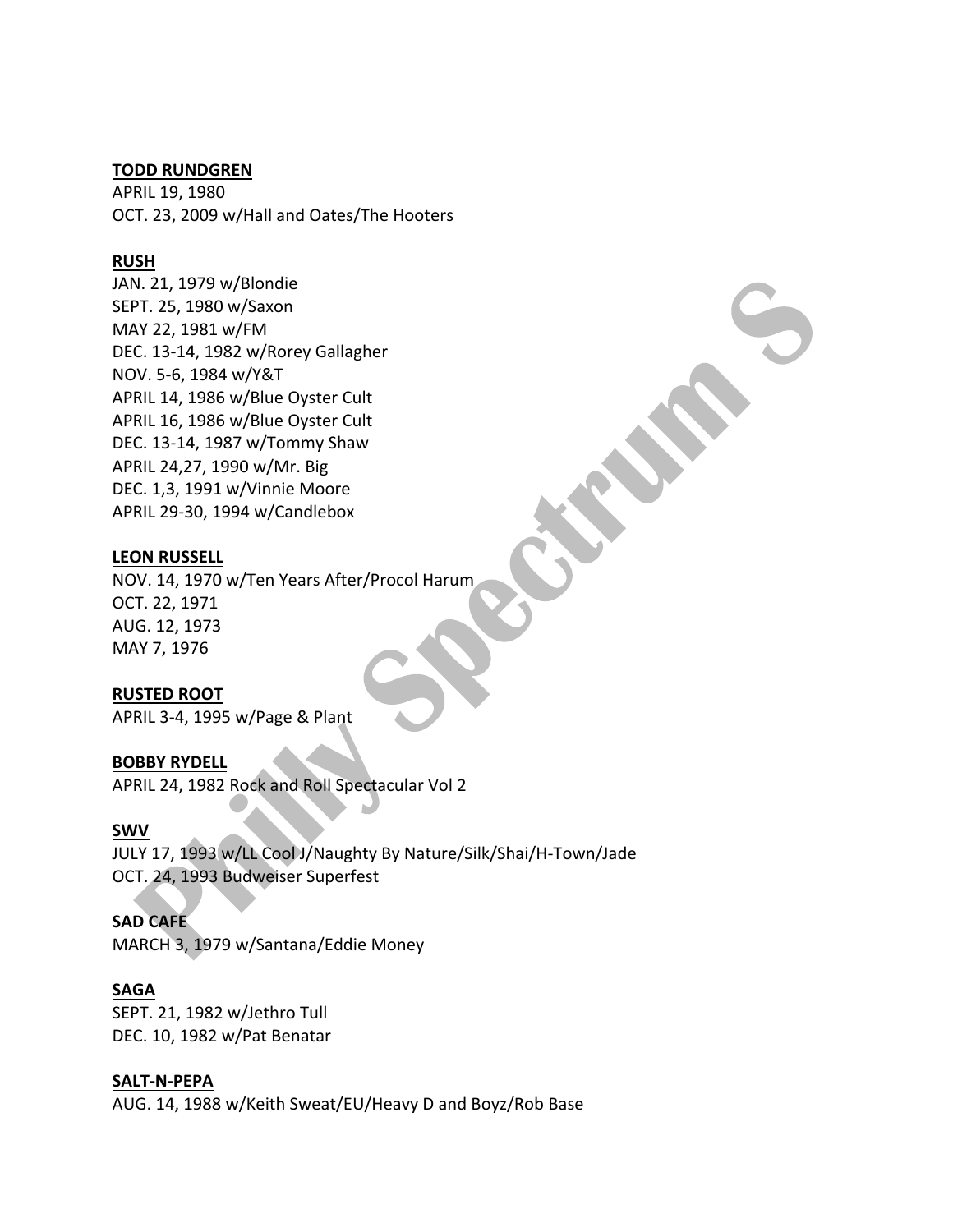#### **MONGO SANTAMARIA**

OCT. 1, 1967 Quaker City Jazz Festival OCT. 20, 1968

## **SANTANA**

JUNE 11, 1970 OCT. 25, 1971 FEB. 26, 1973 MAY 23, 1975 MARCH 20, 1977 w/Rufus/Chaka Khan/Brick FEB. 11, 1978 MARCH 3, 1979 w/Eddie Money/Sad Cafe AUG. 26, 1983 w/King Sunny Ade and his African Beats

#### **SAVATAGE**

JAN. 12, 1988 w/Dio/Megadeth

#### **SAVOY BROWN**

JULY 11, 1969 w/Sly and the Family Stone/Ten Years After/Mothers of Invention FEB. 14, 1970 w/lron Butterfly AUG. 19, 1970 w/Dr. John/Chicken Shack

## **SAWYER BROWN**

AUG. 28, 1985 w/Kenny Rogers/Mac Davis/Dolly Parton

## **SAXON**

SEPT. 25, 1980 w/Rush

## **BOZ SCAGGS**

DEC. 29, 1971 w/Allman Brothers JULY 8, 1977 w/Southside Johnny and Asbury Jukes AUG. 18, 1992 w/New York Rock & Soul Revue

## **SCORPIONS**

AUG. 5, 1979 w/Ted Nugent/AC/DC JULY 14, 1980 w/Ted Nugent/Def Leppard JUNE 1, 1984 w/Bon Jovi APRIL 24, 1991 w/Trixter/Great White

#### **GIL SCOTT-HERON**

NOV. 17, 1980 w/Stevie Wonder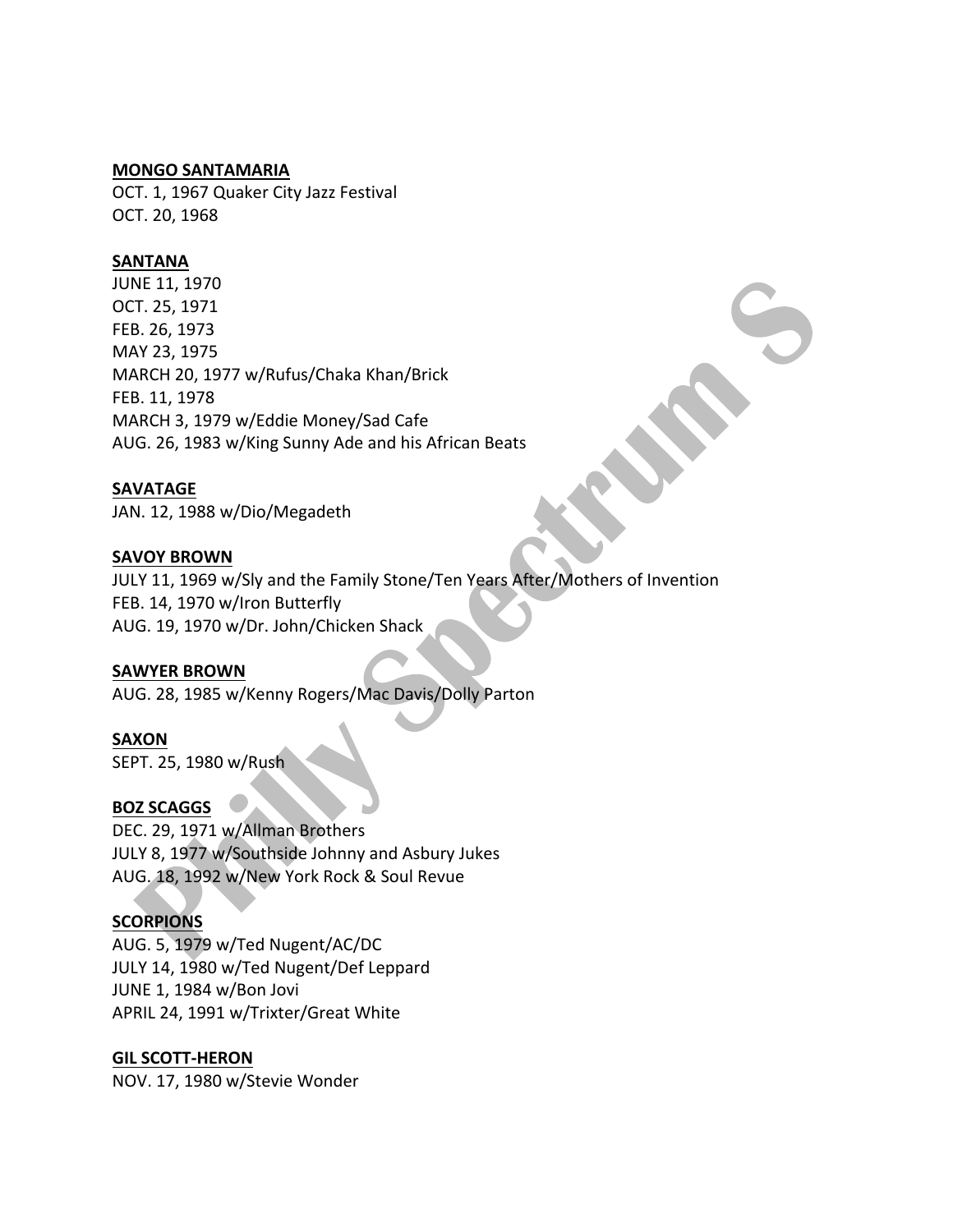#### **TOM SCOTT**

AUG. 12, 1982 w/Olivia Newton John **SCREAMING CHEETAH WHEELIES** MAY 25-26, 1994 w/Meatloaf

#### **SEALS AND CROFTS**

FEB. 17, 1973 MARCH 20, 1975 JULY 14, 1976

**SEA LEVEL**

MAY 6, 1977 w/Outlaws/Mama's Pride NOV. 10, 1978 w/Doobie Brothers

## **SEA TRAIN**

NOV. 5, 1971

## **JOHN SEBASTIAN**

DEC. 12, 1970

#### **SEDUCTION**

APRIL 20, 1990 w/Young MC/Milli Vanilli

## **BOB SEGER AND THE SILVER BULLET BAND**

DEC. 21, 1976 w/Kiss NOV. 4, 1978 w/Pat Travers SEPT. 20-21, 1980 w/Barooga JUNE 21-22, 1983 w/Michael Bolton OCT. 28-29, 1986 w/Frankie Miller FEB. 13, 1996 w/John Hiatt JAN. 18, 2007

**SEMISONIC** AUG. 14, 1998 w/Matchbox 20/Soul Asylum

#### **707**

APRIL 11, 1981 w/REO Speedwagon

## **SHABBA RANKS**

FEB. 1, 1993 w/Bobby Brown/Mary J. Blige/TLC

## **SHAI**

JULY 17, 1993 w/LL Cool J/Naughty By Nature/Silk/SWV/H-Town/Jade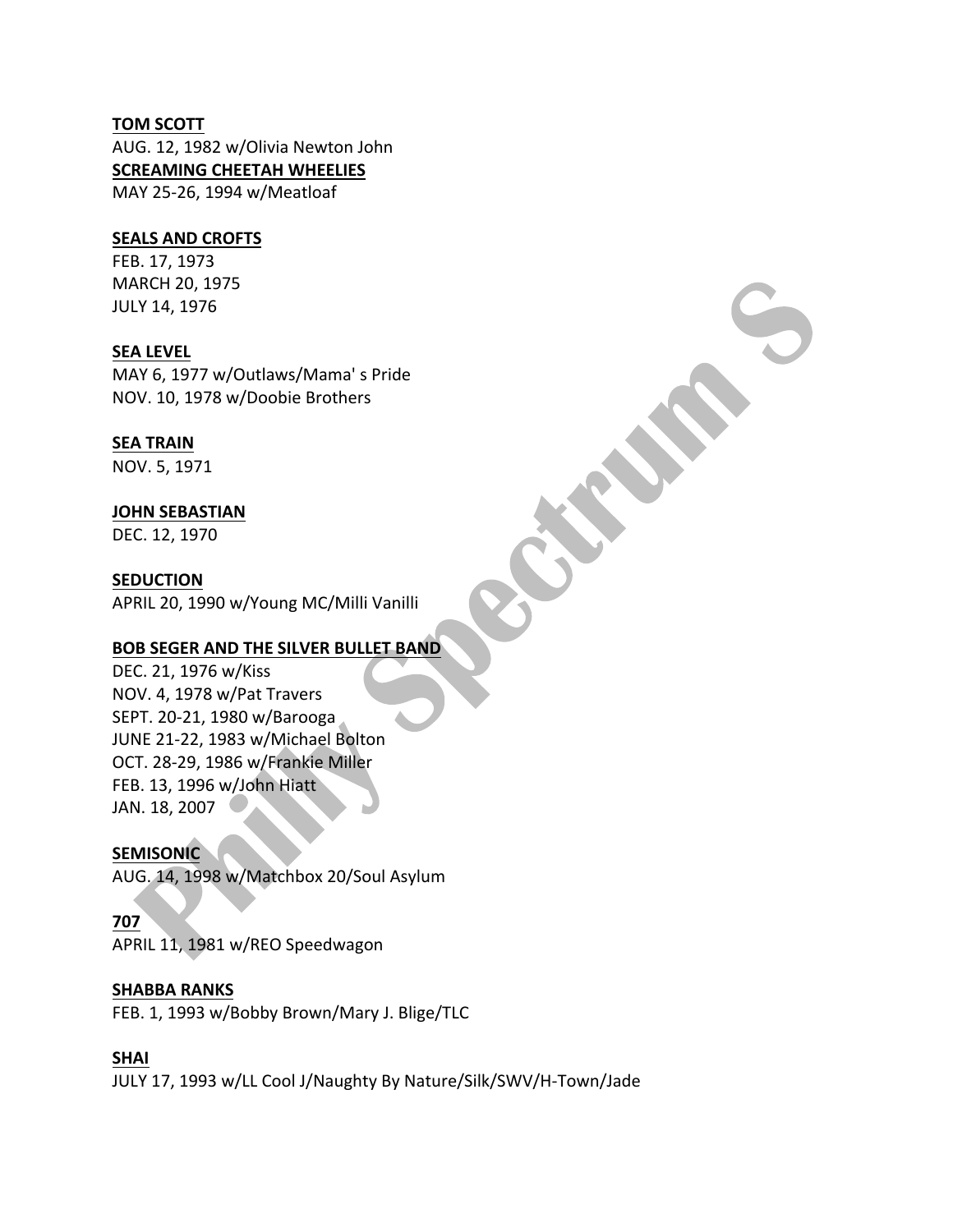#### **SHAKIN' STREET**

AUG. 9, 1980 w/Black Sabbath/Sammy Hagar **TOMMY SHAW** DEC 14, 1984 w/Kinks DEC. 13-14, 1987 w/Rush

## **KENNY WAYNE SHEPPERD**

JAN. 15, 1998 w/Aerosmith MAY 1, 1998 w/Wallflowers

#### **SHIRELLES**

APRIL 24, 1982 Rock and Roll Spectacular Vol 2

#### **LONNIE SHORR**

AUG. 14, 1982 w/Kenny Rogers/Larry Gatlin

#### **SILK**

JULY 17, 1993 w/LL Cool J/Naughty By Nature/Shai/Jade/SWV/H-Town

#### **SILVERCHAIR**

FEB. 6, 1996 w/Red Hot Chili Peppers/Rentals

#### **PAUL SIMON**

JUNE 17-18, 1987 w/Hugh Masakela MARCH 27, 1991

## **FRANK SINATRA**

AUG. 3, 1968 w/Trini Lopez/Pat Henry APRIL 21-22, 1974 OCT. 7, 1974 SEPT. 22, 1975 w/Count Basie/Ella Fitzgerald MAY 17, 1982 w/Charlie Callas APRIL 14, 1984 w/Buddy Rich MAY 8, 1986 w/Red Buttons SEPT. 27-28, 1988 w/Liza Minelli/Sammy Davis Jr NOV. 9, 1991

#### **SINBAD**

OCT. 11-12, 1991 w/Luther Vandross DEC. 10, 1991 w/Luther Vandross

#### **SISTER SLEDGE**

SEPT. 10, 1983 Budweiser Superfest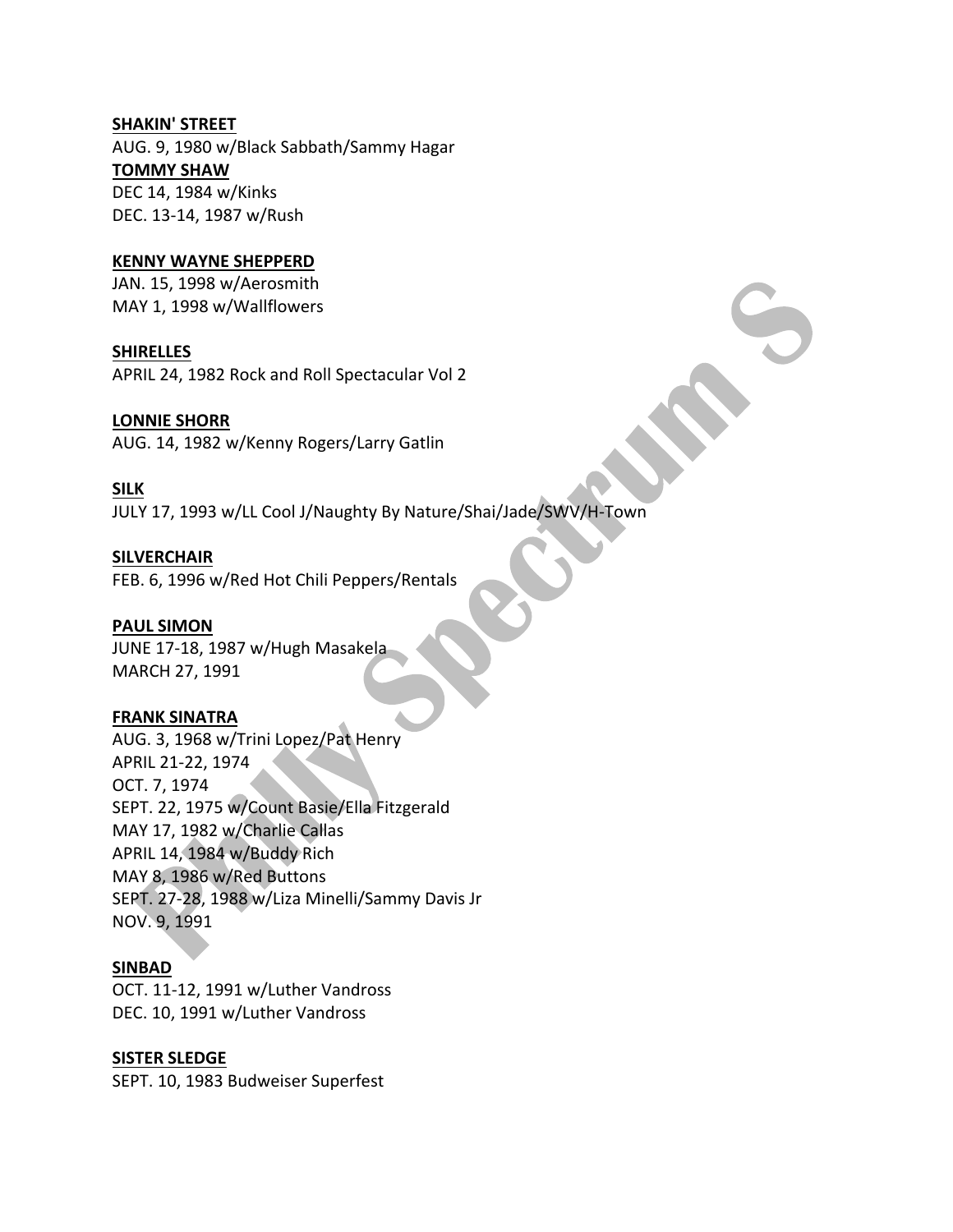#### **SKID ROW**

MARCH 8, 1989 w/Bon Jovi JUNE 19-20, 1989 w/Bon Jovi JAN. 19, 1990 w/Aerosmith JAN. 21, 1990 w/Aerosmith JUNE 13, 1991 w/Guns ' n' Roses APRIL 10, 1992 w/Panterra

#### **SLADE**

MAY 27, 1973 w/WFIL Charity Concert JAN. 11, 1974 w/JoJo Gunne AUG. 6, 1975 w/Black Sabbath

**SLAUGHTER**

JUNE 26, 1990 w/Kiss/Little Caeser

## **SLAYER**

JUNE 29, 1991 w/Clash of the Titans Tour

#### **SLICK RICK**

AUG. 17, 1989 w/LL Cool J/Big Daddy Kane/De La Soul

## **SLY AND THE FAMILY STONE**

JULY 11, 1969 w/Mothers of Invention/Savoy Brown/Ten Years After JAN. 10, 1971 SEPT. 12, 1971 MARCH 19, 1972

**SMASHING PUMPKINS** JULY 5-6, 1996 w/Garbage

## **FRANKI SMITH**

SEPT. 4, 1981 w/Teena Marie/Rick James

# **KEVIN SMITH**

JULY 10, 1986 w/The Cure

## **MICHAEL W. SMITH**

APRIL 20, 1996 w/Jars of Clay/Three Crosses

## **SMOOTH SILK**

JUNE 23, 1994 w/Whitney Houston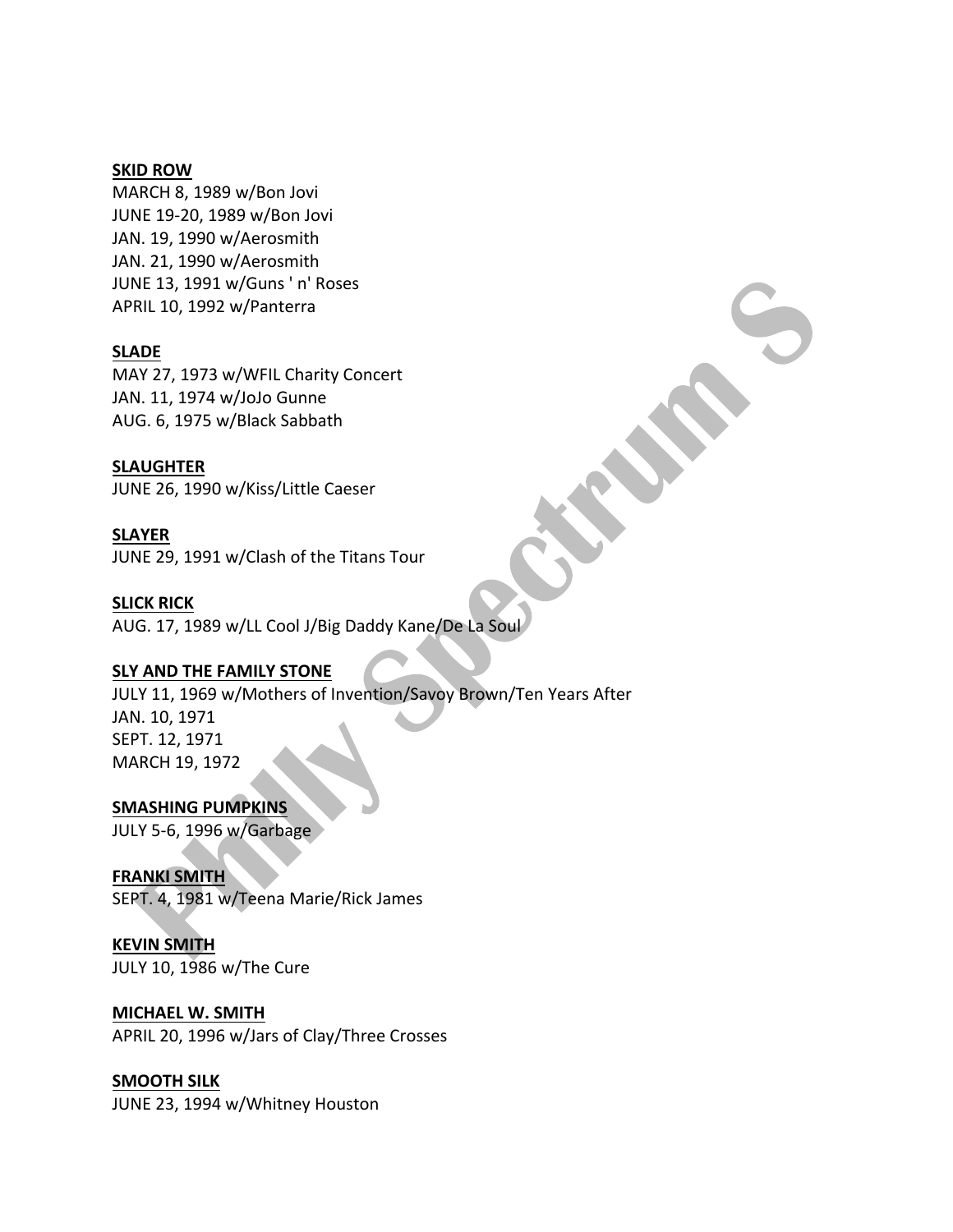**SNOOP DOGG** MAY 7, 2005 w/Eminen

**PHOEBE SNOW** AUG. 18, 1992 w/New York Rock & Soul Revue

**SOCIAL DISTORTION** OCT. 28-29, 2009 w/Pearl Jam

**SOUL ASYLUM** AUG. 14, 1998 w/Matchbox 20/Semisonic

**SOUL BROTHERS SIX** OCT. 30, 1967 WHAT Concert

**SOUP DRAGONS** FEB. 22-23, 1991 w/INXS

## **SOUTHSIDE JOHNNY**

JULY 8, 1977 w/Boz Scaggs DEC. 26, 1978 w/J. Geils Band APRIL 27, 1988 (WMMR 20th Anniversary Party)

## **SPARKS**

JULY 14, 1983 w/Rick Springfield

**SPECIAL BEAT** SEPT. 11, 199l w/Sting

**SPLIT ENZ** JULY 27, 1981 w/Tom Petty

**JUDSON SPENCE**

AUG. 1, 1989 w/Debbie Gibson

## **JIMMY SPHEREERIS**

NOV. 22, 1978 w/Moody Blues NOV. 19-20, 1981 w/Moody Blues

**SPINNERS**

JUNE 1, 1985 w/Tommy James/Martha Reeves/Stylistics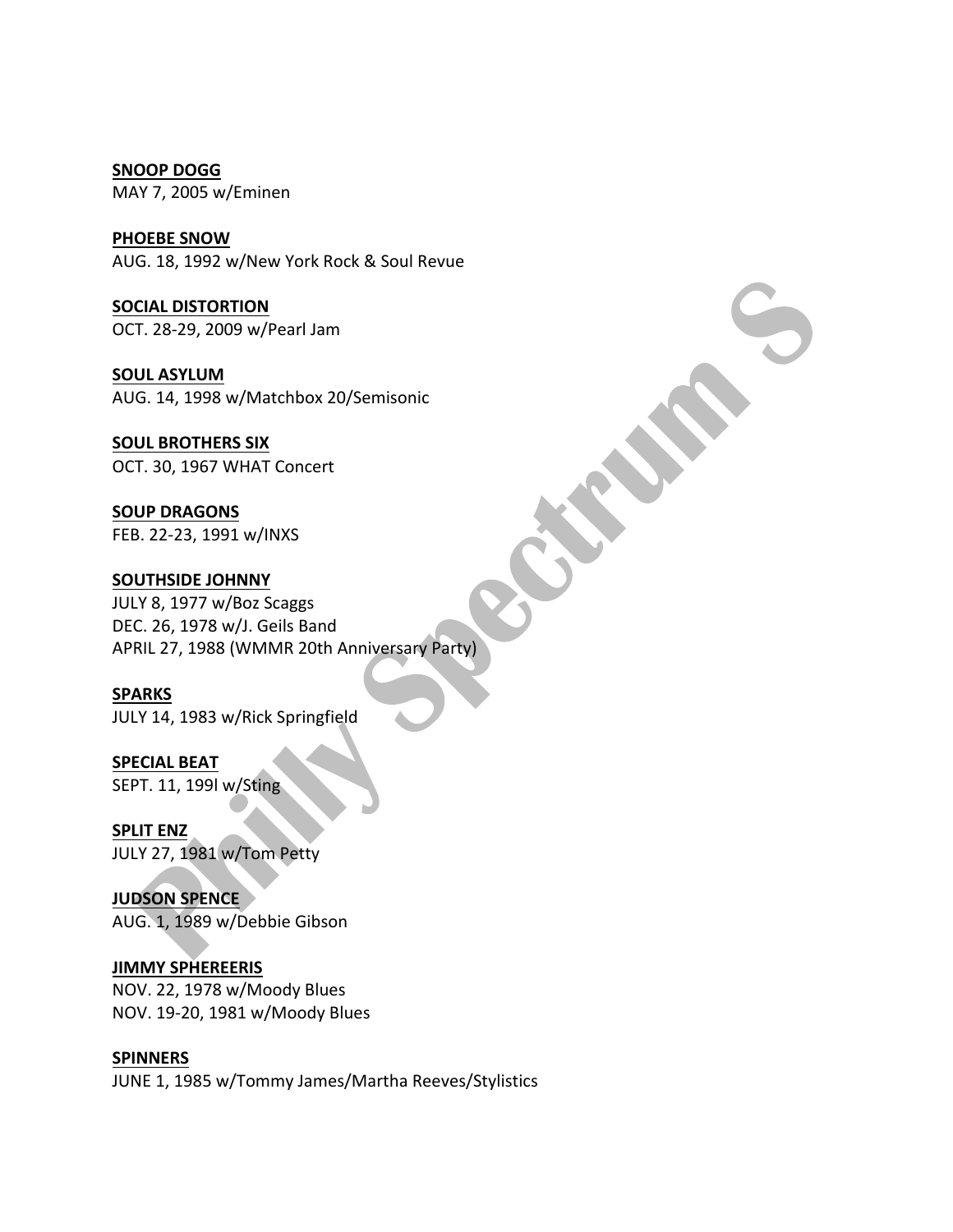#### **SPIRIT**

FEB. 14, 1988 w/Electric Factory Dance Party **RICK SPRINGFIELD** JULY 14, 1983 w/Sparks APRIL 3, 1982 w/Big Street **BRUCE SPRINGSTEEN** JUNE 3, 1973 w/Chicago OCT. 25, 1976 OCT. 27, 1976 MAY 26-27, 1978 AUG. 18-19, 1978 DEC. 6, 1980 DEC. 8-9, 1980 JULY 13, 1981 JULY 15-16, 1981 JULY 18-19, 1981 SEPT. 11-12, 1984 SEPT. 14-15, 1984 SEPT. 17-18, 1984 MARCH 8-9, 1988 AUG. 28-29, 1992 DEC. 7-8, 1992 SEPT. 24, 1999 NOV. 8-9, 2005 APRIL 28-29, 2009

#### **SQUEEZE**

DEC. 13, 1985 w/Oingo Boingo NOV. 25, 1989 w/Katrina and the Waves

#### **BILLY SQUIER**

OCT. 24-25, 1981 w/Foreigner JULY 24, 1982 w/Queen MARCH 29, 1983 w/Def Leppard SEPT. 21, 1984 w/Ratt

#### **STABBING WESTWARD**

OCT. 13-14, 19-20, 2009

JUNE 28, 1994 w/Depeche Mode/Primal Scream

#### **MICHAEL STANLEY BAND**

OCT. 8, 1980 w/Jeff Beck

#### **STAPLE SINGERS**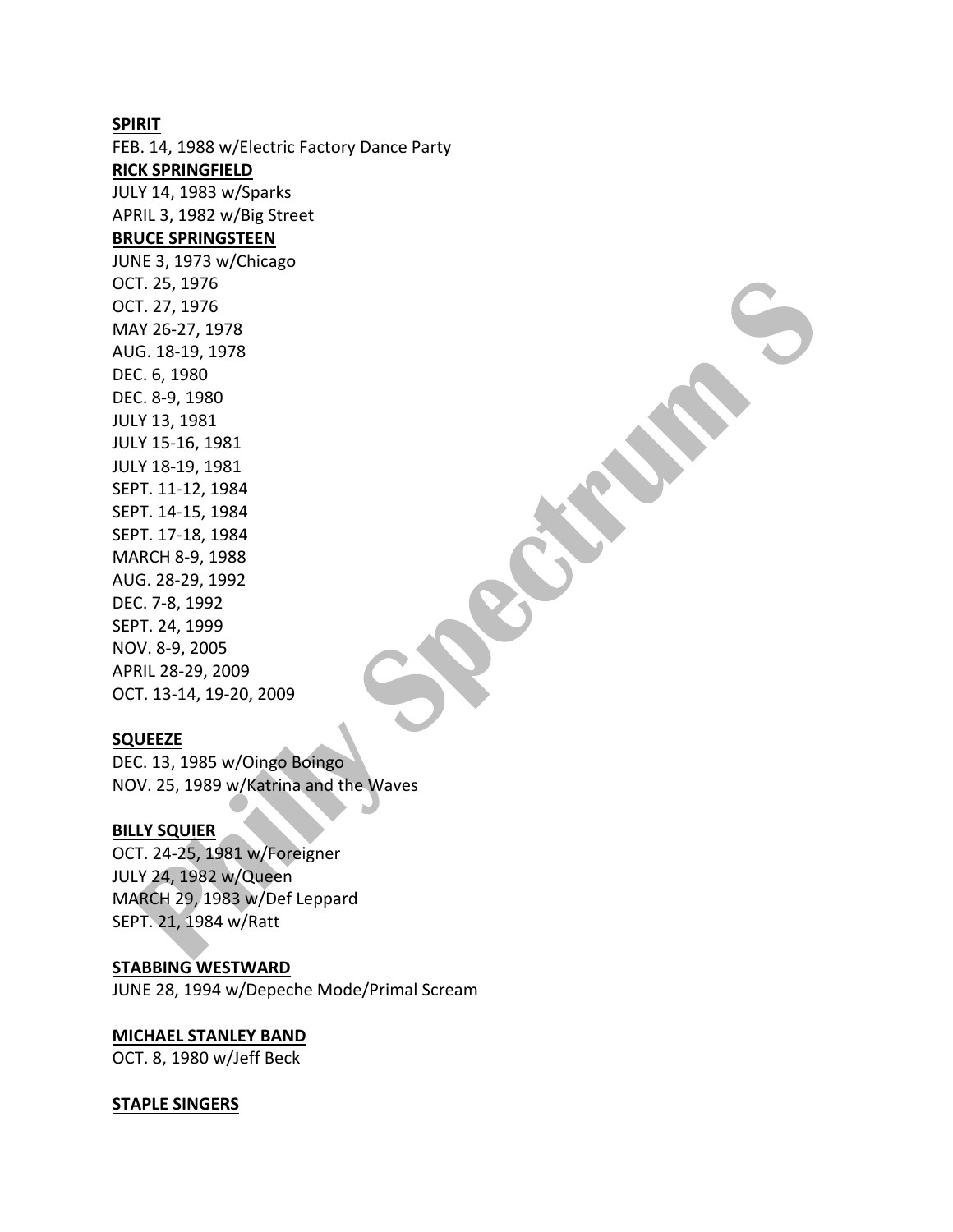APRIL 2, 1972 w/B.B. King/Al Green/Osibisa

#### **STARLAND**

NOV. 14-15, 1976 w/John Denver

#### **STARR**

FEB. 10, 1979 w/Johnny Winter/Flying Burrito Brothers/Good Rats/Fabulous Poodles

#### **STARPOINT**

NOV. 1, 1985 w/Morris Day/Atlantic Starr

#### **STEELY DAN**

APRIL 13, 1973 w/Loggins and Messina/Tracy Nelson/Mother Earth NOV. 30, 1973 w/Loggins and Messina/Jesse Colin Young JAN. 11, 1974 w/Jo Jo Gunn AUG. 18, 1992 w/New York Rock & Soul Revue SEPT. 20, 1993

## **STEPPENWOLF (featuring JOHN KAY)**

DEC. 6, 1968 w/Iron Butterfly/Grateful Dead (Quaker City Jazz Festival) DEC. 20, 1969 JULY 28, 1983 w/Animals AUG. 11, 1987

## **STERLING**

AUG. 20, 1980 w/Journey

#### **STETSASONIC**

SEPT. 4-5, 1987 w/LL Cool J/Whodini/Public Enemy/Eric B and Rakim/DJ Jazzy Jeff and Fresh Prince (1st show only) NOV. 24, 1988 w/DJ Jazzy Jeff and Fresh Prince/Guy/Doug E Fresh/Real Roxanne

## **CAT STEVENS**

MAY 4, 1974 FEB. 25, 1976

**LARRY STEWART** MARCH  $18, 1993$  w/Reba McEntire/Brooks & Dunn

#### **ROD STEWART**

JULY 9, 1971 w/Faces and Deep Purple/Matthew Southern Comfort JULY 2, 1972 w/Faces JULY 9, 1973 w/Faces OCT. 1, 1975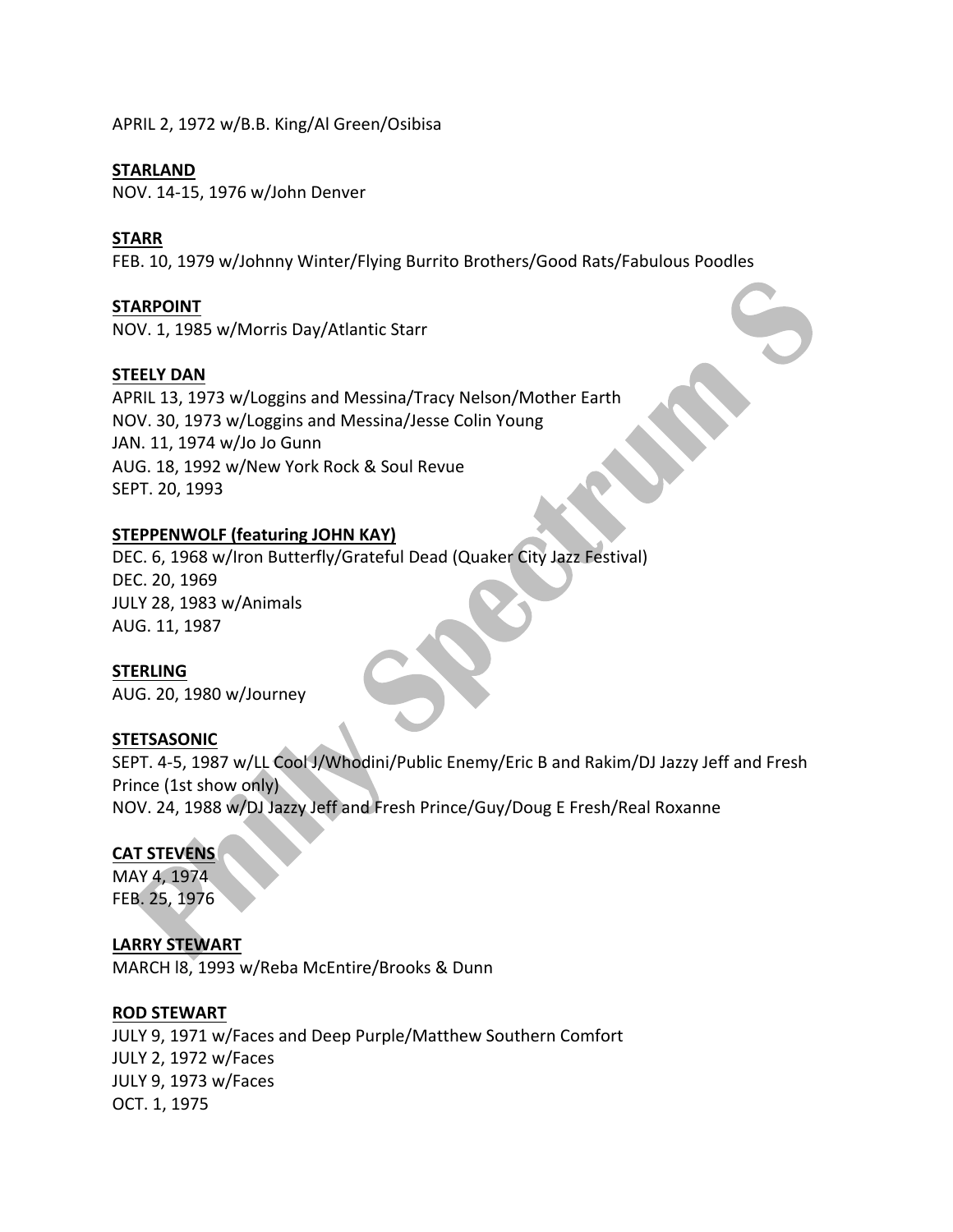OCT. 18, 1977 w/Air Supply **JUNE 4, 1979** FEB. 22, 1982 SEPT. 7, 1984 SEPT. 30, 1988 NOV. 27, 1988 OCT. 1-2, 1991 NOV. 21, 1991 NOV. 8-9, 1993 NOV. 14, 1993 MARCH 7, 1994 FEB. 16-17, 1996

#### **STING**

FEB. 2, 1988 SEPT. 11, 1991 w/Special Beat FEB. 27, 1994 w/Melissa Etheridge

**SONNY STITT** OCT. 1, 1967 Quaker City Jazz Festival

**RANDY STONEHILL** OCT. 12, 1984 w/Amy Grant

**STOMPERS** JULY 26, 1984 w/Billy Idol

**STONE TEMPLE PILOTS** 

OCT. 3, 2000

**STORM**

APRIL 3, 1992 w/Bryan Adams

## **STYX**

DEC. 19, 1977 w/Aerosmith DEC. 8, 1978 w/Angel OCT. 27, 1979 w/April Wine APRIL 3-4, 1981 SEPT. 25, 1983

**STYLISTICS** JUNE 1, 1985 w/Tommy James/Martha Reeves/Spinners

#### **SUGAR**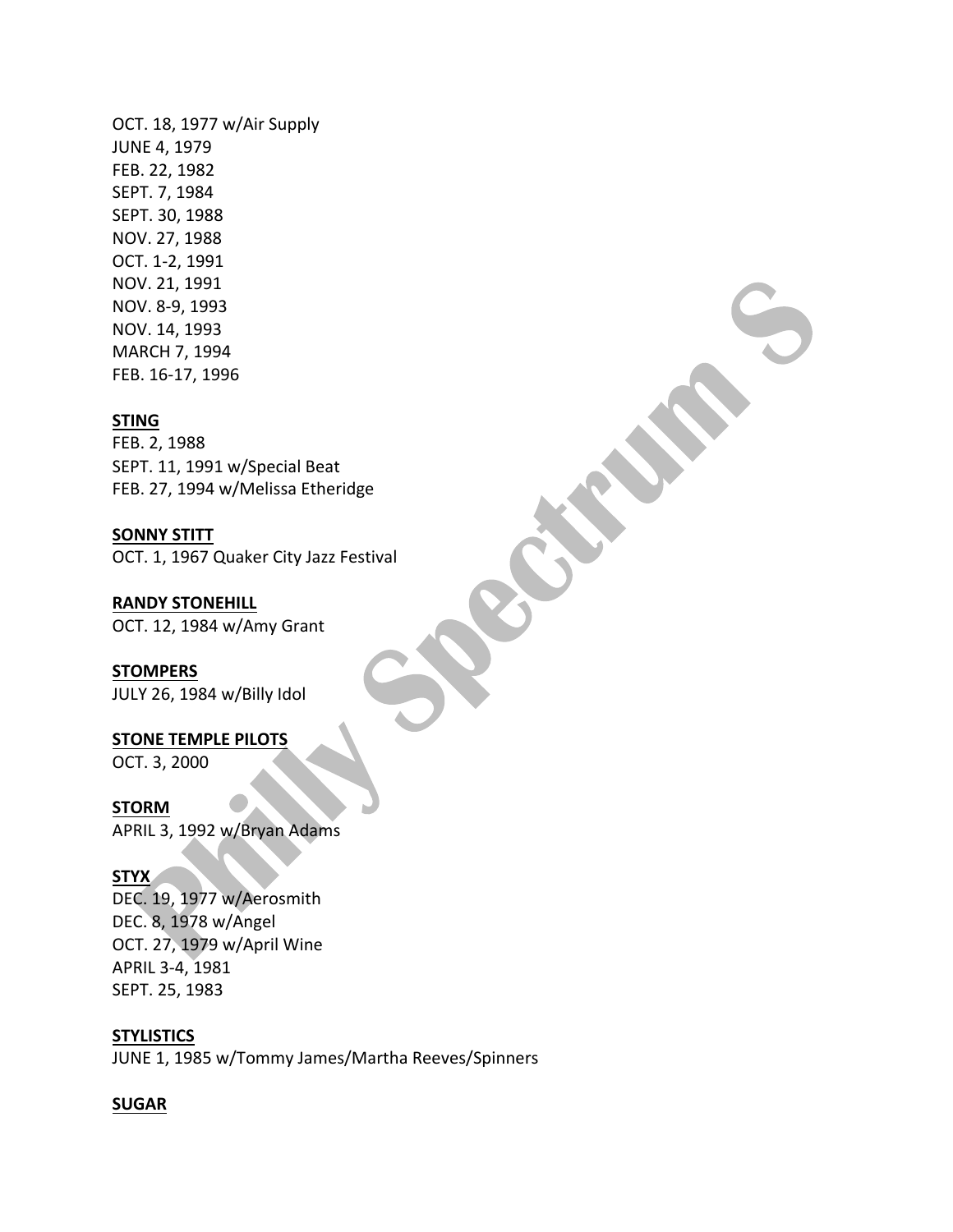SEPT. 23, 1980 w/Kenny Rogers/Dottie West

**SUGAR HILL GANG** NOV. 14, 1979 w/Parliament Funkadelic/Brides of Funkenstein

## **SUICIDAL TENDENCIES**

JULY 23, 1991 w/Queensryche

**HENRY LEE SUMMER** JULY 26, 1988 w/Chicago

**AL B. SURE** OCT. 28, 1988 w/New Edition/Bobby Brown JAN. 31, 1989 w/Bobby Brown/New Edition

## **SUPERTRAMP**

MAY 25, 1979 AUG. 5, 1983 OCT. 11, 1985 w/Motels

#### **SURVIVOR**

AUG. 13, 1982 w/Kansas NOV. 9, 1982 w/REO Speedwagon FEB. 12, 1985 w/REO Speedwagon

## **SUTHERLAND BROTHERS**

SEPT. 28, 1973 w/Elton John/Quiver

# **SWATCH/NEW YORK CITY FRESH FESTIVAL**

OCT. 14-15, 1984

#### **KEITH SWEAT**

AUG. 14, 1988 w/Rob Base/Heavy D and Boyz DEC. 20, 1990 w/Bel Biv Devoe/Johnny Gill APRIL 4, 1991 w/Bel Biv Devoe/Johnny Gill JULY 7, 1991 w/Budweiser Superfest

## **SWEET INSPIRATIONS**

SEPT 21-22, 1979 w/Bee Gees

## **SWEET STAVIN CHAIN**

JULY 16, 1970 w/Ten Years After/Mott The Hoople

## **SYLVIA**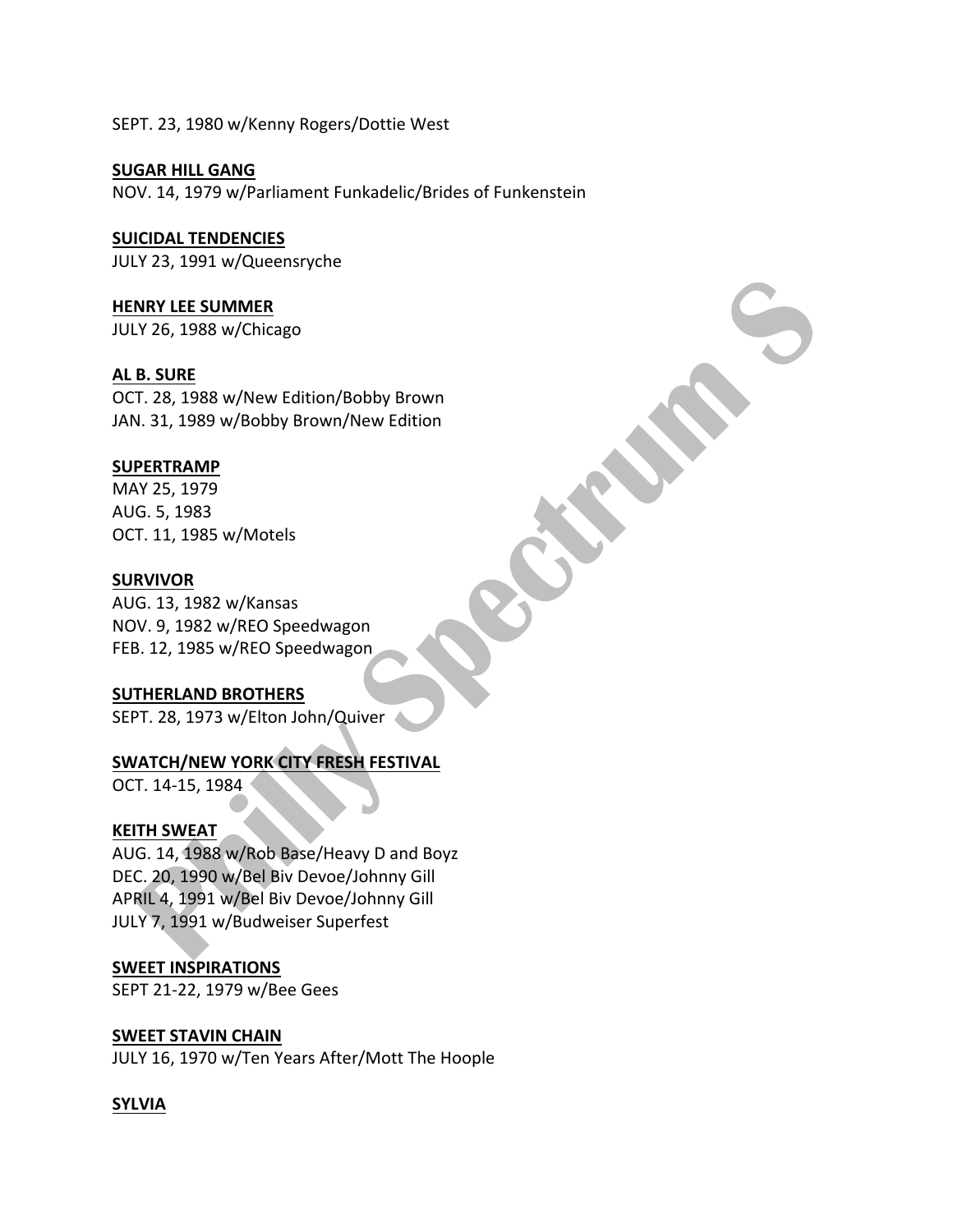AUG. 28, 1984 w/Kenny Rogers/Oak Ridge Boys

#### **SYSTEM OF A DOWN**

AUG. 26, 2005

## **T. REX**

FEB. 18, 1972 w/Mahavishnu Orchestra/John McGlaughlin

#### **TAG TEAM**

OCT. 24, 1993 Budweiser Superfest

## **TASTE**

July 16, 1969 w/Blind Faith/Delancy & Bonnie and Friends

## **JAMES TAYLOR**

FEB. 28, 1971 DEC. 2, 1972

## **TECHNOTRONIC**

JUNE 16-17, 1991 w/Madonna

#### **TEENA MARIE**

SEPT. 4-5, 1981 w/Frankie Smith/Rick James OCT. 10, 1981 w/Rick James/Luther Vandross JULY 21, 1985 Budweiser Superfest AUG. 6, 1988

#### **TEMPTATIONS**

JUNE 27, 1970 JUNE 28, 1971 MAY 17, 1974

**10,000 MANIACS** OCT. 16, 1987 w/R.E.M.

## **TEN YEARS AFTER**

JULY 12, 1969 Newport Jazz Festival w/Led Zeppelin/Jethro Tull/Edwin Hawkins/Johnny Winter/Al Kooper/Buddy Guy/Vanilla Fudge/Jeff Beck JULY 16, 1970 w/Mott The Hoople/Sweet Stavin Chain NOV. 14, 1970 w/Procol Harum/Leon Russel AUG. 26, 1975

## **TESLA**

OCT. 13, 1987 w/Def Leppard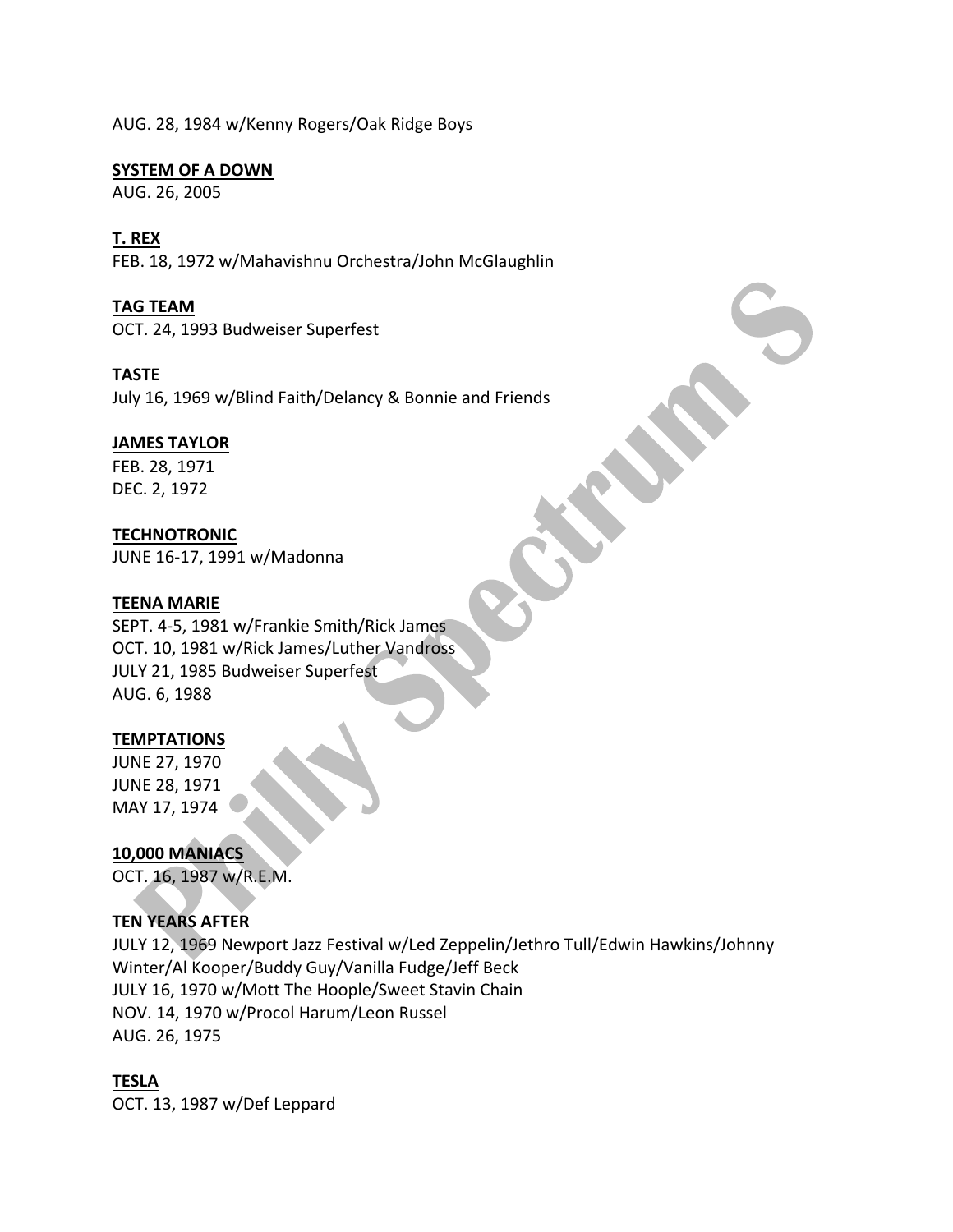FEB. 4, 1989 w/Poison AUG. 25, 1989 w/Great White/Badlands MAY 1, 1992 w/Firehouse

#### **TESTAMENT**

DEC. 16, 1990 w/Judas Priest/Megadeath

**THEORY** DEC. 2, 1993 w/Mariah Carey

**THE THE** SEPT. 18, 1993 w/Depeche Mode

**ROBIN THICKE** OCT. 3, 2009 w/Maxwell

## **.38 SPECIAL**

DEC. 16, 1979 w/Outlaws/Molly Hatchett NOV. 26, 1980 w/Rossington Collins Band FEB. 25, 1984 w/Huey Lewis SEPT. 19, 1986 w/Bon Jovi

#### **BJ THOMAS**

AUG. 16, 1983 w/Kenny Rogers/Righteous Brothers

#### **THOMPSON TWINS**

DEC. 15, 1985 w/OMD

## **GEORGE THOROGOOD AND THE DELAWARE DESTROYERS**

DEC. 18, 1982 DEC. 17, 1983 w/Drinkers APRIL 1, 1985 w/Blasters APRIL 2, 1988 w/Flamin' Harry APRIL 6, 199l w/Tommy Conwell JUNE 16, 1994 w/ZZ Top

## **THRASHER BROTHERS**

OCT. 29, 1983 w/Alabama/Juice Newton

## **THREE CROSSES**

APRIL 20, 1996 w/Michael W. Smith/Jars of Clay

## **3-D**

APRIL 26, 1980 w/J. Geils Band/Romantics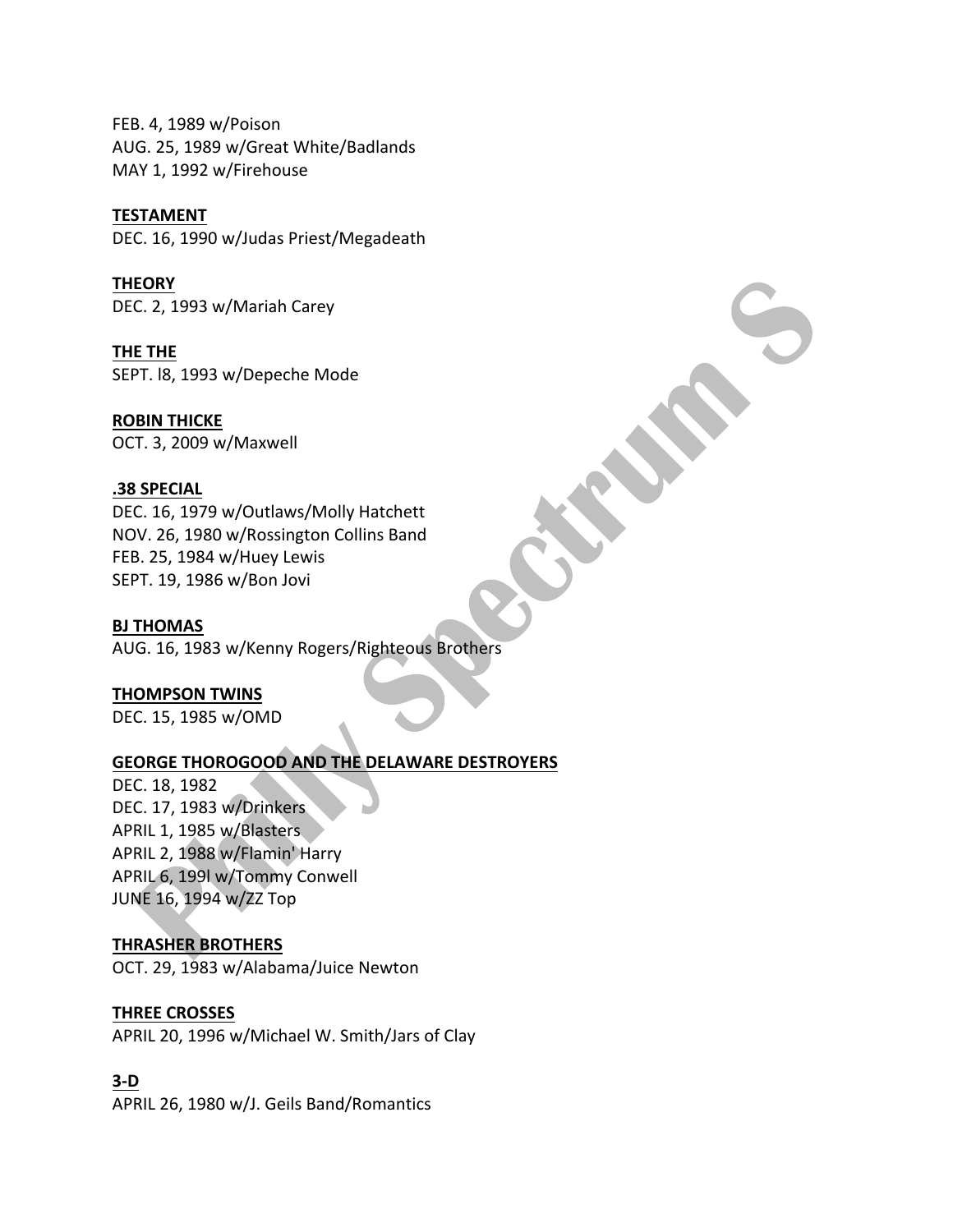#### **THREE DOG NIGHT**

JULY 24, 1970 w/American Dream AUG. 6, 1971 **JUNE 18, 1972** 

#### **THREE TIMES DOPE**

JUNE 25, 1989 w/NWA/Public Enemy/Too Short/Kid' n' Play/Kwame SEPT. 13, 1989 w/Hammer/Guy/Kool Moe Dee/Heavy D and the Boyz/The Boys

**'TIL TUESDAY** MARCH 11-12, 1985 w/Hall And Oates

**TKO** MAY 5, 1979 w/Cheap Trick/Graham Parker

**TLC** FEB. 1, 1993 w/Bobby Brown/Shabba Ranks/Mary J. Blige

**TODAY** MARCH 23, 1989 w/Hammer/Guy/Tone Loc

# **TONY TONI TONE**

JUNE 29, 1990 Budweiser Superfest

**OSCAR TONEY, JR.** OCT. 30, 1967 WHAT Concert

# **TOOL**

OCT. 29, 2002

**TOO SHORT** JUNE 25, 1989 w/Eazy Does It Tour

**TOWER OF POWER** MAY 10, 1974

**SIMON TOWNSEND** MARCH 10, 1984 w/Duran Duran

## **TRAFFIC**

JAN. 27, 1972 w/Mother Earth/JJ Cale FEB. 2, 1973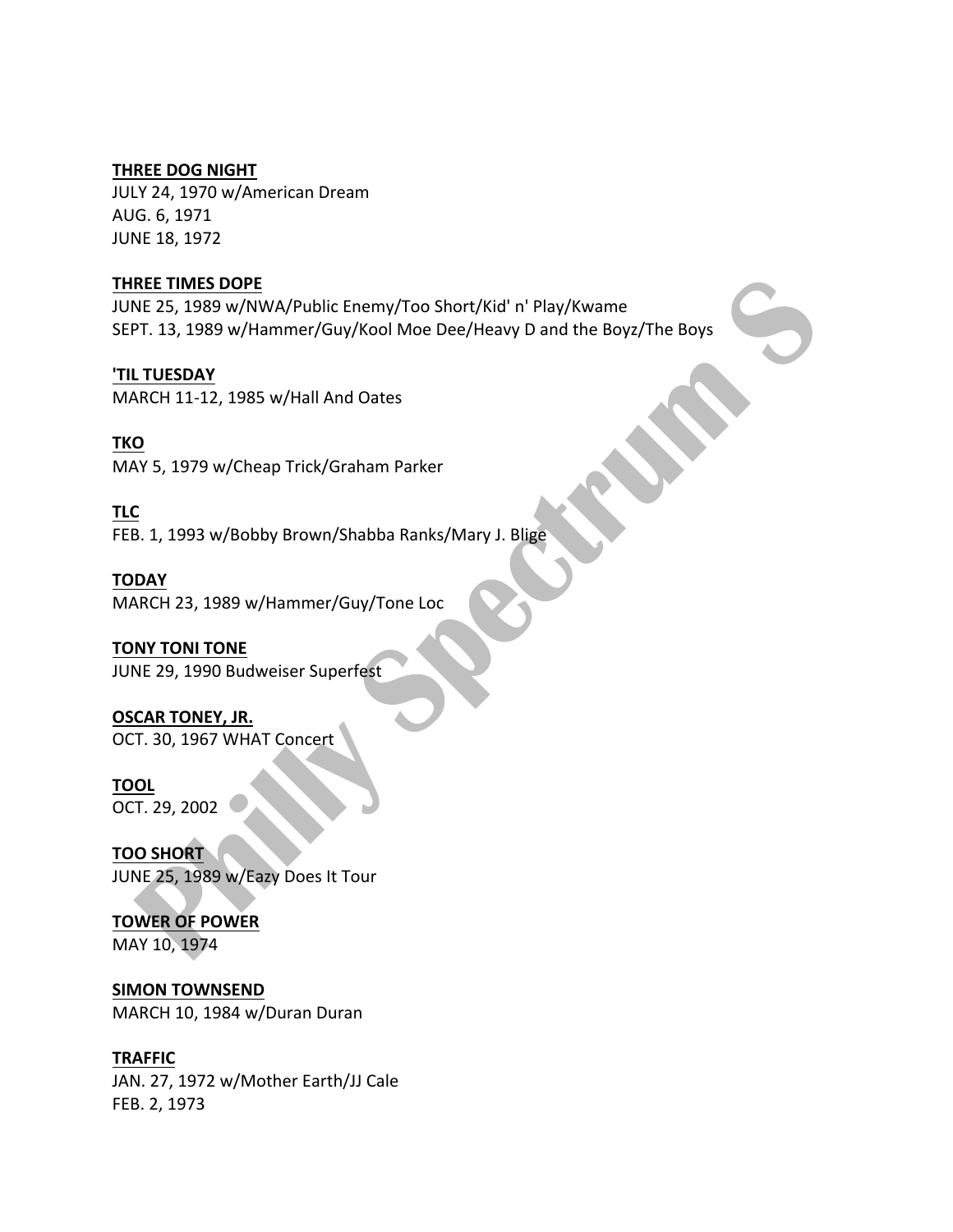SEPT. 22, 1974

**TRAGICALLY HIP** OCT. 24, 1995 w/Jimmy Page and Robert Plant

**TRANSIBERIAN ORCHESTRA** DEC. 26, 2004 (Two Shows)

**PAT TRAVERS** NOV. 4, 1978 w/Bob Seger FEB. 14, 1983 w/Aerosmith

#### **TRIUMPH**

MAY 4, 1985 w/Mountain OCT. 24, 1986 w/Yngvie Malmsteen

#### **TRIXTER**

APRIL 24, 1991 w/Scorpions/Great White OCT. 10, 1992 w/Kiss/Faster Pussycat

**TROOP** JULY 27, 1990 w/Hammer/After 7

#### **ROBIN TROWER**

APRIL 19, 1975 MARCH 30, 1976 NOV. 20, 1976 w/Montrose OCT. 15, 1977 w/BeBop Deluxe

#### **TSOP**

JAN. 25, 1976

## **MARSHALL TUCKER**

**JUNE 18, 1976** JUNE 27, 1979 JULY 6, 1979 w/Orleans

#### **IKE TURNER**

JUNE 11, 1971 w/Tina Turner AUG. 26, 1973 JUNE 22, 1975

#### **JOE LYNN TURNER**

FEB. 16, 1986 w/Loverboy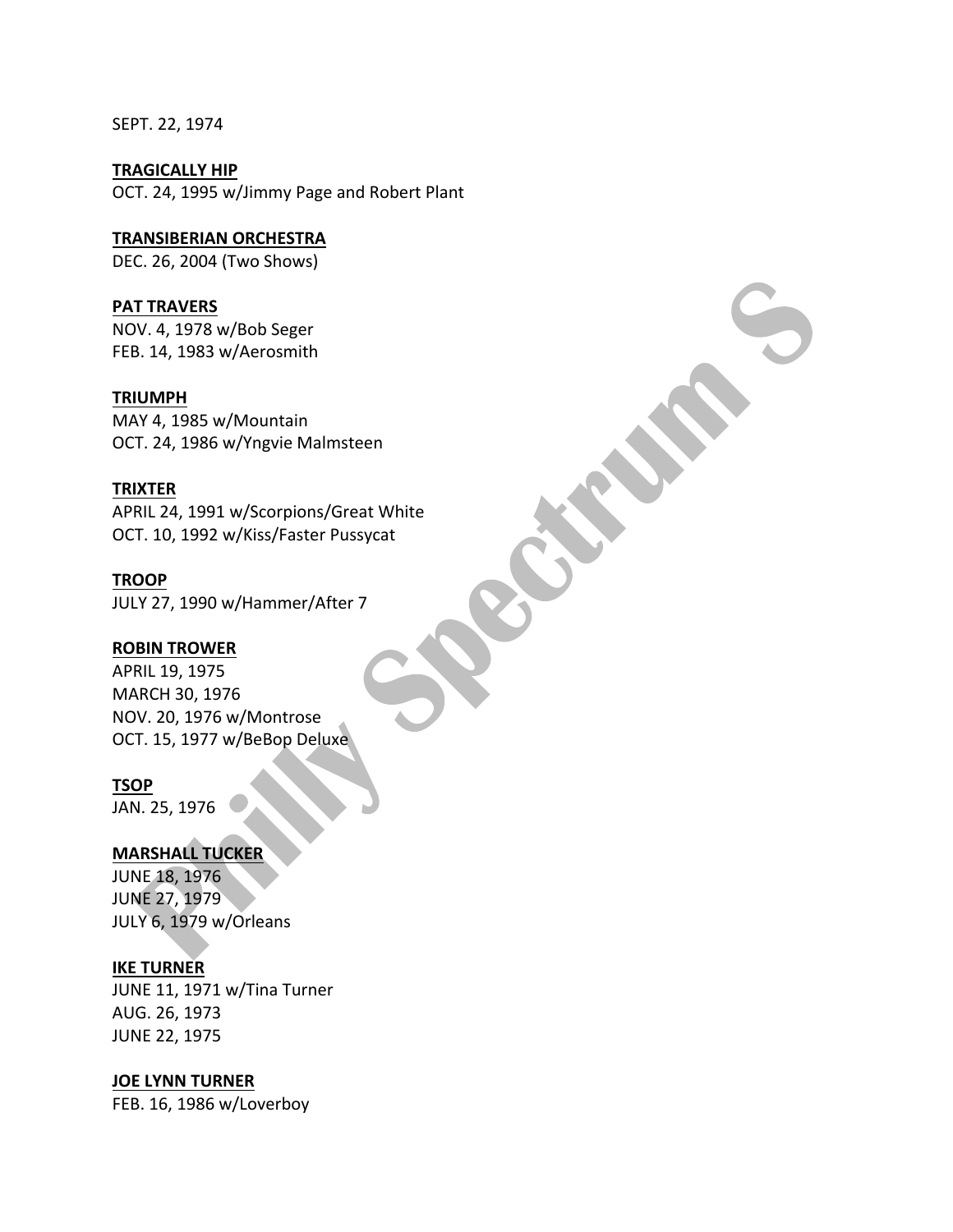#### **TINA TURNER**

JUNE 11, 1971 w/Tina Turner MAY 30, 1984 w/Lionnel Richie JULY 31, 1985 w/Glen Frey AUG. 25, 1987 w/Wang Chung NOV. 29, 2008

## **TOMMY TUTONE**

JULY 8-9, 1980 w/Tom Petty

#### **TWISTED SISTER**

AUG. 25, 1984 w/Dio JAN. 29, 1985 w/Iron Maiden JAN. 18, 1986 w/Dokken

#### **UB40**

OCT. 7, 1988 w/Velvet Elvis

#### **UFO**

FEB. 21, 1981 w/Cheap Trick MARCH 26, 1982 w/Ozzy Osbourne/Magnum

## **UK**

MARCH 24, 1979 w/Horslips OCT. 16-17, 1979 w/Jethro Tull

#### **URIAH HEEP**

OCT. 3-4, 1978 w/Jethro Tull/Country Joe McDonald and Fish

#### **UTFO**

JULY 26, 1985 w/Lisa Lisa and Cult Jam/New Edition AUG. 18, 1985 Jam-A-Tron Street Festival

#### **UTOPIA**

APRIL 19, 1980 w/Todd Rungren

## **U2**

APRIL 22, 1985 w/Lone Justice APRIL 24, 1985 w/Lone Justice SEPT. 12, 1987 w/Mason Ruffner MARCH 10, 1992 w/Pixies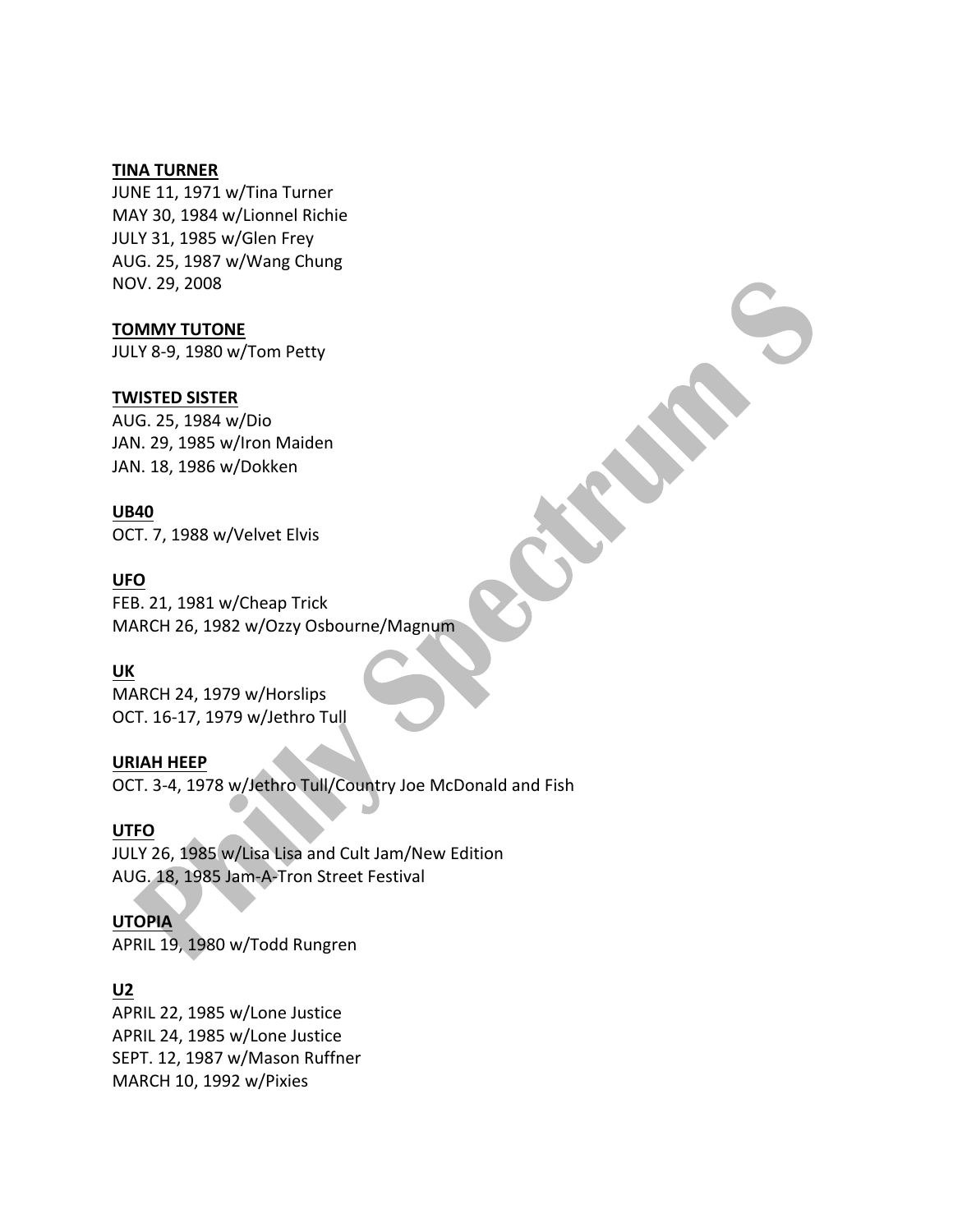#### **LUTHER VANDROSS**

OCT. 10, 1981 w/Rick James/Teena Marie JULY 29-30, 1984 w/Whispers/Cherelle AUG. 29, 1985 w/Jesse Johsnon Revue/Ready For The World AUG. 30, 1985 w/Ready For The World MAY 17-18, 1987 w/Shirley Murdoch JULY 25, 1987 w/Ashford and Simpson/Whispers/Atlantic Starr OCT. 1-2, 1988 w/Anita Baker OCT. 10-12, 1991 w/Sindbad DEC. 10, 1991 w/Sinbad SEPT. 29-30, 1993 w/En Vogue

## **VAN HALEN**

AUG. 29, 1978 w/Black Sabbath MAY 19, 1979 w/Granati Brothers MAY 7, 1980 w/Rail MAY 9, 1980 w/Rail JULY 20-22, 1981 w/Granati Brothers OCT. 19-20, 1982 w/Joe Whitney and the Bandits MARCH 20-21, 1984 w/Autograph AUG. 4-6, 1986 w/Bachman Turner Overdrive OCT. 22, 1988 w/Private Life OCT. 15-16, 1991 w/Alice In Chains APRIL 28, 1995 w/Collective Soul MAY 24, 1998 w/Fuel

## **VANILLA FUDGE**

OCT. 9, 1968 w/Chambers Brothers/Big Brother and the Holding Company/Moby Grape/Buddy Guy JULY 12, 1969 Newport Jazz Festival w/Led Zeppelin/Jethro Tull/Edwin Hawkins/Johnny Winter/Al Kooper/Ten Years After/Jeff Beck

## **GINO VANNELLI**

NOV. 28, 1977 APRIL 21, 1979 w/Breakwater

#### **JOHNNY VAN ZANDT**

SEPT. 1, 1981 w/ZZ Top/Joe Perry Project

## **SARAH VAUGHN**

SEPT. 30, 1967 (Quaker City Jazz Festival)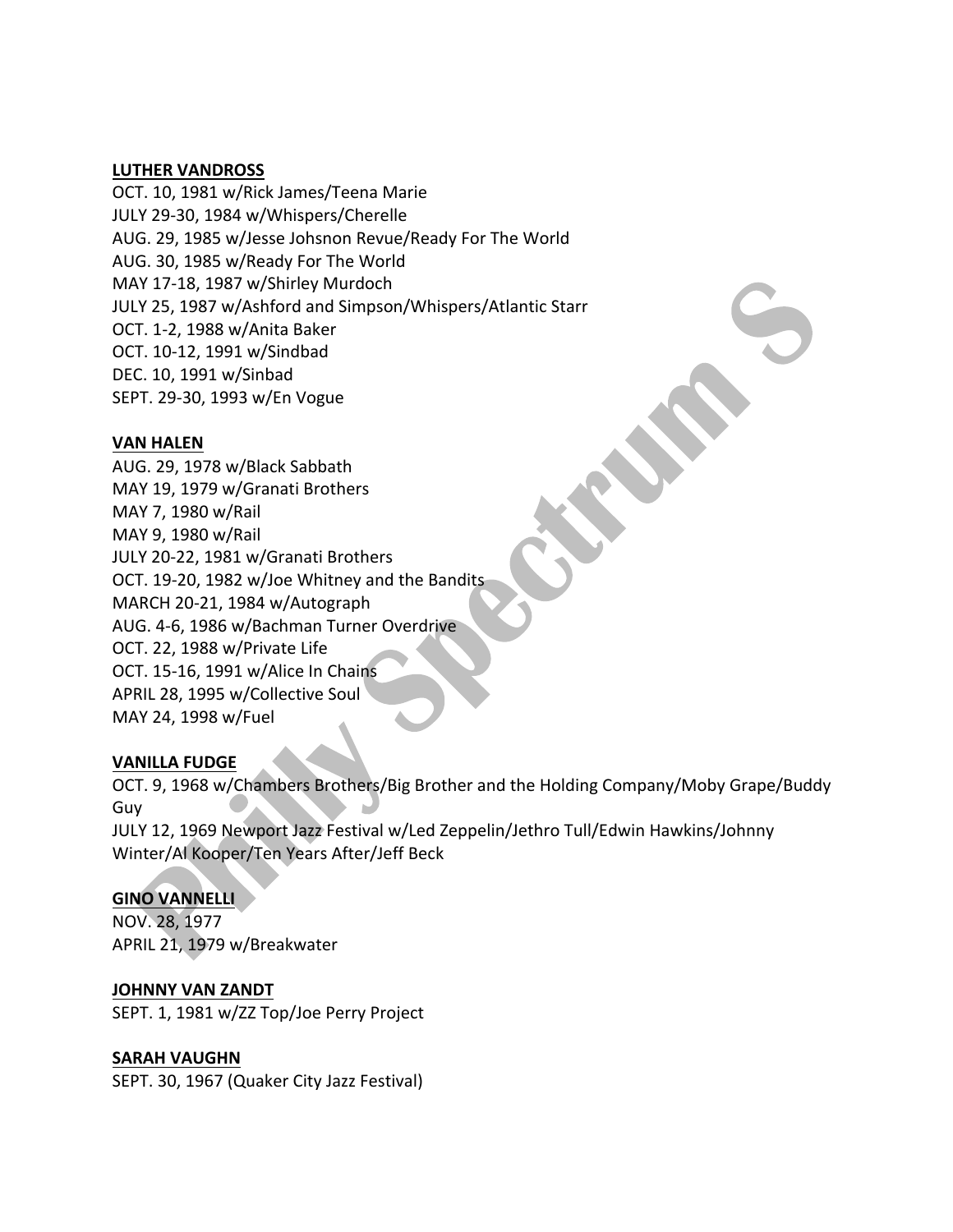#### **STEVIE RAY VAUGHN**

OCT. 21, 1983 w/Moody Blues MAY 23, 1988 w/Robert Plant NOV. 11, 1989 w/Jeff Beck

#### **VELVET ELVIS**

OCT. 7, 1988 w/UB40

#### **VELVET REVOLVER**

NOV. 10, 2004

#### **VERUCA SALT**

SEPT. 20, 1995 w/Live/P.J. Harvey APRIL 8, 1997 w/Bush

#### **VIRGINIA WOLF** MARCH 31, 1986 w/Firm

## **RICK WAKEMAN (Performs with YES)**

OCT. 4, 1974 OCT. 10, 1975

#### **MICHAEL WALDEN**

MAY 17, 1980 w/Rufus-Chaka Khan/Narada/Brothers Johnson

**WALLFLOWERS** MAY 1, 1998 w/Kenny Wayne Shepperd

#### **JOE WALSH**

MAR. 7, 1975 w/Johnny Winter/Barnstorm/James Cotton Blues Band JUNE 24, 1981 w/David Lindley JUNE 27, 1983 w/Stevie Nicks JULY 23, 1985 w/Foreigner

## WANG CHUNG

JULY 16, 1984 w/Cars AUG. 25, 1987 w/Tina Turner

## **WAR**

JAN. 20, 1973 NOV. 5, 1973 AUG. 29, 1975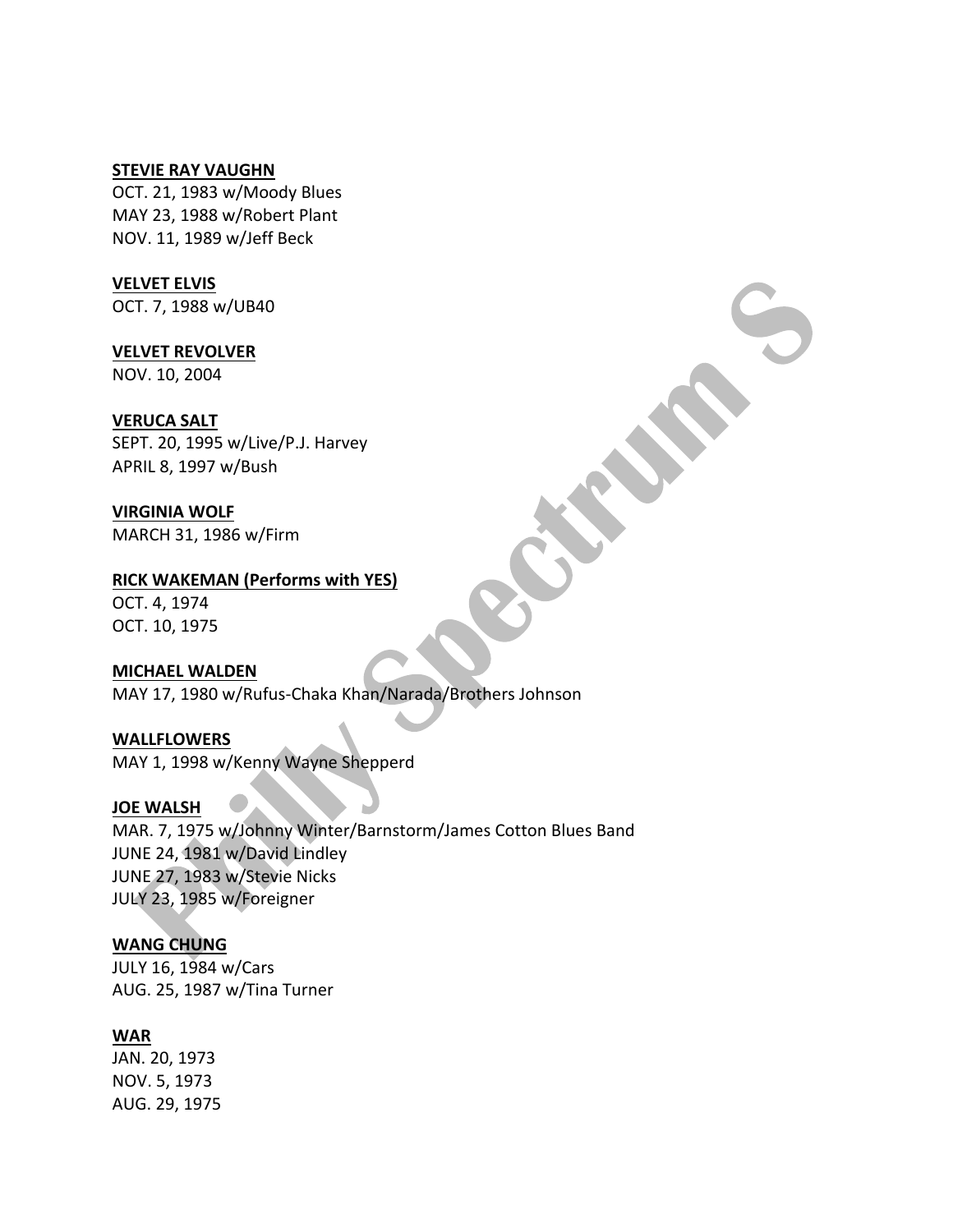#### **WARRANT**

DEC. 12, 1989 w/Motley Crue NOV. 20, 1989 w/Poison

## **DIONNE WARWICK**

OCT. 1, 1967 OCT. 20, 1968 w/B.B. King/Hugh Masakela/Miriam Makeba/David "Fathead" Newman

**WAS** (NOT WAS)

JULY 22, 1989 w/Paula Abdul/Information Society/Tone Loc/Milli Vanilli

#### **WASP**

APRIL 12, 1986 w/Black Sabbath

## **MUDDY WATERS**

APRIL 30, 1979 w/Eric Clapton

## **ROGER WATERS**

JULY 24, 1984 w/Eric Clapton MARCH 29, 1985 AUG. 24, 1987

## **WAYSTED**

JAN. 15-16, 1984 w/Ozzy Osbourne/Motley Crue

# **WEATHER GIRLS**

JULY 31, 1986 w/Eddie Murphy

## **MAX WEBSTER**

NOV. 16, 1980 w/Outlaws/Foghat

## LAWRENCE WELK

AUG. 28, 1968 AUG. 23, 1975

## **PAPA WEMBA** JULY 6-8, 1993 w/Peter Gabriel

## **LESLIE WEST**

APRIL 28, 1972 w/Fleetwood Mac, West, Bruce and Laing, and Mountain DEC. 15, 1972 w/Foghat/James Gang, West, Bruce, Laing AUG. 1, 1973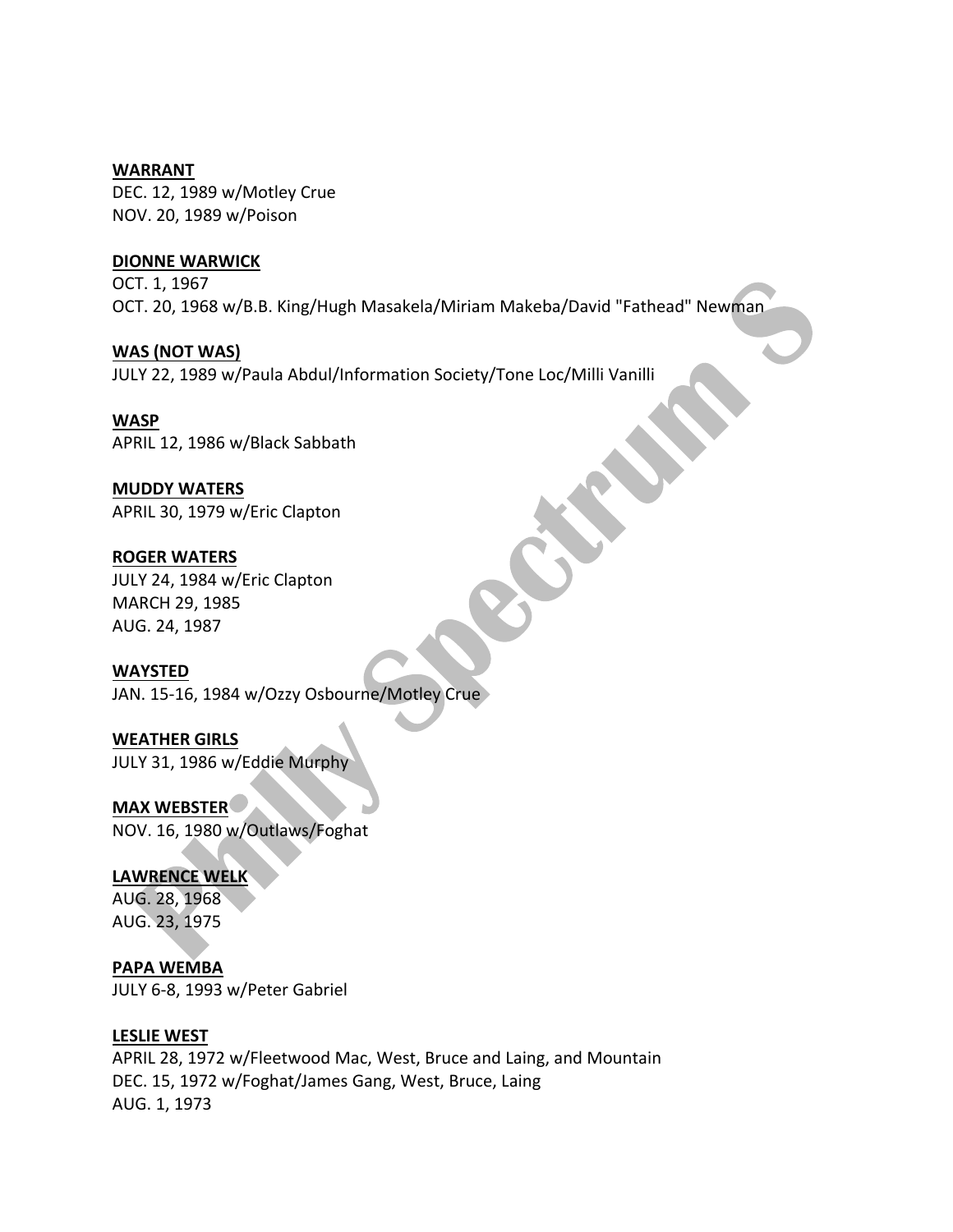#### WET WET WET

OCT. 4-5, 1988 w/Elton John

#### **WHISPERS**

SEPT. 10, 1983 Budweiser Superfest JULY 29-30, 1984 w/Luther Vandross/Cherelle JULY 21, 1985 Budweiser Superfest JULY 25, 1987 w/Luther Vandross/Ashford and Simpson/Atlantic Starr AUG. 6, 1988 w/Freddie Jackson/Gladys Knight/Teena Marie/Deele JUNE 18, 1989 Budweiser Superfest

#### **BARRY WHITE**

MARCH 9, 1978 w/Love Unlimited

#### **KAREN WHITE**

APRIL 24, 1989 w/Bobby Brown/Levert

#### **WHITESNAKE**

OCT. 13, 1980 w/Jethro Tull AUG. 4-5, 1987 w/Motley Crue FEB. 5, 1988 w/Great White APRIL 14, 1990 w/Bad English

#### **THE WHO**

JUNE 24, 1970 AUG. 3, 1971 DEC. 4, 1973 w/Lynyrd Skynyrd DEC. 15, 1975 DEC. 10-11, 1979

#### **WHODINI**

JUNE 21, 1986 w/Run DMC/LL Cool J JULY 18, 1986 w/Run DMC/LL Cool J OCT. 5, 1986 w/Midnight Star/Doug E Fresh SEPT. 4-5, 1987 w/LL Cool J/Eric B and Rakim/DJ Jazzy Jeff and Fresh Prince 1st show only) Public Enemy/Stetsasonic

#### **WILD TURKEY**

MARCH 29, 1972 w/Black Sabbath/Edgar Winter MAY 11, 1972 w/Jethro Tull

#### **DENISE WILLIAMS**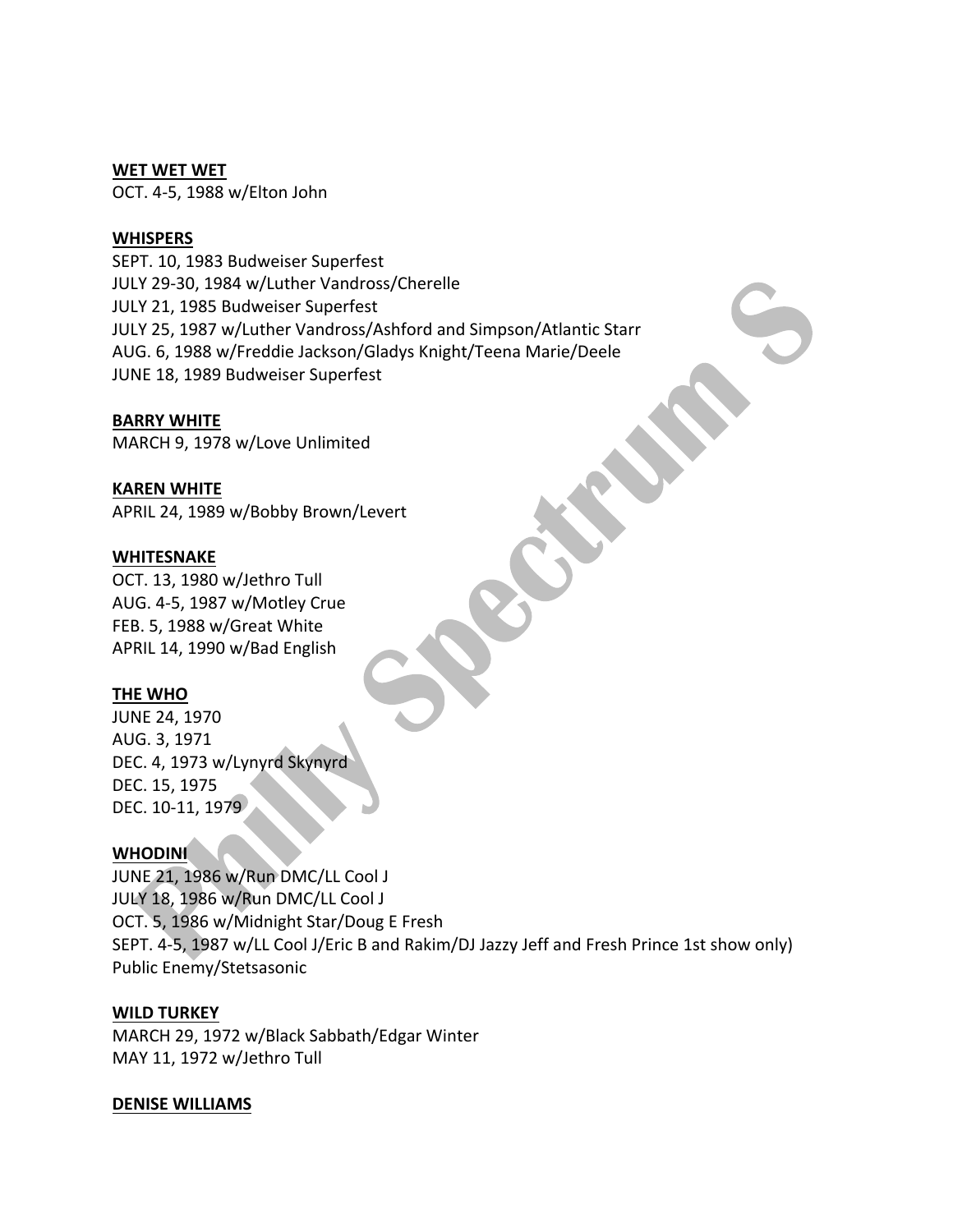NOV. 14, 1977

#### **JACKIE WILSON**

OCT. 30, 1967 WHAT Concert

#### **NANCY WILSON**

AUG. 2, 1969

#### **WINGER**

APRIL 26, 1989 w/Cinderella/Bullet Boys

#### **EDGAR WINTER**

NOV. 26, 1971 w/The Kinks and Good God MARCH 29, 1972 w/Black Sabbath/Wild Turkey JUNE 22, 1973 JULY 17, 1974 NOV. 29, 1975 w/Derringer

#### **JOHNNY WINTER**

JULY 12, 1969 Newport Jazz Festival w/Led Zeppelin/Jethro Tull/Edwin Hawkins/Al Kooper/Buddy Guy/Ten Years After/Vanilla Fudge/Jeff Beck MAY 14. 1971 w/Redbone and Allman Brothers MAY 4, 1973 MARCH 9, 1974 MARCH 7, 1975 w/Joe Walsh/Barnstorm/James Cotton Blues Band MAY 21, 1976 FEB. 10, 1979 w/Starr/Flying Burrito Bros/Good Rays/Fabulous Poodles

#### **STEVE WINWOOD**

NOV. 18, 1986 w/Level 42 JUNE 21, 1991 w/Warren Zevon JULY 13, 1991

#### **STEVIE WONDER**

DEC. 27, 1971 JULY 20-21, 1972 w/Rolling Stones MAY 26, 1973 w/WFIL Charity Concert OCT. 27, 1974 NOV. 17, 1980 w/Gil Scott-Heron AUG. 8, 1986

#### **Y&T**

NOV. 5-6, 1984 w/Rush

#### **YES**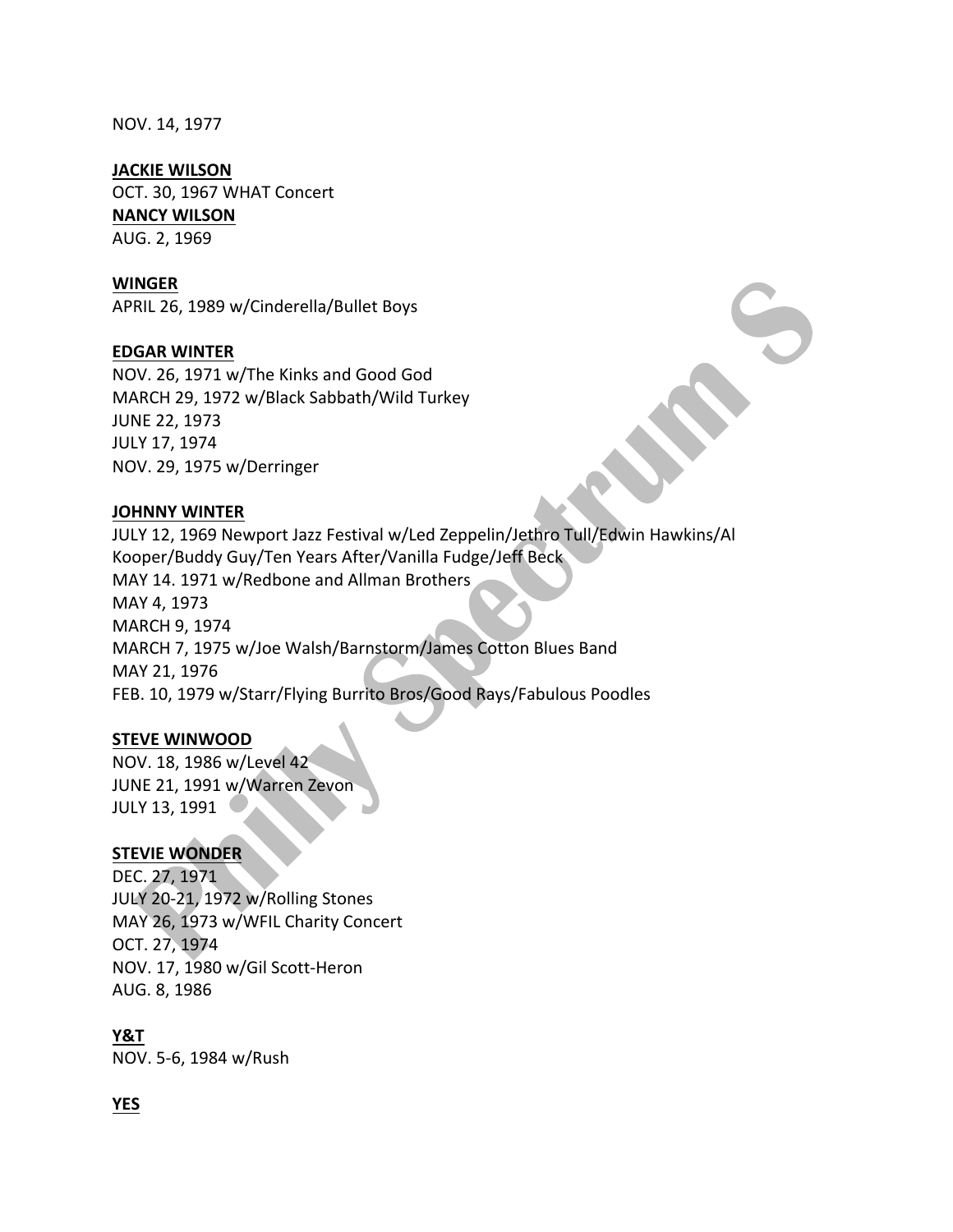NOV. 13, 1971 w/Emerson, Lake and Palmer AUG. 15, 1972 w/Eagles FEB. 16, 1974 DEC. 14, 1974 JULY 21-22, 1975 AUG. 2-3, 1977 w/Donovan SEPT. 11-12, 1978 JUNE 20-22, 1979 SEPT. 12-13, 1980 OCT. 17, 1980 APRIL 30, 1984 SEPT. 9-10, 1984 NOV. 29-30, 1987 FEB. 7, 1988 APRIL 16, 1991 JULY 12-13, 1991 AUG. 26, 1994 MAY 10, 2004

#### **NEIL YOUNG**

JUNE 10, 1970 (w/ Crosby, Stills, and Nash) JAN. 26-27, 1973 (w/Linda Ronstadt) JUNE 29, 1976 (YOUNG AND STILLS ONLY) w/Poco SEPT. 23, 1978 AUG. 29, 1983 SEPT. 17, 1986 DEC. 12, 2008

#### YOUNG M.C.

APRIL 20, 1990 w/Milli Vanilli/Seduction

#### **FRANK ZAPPA**

APRIL 28, 1973 w/Mahavishnu Orchestra NOV. 17, 1974 NOV. 13, 1975 w/Mothers Of Invention OCT. 29, 1976 OCT. 24, 1977 OCT. 23, 1978

#### **ZEBRA**

JAN. 7, 1984 w/Blue Oyster Cult/Dokken

#### **WARREN ZEVON**

JUNE 21, 1990 w/Steve Winwood